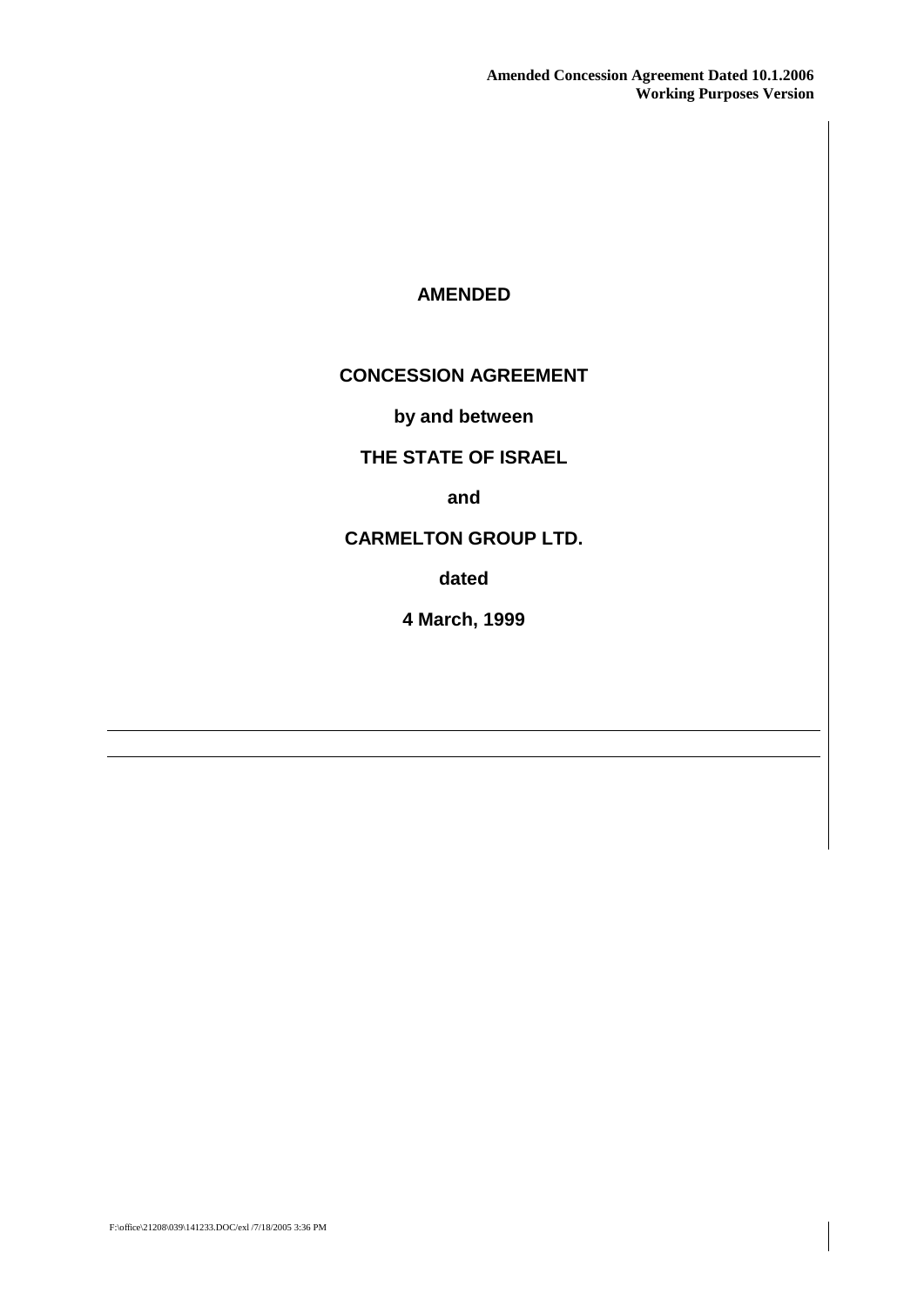**Amended Concession Agreement Dated 10.1.2006 Working Purposes Version**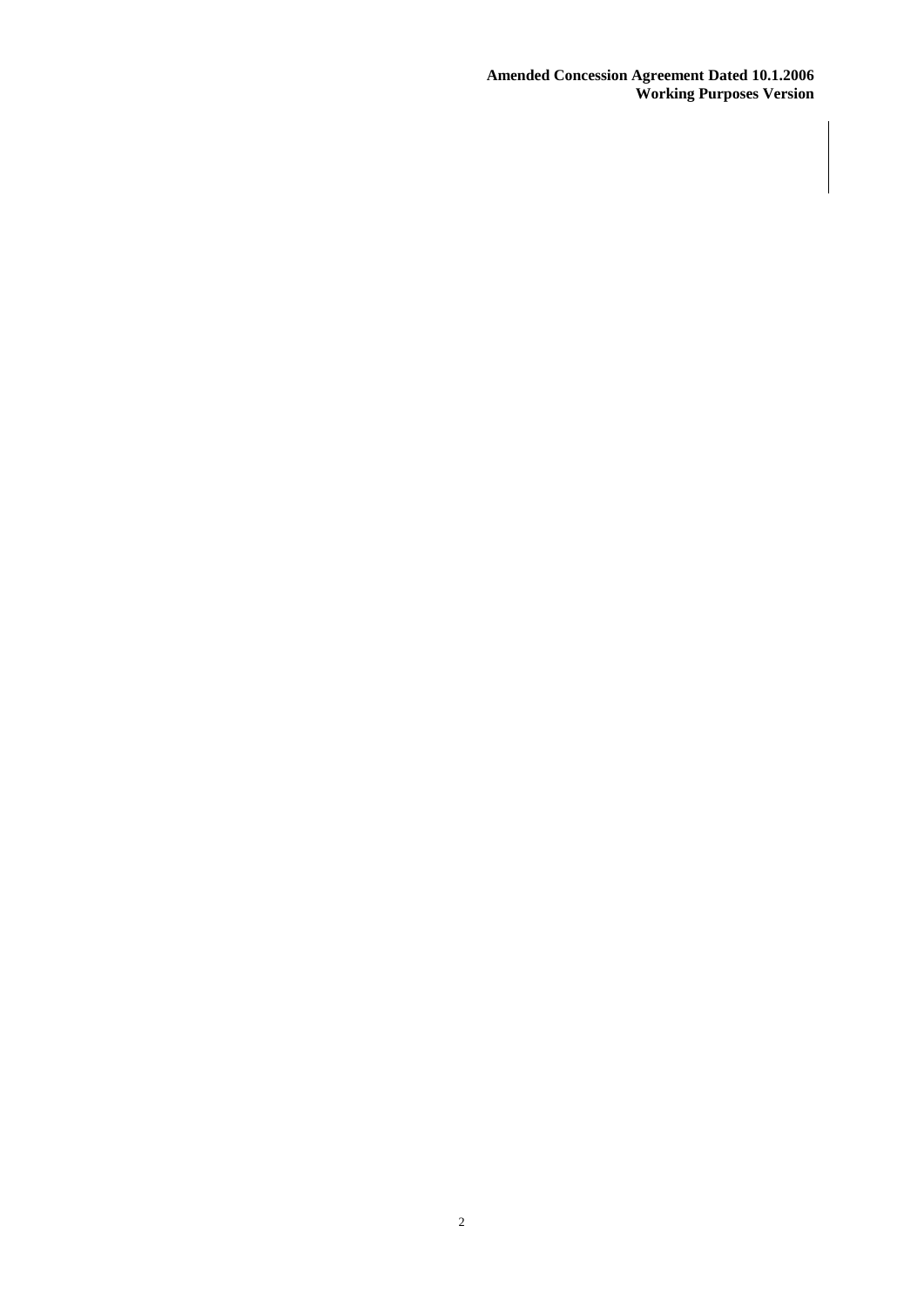THIS Amendment to the CONCESSION AGREEMENT ("**Amendment**" and "**Agreement**" respectively) by and between the Government of Israel on behalf of the State of Israel ("**State**"), represented by the Accountant General, and Carmelton Group Ltd. a company duly incorporated under the laws of the State of Israel ("**Concessionaire**") dated 4.3.1999, is made as of July 20, 24.7.2005**<sup>1</sup>** .

- **WHEREAS,** The Ministers of Finance, Transportation and Construction and Housing of the State ("**Promoters**") initiated the design and construction of the Carmel Tunnels project, consisting of the Western Tunnels, the Eastern Tunnels, the Carmel Beach, the Rupin and the Kriyot (Checkpost) Interchanges;
- **WHEREAS,** The Promoters wish to structure the Project as a Build-Operate Transfer project ("**B.O.T.**");
- **WHEREAS,** The Promoters, pursuant to the approval of the Government, issued, on January 28, 1997, an Invitation For Bids for the finance, design, construction, maintenance, operation and transfer of the Project;
- **WHEREAS,** The Concessionaire was selected pursuant to the Tender Process to execute the Project;
- **WHEREAS,** The Concessionaire intends to perform the Project as a B.O.T Project in accordance with the provisions of this Agreement, including to finance, Design, Construct, Operate and Maintain the Project; and
- **WHEREAS,** The State designated the Carmel Tunnels Authority ("**CTA**") to act on its behalf as set forth in this Agreement;
- **WHEREAS,** The Concessionaire signed a financing agreement with Israel Discount Bank ("**IDB**") on March 31<sup>st</sup>, 1999 (the "Senior Debt Funding **Agreement**");
- **WHEREAS,** Notwithstanding the dates specified in the Project Schedule, the Detailed Scheme was approved by the Haifa Town and Planning District Committee on October 23<sup>rd</sup>, 2001, the National Town and Planning Committee dismissed the appeals on the said decision on April  $16<sup>th</sup>$ , 2002, and the Detailed Scheme was published in the officialOfficial Gazette on January 23<sup>rd</sup>, 2003;
- **WHEREAS,** During the Regulatory Delay, the parties signed Letters of Understanding and concurred to extend the Regulatory Delay until July 20<sup>th</sup>, 2005 (agreeing not to require a determination by the Disputes

 $\overline{a}$ 

<sup>&</sup>lt;sup>1</sup> The preamble to the second amendment to the Concession Agreement, dated 10.1.2006 hereto.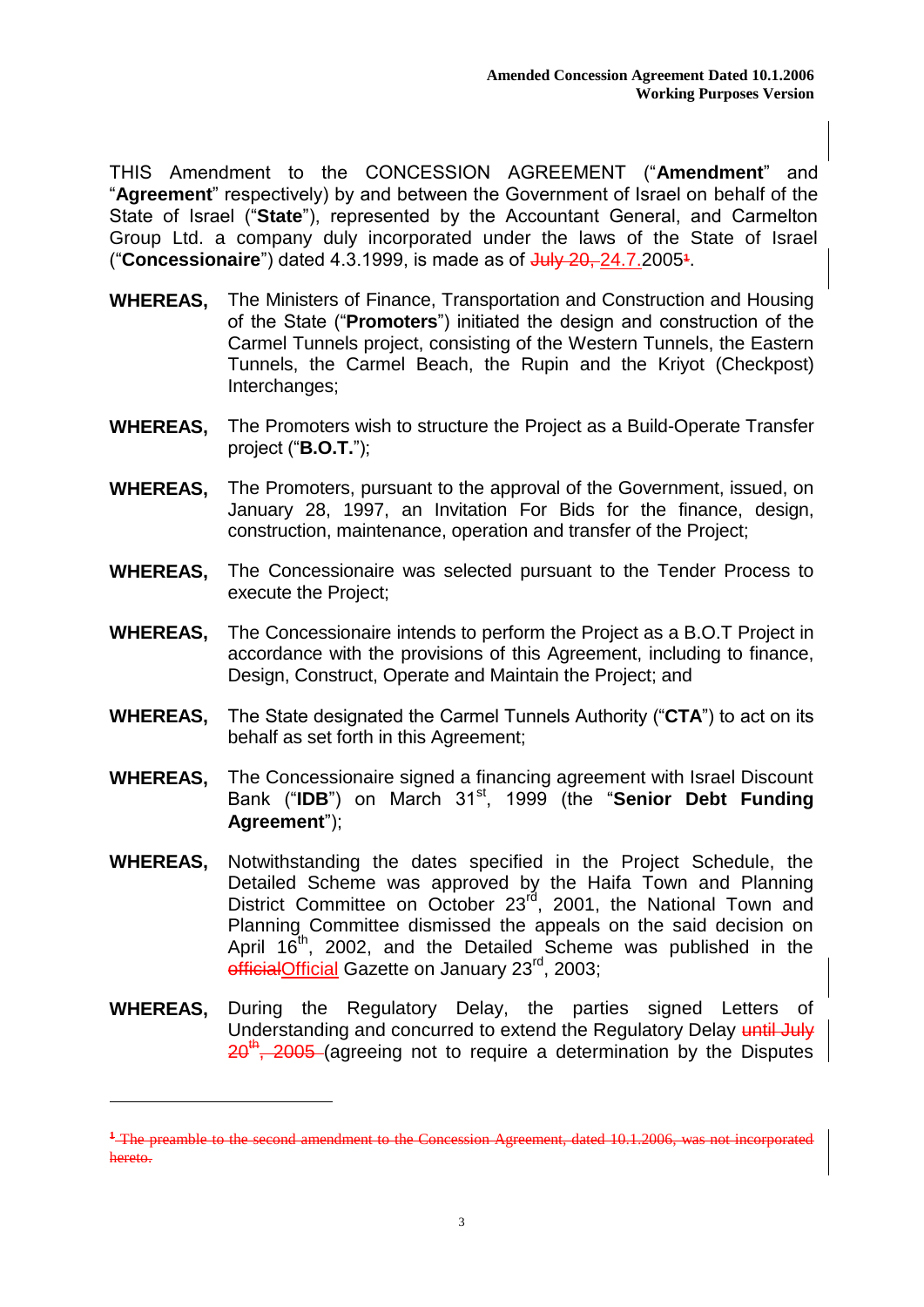Board on the matter);

- **WHEREAS,** The parties reached an understanding regarding the consequences of the Regulatory Delay, in the absence of the issuance of a Notice of Termination, including the payment of compensation (pursuant to the subject and 26.1.1**שגיאה! מקור ההפניה לא נמצא.** Section of provisions to the conditions set forth therein), and the waiver by the Concessionaire of all claims and/or demands against the CTA related to Regulatory Delay; other than claims and demands specifically stipulated in sections  $2(i) - (iii)$  of the waiver issued by the Concessionaire on May 11,  $22052005$  as part of the request for Transfer of Equity and Change in Control as described herein;
- **WHEREAS,** On May 11, 2005, The Initial Equity Participants issued a request for Transfer of Equity and Change in Control pursuant to the provisions of Section 23 of this Agreement, and a request to Change the Composition of the Project's Construction Contractor, and the CTA and the Ministers of Finance and Transportation approved the said requests; The request for Transfer of Equity and Change in Control is attached hereto as Annex AA, the CTA's approval is attached as Annex BB, the Ministers of Finance and Transportation approval is attached as Annex CC and the waiver, signed by the Concessionaire and the CTA is attached as Annex DD.
- **WHEREAS,** Legal **proceedingproceedings** were initiated by the Concessionaire on |  $20<sup>th</sup>$  August, 2002 at the Tel Aviv District Court, docket number 2486/02, in relation to the enforcement of the Senior Debt Funding Agreement;
- **WHEREAS,** The Tel-Aviv District Court ruled that IDB should provide finance in accordance with the Senior Debt Funding Agreement (the "**District Court Judgment**)" and IDB subsequently filed to the Supreme Court an appeal against the District Court Judgment, Docket number 3976/04 (the "**Appeal**");
- **WHEREAS,** Since the submission of the Appeal, the Concessionaire, the CTA and IDB have been concluding negotiations on the basis of their understanding in the principle of finance of the Project;
- **WHEREAS,** The Concessionaire, IDB and Thethe CTA have agreed that subject to and upon the signature of the amendment to the Senior Debt Funding Agreement (the "**Amended Senior Debt Funding Agreement**"),, the Concessionaire, IDB and the CTA will submit a request to the Supreme Court to legally validate the settlement agreement between them (the "**Settlement Agreement**"), that shall include the agreement to cancel the District Court Judgment, without any party admitting the other party's claims (but without refunding the court fees and legal expenses paid by IDB to the Concessionaire), and an undertaking by both the Concessionaire and IDB to fulfill their obligations under the Amended Senior Debt Funding Agreement. In addition, subject to and upon the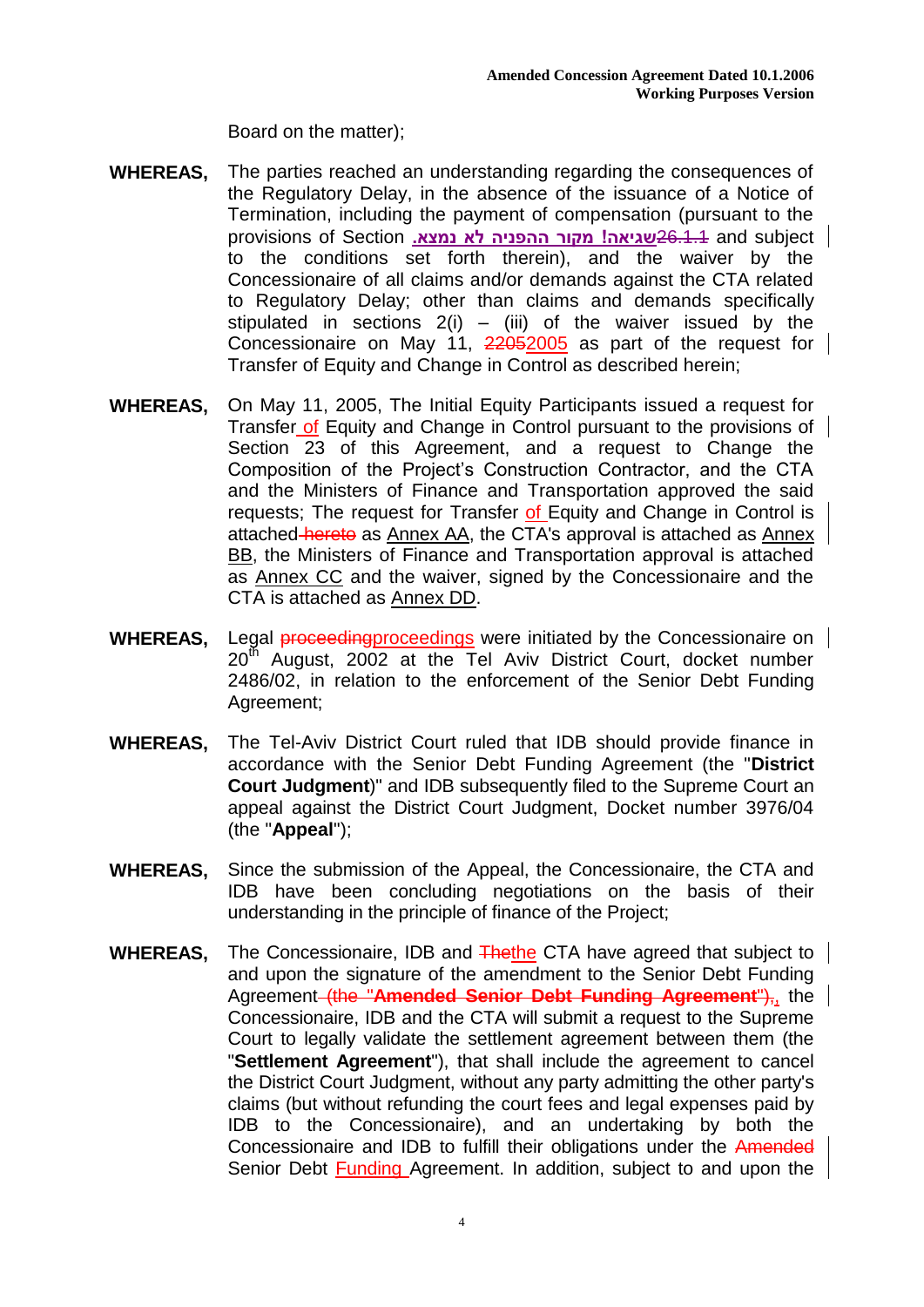signature of the Amended amendment to the Senior Debt Funding Agreement the Concessionaire, and as part of the Settlement Agreement, the Concessionaire, IDB and the CTA will all sign a mutual waiver of claims in respect of each other regarding the finance of the Project in respect to the period up to the signature of the Amendedamendment to the Senior Debt Funding Agreement.

**WHEREAS,** The Concessionaire specifically acknowledges that this Amendment is executed, inter alia, based on the draft amendment of the Senior Debt Funding Agreement and the understandings reached between all three parties as of the date of this Amendment.

**Now therefore, intending to be legally bound hereby including the above recitals which are an integral part of this Agreement, the parties hereto agree as follows:**

### **1. General and Definitions**

- 1.1. The Concessionaire hereby undertakes to perform the Project as a B.O.T Project in accordance with the provisions of this Agreement, including to finance, Design, Construct, Operate and Maintain the Project
- 1.2. All terms used in this Agreement shall have the meaning ascribed to them herein or in Annex A.

### **1A. Condition Subsequent**

In the event that the Concessionaire, IDB and Thethe CTA shall fail to validate the settlement agreement between themSettlement Agreement and to sign a mutual waiver of claims in respect of each other regarding the finance of the Project as described above by the Deferred Date, then this Amendment shall be voidable, at the discretion of the CTA.

### **2. The Site**

2.1. The relevant authorities shall have completed the acquisition or appropriation of the Site for the purposes of the Project and the State shall grant the Concessionaire with the right to Utilize the Site by the latest to occur of either: (i) 8 (eight) months following the Amendment Closing Date or (ii) upon satisfactory fulfillment by the Concessionaire of all the requirements detailed in subsections 10.1.1 through 10.1.7 of this Agreement and as evidenced in accordance with the provisions of Section 10.2 of this Agreement.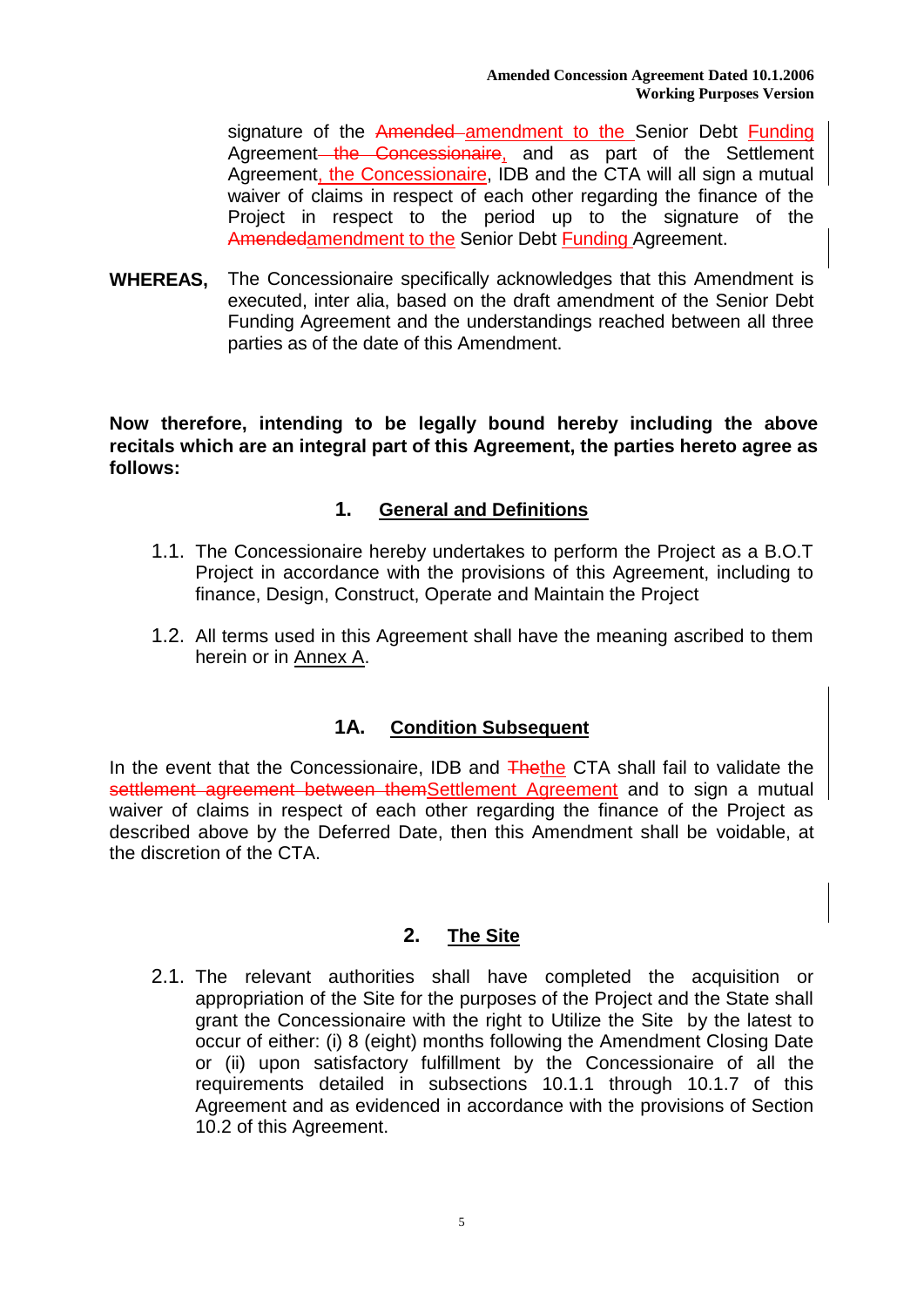2.2. Following the acquisition or appropriation of the Site in accordance with the provisions of Section 2.1, the State shall hold the legal title to the area designated for the Interchanges and shall acquire the underground right to use and posses the area designated for the Tunnels.

The Concessionaire has and will have no rights of ownership, leasehold rights and any other rights under the Land Law 1969, or other property rights or other rights under any other laws or regulations with respect to the Site or the Project, other than the right to use the Site for the Construction, Operation and Maintenance of the Project and the levying of Toll Charges, all in accordance with the provisions of this Agreement (which shall be defined as the right to "Utilize the Site").

The right to Utilize the Site shall mean that the Concessionaire shall also have those powers granted under section 18 of the Land Law 1969.

- 2.3. Following the acquisition or appropriation of the Site but prior to the issuance of a Notice to Proceed, the CTA shall grant to the Concessionaire reasonable access to the available parts of the Site to the extent necessary to enable the Concessionaire to complete the Design of the Project, and, to the extent possible, shall grant to the Concessionaire reasonable access in accordance with the Revised Pr ojectProject Schedule.
- 2.4. The State shall grant to the Concessionaire the right to Utilize the Site or any part thereof concurrently with the issuance of a Notice to Proceed.
- 2.5. The Concessionaire shall not Transfer any or all of its rights to Utilize the Site under this Agreement except as provided in this Agreement. Any Transfer by the Concessionaire of any or all of its rights to Utilize the Site in a manner inconsistent with this Agreement shall be null and void and shall constitute a breach of this Agreement.
- 2.6. Subject to the provisions of this Agreement, during the Concession Period, the State will not Transfer the Site, or agree to Transfer or grant any rights or interests in the Site or any part thereof, in any manner which will restrict the Concessionaire's rights to Utilize the Site.
- 2.7. Termination of this Agreement shall cause termination of the Concessionaire's rights to Utilize the Site.
- 2.8. Without derogating from the foregoing and without modifying any duty or obligation of the State under Sections 2.1 through 2.7 and Sections 18 and 19, at the reasonable request of the Concessionaire and at the Concessionaire' sole expense, the State shall provide assistance to the Concessionaire in legal proceedings seeking to preserve the Concessionaire's right to Utilize the Site or seeking to defend claims against such right to Utilize the Site, in each case, where such assistance is necessary due to the State's rights in the Site.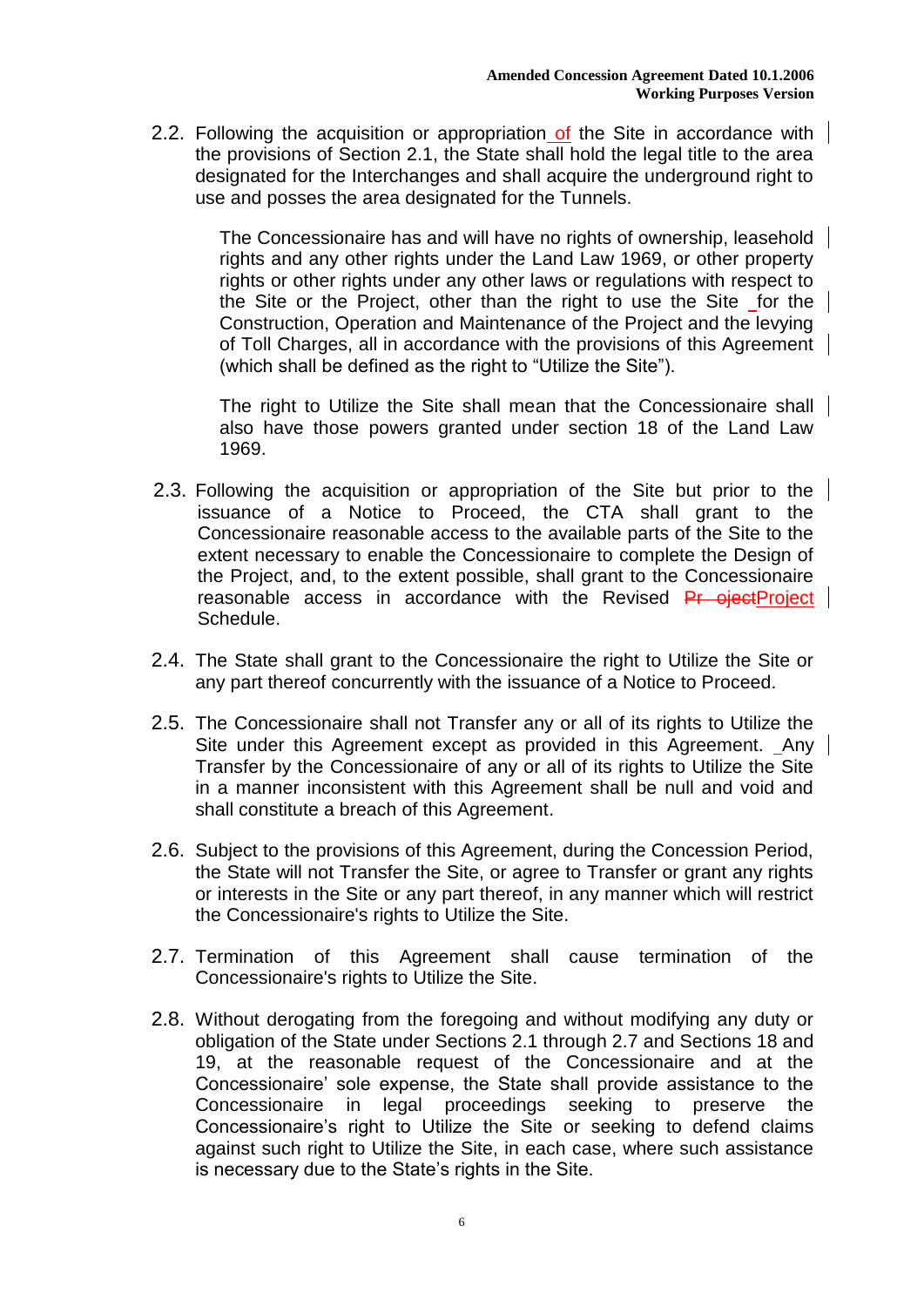## **3. Concessionaire's Obligations During the Pre-Construction Period**

During the Pre-Construction Period, the Concessionaire shall carry out all of the following:

- 3.1. arrange to raise all Equity and debt financing for the Project and execute all Funding Agreements substantially in accordance with the principles set forth in the Financial Proposal and the Financing Schedule in a form approved by the CTA and furnish periodic Fund-Raising Reports to the CTA, all in accordance with the provisions of Section 5;
- 3.2. prepare and submit the Detailed Scheme for the approval of the CTA and the Relevant Planning Commission; prepare and submit a Final Design for the approval of the CTA; obtain all building and other permits required under the relevant legislation; and prepare and submit the Detailed Design for the approval of the CTA, in each case in accordance with the provisions of Annex F; and
- 3.3. to the extent not previously executed, execute the Design and Construction Contracts, in a form approved by the CTA in accordance with the provisions of Section 6. To the extent required, the Concessionaire shall execute any Management, Operation or Maintenance Contract and any Related Party Transaction in a form approved by the CTA in accordance with the provisions of section 6.

# **4. Shareholders Agreements**

4.1. A copy of the Shareholders Agreement submitted in volume 2 of the Bid Documents as accepted by the Tender Committee pursuant to the Tender Process, is attached to this Agreement as Annex B ("Shareholders Agreements").

As of the Amendment Closing Date, an amendment to the Shareholders Agreement has been submitted and approved by the CTA and is attached to this Agreement in Annex B.

## 4.2. **Amendments to Shareholders Agreement**

Without derogating from the generality of the provisions of Section 23, if at any time following the execution of the Shareholders Agreement the Participants under the Shareholders Agreement propose a material change to the Shareholders Agreement, the Concessionaire shall submit to the CTA a copy of the amendment relating to such change prior to the execution thereof. For the purposes of this Agreement, any additional agreement governing the relationship of the Participants in connection with the Project shall be deemed to be an amendment to the Shareholders Agreement.

### 4.3. **Approval Procedure for Amendments to Shareholders Agreement**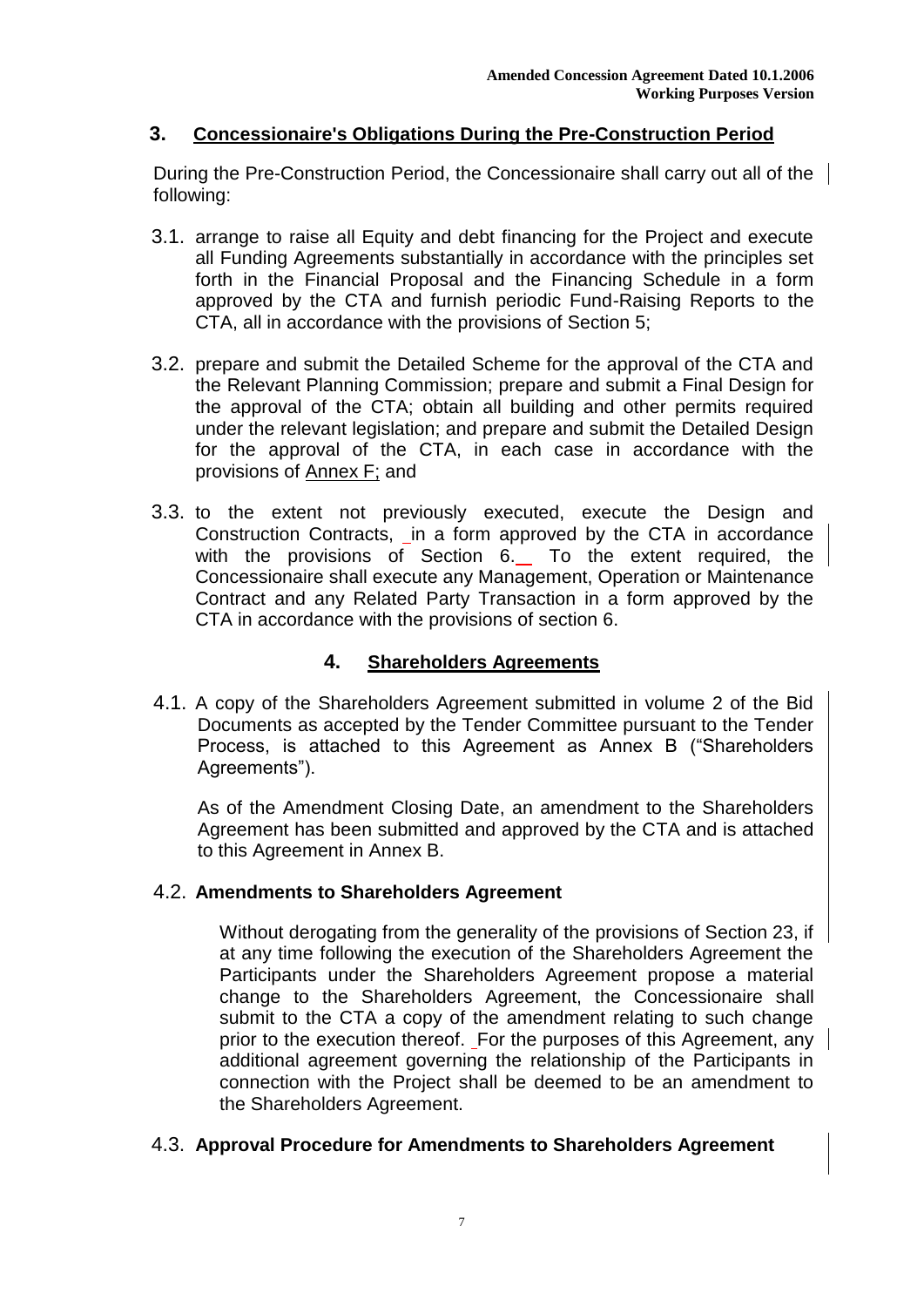The CTA shall approve or object to amendments to the Shareholders Agreement in accordance with the following approval procedure:

- 4.3.1. The CTA shall review all amendments to the Shareholders Agreement and shall either approve or object in writing to such as soon as is practicable and, where objection is made, the CTA shall specify the grounds for such objection.
- 4.3.2. The CTA will not unreasonably object to any amendments to the Shareholders Agreement.
- 4.3.3. Where the CTA has raised an objection to an amendment to<br>the Shareholders Agreement, the CTA and the the Shareholders Agreement, the CTA and the Concessionaire shall use their best efforts to resolve the issue within 14 days.
- 4.3.4. Where approval has been granted by the CTA, the applicable amendment to the Shareholders Agreement shall be attached to this Agreement in Annex B and shall thereafter constitute an integral part of this Agreement.

## **5. Project Financing**

- 5.1. A copy of the letter of commitment issued by the Israel Discount Bank Ltd. for the provisions of senior bank debt facility to Carmelton Group Ltd. dated 28.7.98 (21918) (including all annexes thereto) and a supplementary letter dated 1.12.98 (25779) are attached to this Agreement as Annex  $C_2$ 1.
- 5.1A The Senior Debt Funding Agreement is attached to this Agreement as Annex C-3.
- 5.2. The Concessionaire shall obtain financing for the Project substantially in accordance with the principles set forth in the Financial Proposal and shall use all prudent and commercial endeavors to obtain such financing for the Project substantially in accordance with the Financing Schedule therein.

### 5.3. **Fund-Raising Reports**

- 5.3.1. Within 30 days following Closing, the Concessionaire shall prepare and submit, for the approval of the CTA, a written report setting out a summary of the endeavors it has taken, and the endeavors it proposes to take, in order to obtain the financing for the Project ("Fund-Raising Report") in accordance with the Financial Proposal and such Fund-Raising Report shall be attached to this Agreement as Annex C-2.
- 5.3.2. The Concessionaire shall submit an additional Fund-Raising Report to the CTA within 90 days of each previous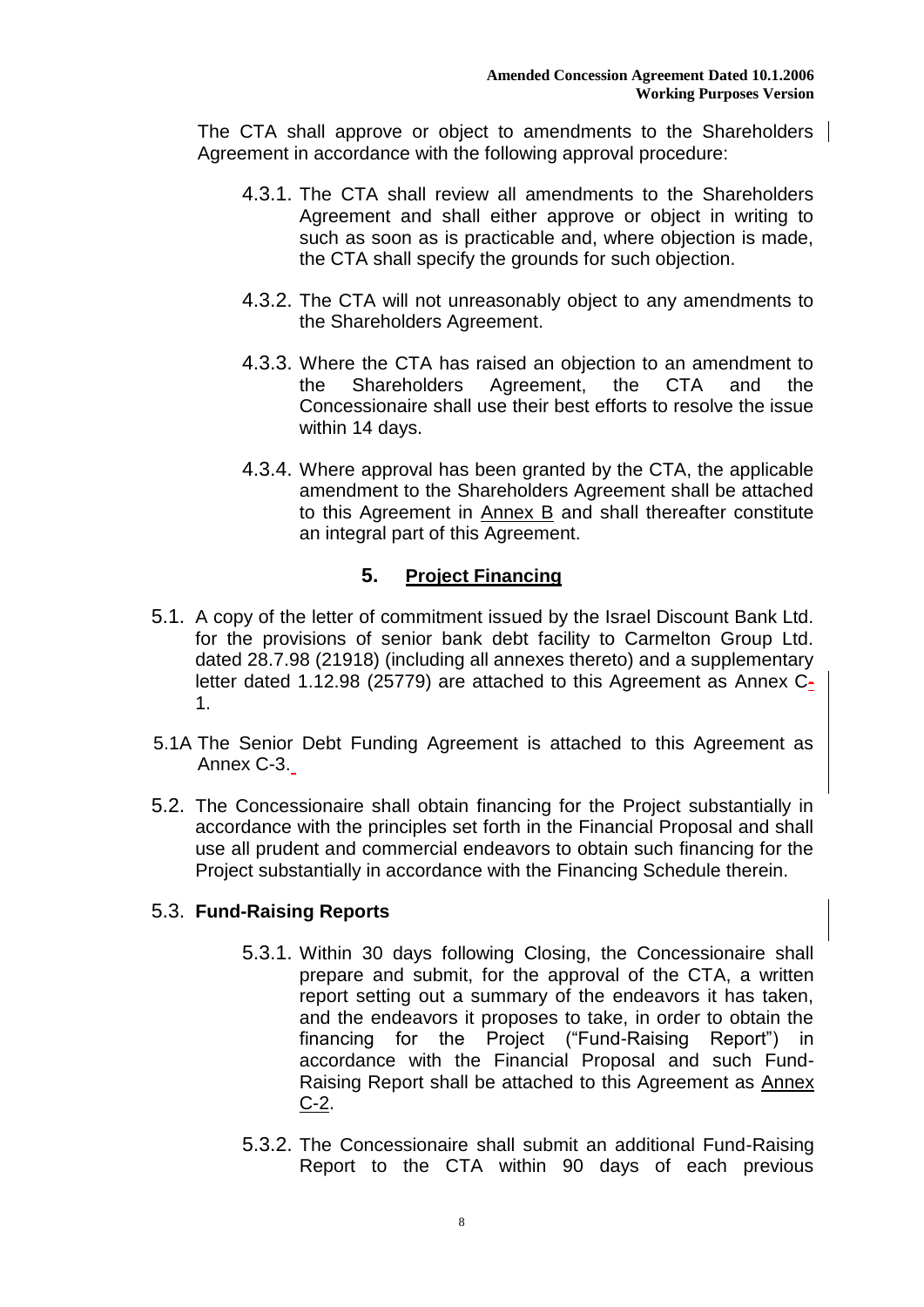submission of a Fund-Raising Report, until all Funding Agreements have been signed and the conditions precedent set forth therein have been met.

- 5.3.3. The Concessionaire will attach to each Fund-Raising Report a statement identifying in detail material deviations from the Financial Proposal and Financing Schedule, or confirming that there are no material deviations from the Financial Proposal and Financing Schedule which have not been set forth in prior Fund-Raising Reports.
- 5.3.4. In addition to the submission of Fund-Raising Reports, the Concessionaire shall provide the CTA with information and documentation, including, when appropriate, drafts of Funding Agreements and material amendments thereto, in order to facilitate the approval procedure set forth in Section 5.5. Without limiting the generality of the foregoing, the Concessionaire shall submit to the CTA substantially final drafts of any offering memorandum circulated to Funders relating to the Project (including the exhibits thereto) not less than five business days prior to the issuance thereof and shall submit to the CTA the final version of any offering memorandum circulated to Funders relating to the Project (including the exhibits thereto) not later than five business days after the issuance thereof.

### 5.4. **Funding Agreements**

- 5.4.1. Drafts of Funding Agreements and Amendments The Concessionaire shall submit, for the approval of the CTA, a Draft of each Funding Agreement and each amendment to a Funding Agreement which contains a material change to such Funding Agreement prior to the execution thereof.
- 5.4.2. Funding Agreements and Amendments The Concessionaire shall submit to the CTA an authenticated copy of each of the Funding Agreements and each material amendment thereto within 2 business days of the date of execution thereof. The Concessionaire will attach to each Funding Agreement and each material amendment thereto submitted to the CTA a statement by the Concessionaire which shall confirm that such Funding Agreement or amendment does not differ in any material respect from the Draft thereof approved by the CTA.

### 5.5. **Approval Procedure for Fund-Raising Reports, Drafts of Funding Agreements and Amendments to Funding Agreements**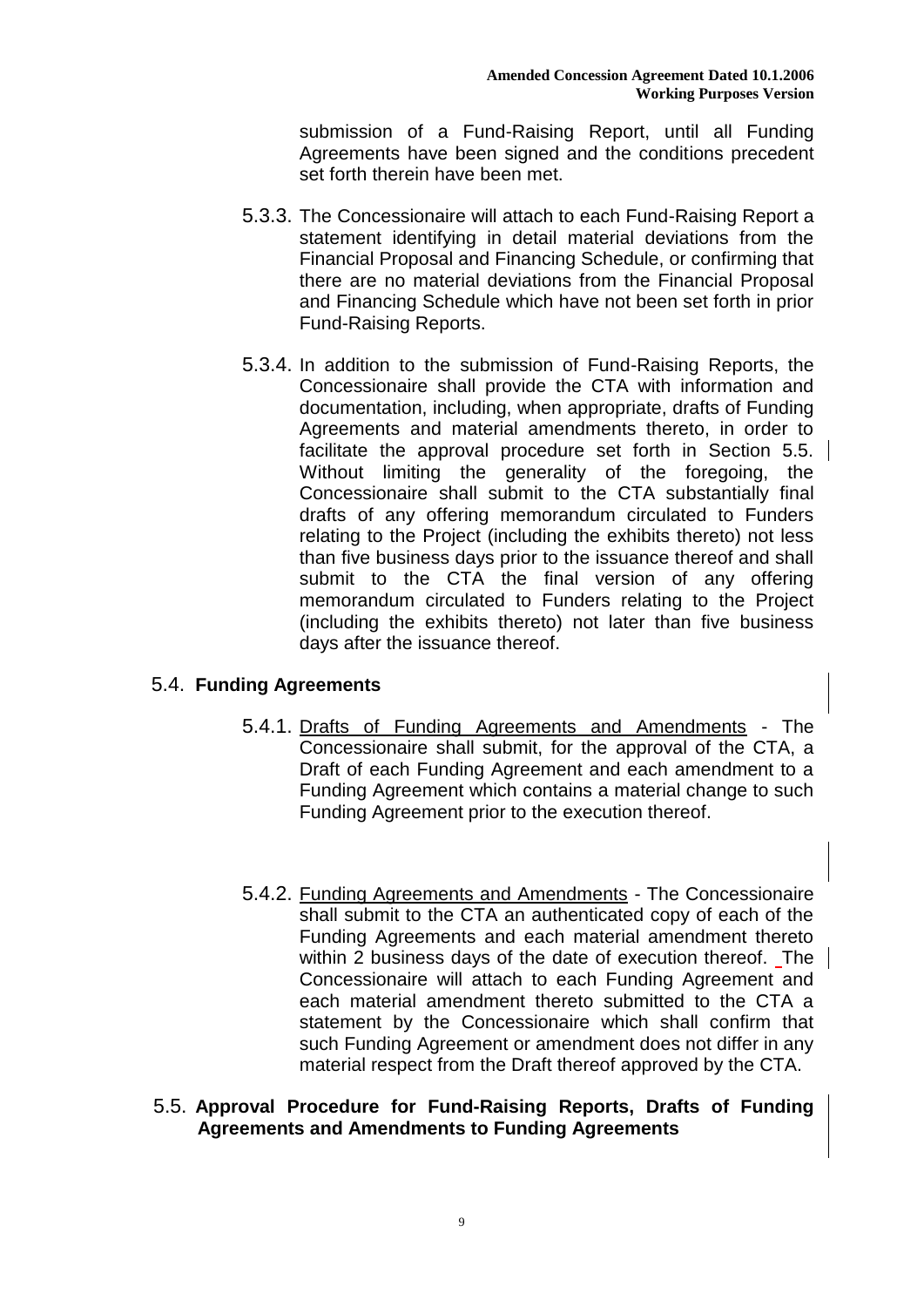The CTA shall approve or object to all Fund-Raising Reports, Drafts of Funding Agreements and amendments to Funding Agreements (including any amendment to the Senior Debt Funding Agreement introduced prior to and/or following the Deferred Date, and including refinance) in accordance with the following approval procedure.

- 5.5.1. The CTA shall review all Fund-Raising Reports, Drafts of Funding Agreements and amendments to Funding Agreements, and shall either approve or object in writing to such as soon as is reasonably practicable and, where objection is made, the CTA shall specify the grounds for such objection. An amendment to the Senior Debt Funding Agreement shall be concluded and executed by a date to occur no later than 4 (four) months following the Amendment Closing Date, in compliance with the milestones set out in the Revised Project Schedule (the "**Deferred Date**"), and shall be attached to this Agreement as Annex C-4.
- 5.5.2. The CTA will not unreasonably object to Fund-Raising Reports, Drafts of Funding Agreements and amendments to Funding Agreements.
- 5.5.2a Notwithstanding the foregoing, the CTA may condition its approval of amendments to the Funding Agreements (including refinance<sub>r</sub>), on the reduction of the Revenue Guarantee, on the amendment of the terms and conditions for the repayment of the Royalties and/or on such other terms and conditions as it shall deem fit under the circumstances. For the avoidance of doubt, the following shall not be deemed to constitute "an amendment to the Funding Agreements" for the purpose of this Section:
	- 5.5.2a.1 the amendment to the Senior Debt Funding Agreement to be executed by the Deferred Date;
	- 5.5.2a.2 Secondary Debt, to the extent that such: (i) will be provided no later than 30 months as of the date of issuance of the Permit to Operate; (ii) will be in an amount not exceeding 10% of the total Project's cost (including interest) as set forth in the Base Case Financial Model attached hereto as Annex FF; and (iii) shall bear interest at a rate not exceeding the interest rate determined under the Senior Debt Funding Agreement.

For the avoidance of doubt, on the Deferred Date, Annex FF shall be replaced by the Base Case Financial Model which will constitute part of the Senior Debt Funding Agreement, provided, however, that the total Project's cost (including interest) as specified in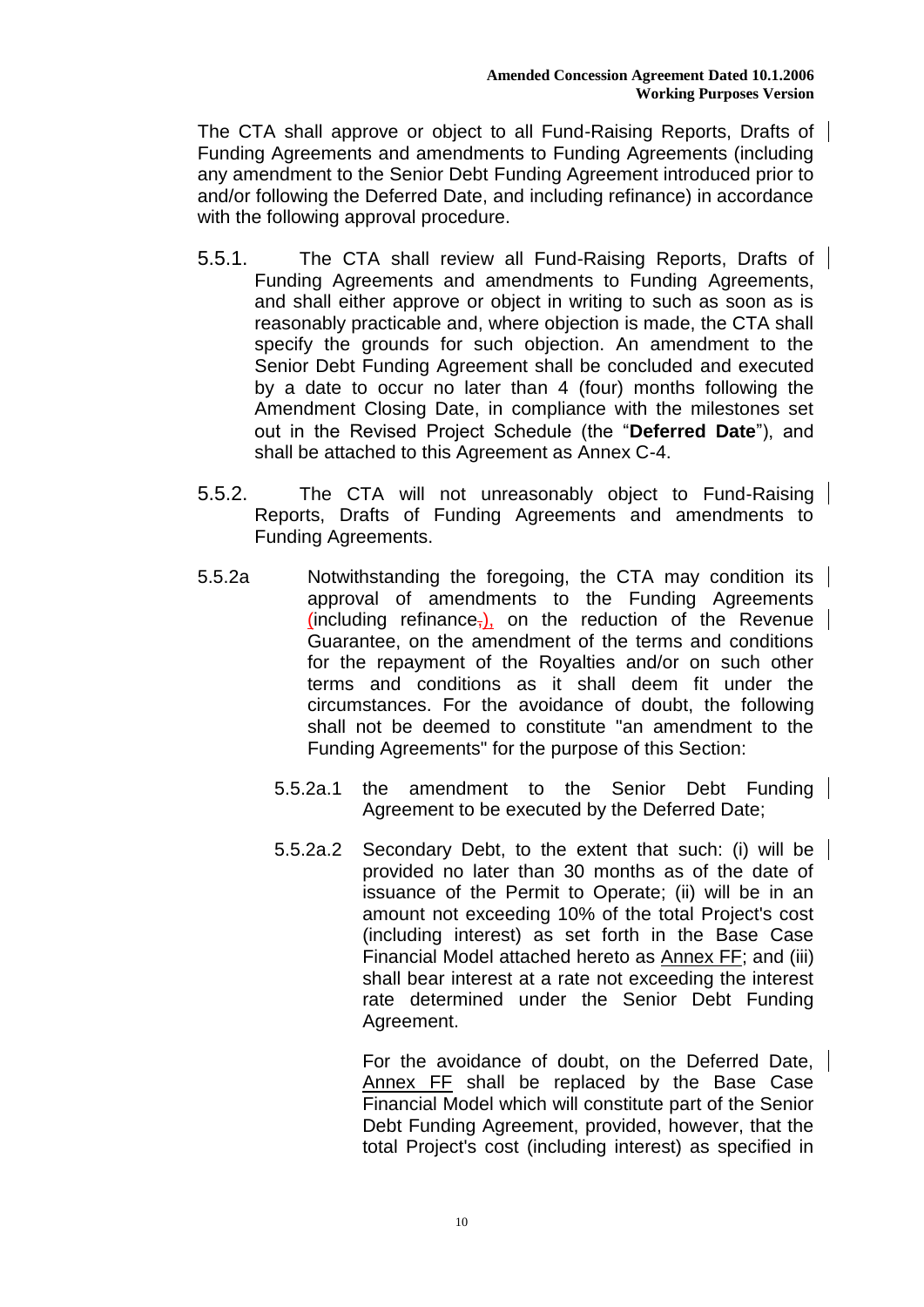the Base Case Financial Model shall remain unchanged (or be reduced); and

5.5.2a.3 transfer of part of IDB's rights under the Senior Debt Funding Agreement and/or granting of participation rights in the Facility (as defined in the Senior Debt Funding Agreement) which will occur following the Deferred Date, provided that: (i) such transfer or granting of participation rights will not entail any amendment the Senior Debt Funding Agreement (together with the amendment thereto executed by the Deferred Dated), and provided further that such will be executed in accordance with and subject to Section 26.2 to the Senior Debt Funding Agreement; and (ii) such transfer or granting of participation rights will not entail amendments to the Senior Debt Funding Agreement (together with the amendment thereto executed by the Deferred Date), other than amendments which are required in order to facilitate the said transfer or granting of participation rights and which relate to the relationship between the Funders.

> For the avoidance of doubt it is hereby clarified, that the provisions of this sectionSection shall not derogate from the provisions of Sectio[n16.4.](#page-30-0)

- 5.5.3. Where the CTA has raised an objection to a Fund-Raising Report, Draft of a Funding Agreement or amendment to a Funding Agreement, the CTA and the Concessionaire shall use their best efforts to resolve the issue within 14 days.
- 5.5.4. Where approval has been granted by the CTA, the applicable Fund-Raising Report, Funding Agreement or amendment to Funding Agreement shall be attached to this Agreement in Annex C-1 or Annex C-2, as the case may be, and shall thereafter constitute an integral part of this Agreement. Any change to the Financial Proposal or Financial Schedule contained in any Fund-Raising Report approved by the CTA shall become an integral part of the Financial Proposal or Financing Schedule, as the case may be.

### **6. Design, Construction, Operation, Maintenance and Management Contracts**

### 6.1. **Contracts**

6.2. Copies of term sheets of Contracts, Drafts of Contracts or Contracts submitted as part of the Concessionaire's Bid Documents as accepted by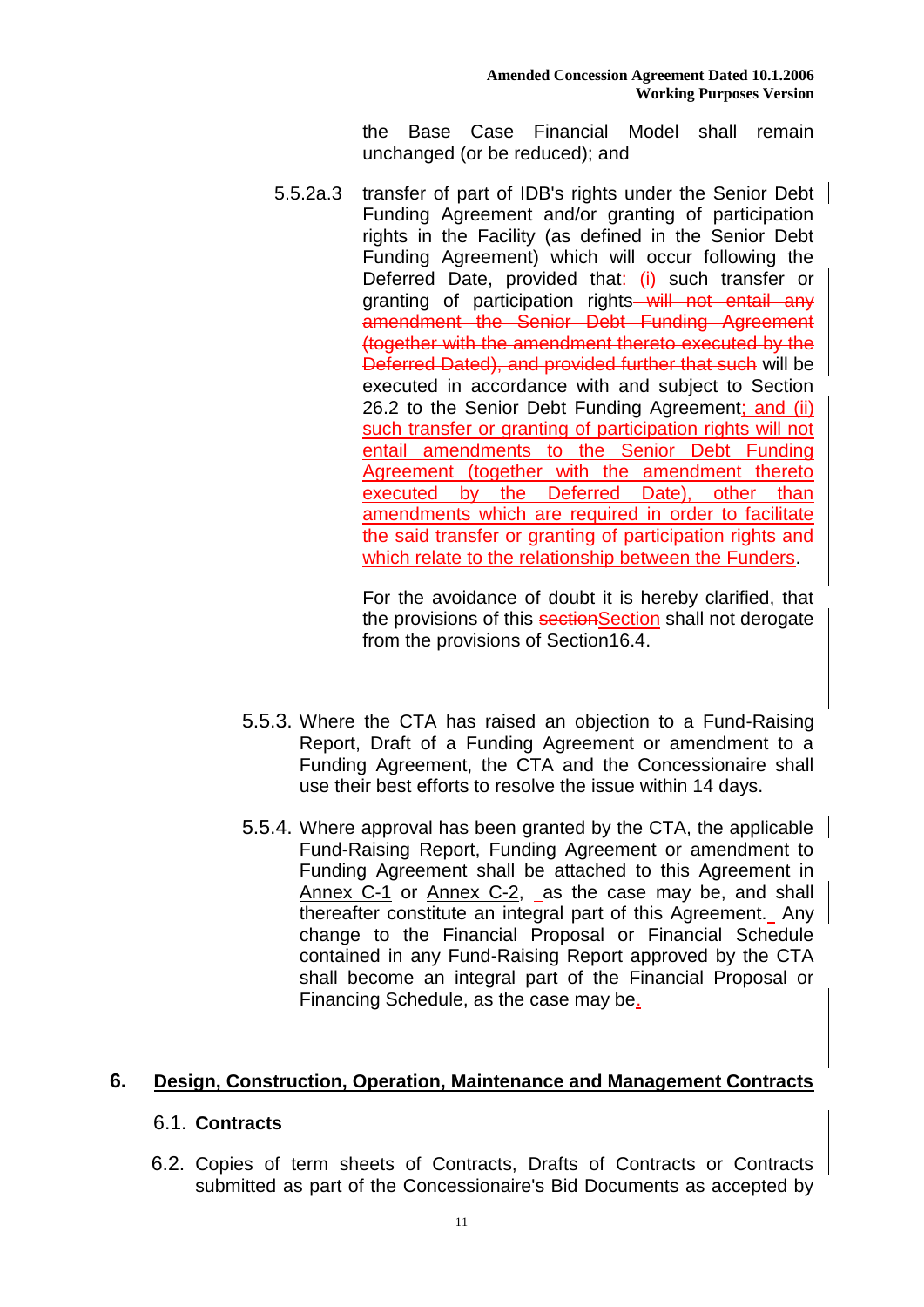the Tender Committee pursuant to the Tender Process are attached to this Agreement as Annex D. Copies of all other Contracts shall be attached to this Agreement as part of Annex D.

- 6.2.1. Drafts of Contracts and Amendments The Concessionaire shall submit, for the approval of the CTA, a Draft of each Contract and each amendment to a Contract which contains a material change to such Contract prior to the execution thereof.
- 6.2.2. Contracts and Amendments The Concessionaire shall submit to the CTA an authenticated copy of each Contract and each material amendment thereto within 2 business days of the date of the execution thereof. The Concessionaire will attach to each Contract and each material amendment thereto submitted to the CTA a statement by the Concessionaire which shall confirm that such Contract or amendment does not differ in any material respect from the Draft thereof approved by the CTA.
- 6.3. The Concessionaire shall provide the CTA with information and documentation, including, when appropriate, interim drafts of Contracts and material amendments thereto, in order to facilitate the approval procedure set forth in Section 6.4.

#### 6.4. **Approval Procedure for Drafts of Contracts and Amendments to Contracts**

The CTA shall approve or object to all Drafts of Contracts and amendments to Contracts in accordance with the following approval procedure.

- 6.4.1. The CTA shall review all Drafts of Contracts and amendments to Contracts and shall either approve or object in writing to such as soon as is reasonably practicable and, where objection is made, the CTA shall specify the grounds for such objection.
- 6.4.2. The CTA will not unreasonably object to Drafts of Contracts or amendments to a Contract.
- 6.4.3. Where the CTA has raised an objection to a Draft of a Contract or amendment to a Contract, the CTA and the Concessionaire shall use their best efforts to resolve the issue within 14 days.
- 6.4.4. Where an approval has been granted by the CTA, the applicable Contract or amendment to a Contract shall be attached to this Agreement in Annex D and shall thereafter constitute an integral part of this Agreement.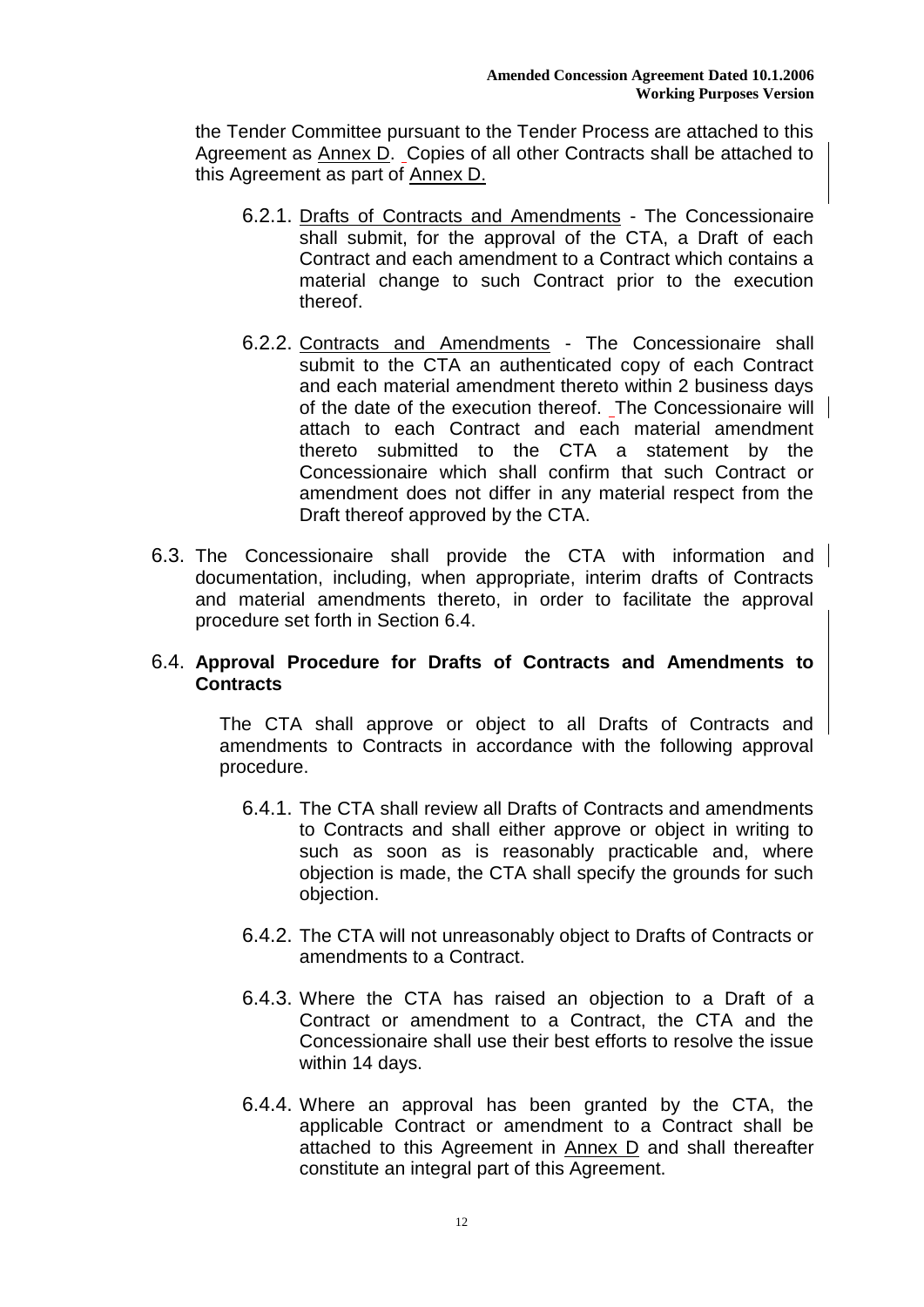<span id="page-12-0"></span>6.5. Without derogating from the generality of the foregoing, the Concessionaire shall submit for the approval of the CTA, a list of potential tunnel excavation contractors, within 90 days following the Amendment Closing Dateno later than February 15, 2006, together with letter of intent signsigned by each contractor, in a form to be agreed upon by the CTA and the Concessionaire, confirming the contractor's intention to participate in the Project. The Concessionaire shall submit, for the approval of the CTA, the subcontract with the selected tunnel excavation contractor, no later than April 15<sup>th</sup>, 2006.60 days prior to the issuance of the Notice To Proceed.

The CTA's response to requests submitted to it by the Concessionaire pursuant to the provisions of this Section [6.5,](#page-12-0) shall be provided within 14 business days following receipt thereof.

The subcontract with the tunnel excavation contractor, if approved, shall | be attached to this Agreement in accordance with the provisions of this Section 6.

6.6. As of the Amendment Closing Date, an amendment to the Design and Construction Contract has been submitted and approved by the CTA and is attached to this Agreement as Annex D.

## **7. Project Management**

- 7.1. The Management of the Project shall be carried out by the Concessionaire in accordance with the provisions of Annex E.
- 7.2. To the extent possible, the Concessionaire shall carry out all its obligations under this Agreement in Israel. For such purpose, the Concessionaire shall set up offices in Israel for the duration of the Concession Period and shall ensure that all executive officers of the Concessionaire (excluding directors of the Concessionaire), shall hold a valid residential visa in Israel, at least during the term of their office.
- 7.3. Without in any was derogating from the generality of the provisions of this Agreement, during the Concession Period the CTA shall be entitled to supervise, review, make decisions, determinations, and issue certificates or approvals concerning the Design and Construction of the Project, all in order to ensure Construction Completion in accordance with the provisions of this Agreement.

## **8. Revised Project Schedule**

8.1. The Concessionaire shall fulfill its obligations under this Agreement in accordance with the provisions of the Revised Project Schedule, attached as Schedule IV of Annex E, including, inter alia, compliance with the applicable milestones set out in the Revised Project Schedule.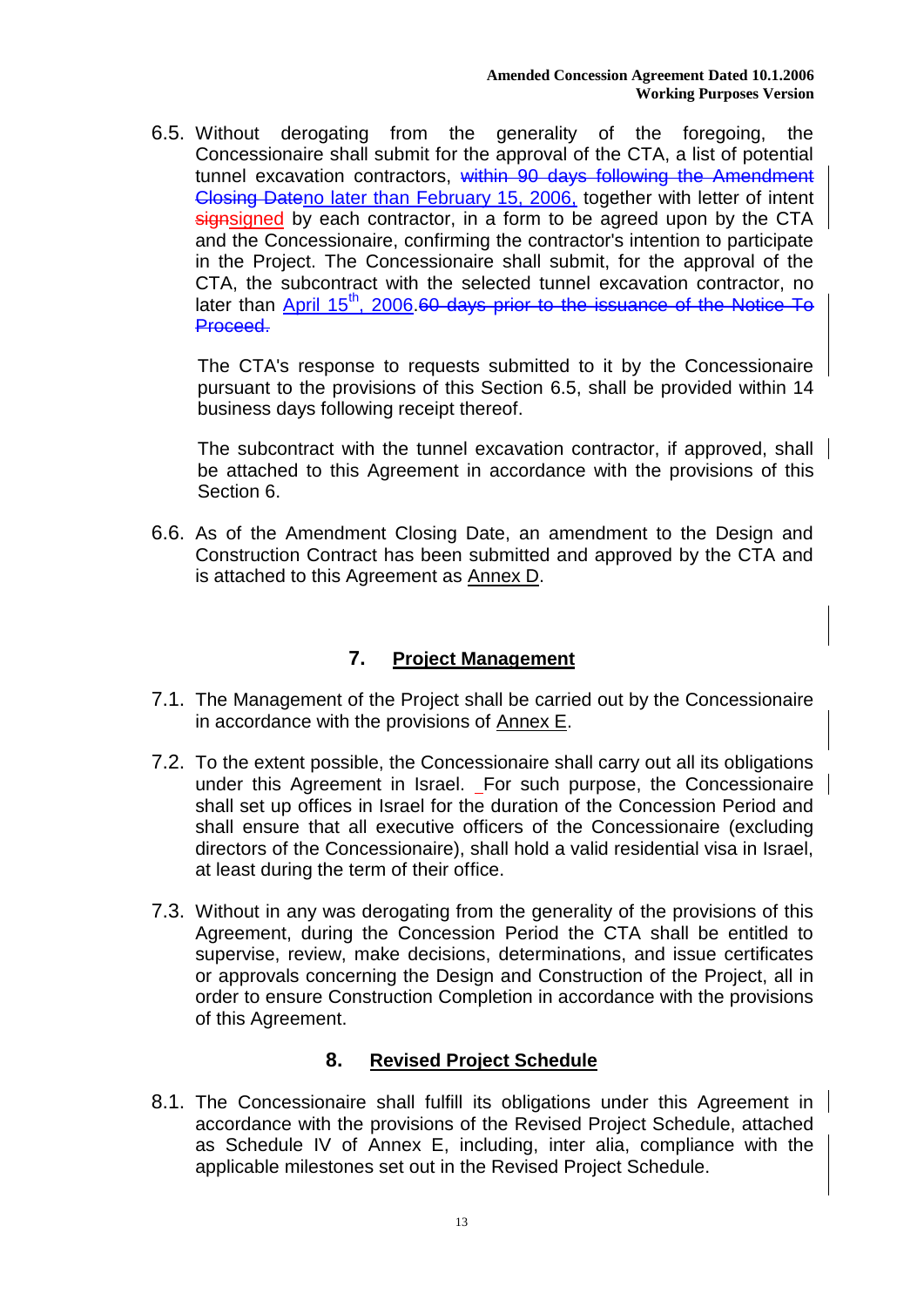8.2. The updating and management of the Revised Project Schedule shall be carried out in accordance with the provisions of Annex E.

#### 8.3. **Achievement of Commencement and Completion Dates**

- 8.3.1. In the event a Schedule Delay should occur during the Pre-Construction Period or Construction Period, the Concessionaire shall use its best efforts in order to achieve Commencement and Completion Dates.
- 8.3.2. The Concessionaire shall prepare and submit to the CTA, as soon as is reasonably practicable, but in any event within 35 days of the date of the commencement of a Schedule Delay, a Request for a Change Order setting forth a proposed recovery schedule demonstrating the Concessionaire's proposal to regain lost schedule progress and to achieve Commencement and Completion Dates ("Proposed Recovery Schedule").
- 8.3.3. The CTA shall review all Proposed Recovery Schedules and shall either approve or object to such within five business days after the submission thereof to the CTA.
- 8.3.4. Upon issuance of a Change Order by the CTA, a Proposed Recovery Schedule, including all modifications or amendments thereto introduced by the Concessionaire in compliance with the CTA's comments (hereinafter referred to as "Recovery Schedule"), shall be incorporated into the Revised Project Schedule.

### 8.4. **Schedule Delay due to Regulatory Delay**<sup>2</sup>

 $\overline{a}$ 

8.4.1. If a Regulatory Delay results in a Schedule Delay the Concessionaire shall submit to the CTA, as soon as is reasonably practicable, but in any event within 35 days of the date of commencement of the Schedule Delay, and the CTA shall, within 5 business days, issue a Change Order setting forth a proposed time extension of 480 days from the

**<sup>2</sup>** During the Regulatory Delay, the parties signed Letters of Understanding and concurred to extend the Regulatory Delay (agreeing not to require a determination by the Disputes Board on the matter). The parties reached additional understandings regarding the consequences of the Regulatory Delay, which include: (i) waiver of rights with respect to Sections 25.1 (Termination Due to Regulatory Delay), 26.1 (Compensation Following Termination Due to Regulatory Delay) and [8.8.2;](#page-17-0) and (ii) waiver by the Concessionaire of all claims related to the Regulatory Delay; and (iii) an understanding with respect to Section [26.1.1](#page-61-0) (Compensation Due to Regulatory Delay); and (iv) an understanding with respect to Section 33.1.3. Without derogating from the exclusions to the Concessionaire's waiver as detailed in Annex DD, all of the foregoing are subject to the waiver by the Concessionaire of all claims and/or demands against the CTA related to Regulatory Delay as set forth in Annex DD.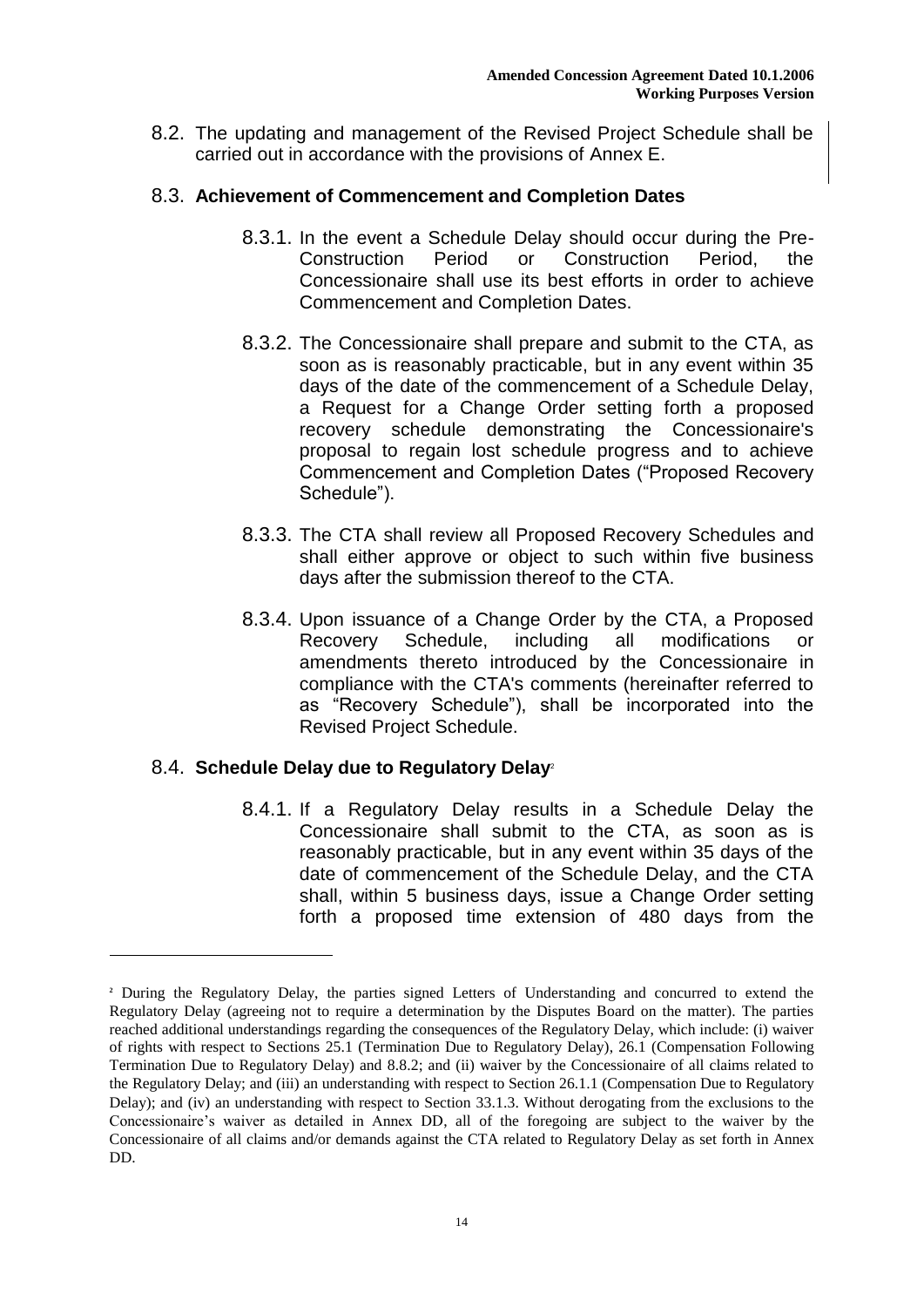Commencement of such Schedule Delay ("Regulatory Delay Grace Period").

- 8.4.1A If approval of the Detailed Scheme shall be obtained within the Regulatory Delay Grace Period, the Concession Period shall be extended pursuant to Section 33.1.1. If approval of the Detailed | Scheme is not obtained within the Regulatory Delay Grace Period, the Concessionaire shall submit to the CTA, as soon as is reasonably practicable, but in any event no later than 30 days prior to the end of the Regulatory Delay Grace Period, a Request for Change Order setting forth a proposed time extension of 120 days from last day of the Regulatory Delay Grace Period ("Initial Regulatory Delay Grace Period").
	- 8.4.2. Without limiting the rights of the CTA under Sections 25.1.1 and 25.1.2.1 and the rights of the Concessionaire under Section 25.1.2.2, concurrently with the submission of the Request for Change Order \_contemplated by Section 8.4.1A, | the Concessionaire shall submit to the Disputes Board a request for a determination as to whether or not the cause of the Regulatory Delay was predominantly attributable to the Concessionaire, and the Disputes Board shall make such determination in its sole discretion.

#### 8.4.3. Regulatory Delay Attributable to Concessionaire

8.4.3.1 If the Disputes Board determines that the cause of the Regulatory Delay was predominantly attributable to the Concessionaire, the CTA shall have no obligation to issue a Change Order to postpone or extend any of the dates of the Revised Project Schedule and may issue a Notice of Termination in accordance with Section 25.1.1. The CTA may, at its discretion, issue, within 45 days of the commencement of the Schedule Delay, the Change Order referred to in Section 8.4.1A and the Concessionaire shall pay to the CTA the sums of money set forth in Section 27.1.

### 8.4.4. Regulatory Delay Not Attributable to Concessionaire

- 8.4.4.1 If the Disputes Board determines that the cause of a Regulatory Delay was not predominantly attributable to the Concessionaire, the CTA shall, within five business days of such determination, issue the Change Order referred to in Section 8.4.1A.
- 8.4.4.2 If approval of the Detailed Scheme shall be obtained within the Initial Regulatory Delay Grace Period, the Concessionaire shall be entitled to compensation pursuant to Section 26.1.3. and the Concession Period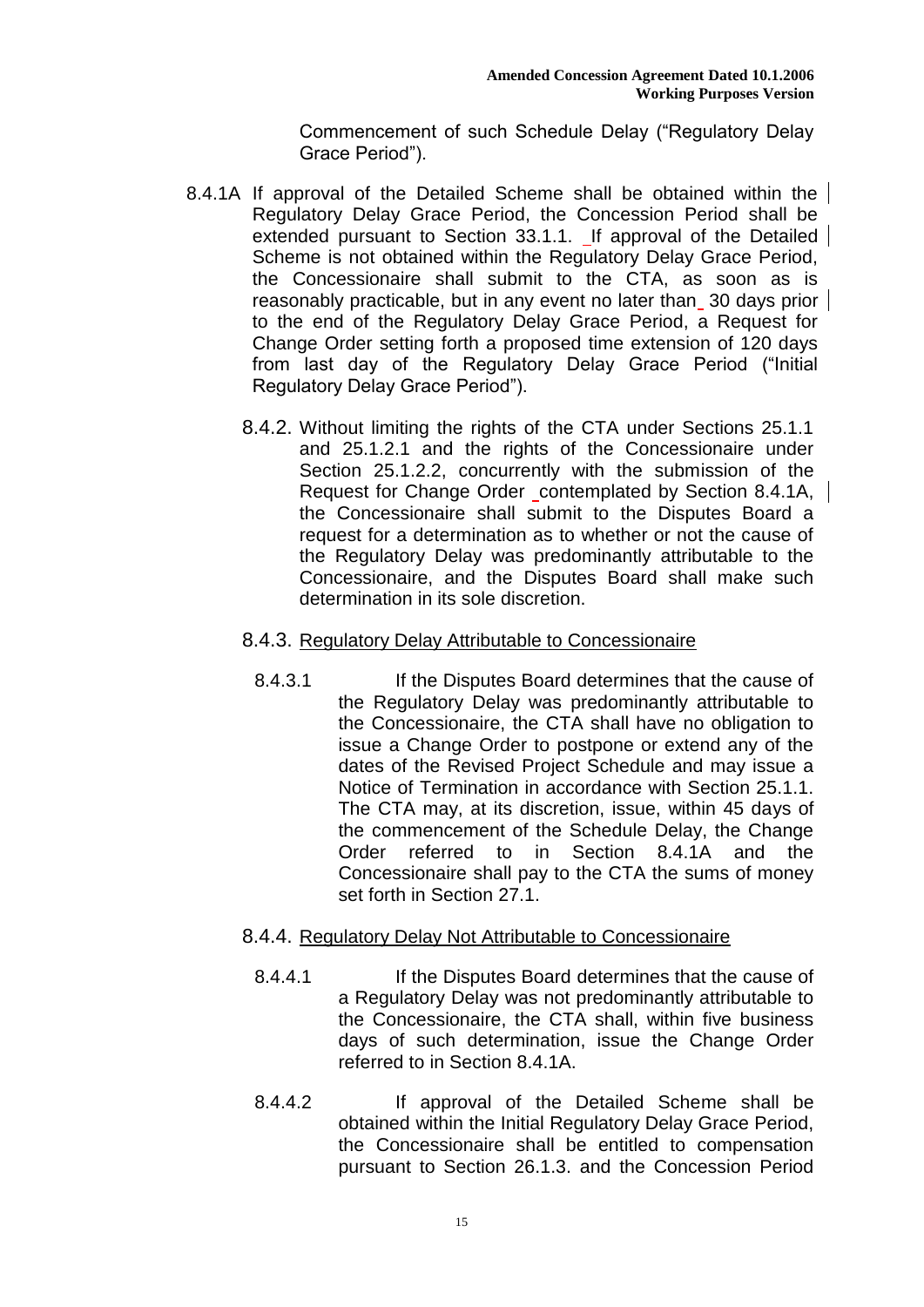shall be extended pursuant to Section 33.1.1. If approval of the Detailed Scheme is not obtained within the Initial Regulatory Delay Grace Period, the Concessionaire may issue a Notice of Termination in accordance with Section 25.1.2 and shall be entitled to compensation pursuant to Section 26.1.1.

- 8.4.4.3 If the Concessionaire determines not to issue a Notice of Termination in accordance with Section 25.1.2, the Concessionaire shall submit no later than 30 prior to the end of the Initial Regulatory Delay Grace Period, a Request for a Change Order proposing a time extension of no more than 365 days from the last day of the Initial Regulatory Delay Grace Period ("Second Regulatory Delay Grace Period").
- 8.4.4.3A Concurrently with the submission of the Request for Change Order contemplated by Section 8.4.4.3, the Concessionaire shall submit to the Disputes Board a request for a determination as to whether or not the cause of the Regulatory Delay was predominantly attributable to the Concessionaire, and the Disputes Board shall make such determination in its sole discretion.
- 8.4.4.3B If the Disputes Board determines that the cause of the continuing Regulatory Delay was predominantly attributable to the Concessionaire the provisions of Section 8.4.3 shall apply. If the Disputes Board determines that the cause of the Regulatory Delay was not predominantly attributable to the Concessionaire, the CTA shall, within five business days of such determination, issue the Change Order referred to in Section 8.4.4.3.
	- 8.4.4.4 If approval of the Detailed Scheme shall be obtained within the Second Regulatory Delay Grace Period, the Concessionaire shall be entitled to compensation pursuant to Section 26.1.3 and the Concession Period shall be extended pursuant to Section 33.1.1. If approval of the Detailed Scheme is not obtained within the Second Regulatory Delay Grace Period, either the Concessionaire or the CTA may issue a Notice of Termination in accordance with Section 25.1.2 and the Concessionaire shall be entitled to compensation pursuant to Section 26.1.1, unless otherwise agreed in writing by the parties.
- 8.5. **Schedule Delay due to an Event of Force Majeure, the Discovery of an Archeological Finding or Hazardous Materials or Minerals or the Occurrence of a CTA Delay**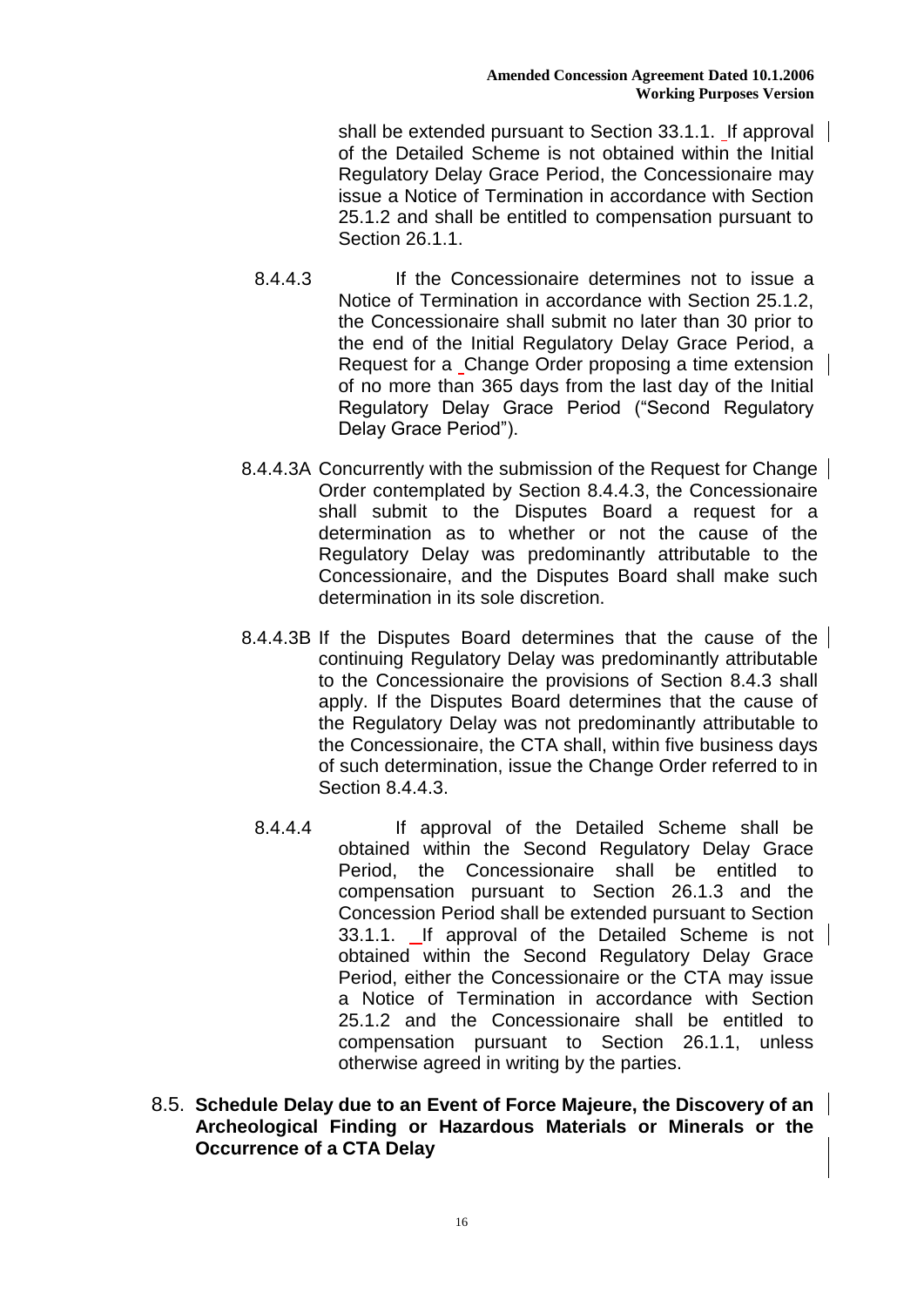- 8.5.1. If an Event of Force Majeure, the discovery of an Archeological Finding or Hazardous Materials or Minerals or a CTA Delay results in a Schedule Delay then, without limiting the rights of the parties under Section 25.3, the Concessionaire shall submit to the CTA, as soon as is reasonably practicable, but in any event within 35 days of the date of commencement of the Schedule Delay or the date of certification by the Disputes Board in accordance with Section 24.1.1 in the case of an Event of Force Majeure, the following Request for Change Orders:
	- 8.5.1.1 a Request for Change Order setting forth a proposed time extension and the proposed course of Construction; and
- 8.5.1.2 a Request for Change Order setting forth a Proposed Recovery Schedule in order to rectify the effects of such event, discovery or CTA Delay if such rectification is physically possible, and the proposed course of Construction, including all costs thereof as determined in accordance with Section 26.3.3.
- 8.5.2. The CTA shall, within 75 days of the commencement of the Schedule Delay as described in Section 8.5.1, either (i) issue a Change Order contemplated by Section 8.5.1.1 allowing for a time extension which is reasonable under the circumstances and the Concession Period may be extended pursuant to Section 33.1.2 and, if the Schedule Delay was caused by the occurrence of a CTA Delay, the Concessionaire shall be entitled to compensation in accordance with the provisions of Section 26.3, or (ii) issue a Change Order contemplated by Section 8.5.1.2, which will specify the increase in the cost of Construction to rectify the effects of such event, discovery or CTA Delay, which shall be borne by the CTA in accordance with the provisions of Section 26.4.2.

#### 8.6. **Schedule Delay due to Reasons Other than Those Specified in Sections 8.4.1 and 8.5.1.**

- 8.6.1. If reasons other than those specified in Sections 8.4.1 and 8.5.1 result in a Schedule Delay, the Concessionaire shall submit to the CTA, as soon as is reasonably practicable, but in any event within 35 days of the date of the commencement of the Schedule Delay, a Request for Change Order and the proposed course of Construction.
- 8.6.2. The CTA shall have no obligation to issue a Change Order to postpone or extend any of the dates of the Revised Project Schedule.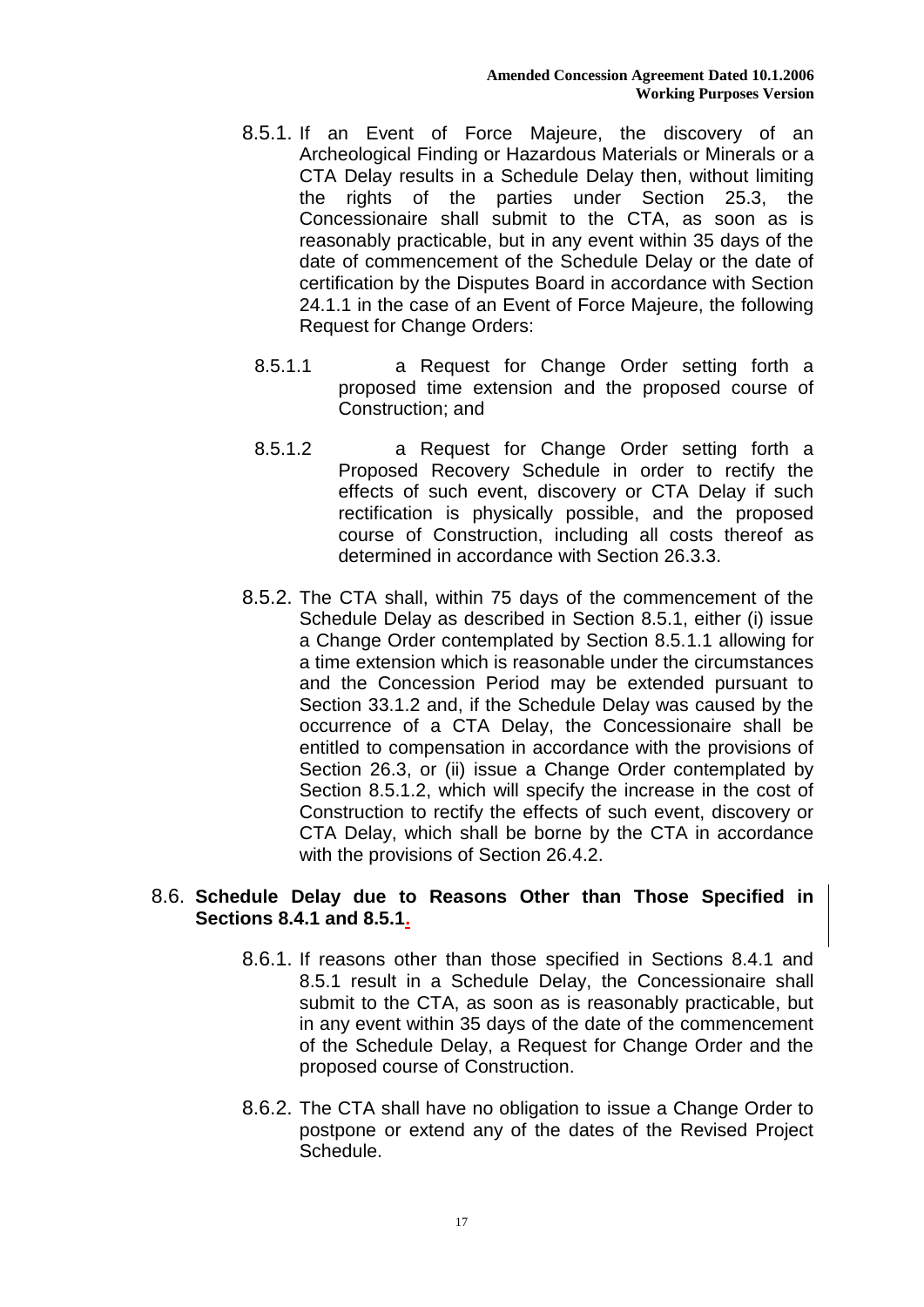8.7. Any Change Order issued in accordance with the provisions of Sections 8.4, 8.5 or 8.6 shall become an integral part of the Revised Project Schedule.

#### 8.8. **Unauthorized Schedule Delay**

8.8.1. In the event a Schedule Delay should occur and:

- 8.8.1.1 a Recovery Schedule or a Request for Change Order has not been requested by the Concessionaire within the periods specified in Sections 8.3.2, 8.4.1, 8.5.1. and 8.6.1, or
- 8.8.1.2 in the event Section 8.4.3 or 8.6 is applicable, a Request for Change Order acceptable to the CTA shall not have been submitted to, and accepted by, the CTA within 45 days of the date of commencement of such Schedule Delay;

such delay will be considered to be an unauthorized schedule delay ("Unauthorized Schedule Delay").

### 8.8.2. DELETED<sup>3</sup>

## <span id="page-17-0"></span>8.9. **Delay in Acquisition or Appropriation of the Site<sup>4</sup> \**

- 8.9.1 If the State is unable to grant to the Concessionaire the right to Utilize the Site on the date specified in Section 2.1, the State shall have a period of up to 240 days from the date specified in Section 2.1. ("Initial Site Acquisition Grace Period") to satisfy the requirements of Section 2.1. The CTA may, on its own initiative, issue a Change Order giving effect to the Initial Site Acquisition Grace Period.
- 8.9.2 If the State grants to the Concessionaire the right to Utilize the Site within the Initial Site Acquisition Grace Period, the Concessionaire shall be entitled to compensation pursuant to Section 26.2.3, and the Concession Period shall be extended pursuant to Section 33.1.3. If the State shall not have granted to the Concessionaire the exclusive right to Utilize the Site within the Initial Site Acquisition Grace Period, the Concessionaire may issue a Notice of Termination in accordance with Section 25.2.1 and the Concessionaire shall be entitled to compensation pursuant to Section 26.2.1.

 $\overline{a}$ 

**<sup>3</sup>** See footnote no. 1

**<sup>4</sup>** As of the date of executing the Amendment, the Site Grace Periods have been fully exhausted.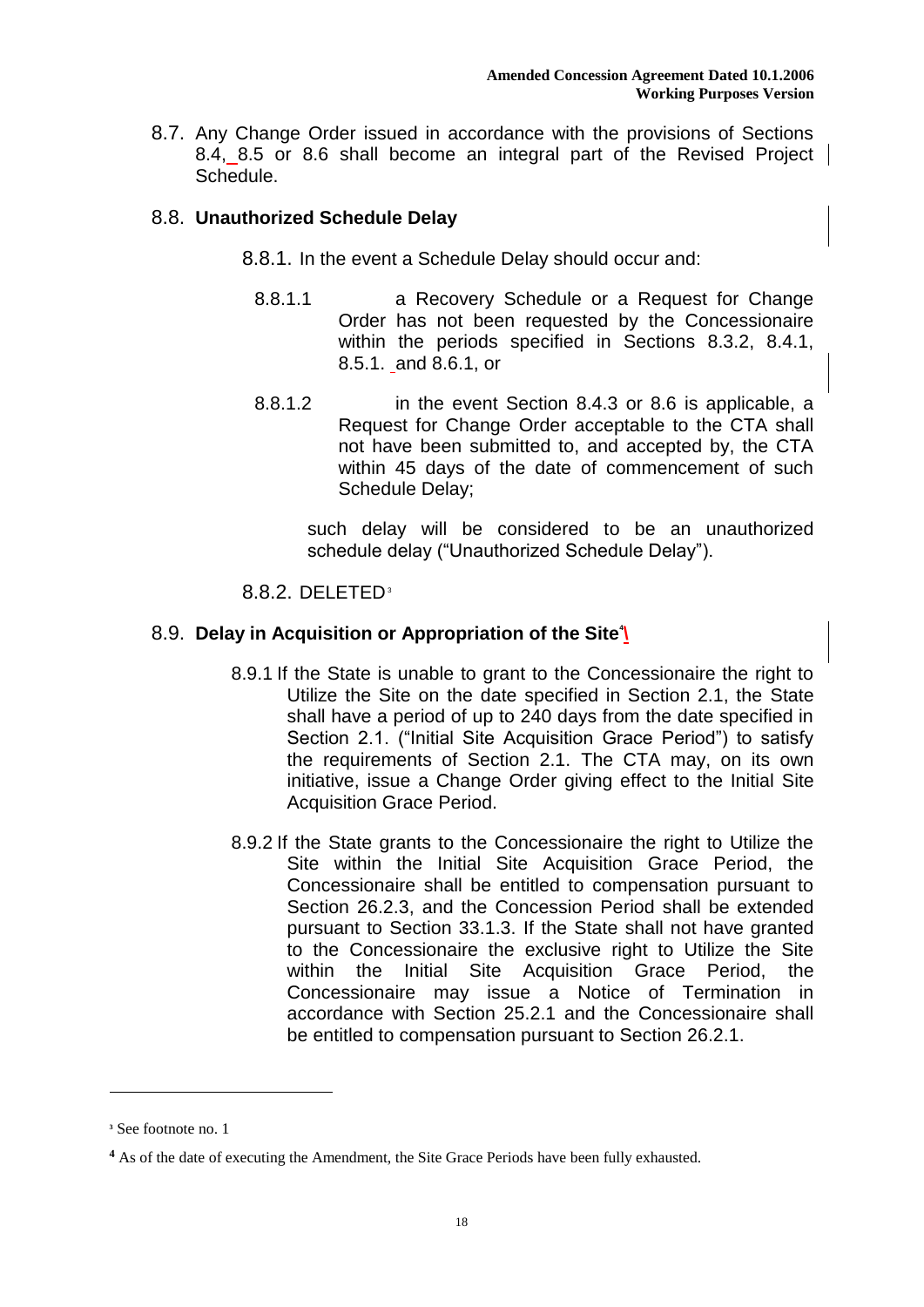- 8.9.3 If the Concessionaire determines not to issue a Notice of Termination in accordance with Section 25.2.1, the State shall have a period of up to 365 days from the last day of the Initial Site Acquisition Grace Period ("Second Site Acquisition Grace Period") to satisfy the requirements of Section 2.1. The CTA may, on its own initiative, issue a Change Order giving effect to the Second Site Acquisition Grace Period.
- 8.9.4 If the State grants to the Concessionaire the right to Utilize the Site within the Second Site Acquisition Grace Period, the Concessionaire shall be entitled to compensation pursuant to Section 26.2.3 and the Concession Period shall be extended pursuant to Section 33.1.3. If the State shall not have granted to the Concessionaire the exclusive right to Utilize the Site within the Second Site Acquisition Grace Period, either the Concessionaire or the CTA may issue a Notice of Termination in accordance with Section 25.2.1 and the Concessionaire shall be entitled to compensation pursuant to Section 26.2.1 unless otherwise agreed by the parties.

### **9. The Design of the Project**

9.1. The Concessionaire shall prepare the Design of the Project in accordance with the provisions of Annex F.

### **10. Commencement of Construction - Notice To Proceed**

- 10.1. A Notice To Proceed shall be issued by the CTA to the Concessionaire upon the Concessionaire's request to commence Construction of the Project, which request shall be submitted no later than  $8 \cdot \frac{\text{(eight)}}{10}$  (ten) months following the Amendment Closing Date ("**Date of Request of NTP**"), provided that the date of issuance of such Notice to Proceed shall be on or after the date on which the relevant authorities shall have completed the acquisition of the Site, and provided further that:
	- 10.1.1. the Concessionaire shall have fulfilled all its obligations under Section 3;
	- 10.1.2. the CTA shall have approved the Detailed Design in accordance with the provisions of Annex F;

Without derogating from the generality of Annex F, it is hereby | emphasized that for the purposes of this Section, Detailed Design shall be deemed to mean the Detailed Design which is required for the execution of the Construction Works during the 6 months immediately following approval thereof.

10.1.3. all permits, licenses and governmental and municipal approvals required for the Construction of the Project shall have been obtained, and the Concessionaire shall have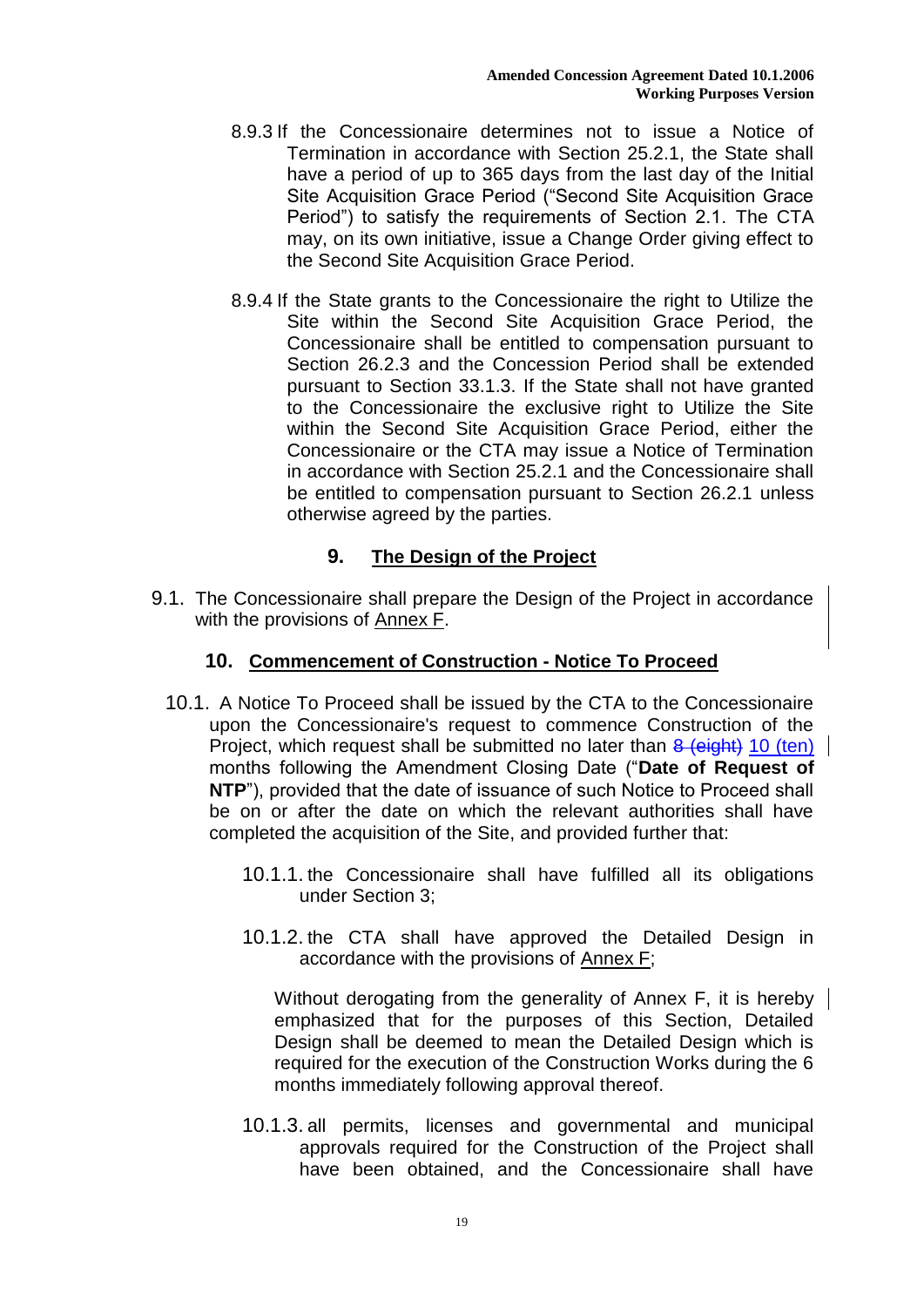delivered to the CTA a statement of the Concessionaire specifically listing each permit and governmental and municipal approval required and confirming that all such permits and governmental approvals have been obtained;

- 10.1.4. all Insurance Policies required to be obtained on or prior to the date of issuance of a Notice to Proceed shall have been obtained by the Concessionaire and approved by the CTA in accordance with the provisions of Section 20;
- 10.1.5. all Bonds required to be obtained on or prior to the date of issuance of a Notice to Proceed shall have been furnished to, and approved by, the CTA in accordance with the provisions of Section 21; and
- 10.1.6. the Independent Engineer shall have been appointed pursuant to Annex S.
- 10.1.7. the identity of the tunnel excavation contractor and the tunnel excavation subcontract shall have been approved by the CTA.
- 10.2. The CTA shall issue the Notice to Proceed referred to in Section 10.1 | within 7 days of satisfactory fulfillment by the Concessionaire of the above requirements which shall be evidenced by a certificate to that effect issued by the Concessionaire to the CTA and not followed, within 30 days of receipt of such certificate, by a request from the CTA for further information or by a notice from the CTA of disagreement as to the satisfactory fulfillment of such requirements.
- 10.3. Concurrently with the issuance of the Notice to Proceed referred to in Section 10.1, the CTA shall provide to the Concessionaire the relevant permits issued by the Antiquities Authority necessary to commence Construction.

### **11. Construction of the Project**

11.1. Construction of the Project and all quality assurance and quality control shall be carried out and managed by the Concessionaire in accordance with the provisions of Annex G.

## **12. Construction Period**

- 12.1. The Concessionaire shall commence Construction of the Project upon the issuance of the Notice to Proceed no later than  $8$  (eight) 10 (ten) months following the Amendment Closing Date ("**Construction Commencement Date**").
- 12.2. The Concessionaire shall achieve Construction Completion of the Project within the latest of: (i) 60 (sixty) months from the Amendment Closing Date; or (ii) 52 (fifty two) months from the date of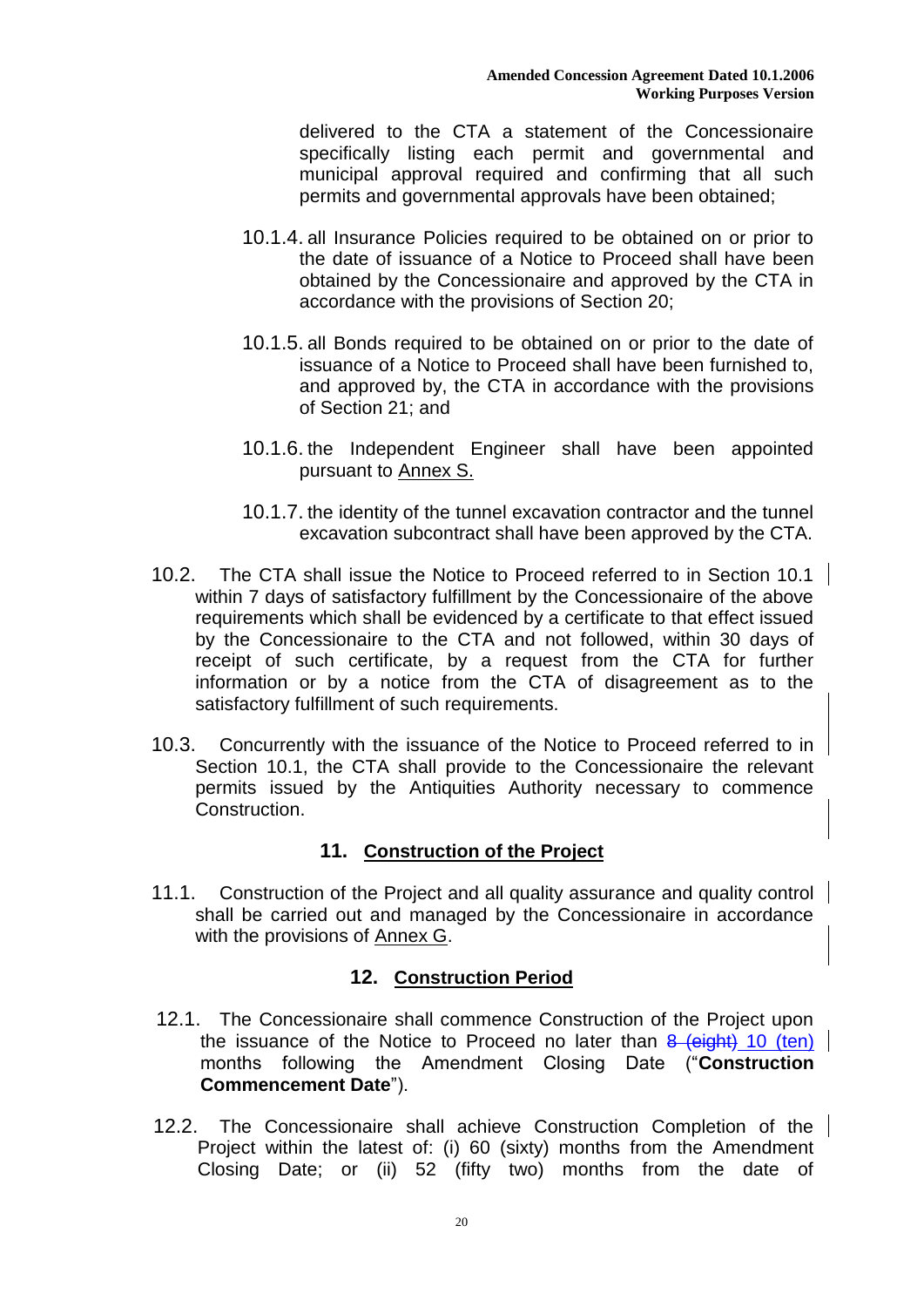**ISSUANCE** Issuance of the Notice to Proceed ("Construction Completion | Date").

12.3. The Commencement and Completion Dates may be extended in accordance with Sections 8.5, 8.6 and 33.

### **13. Construction Completion**

#### 13.1. **Construction Completion and the Running in Period**

- 13.1.1. Concessionaire shall submit the Running in Plan to the CTA 120 days prior to the anticipated Construction Completion of the Project or any part thereof (including any one Tunnel).
- 13.1.2. The Concessionaire shall attach to the Running in Plan "as made" drawings and maps of the Project according to the Project Design Documents as have been amended from time to time in accordance with the provisions of the Contract Documents.
- 13.1.3. The CTA shall have a period of 60 days to review the Running in Plan and shall either approve or object to such in writing within such 60-day period. The CTA will not unreasonably object to the Running in Plan. \_Without | derogating from the generality of the provisions of Section 7, Annex G, where the CTA has raised an objection to the Running in Plan, the CTA and the Concessionaire shall use their best efforts to resolve the issue within 7 days.
- 13.1.4. The Concessionaire shall implement the Running in Plan for the duration of the Running in Period.
- 13.1.5. Upon completion of the implementation of the Running in Plan, the Concessionaire shall prepare and submit to the CTA a final report setting forth in detail the results and the conclusions derived from the implementation of the Running in Plan, including any of the following: defects or deficiencies in the Project Facilities, Project Utilities or any part thereof; failure of the Project or any part thereof to comply with the Project Design Documents; failure of the Project or any part thereof to comply with all safety requirements; readiness of the Project or any part thereof for its operation; and deviations of any installed equipment or materials from the requirements of the Project Design Documents.
- 13.1.6. Within 7 business days of receipt of the report contemplated by Section 13.1.5, the CTA and the Concessionaire shall meet and discuss their observations, such report and any recommendations, directions and instructions as to any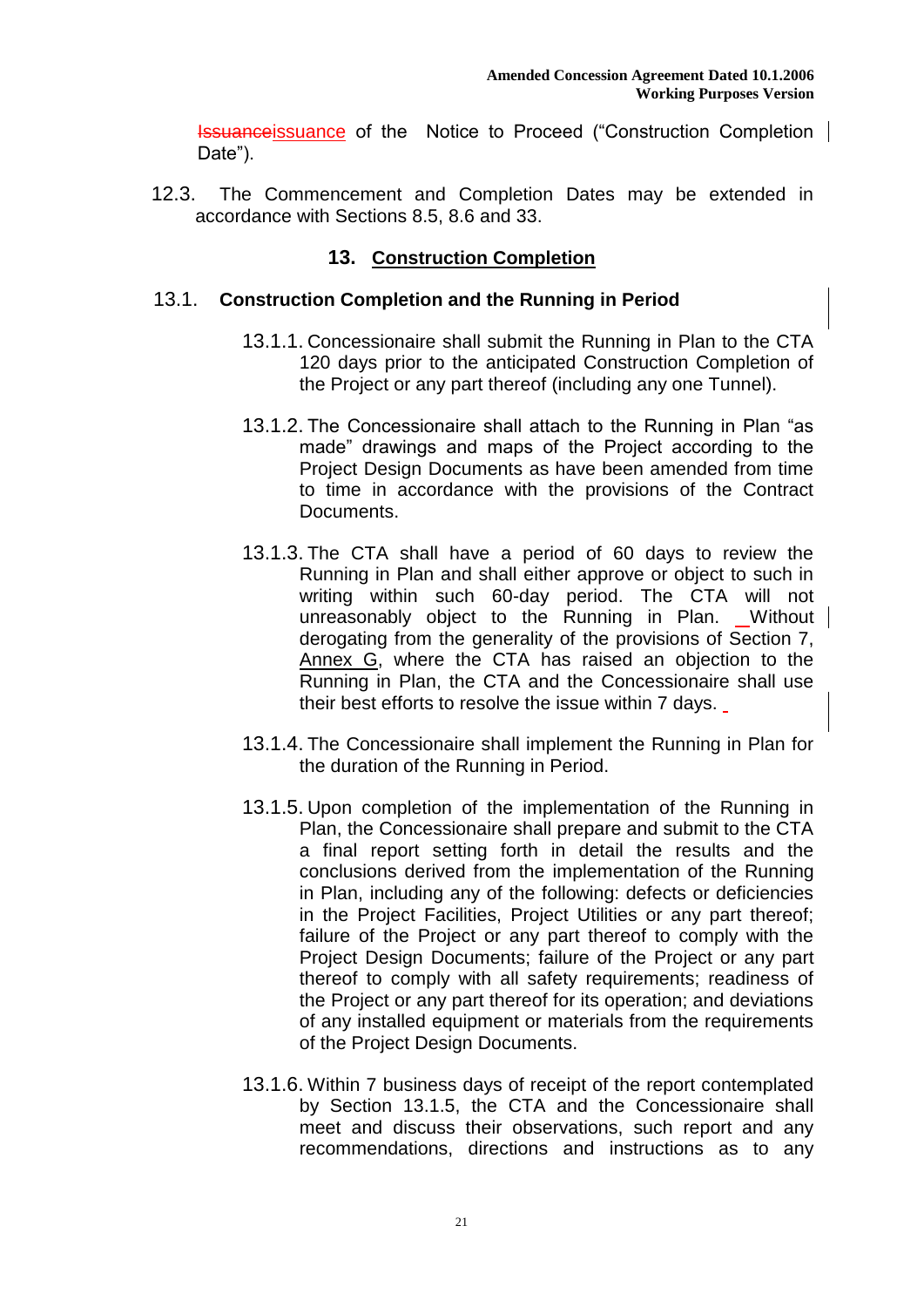corrective action, should the CTA consider such corrective action to be necessary.

- 13.1.7. Minutes of the meeting will be recorded by the CTA and copies thereof will be distributed to the parties within 3 business days. The minutes shall contain all recommendations, directions, and instructions as to all necessary corrective actions. The minutes shall specify the corrective action which must be taken prior to issuance of a Permit to Operate and shall establish a schedule for the completion of all other corrective actions.
- 13.1.8. Following the meeting, the Concessionaire shall, at its own cost, correct such defects, deficiencies or deviations and otherwise comply with all other recommendations, directions and instructions in the minutes as to the methods of executing the above said corrections.
- 13.1.9. The Concessionaire shall complete all corrective action specified in the minutes referred to in Section 13.1.7 and shall notify the CTA. The CTA shall review all corrective action and shall either approve or object to such in writing as soon as is reasonably practicable following receipt of appropriate notification from the Concessionaire. Where objection is made, the CTA shall specify the grounds for such objection.

### 13.2. **Permit to Operate**

- 13.2.1. A Permit to Operate shall be issued by the CTA when:
	- 13.2.1.1 The Concessionaire shall have completed all corrective actions required by the minutes referred to in Section 13.1.7 to be completed prior to the issuance of a Permit to Operate, and the CTA shall have approved such corrective actions;
	- 13.2.1.2 all "as made" drawings of the Project or of the relevant part thereof shall have been submitted by the Concessionaire to the CTA;
	- 13.2.1.3 all permits, licenses and governmental and municipal approvals required for the Operation and Maintenance of the Project shall have been obtained, and the Concessionaire shall have delivered to the CTA a statement specifically listing each such permit and governmental and municipal approval required and confirming that all have been obtained;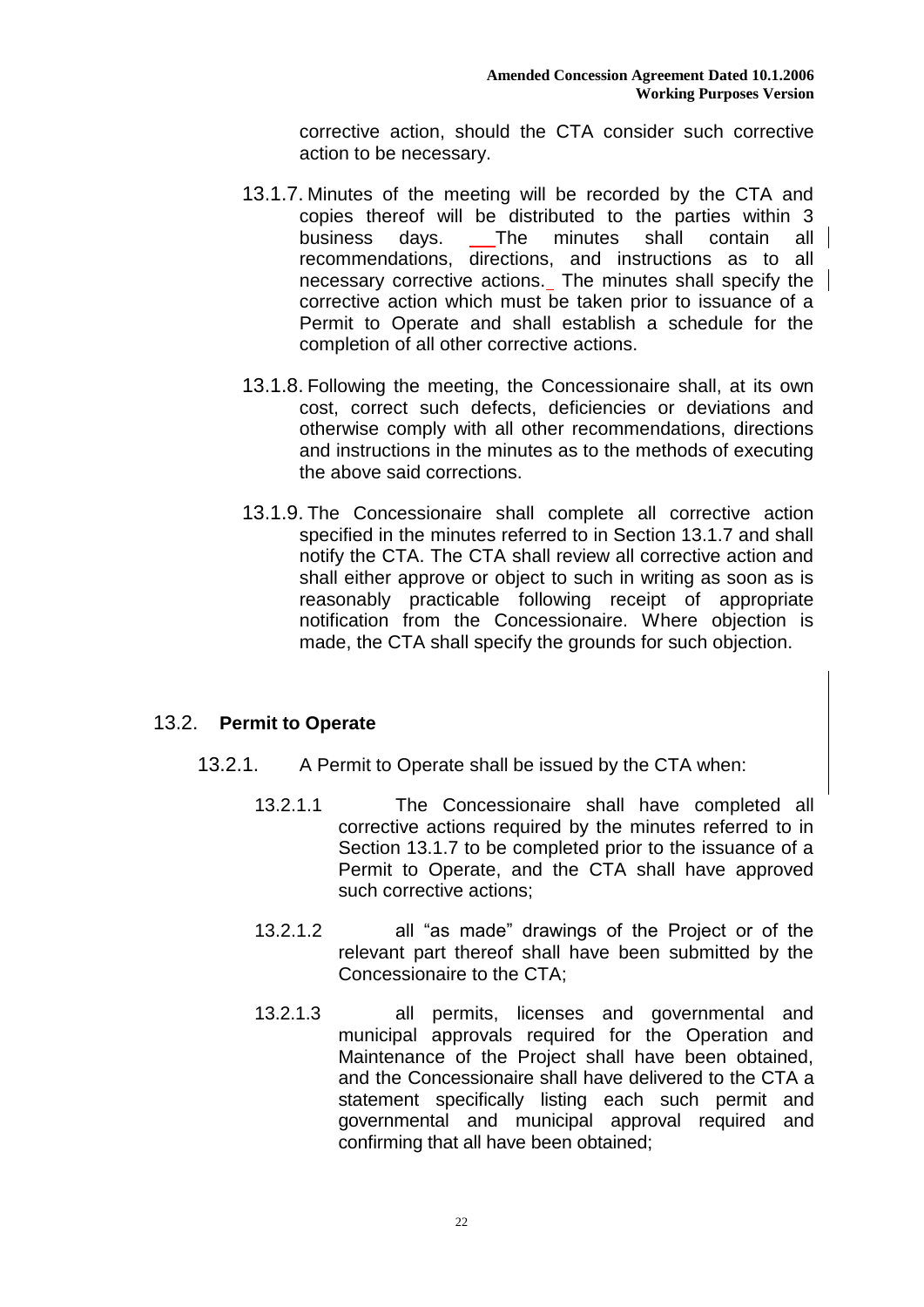- 13.2.1.4 the CTA shall have approved the Operation Plan in accordance with the provisions of Annex H;
- 13.2.1.5 the CTA shall have approved the Maintenance Plan in accordance with the provisions of Annex H;
- 13.2.1.6 DELETED;
- 13.2.1.7 all Insurance Policies required to be obtained on or prior to the Operation Period shall have been obtained by the Concessionaire and approved by the CTA in accordance with the provisions of Section 20; and
- 13.2.1.8 all Bonds required to be obtained on or prior to the Operation Period shall have been furnished to, and approved by, the CTA in accordance with the provisions of Section 21.
- 13.3. The CTA shall issue a Permit to Operate the Project or any part thereof | within 7 business days of satisfactory fulfillment by the Concessionaire of the above requirements which shall be evidenced by a certificate to that effect issued by the Concessionaire to the CTA and not followed, within 30 days of receipt of such certificate, by a request from the CTA for further information or by a notice from the CTA of disagreement as to the satisfactory fulfillment of such requirements. In the event the CTA shall request further information or issue a notice of disagreement, the Concessionaire shall comply with the instructions of the CTA. The CTA shall issue a Permit to Operate within 7 business days of satisfactory fulfillment by the Concessionaire of the CTA's requirements, as evidenced by a certificate to that effect issued by the Concessionaire to the CTA which is not followed by an additional request or notice of disagreement from the CTA.

## **14. Operation and Maintenance of the Project**

- 14.1. The Project, including all Project Facilities, Project Utilities and all other permanent structures related to, or made use of in connection with the Project shall be operated and maintained by the Concessionaire in accordance with the provisions of Annex H.
- 14.2. Legal title to the Project (other than movable property of the Concessionaire which is not a component of the Project Facilities and Project Utilities or which is not otherwise essential for the Operation and Maintenance of the Project) shall be owned by the State.

## **15. Toll Collection**

15.1. The Concessionaire is hereby granted the right to establish, subsequently modify, and collect Toll Charges for all classes of Vehicles utilizing the Project, subject to the provisions of the Toll Roads Law, any instruction issued in accordance thereto and the provisions of this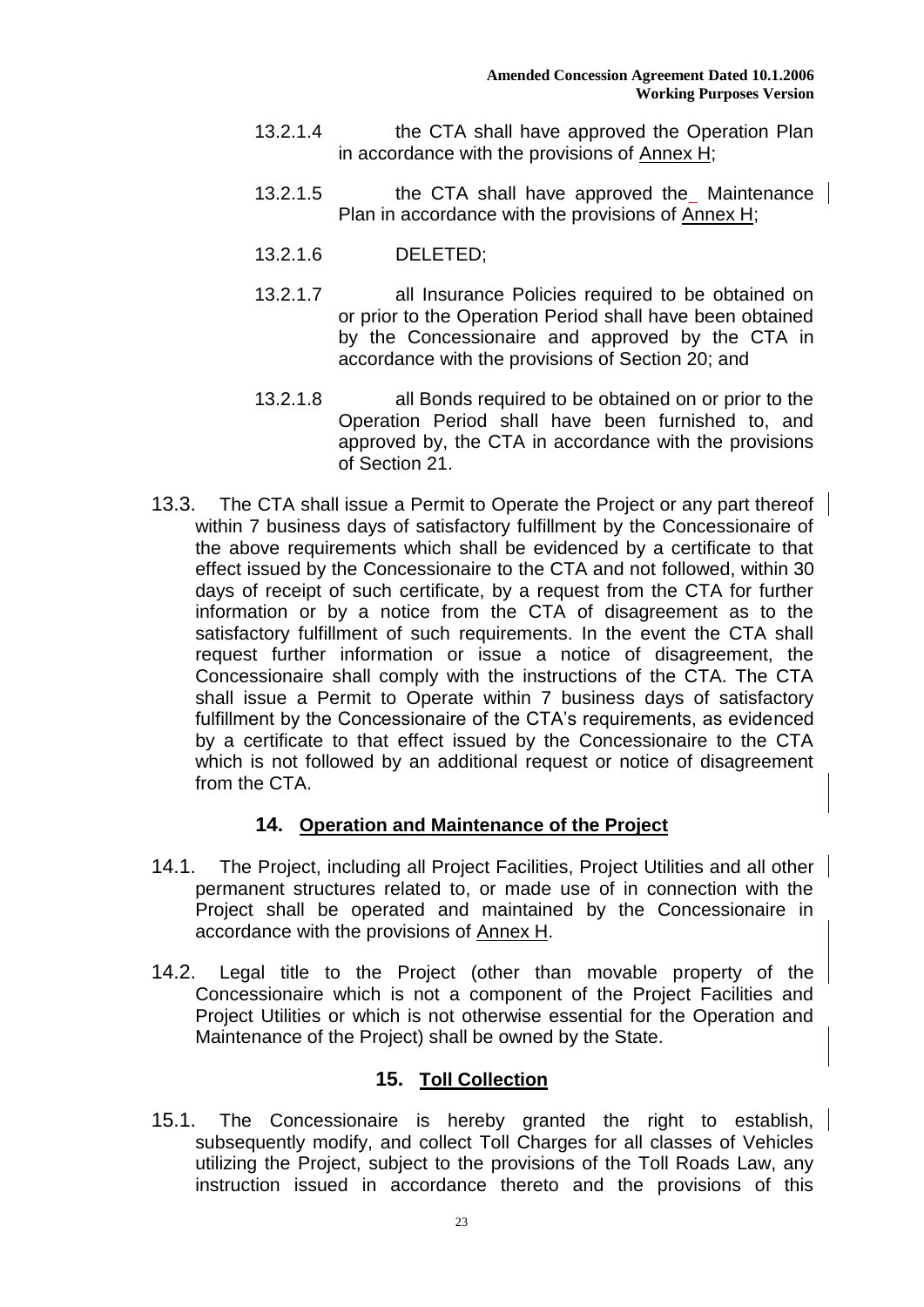Agreement. The Concessionaire may change Toll Charges in respect of any class of Vehicles not more frequently than every 90 days.

15.2. Toll Charges will be collected in NIS.

### 15.3. **Maximum Toll Charge**

- 15.3.1. Toll Charges for any class of Vehicle established by the Concessionaire in accordance with the provisions of the Toll Roads Law and this Agreement shall not exceed the Maximum Toll Charge for such class of Vehicle as established from time to time.
- 15.3.2. The Maximum Toll Charge levied for a single passage through one of the Tunnels of all Vehicles other than a Public Vehicle or a Truck shall not exceed the Base Toll Charge; the maximum toll levied for a single passage through one of the Tunnels of a Public Vehicle shall not exceed three (3) times the Base Toll Charge; the maximum toll levied for a single passage through one of the Tunnels of a Truck shall not exceed five (5) times the Base Toll Charge (for each class of Vehicle, their "Maximum Toll Charge").
- 15.3.3. The Base Toll Charge, and accordingly the Maximum Toll Charge for each class of Vehicle established in accordance with the provisions of Section 15.3.2, shall be escalated in accordance with the provisions of Section 43.14 for each 3 month period ending March 31, June 30, September 30 and December 31, commencing on the date of issuance of the Permit to Operate.
- 15.3.4. The Base Toll Charge may be escalated by the Concessionaire at certain intervals or following the issuance of the Permit to Operate or by the CTA as set forth in Annex EE.

### 15.4. **Change of Toll Charges**

- 15.4.1. Subject to the provisions of Section 15.3:
	- 15.4.1.1 Toll Charges set by the Concessionaire in accordance with the provisions of Section 15.4.1.2 can be set in relation to the distance traveled, and can vary during certain hours, on certain days or according to the type of Vehicle.
	- 15.4.1.2 The Concessionaire may grant discounts or exempt Vehicles from paying Toll Charges, all according to uniform criteria determined by the Concessionaire provided that the criteria shall be published in such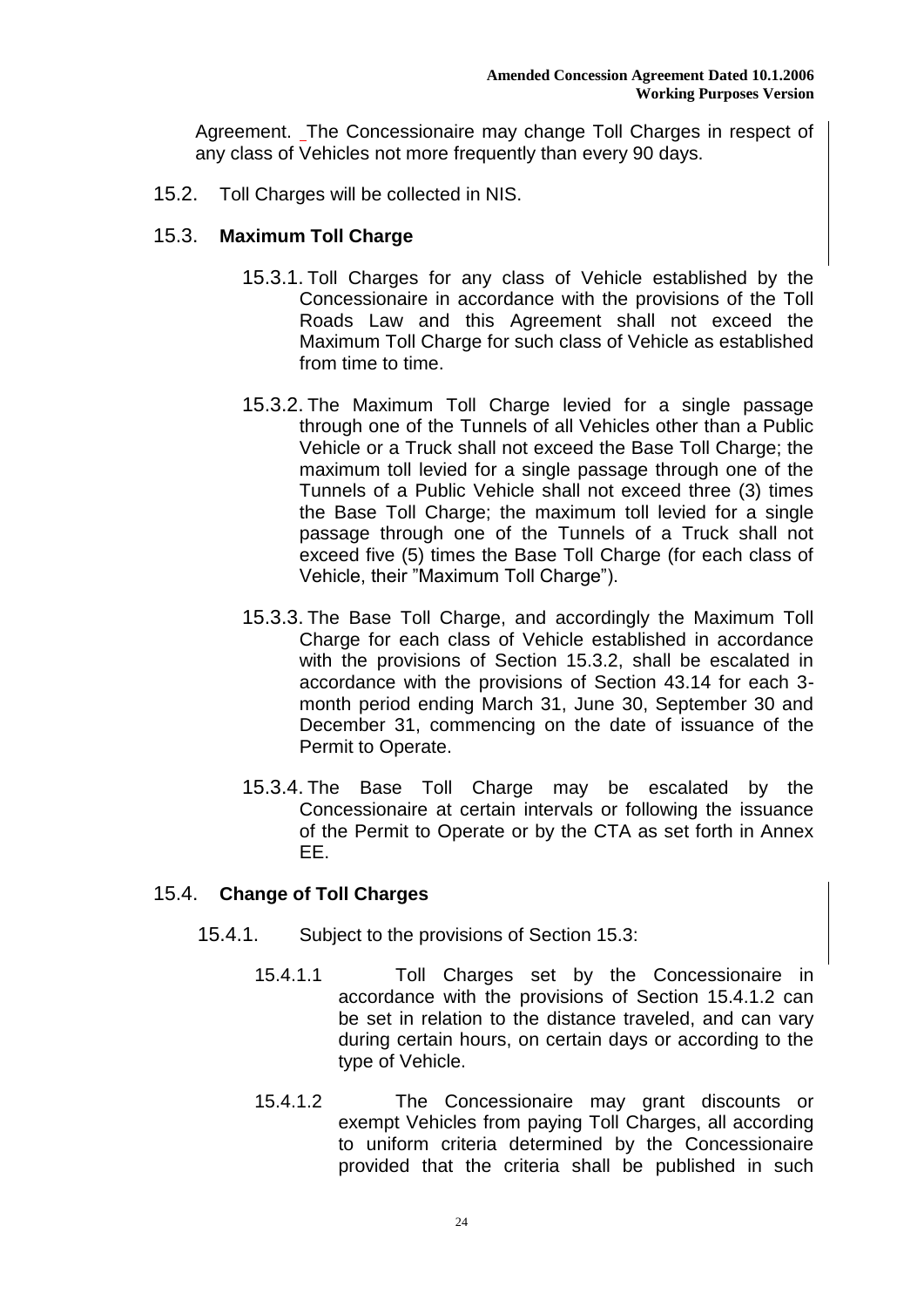manner as shall be determined by the Minister of Transportation.

- 15.4.1.2A The Concessionaire shall inform the CTA of the Toll Charges determined by it, including any criteria referred to in Sections 15.4.1.1 and 15.4.1.2 and each new Toll Charge at least 3 (three) weeks prior to its application and publication in accordance with the provisions of Section 15.4.1.3 .
- 15.4.1.3 The Concessionaire shall inform the general public of the criteria referred to in Section 15.4.1.2 and each new Toll Charge by publication in *Rashumot* and in such manner as shall be determined by the Minister of Transportation.
- 15.4.2 Subject to the provisions of this Section 15 and the provisions of Section 4 of Annex Y (Method of Determining Revenues from Tolls), the Concessionaire, at its own discretion, may modify all Toll Charges.
- 15.4.3 The Concessionaire shall collect Toll Charges for its own account.

### **15.5 Toll Charges for Certain Vehicles**

- 15.5.1 Vehicles belonging to the Israel Defense Force and the Israel Police Force shall not be required to pay Toll Charges applicable to such Vehicles as they pass through the Project; however, such Toll Charges shall be periodically paid by the respective ministries. The method for implementing the foregoing shall be | mutually agreed by the Concessionaire and the respective ministries. Such method shall ensure the minimum possible delay in the passage through the Project of such Vehicles.
- 15.5.2 Israel Police Force Vehicles designated for traffic control in the Tunnels shall be exempt from Toll Charges. The method for implementing the foregoing shall be mutually agreed by the Concessionaire and the applicable ministry.

### **15A. Revenue Guarantee**

#### **15A1. Annual Revenue Guarantee**

At the end of each Calendar Year following the issuance of a Permit to Operate, the CTA shall provide the Concessionaire, during the Revenue Guarantee Period, with an annual Revenue Guarantee as set forth in Annex X in accordance with the terms and conditions specified therein ("**Annual Revenue Guarantee**"). Where a Concessionaire Termination Event shall have occurred, the CTA shall be entitled to reduce the payment of the Annual Revenue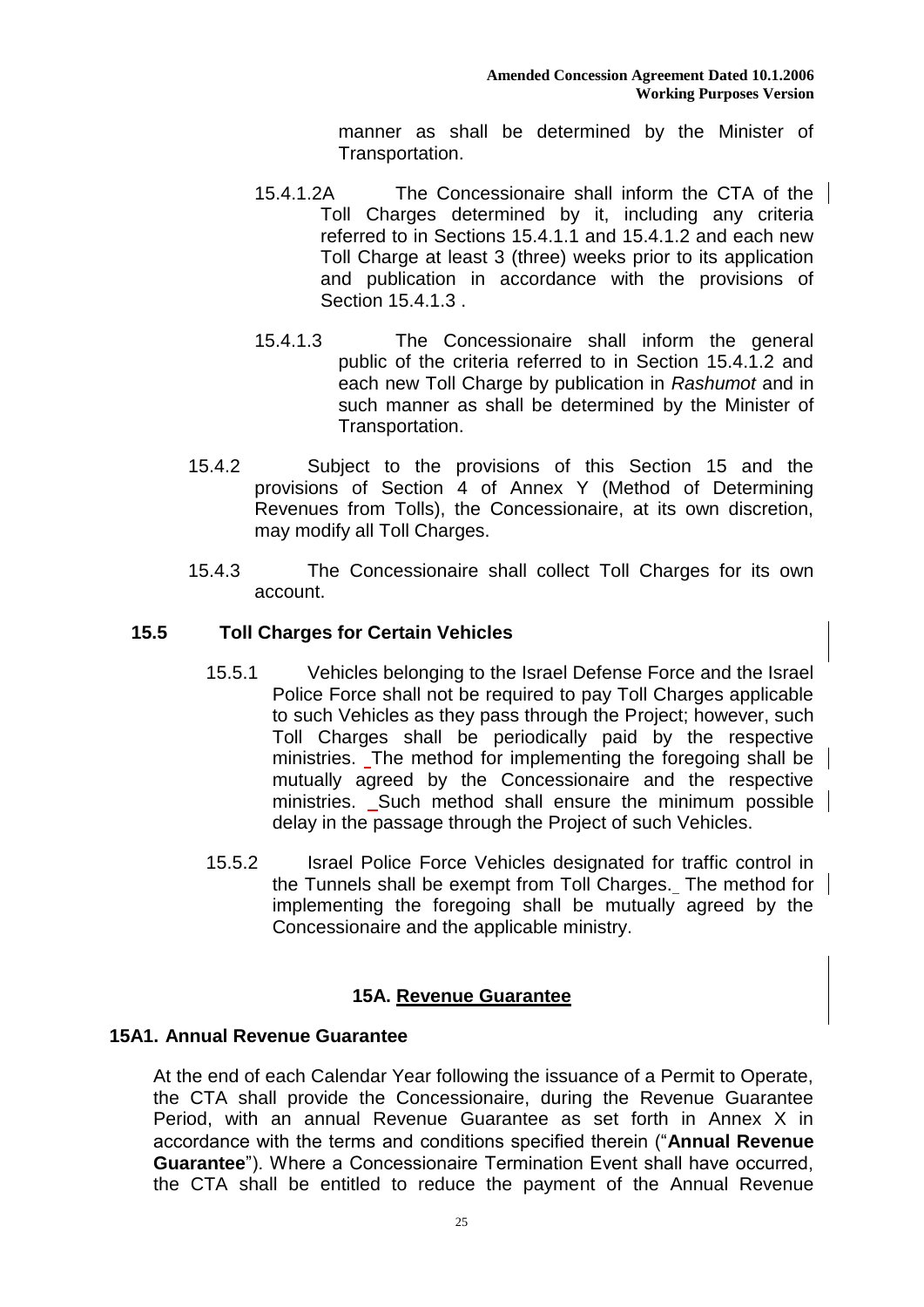Guarantee without issuing a Notice of Termination, according to the following provisions:

- 15A1.1 **Notice Period.** The CTA shall provide the Concessionaire with a written notice in accordance with the provisions of Section 25.5.2 requesting the Concessionaire to remedy the Concessionaire Termination Event within the period specified therein which shall be no less than 90 days following receipt of such notice ("**Notice Period**"). A copy of the notice shall be provided by the CTA to the Senior Debt Funders.
- 15A1.2 **Traffic Related Events.** In the event that the Concessionaire Termination Event has an adverse effect on traffic in one or more of the Tunnels ("**Traffic Related Event**"), and the Concessionaire will not remedy the Traffic Related Event within 45 days, for each day beyond the 45 days period during which the Traffic Related Event has not been remedied, the Annual Revenue Guarantee shall be reduced by 1/365 of the Annual Revenue Guarantee payment applicable to that year. For the removal of doubt, the CTA shall not be entitled to reduce the Annual Revenue Guarantee with respect to the first 45 days of the relevant Notice Period.

In the event that the duration of the Traffic Related Events which were not remedied by the Concessionaire exceeds an aggregate of 90 days, for each day beyond the 90 day period during which the Traffic Related Events have not been remedied, the CTA shall pay the Annual Revenue Guarantee which would have been paid had the Traffic Related Events not occurred. For the removal of doubt, the CTA shall not be entitled to reduce the Annual Revenue Guarantee with respect to 90 days in aggregate during which any Traffic Related Events have not been remedied.

- 15A1.3 **Other Concessionaire Termination Events**; **Remedy During the Notice Period.** in the event that the Concessionaire will remedy the Concessionaire Termination Event (other than a Traffic Related Event) within the Notice Period, following such remedy, the Concessionaire shall be entitled to the part of the Annual Revenue Guarantee payment which was due with respect to the Notice Period.
- 15A1.4 **No Remedy during the Notice Period.** In the event that the Concessionaire did not remedy the Concessionaire Termination Event (other than a Traffic Related Event) within the Notice Period, for each day beyond the Notice Period during which the Concessionaire Termination Event has not been remedied, the Annual Revenue Guarantee shall be reduced by 1/365 of the Annual Revenue Guarantee payment applicable to that year (provided, however, that the CTA shall not be entitled to exercise such right to reduce payment with respect to the Notice Period).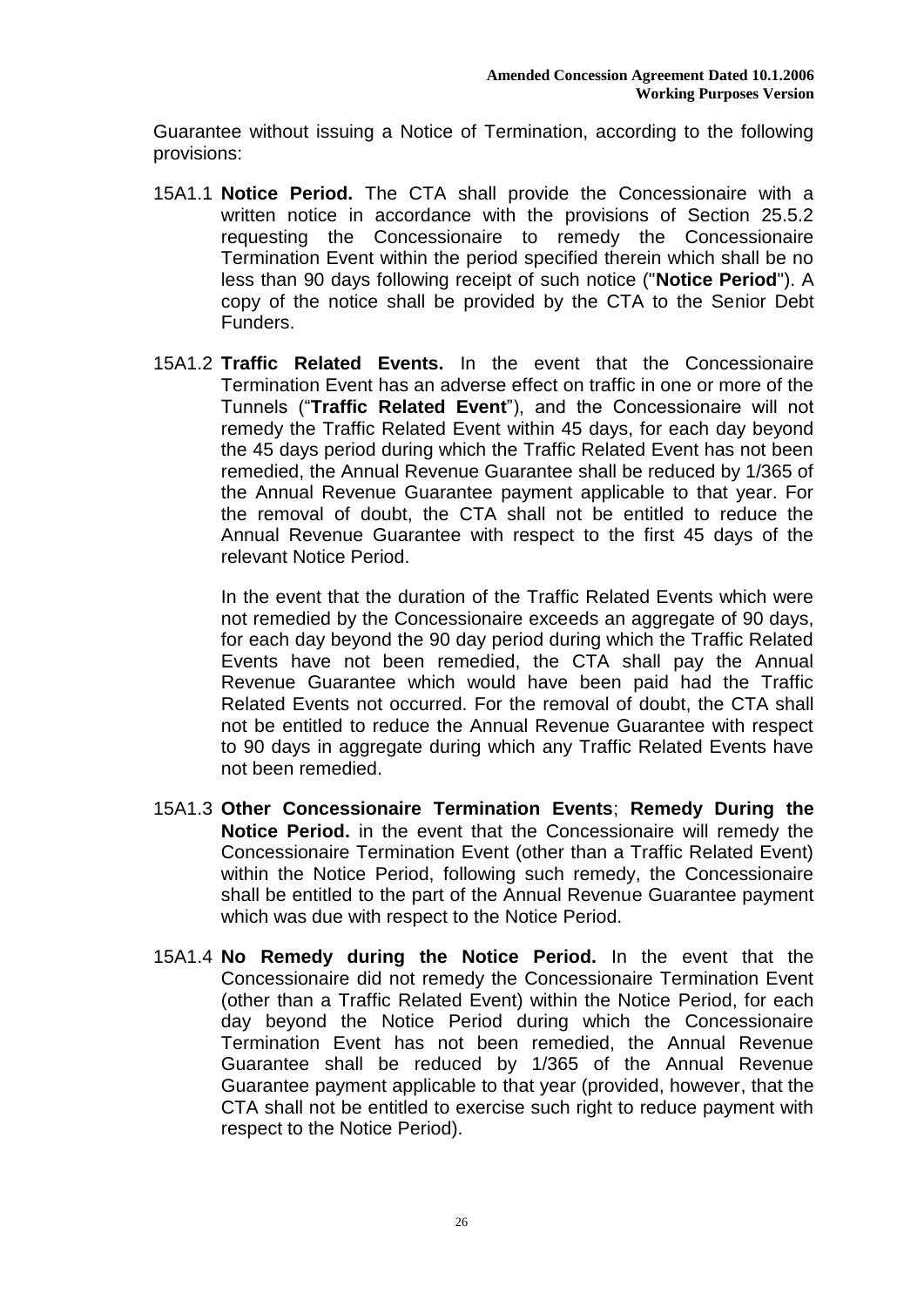15A1.5 For the avoidance of doubt the provisions of this Section do not derogate from all other provisions of the Agreement, including the rights of the CTA pursuant to Sections 25.4, 25.5 and/or 27.3.

#### 15A2 **Revenue Sharing**

In the event that during any Calendar Year following the issuance of the Permit to Operate, the Actual Revenues exceed the projected revenues as detailed in Annex X, the Concessionaire shall pay the CTA an amount equal to the applicable percentage of the Actual Revenues as set forth in Annex X ("**Revenue Sharing**").

#### 15A3. **Method of Determining Revenues from Tolls**

For purposes of this Agreement, revenues from Toll Charges will be recorded in accordance with the provisions of Annex Y.

The provisions of Annex Y with respect to the number of traffic measuring devices are to be finalized within 120 days as of the Amendment Closing Date. In the absence of an agreed upon Annex Y within the 120-days period, the provisions of Annex Y as attached on the Amendment Closing Date shall apply.

### 15A4 **Right to Offset**

The CTA shall be entitled to offset any payment which it is entitled to receive from the Concessionaire pursuant to this Agreement from any payment due to the Concessionaire under this Agreement, provided, however, that the provisions of this Section will not grant rights which override, contradict or undermine the provisions of Section 16.3 (Order of Payments). A 30 (thirty) days' prior written notice of the intended offset will be provided by the CTA to the Concessionaire and to the Senior Debt Funders. Prior to exercising its right to offset under this Section and as a condition thereto, the CTA shall first collect any sums in question by way of forfeiture of any of the bank guarantees available to it pursuant to this Agreement (provided however that this order of collection of funds shall not be deemed to limit the amounts which the CTA is entitled to offset, exceeding the amount of any bank guarantees available to it pursuant to this Agreement).

#### **16 Royalties**

16.1 A copy of Section 4 of Volume 1 of the Bid Documents submitted in July 1998 relating to the payment of Royalties, as accepted by the Tender Committee pursuant to the Tender Process, is attached to this Agreement as Annex I ("Royalties Offer").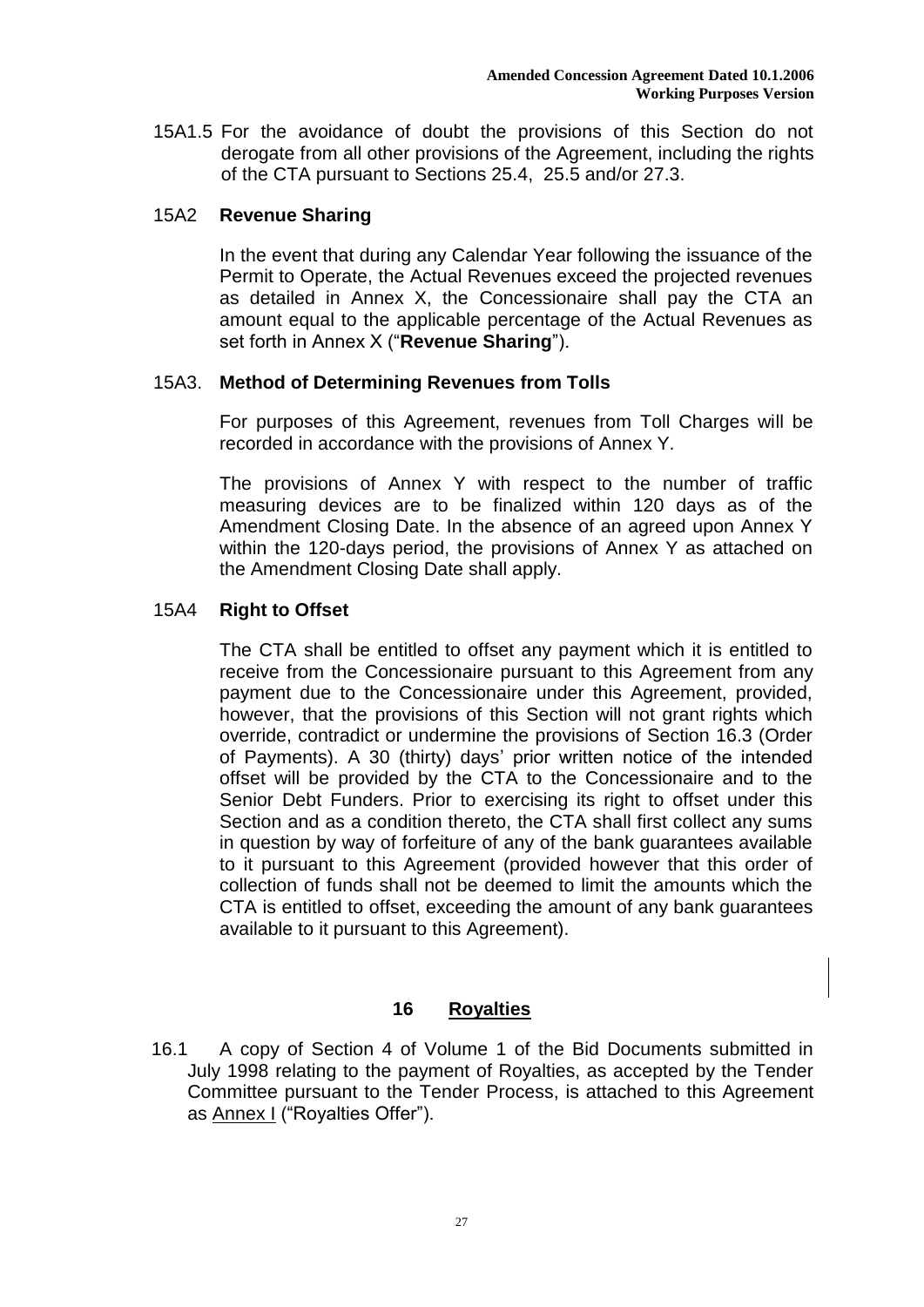16.2 The amount of Royalties is NIS 217,669,000**<sup>5</sup>** (two hundred and seventeen million six hundred and sixty nine thousand New Israeli Shekels), which shall be paid by the Concessionaire to the State as follows:

(i) NIS 28,500,000 (twenty eight million five hundred thousand New Israeli Shekels), in one single payment no later than 60 days following the issuance of a Notice to Proceed (the "**First Royalty Payment**"),

(ii) the remaining amount shall be deemed to constitute State Subordinated Debt of the Concessionaire. For the avoidance of doubt, the remaining amount shall be the amount of Royalties as set forth in Section 16.2 less the amount of the First Royalty Payment including interest at a rate equal to the Reference Rate plus the applicable Margin as of the first Drawdown Date, which shall be accruing as of 60 days following the issuance of a Notice to Proceed and until the "**End Date**" which will be the the earlier of: (a) 50 (fifty) months thereafter; or (b) the date of issuance of a Permit to Operate) ("**State Subordinated Debt**"). The CTA shall extend the End Date in the event that the CTA shall issue a Change Order pursuant to the provisions of section 7.1 of Annex G.

The State Subordinated Debt shall be repaid in accordance with the terms and conditions set forth in this Section and Annex W.

The provisions of this Section are intended to replace the provisions of the Royalties Offer.

### <span id="page-27-1"></span>16.3 **Order of Payment**

Any payment and/or repayment by the Concessionaire shall be allocated towards the following obligations of the Concessionaire in the following order:

- 16.3.1 Without derogating from the generality of the provisions of Section 2 of Part II of Annex X, payment of the State's Revenues (if applicable), pursuant to the Revenue Sharing mechanism.
- <span id="page-27-2"></span>16.3.2 Operating Costs as defined under the Senior Debt Funding Agreement; all up to an amount not to exceed the Operating Costs set forth in the Approved Budget; or the Operating Costs as specifically approved by the CTA pursuant to section 16.3A2(2).
- 16.3.3 Mandatory tax Payments
- 16.3.4 Revenue Guarantee Overpayments
- 16.3.5 the scheduled repayment under the Revised Senior Debt Funding Agreement, consisting only of Financing Principal, interest

<span id="page-27-0"></span> $\overline{a}$ 

**<sup>5</sup>** See footnote no. 1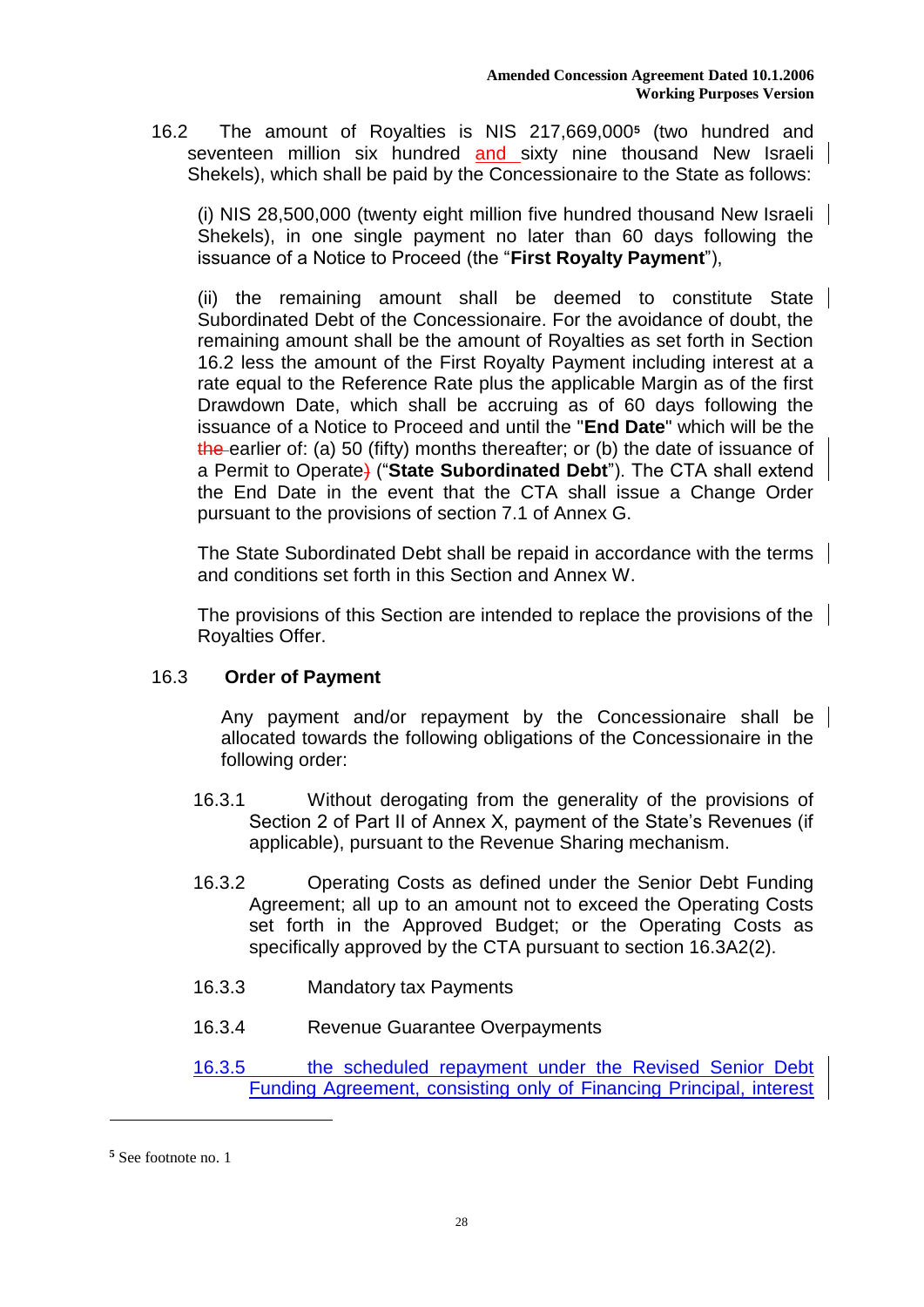and Linkage Differential, and the scheduled Secondary Debt repayment consisting only of principal, linkage and interest not exceeding the Interest rate determined under the Revised Senior Debt Funding Agreement, pro rata between the Bank and the Secondary Debt Funders; the Scheduled repayment under the Senior Debt Funding Agreement consisting only of Financing Privipal, interest and Linkage Differential (as such terms are defined in the Senior Debt Funding Agreement);

<span id="page-28-0"></span>16.3.6 the scheduled payments into the Debt Service Reserve Account and the Major Maintenance Reserve Account in accordance with Clause 18.5 (Debt Service Reserve Account) and 18.6 (Major Maintenance Reserve Account) and the scheduled payments into the Secondary Debt debt service reserve, provided that the total amount of all such payments into the Secondary Debt debt service reserve shall not exceed the aggregate amount of the scheduled payments under section 16.3.5 above with respect to Secondary Debt, expected to accrue over the following six months.

Where there are insufficient funds to discharge all amounts due and payable by the Borrower under this paragraph 16.3.6, then the existing funds shall be applied pro rata between the reserve accounts; the scheduled payments into the Debt Service Reserve Account and the Major Maintenance Reserve Account, all in accordance with the provisions of the Senior Debt Funding Agreement and the Approved Budget.

- 16.3.7 Schedule Secondary Debt repayments, if any, consisting only of principal, linkage and interest not exceeding the interest rate determined under the Senior Debt Funding Agreement and the Approved Budget; DELETED
- 16.3.8 all other payments fees and penalties payable pursuant to the Secondary Debt Funding Agreement; The scheduled payment into the Secondary Debt Service Reserve Account, all in accordance with the provisions of the Secondary Debt Funding Agreement, provided that the total amount in the Secondary Debt Service Reserve Account will not exceed NIS 5 millions. DELETED
- 16.3.9 the Scheduled Royalty Repayment consisting of principal, linkage and Interest Rate;
- <span id="page-28-1"></span>16.3.10 Senior Debt overdue payments (principal and default interest), if any, and Secondary Debt overdue payments (principal and default interest), if any, pro rata between the Bank and Secondary Debt Funders (provided, however, that: (i) during the first 4 (four) years of the Operation Period and; (ii) for a period of 2 (two) years prior to the end of the term of the Senior Debt Funding Agreement and until the end of this Concession Period; principal and default interest pursuant to the Senior Debt Funding Agreement shall be repaid before the Scheduled Royalty Repayment);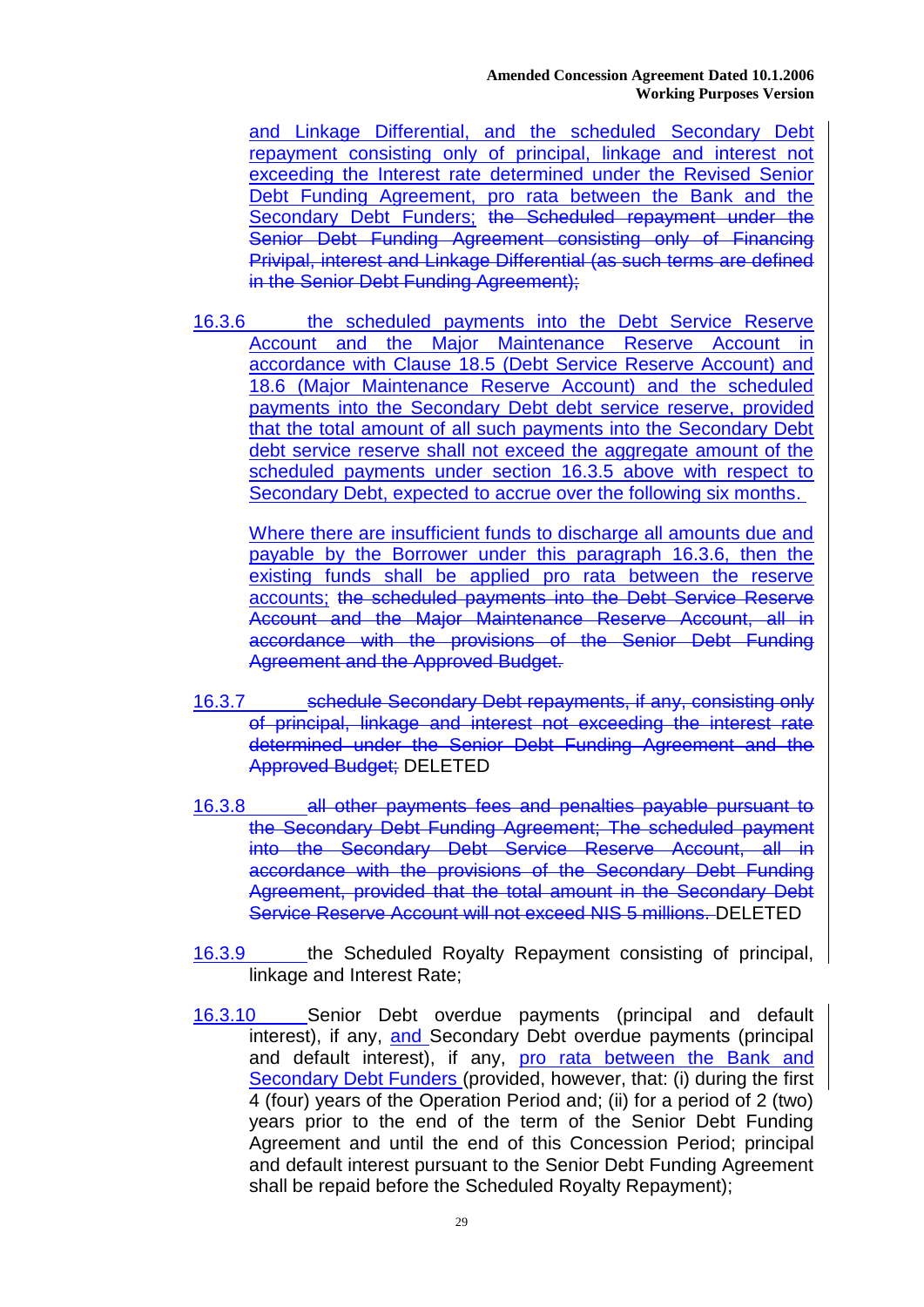- <span id="page-29-0"></span>16.3.11 Secondary Debt overdue payments (principal and default interest), if any;
- <span id="page-29-1"></span>16.3.12 \_\_\_\_\_ all other payments, fees and penalties payable pursuant to the Senior Debt Funding Agreement and the Secondary Debt Funding Agreement, pro rata between the Bank and Secondary Debt Funders;
- <span id="page-29-2"></span>16.3.13 all other payments fees and penalties payable pursuant to the Secondary Debt Funding Agreement;
- 16.3.14 all other payments including payments to Equity Participants (without derogating from the provisions of the Senior Debt Funding Agreement).

### (**"Order of Payment"**)

 $\overline{a}$ 

16.3A1 In the event that the internal order of the payments payable pursuant to the provisions of sub-sections [16.3.5,](#page-27-0) [16.3.6, 16.3.7](#page-28-0) and 16.3.8 above (as opposed to their order of priority with respect to any other payment pursuant to Section 16.3), under the Senior Debt Funding Agreement as amended by the Deferred Date shall differ from the order of such sub-sections pursuant to this Section 16.3, the internal order of the said sub-sections under this Section 16.3 shall be amended to mirror the order of such sub-sections as shall be determined under the Senior Debt Funding Agreement as amended by the Deferred Date. For the removal of doubt, the foregoing shall not be interpreted or inferred to imply any change to content of the provisions of sub-sections [16.3.5,](#page-27-0) [16.3.6, 16.3.7](#page-28-0) and 16.3.8 above, nor to the order of their payment with respect to any other payment pursuant to the other sub-sections of this Section 16.3.

In the event that the payment pursuant to the provisions of sub-section 16.3.8 above shall be placed below sub-section 16.3.1046.3.10, under the Senior Debt Funding Agreement as amended by the Deferred Date, the order of the said sub-sections under this Section 16.3 shall be amended to mirror the order of such sub-sections as shall be determined under the Senior Debt Funding Agreement as amended by the Deferred Date.**<sup>6</sup>**

In the event that the internal order of the payments payable pursuant to the provisions of sub-sections [16.3.1016.3.10,](#page-28-1) [16.3.1116.3.11,](#page-29-0) [16.3.12](#page-29-1) and [16.3.13](#page-29-2) above (as opposed to their order of priority with respect to any and all other payment pursuant to Section 16.3), under the Senior Debt Funding Agreement as amended by the Deferred Date shall differ from the order of such sub-sections pursuant to this Section 16.3, the

**<sup>6</sup>** The order of payments in Section 16.3 of this version is already amended in order to mi payments as was determined under the revised and amended Senior Debt Funding Agreement.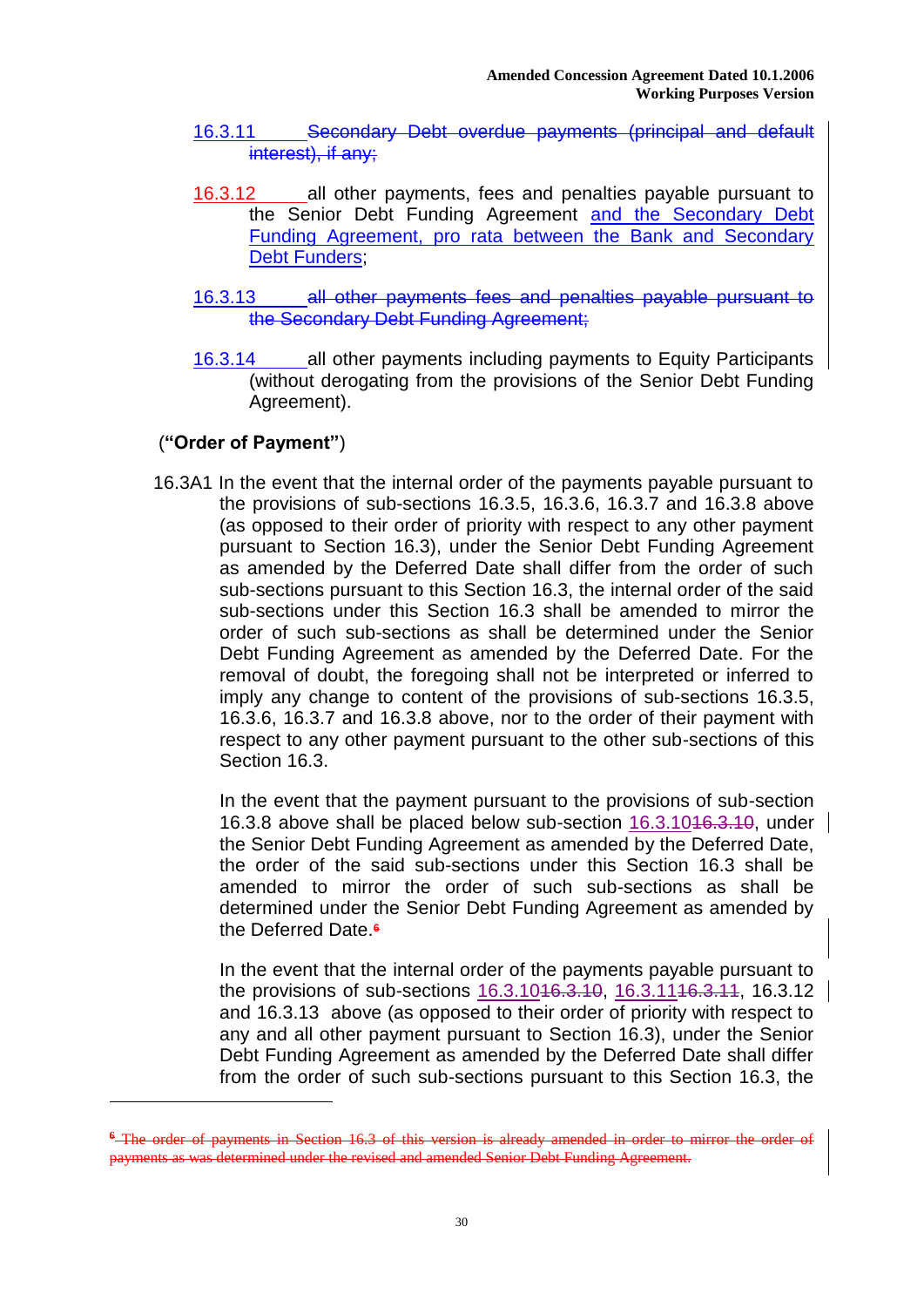internal order of the said sub-sections under this Section 16.3 shall be amended to mirror the order of such sub-sections as shall be determined under the Senior Debt Funding Agreement as amended by the Deferred Date. For the removal of doubt, the foregoing shall not be interpreted or inferred to imply any change to content of the provisions of sub-sections 16.3.10<del>16.3.10</del>, 16.3.11<del>16.3.11</del>, [16.3.12](#page-29-1) and [16.3.13](#page-29-2) above, nor to the order of their payment with respect to any other payment pursuant to the other sub-sections of this Section 16.3.

16.3A2 For purposes of this Section [16.3:](#page-27-1)

- 1) **"Scheduled Royalty Repayment"** shall be deemed to mean:
- (i) during any given year, the Royalty Repayment scheduled to be made in accordance with the repayment schedule which is in effect during such year as per the provisions of Section 4.1 of Annex W (Royalty Repayment Schedule); ("**Original Repayment Date**"); and\or
- (ii) repayment of any or all Royalty Repayments, which have not been made on their Original Repayment Date, which repayments have been rescheduled in accordance with the provisions of Section 4.2 of Annex W.

2) **"Approved Budget"** shall mean the budget for operations as specified in the Base Case Financial Model ("income statement" sheet, lines 40-54 inclusive) as approved by the CTA on the Amendment Closing Date, attached hereto as Annex FF, as shall be adjusted to reflect the actual number of Vehicles utilizing the Tunnels during the immediately preceding Calendar Year. Without derogating from the provisions of Section 5, on the Deferred Date, Annex FF shall be replaced by the Base Case Financial Model which will constitute part of the Senior Debt Funding Agreement, provided, however, that the budget for operations as specified in the Base Case Financial Model and the method of adjustment thereof shall remain unchanged.

Payment of actual Operating Costs in excess of the Operating Costs under the Approved Budget shall be subject to the approval of the CTA.

<span id="page-30-0"></span>16.4 Without derogating from the generality of the foregoing, the Order of Payment shall apply to any and all repayments, including prepayments, partial payments and payments following termination of this Agreement.

Furthermore, without derogating from the provisions of section 16.7 in the event that Actual Revenues result in insufficient funds in accordance with the Order of Payments, then such insufficient funds shall be applied according to the above Order of Payment and not "pro rata".

Notwithstanding the foregoing, and without derogating from the provisions of Section [16.3.2,](#page-27-2) any Revenue Guarantee payment shall be made to the Revenue Account (as defined under the Senior Debt Funding Agreement)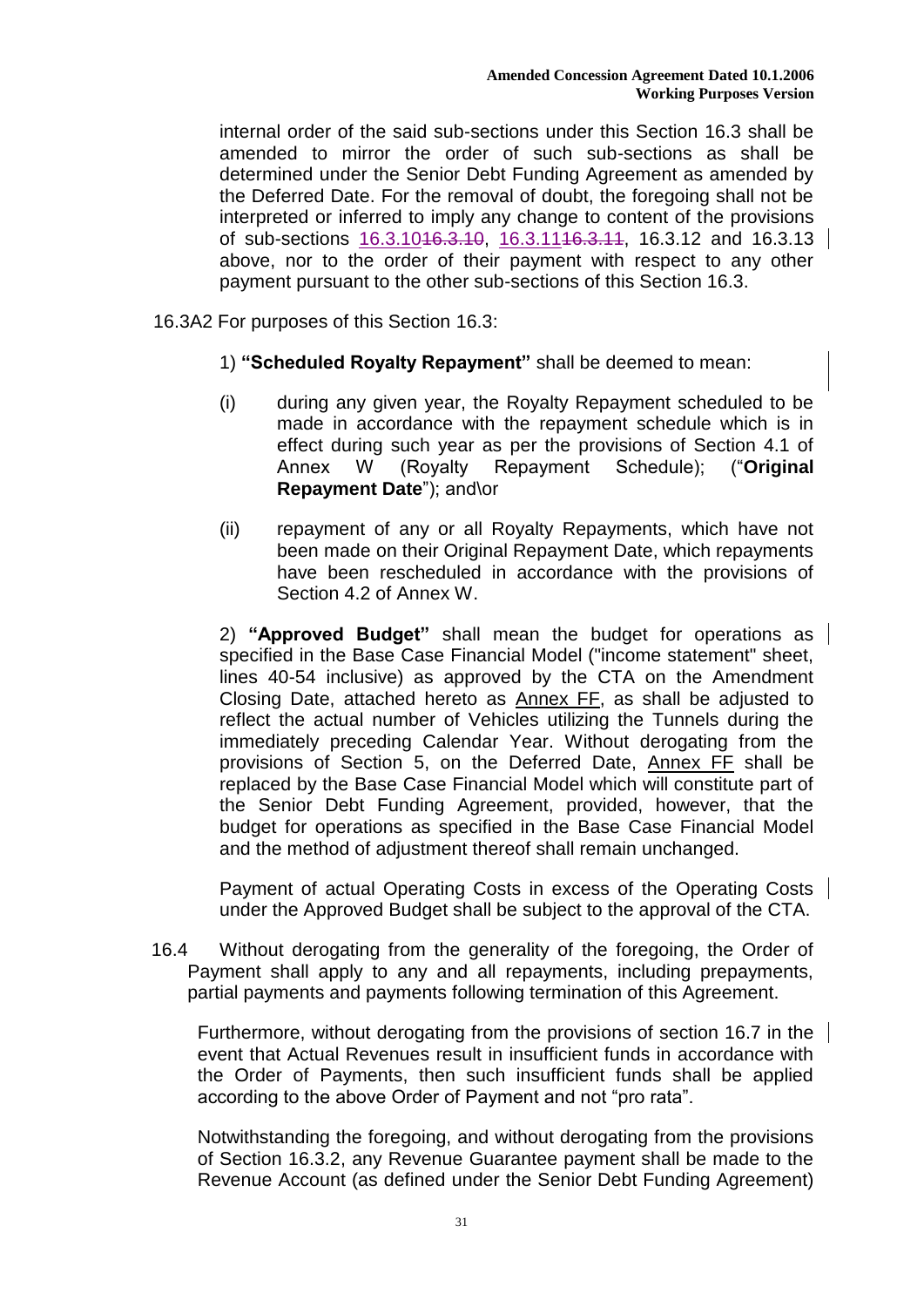and further allocated to the Senior Debt Funders and the Secondary Debt Funders, pro rata, according to their respective parts in the provision of funding for the Project by the Senior Debt Funders and the Secondary Debt Funders on the date of each Revenue Guarantee payment. In the event that the portion of the Senior Debt and the Secondary Debt shall constitute less than 10% 85% of total funding required for the execution of the Project, the Revenue Guarantee Line shall be reduced according to the following mechanism: RRL=RL+((RL–29,500,000)\*((X%–10%)/85%)); RRL=29,500,000+(RL-29,500,000)\*((X%+S%)/85%); RRL – shall mean the reduced Revenue Guarantee Line, RL – shall mean the Revenue Guarantee Line, X – shall mean the portion of the Secondary Debt from the total funding required for the execution of the Project,  $S -$  shall mean the portion of the Senior Debt from the total funding required for the execution of the Project..

- 16.5 The Concessionaire hereby confirms that, except as specifically stated herein, there are no other conditions, financial or otherwise, affecting the Royalties repayments (including, but not limited to, the existence of minimum cover ratios) under any of the Funding Agreements. For the avoidance of doubt, in the event of any conflict between the provision of Section 16.3 and any other provisions in any of the Funding Agreements, then, subject t to the provisions of Section 16.3A1, the provisions of this Section shall prevail.
- 16.6 The provisions of this Section will apply with respect to any Substituting Entity approved by the CTA in accordance with the provisions of Section 31.
- 16.7 Without derogating from the generality of the foregoing or from the provisions of Annex W, failure by the Concessionaire to make a Royalty Repayment on the Original Repayment Date, by virtue of insufficient Actual Revenues which result in insufficient funds in accordance with the Order of Payments, shall not constitute a breach of the Concessionaire's obligations under the Agreement.

## **17 Transfer of the Project to the CTA**

17.1 The Concession Period shall terminate on July 4923, 2040 subject to the approval of the Knesset's Economy Committee, and subject to earlier termination of this Agreement in accordance with the provisions of Section 2525or to extension of the Concession Period in accordance with the provisions of Section 33.

In the event that the CTA shall not obtain the approval of the Knesset's Economy Committee<sub>r</sub> (and without derogating from the foregoing), the Concession Period shall terminate on March 3, 2039 and the CTA shall compensate the Concessionaire in an amount which equals to the expected free cash flow from the Project which would have been generated between March 3, 2039 and July 4923, 2040, based on the free cash flow generated during the immediately proceeding Calendar year.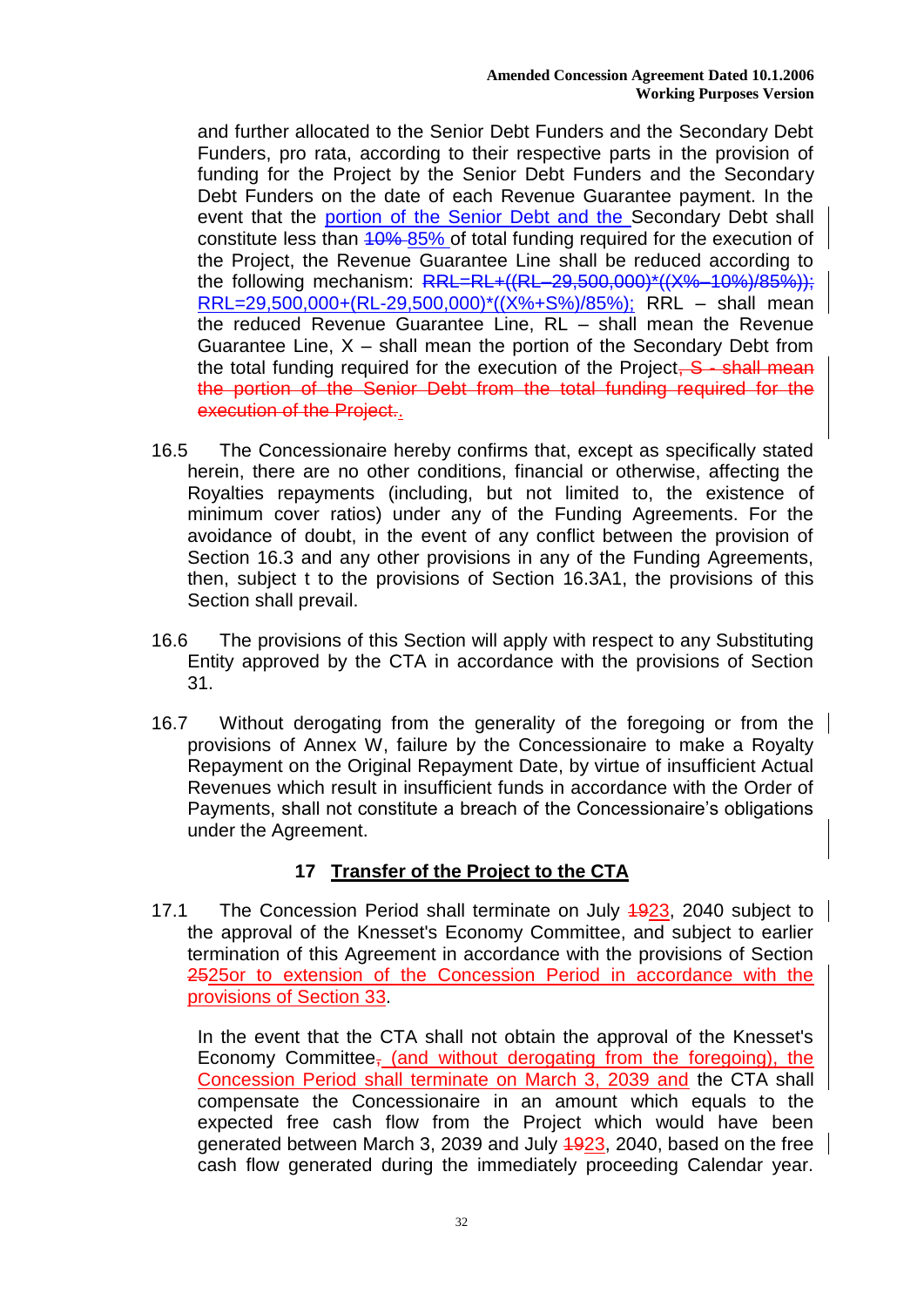The said amount shall be payable to the Concessionaire by the CTA upon termination of the Concession Agreement as provided herein.

- 17.2 Upon termination of this Agreement:
	- 17.2.1 the provisions of this Agreement except Sections 16, 17, 18, 19, 21, 22.8, 25.8, 26, 27, 28, 29 and 42 shall cease to have any force or effect, including the rights of the Concessionaire to Utilize the Site and collect Toll Charges;
	- 17.2.2 the Concessionaire shall relinquish and assign, free of cost, any interest in any property on the Site or in the Project (other than movable property of the Concessionaire which is not a component of the Project Facilities and Project Utilities or which is not otherwise essential for the Operation and Maintenance of the Project) to the CTA and shall convey such property free of all liens, liabilities and mortgages;
	- 17.2.3 the CTA shall be entitled to enter the Site and take immediate operational control of the Project;
	- 17.2.4 upon the request of the CTA, the Concessionaire shall assign free of costs all Contracts and Insurance Policies to the CTA;
	- 17.2.5 the Concessionaire will settle all outstanding liabilities arising from the termination of Contracts not assigned to the CTA, with the approval of the CTA, or assign to the CTA, as directed by the CTA, all right, title and interest of the Concessionaire under the Contracts. In the event of assignment to the CTA, the CTA shall have the right to continue performance under such assigned Contracts pursuant to the provisions which have been approved by the CTA in accordance with the provisions of this Agreement;
	- 17.2.6 the Concessionaire shall deliver and the CTA shall be entitled to take possession, free of cost, of any or all drawings (including plans, elevations, sections, details and diagrams), specifications records, information, plans, schedules, samples, shop drawings and other documents prepared by or on behalf of the Concessionaire in connection with the Project;
	- 17.2.7 subject to the provisions of Section 34.1, the Concessionaire shall assign or grant to the CTA and/or the State, in accordance with the direction of the CTA, a non-exclusive, irrevocable right to use in the State any intellectual or industrial property rights not then owned by the CTA and/or the State connected with the use and operation of the Project, free of cost;
	- 17.2.8 the Concessionaire undertakes that all Contracts and other agreements executed by it shall include, waivers for the CTA and the State from any party, including the Concessionaire, who may claim moral rights in any plan, design or other work incorporated in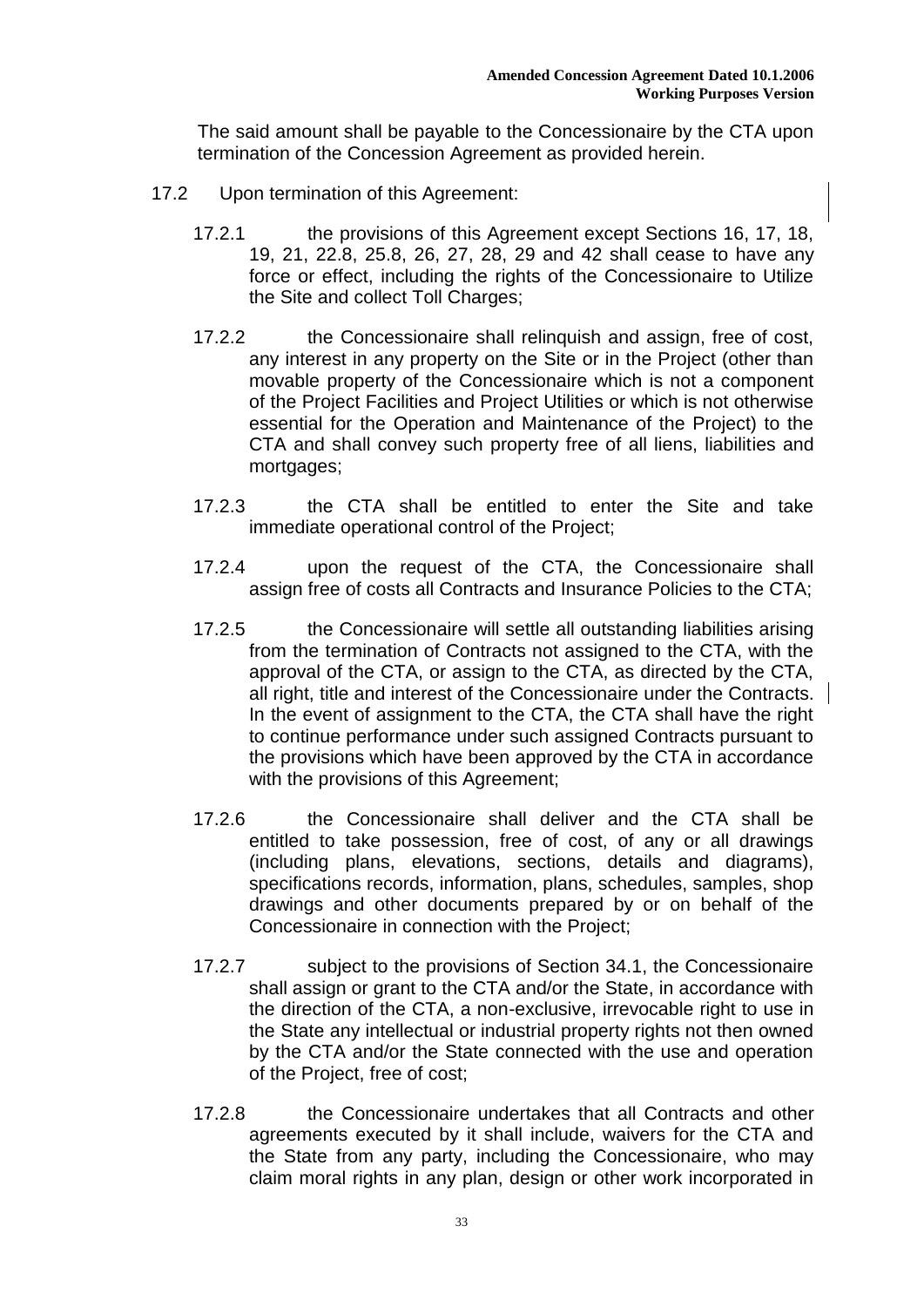the Project, which could have the effect of preventing any changes or modifications of any part of the Project; and

17.2.9 the CTA may direct\_ the Concessionaire to take such other | reasonable action in order to give effect to the provisions of this Section 17, and the Concessionaire shall take such action as the CTA may direct it.

#### **18 Responsibility of Concessionaire**

- 18.1 The Concessionaire shall execute the Project in accordance with the Contract Documents at the Concessionaire's own cost and risk, raise all Equity and debt financing for the Project, and carry out the Design, Construction, Operation, Maintenance and Management until the end of the Concession Period in accordance with the provisions of the Contract Documents and without recourse to the CTA or the State, including the Promoters, except as expressly provided herein.
- 18.2 The Concessionaire shall be solely responsible, answerable and accountable for, and the CTA and the State, including the Promoters, their respective successors, assigns, officers, directors, agents, representatives and employees, shall not be responsible, answerable or accountable, in any manner for:
	- 18.2.1 any loss or damage that may occur to the Project or any part thereof;
	- 18.2.2 loss or damage to any of the materials and any equipment and other articles used or employed in the execution of the Design, use, Construction, Operation, Maintenance or Management of the Project; or
	- 18.2.3 any and all damages, liabilities, losses, costs, expenses (including attorney's fees), demands, claims, suits, proceedings whether civil or criminal (other than criminal acts of representatives of the State or the CTA), orders, judgments, penalties, fines and other sanctions arising out of, or in connection with, the Project, the Design, use, Construction, Operation, Maintenance or Management of the Project or any part thereof, or performance of this Agreement or breach thereof (including, any damage to property, death or injury to persons including users of the Project or third parties).

For the avoidance of doubt, the Concessionaire shall not be responsible for the payment of compensation to third parties in connection with the acquisition or appropriation of the Site under the Land Ordinance (Acquisition for Public Purposes) of payment the for or ,)פקודת הקרקעות רכישה לצרכי ציבור) compensation under Clause 197 of the Planning and Building Law 1965, which is claimed in respect to the L.O.S.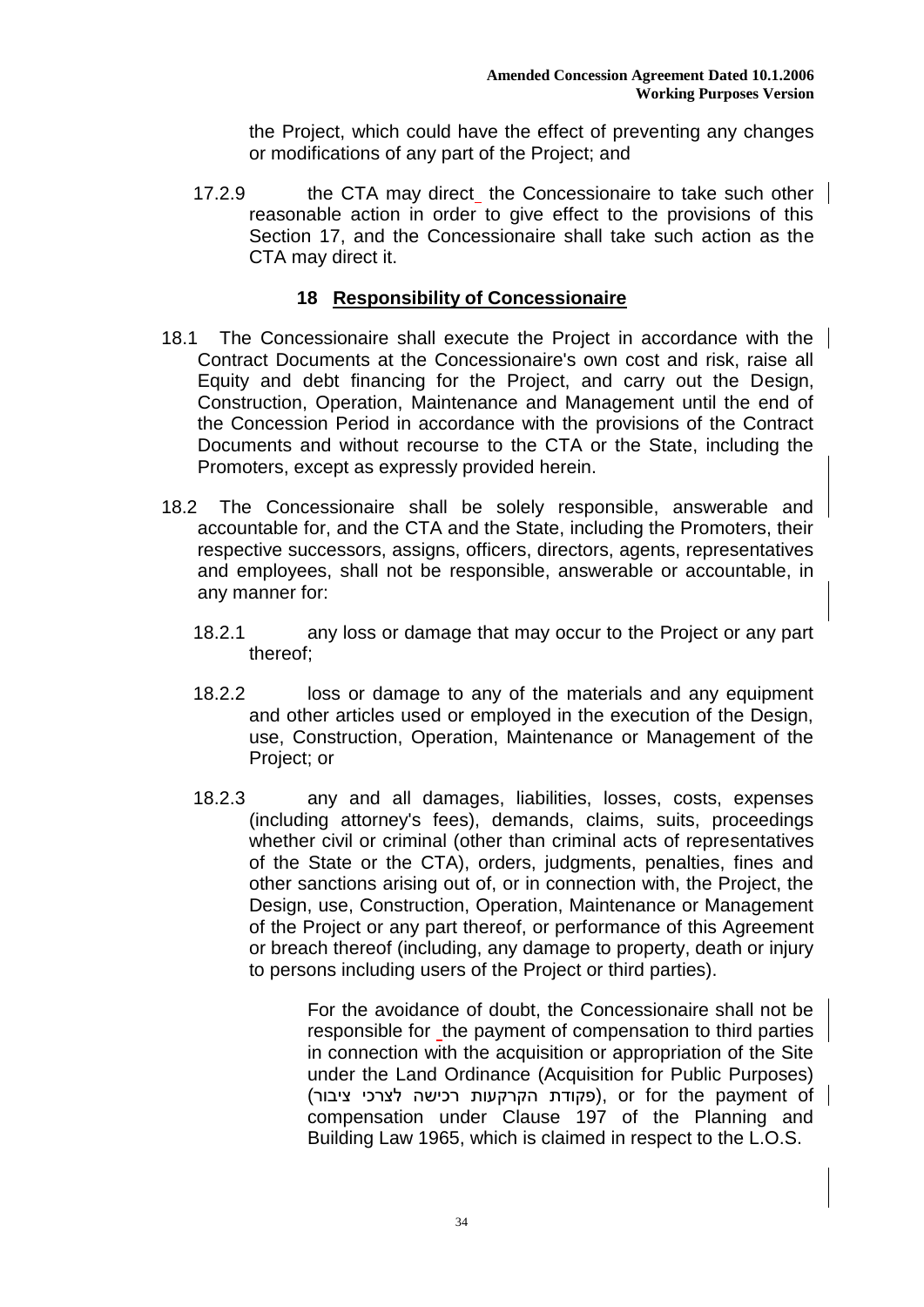## **19 Indemnification**

#### 19.1 **Indemnification by the Concessionaire**

- **19.1.1** The Concessionaire shall defend, indemnify and hold harmless the CTA and the State, including the Promoters, their respective successors, assigns, officers, directors, agents, representatives and employees, from and against any and all damages, liabilities, losses, costs, expenses, demands, claims, suits, proceedings whether civil or criminal (but excluding criminal acts of representatives of the State or the CTA), orders, judgments, settlements, penalties, fines, arising from, or brought in connection with the Concessionaire's responsibility under Section 18, including legal fees incurred while defending against claims or to enforce Concessionaire's indemnification obligations hereunder, and including without limitation, claims arising out of, relating to or resulting from any of the following:
	- 19.1.1.1 the performance by the Concessionaire, its employees, agents, officers, Subcontractors or any other | Persons, of the Design, use, Construction, Operation, Maintenance or Management of the Project;
	- 19.1.1.2 the failure of the Concessionaire, its employees, agents, officers, Subcontractors or any other Persons performing any part of the Design, Construction, Operation, Maintenance or Management of the Project, to comply with any applicable laws or regulations, including, without limitation, the L.O.S., the E.l.S. and the Detailed Scheme;
	- 19.1.1.3 the use by the indemnified parties of trade secrets, patents, proprietary information, know-how, copyrights or inventions, arising out of the use of methods, processes, designs, information, or other items furnished or communicated to such indemnified parties in connection with the Contract Documents;
	- 19.1.1.4 damage to property, death or injury to Persons, or any claim against the CTA or the State, including the Promoters arising out of, or in connection with, the Project, whether caused by negligence or otherwise, and all expenses relating thereto and including, without imitation, claims of users of the Project or third parties arising out of, and any action or inaction relating to, the Design, use, Construction, Operation, Maintenance or management of the Project; and
	- 19.1.1.5 expenses incurred due to any lien filed, including all expenses incurred in discharging such lien.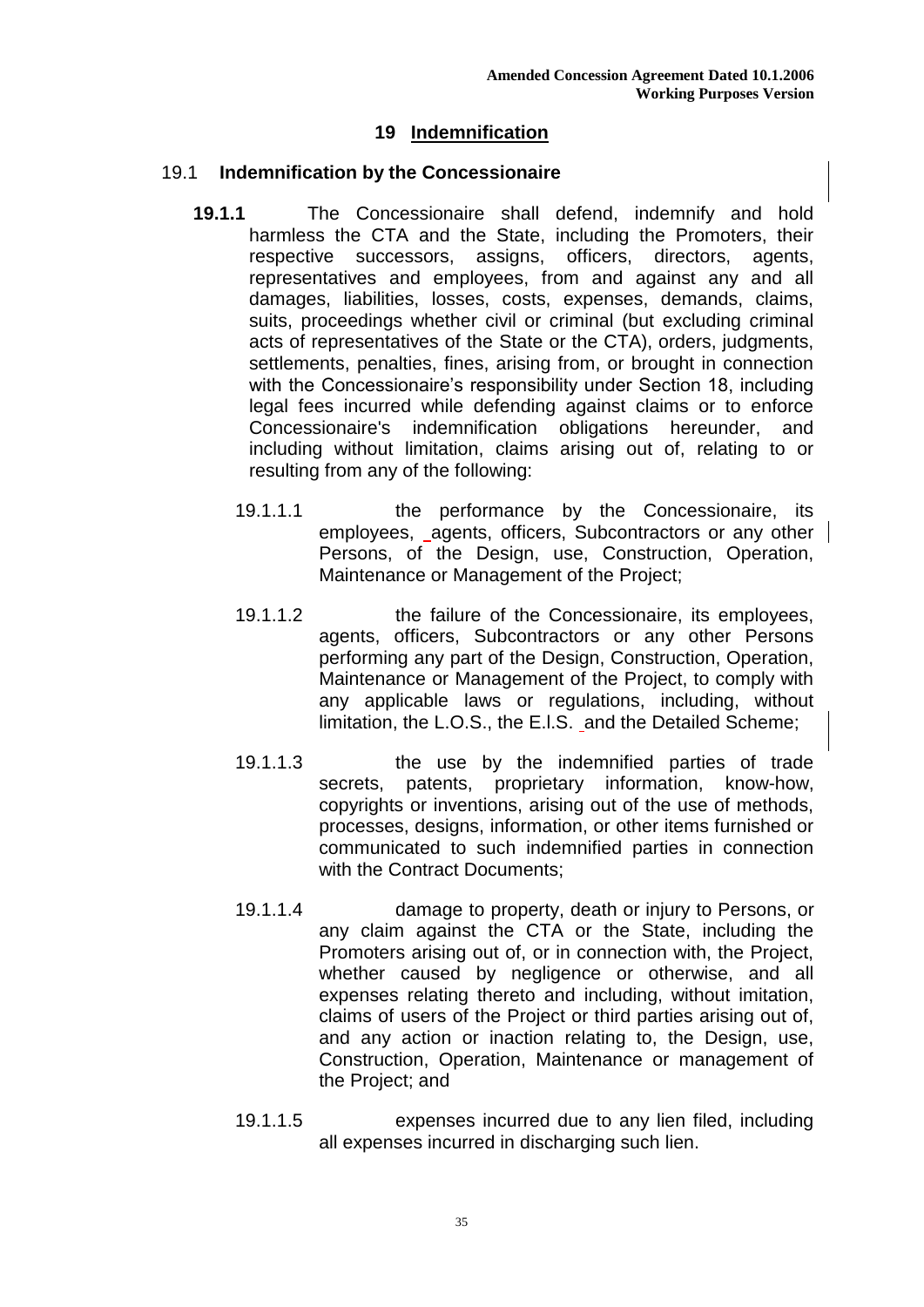For the avoidance of doubt, the Concessionaire shall not be responsible for the payment of compensation to third parties in connection with the acquisition or appropriation of the Site under the Land Ordinance (Acquisition for Public Purposes) of payment the for or ,)פקודת הקרקעות רכישה לצרכי ציבור) compensation under Clause 197 of the Planning and Building Law 1965, which is claimed in respect to the L.O.S.

- **19.1.2** The obligations imposed on the Concessionaire under this Section 19 shall not be construed to negate, abridge, or reduce other rights or obligations which would otherwise exist in favor of a party indemnified hereunder.
- **19.1.3** If any legal action is brought or any other proceedings ("Proceedings") are commenced against the CTA or the State, including the Promoters ("Authorities"), and the Authorities claim that they are entitled to be indemnified pursuant to this Agreement, then the Authorities may retain the services of attorneys on their behalf at the expense of the Concessionaire or may be represented, all or any of them by the State Attorney. The Concessionaire (if it is  $\parallel$ also a party to such Proceedings) shall coordinate its defense with the Authorities. Without derogating from the foregoing it is agreed that any settlement of such Proceedings requires the State's prior written consent.
- **19.1.4** If Proceedings are commenced as stated above against the Authorities and against the Concessionaire, the Concessionaire or the CTA (as the case may be) shall give the other notice of this immediately after becoming aware of such Proceedings.
- **19.1.5** If the CTA finds that the Concessionaire is not coordinating its defense with the Authorities in a proper manner or fails to defend diligently or if the CTA finds that representation should be by one of the Authorities or on its behalf, such Authority may retain the services of attorneys on its behalf and at the Concessionaire's expense or appoint the State Attorney who will represent them in the said Proceedings and may settle such Proceedings, provided that the Concessionaire gives its consent to such settlement in advance and in writing. The Concessionaire may not refuse to settle such Proceedings except on reasonable grounds. For the avoidance of doubt, the settling of such Proceedings by an Authority shall not relieve the Concessionaire of the obligation to indemnify as provided in this Agreement (including without limitation, legal fees and expenses incurred by any Authority for the purpose of enforcing the Concessionaire's indemnification obligations hereunder).
- 19.1.6 For the foregoing purposes of this Section 19.1, the Concessionaire shall provide a power of attorney for the Authorities on Closing so that their attorneys may represent the Concessionaire in said Proceedings.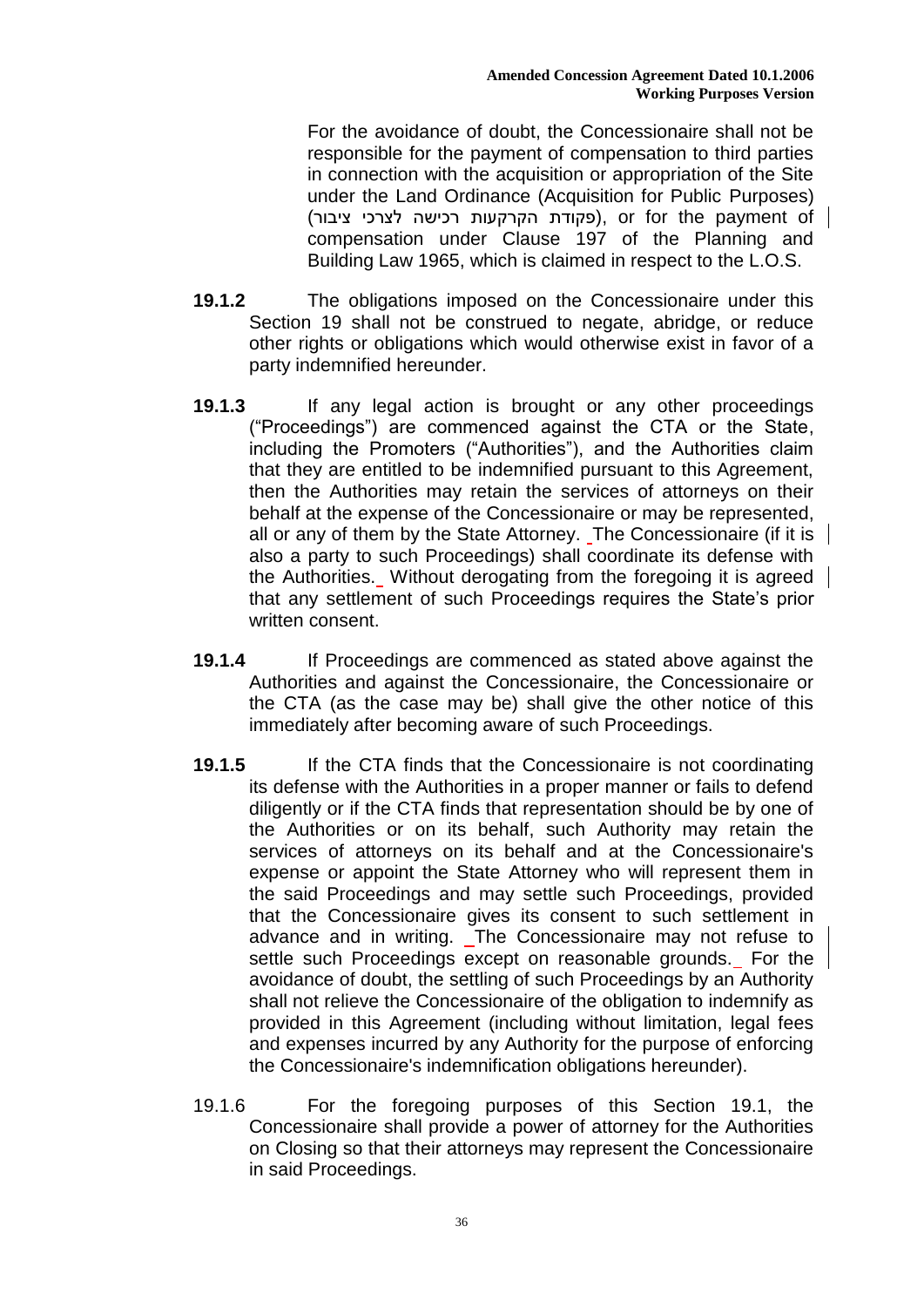### 19.2 **Indemnification by the State**

- 19.2.1 The State shall defend, indemnify and hold harmless the Concessionaire from and against any and all damages, liabilities, losses, costs, expenses, demands, claims, suits, proceedings, orders, judgments, settlements, penalties, fines and other sanctions including, without limitation, legal fees incurred while defending against claims or to enforce the State's indemnification obligations hereunder, arising out of, relating to or resulting from any of the following:
	- 19.2.1.1 any claims for the payment of compensation to third parties in connection with the acquisition or appropriation of the Site under the Land Ordinance (Acquisition for Public Purposes) ( רכישה הקרקעות פקודת )ציבור לצרכי, or for the payment of compensation under Clause 197 of the Planning and Building Law 1965, which is claimed in respect to the L.O.S.; and
	- 19.2.1.2 any right of a third party created before the Concessionaire was granted the right to Utilize the Site by the State, as determined by a non-appealable determination of a court of competent jurisdiction, which restricts the Concessionaire's right to Utilize the Site and which would not constitute a grounds for termination of the Agreement pursuant to Section 25.6.
- 19.2.2 If any Proceeding is commenced against the Concessionaire with respect to which the Concessionaire may claim that it is entitled to indemnification under Section 19.2.1.1 or if any Proceeding is commenced by or against the Concessionaire with respect to which the Concessionaire may claim that it is entitled to indemnification under Section 19.2.1.2, the Concessionaire shall give the CTA notice thereof immediately after the commencement thereof or on | becoming aware of such Proceeding.
- 19.2.3 The CTA shall assume the defense of any Proceeding with respect to which the Concessionaire may claim that it is entitled to indemnification under Section 19.2.1.1. The Concessionaire may | not refuse to settle such Proceedings except on reasonable grounds.
- 19.2.4 The CTA may assume the defense or conduct of any Proceeding with respect to which the Concessionaire may claim that it is entitled to indemnification under Section 19.2.1.2. The Concessionaire shall bear the expense of such defense or conduct, subject to reimbursement by the CTA if the Concessionaire is determined to be entitled to indemnification pursuant to Section 19.2.1.2. The Concessionaire may not refuse to settle such Proceedings except on reasonable grounds.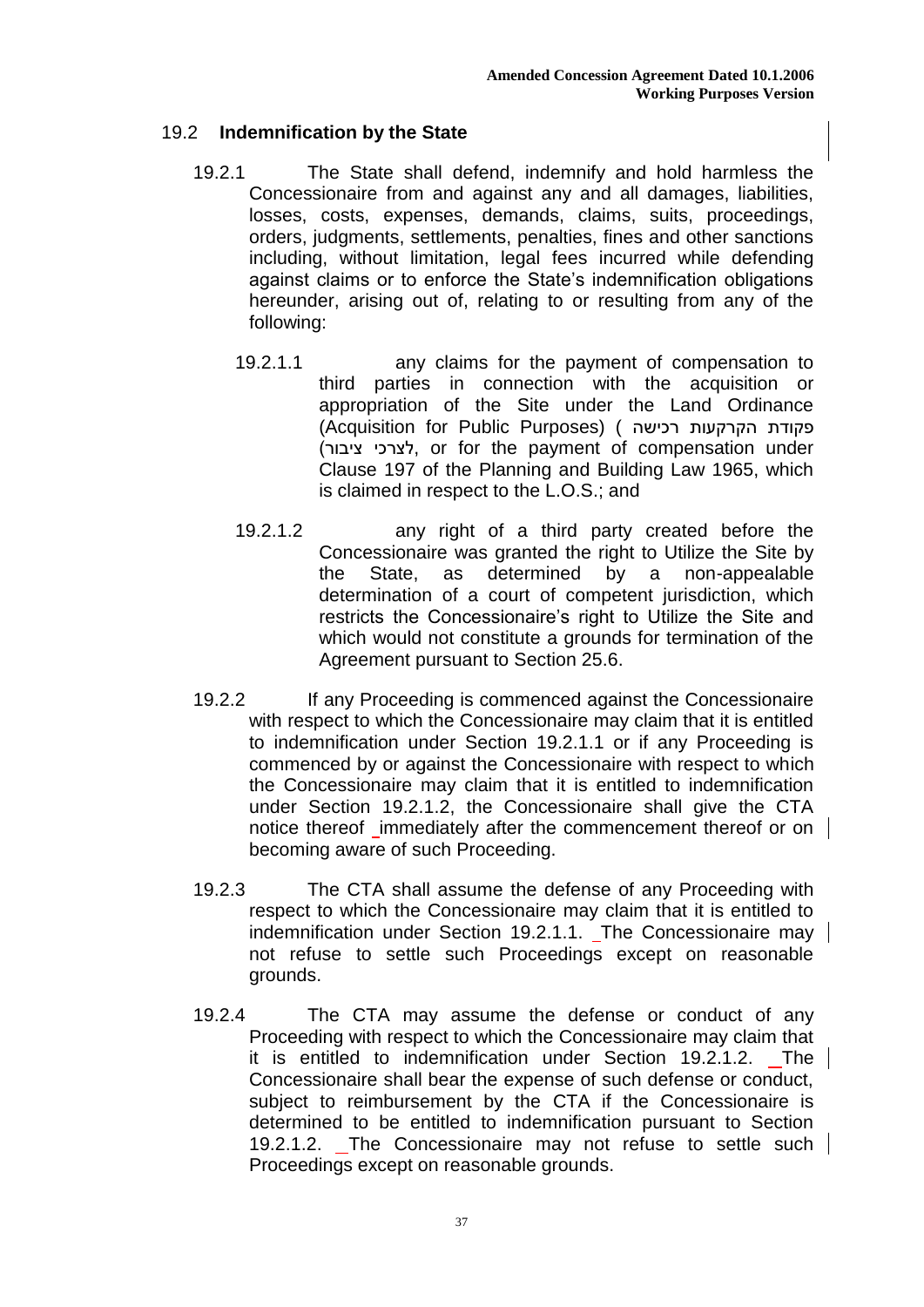19.2.5 For the foregoing purposes of this Section 19.2, the Concessionaire shall provide a power of attorney for the CTA and the State on Closing so that their attorneys may represent the Concessionaire in said Proceedings.

#### **20 Insurance**

- 20.1 Copies of the Insurance Policies that the Concessionaire is required to | purchase and maintain during the Pre-Construction Period are attached to this Agreement as  $\Delta$ nnex J. Copies of the Insurance Policies that the Concessionaire is required to purchase and maintain during the Construction and the Operation Periods will be attached to this Agreement as Annex J, in accordance with the provisions of this Agreement.
- 20.2 The Concessionaire has purchased or will procure (as the case may be), at its own expense, Insurance Policies acceptable to the CTA, and shall maintain such Insurance Policies in full force and effect as specified herein:
	- 20.2.1 during the Pre-Construction Period the Concessionaire shall maintain, at minimum, the Insurance Policies with the minimum coverage and minimum limits specified in Section 20.5.3;
	- 20.2.2 during the Construction Period, the Concessionaire shall maintain, at minimum, the Insurance Policies specified in Sections 20.5.2 and 20.6, with the minimum coverage and minimum limits specified in Sections 20.5.4 and 20.6.2; and
	- 20.2.3 during the Operation Period, the Concessionaire shall maintain, at minimum, the Insurance Policies specified in Sections 20.5 and 20.6, with the minimum coverage and minimum limits specified in Sections 20.5.5 and 20.6.2.

All relevant Insurance Policies procured by the Concessionaire shall be approved by the CTA in accordance with the provisions of Section 20.9 prior to Closing or the Amendment Closing Date or the issuance of a Notice to Proceed or a Permit to Operate, as the case may be.

- 20.3 The Concessionaire shall maintain the Insurance Policies on a par with the terms available in the international insurance market, with reliable insurers of adequate financial strength and experience.
- 20.4 The procurement of such Insurance Policies shall not be construed to limit the Concessionaire's liability under this Agreement, nor to satisfy the indemnification provisions and requirements hereunder. Insurance coverage in the minimum amounts set forth herein shall not be construed to relieve the Concessionaire from liability as to third parties in excess of such coverage, nor shall it preclude the Concessionaire from taking such other actions as are available to it under any other provision of this Agreement, or any provision of law.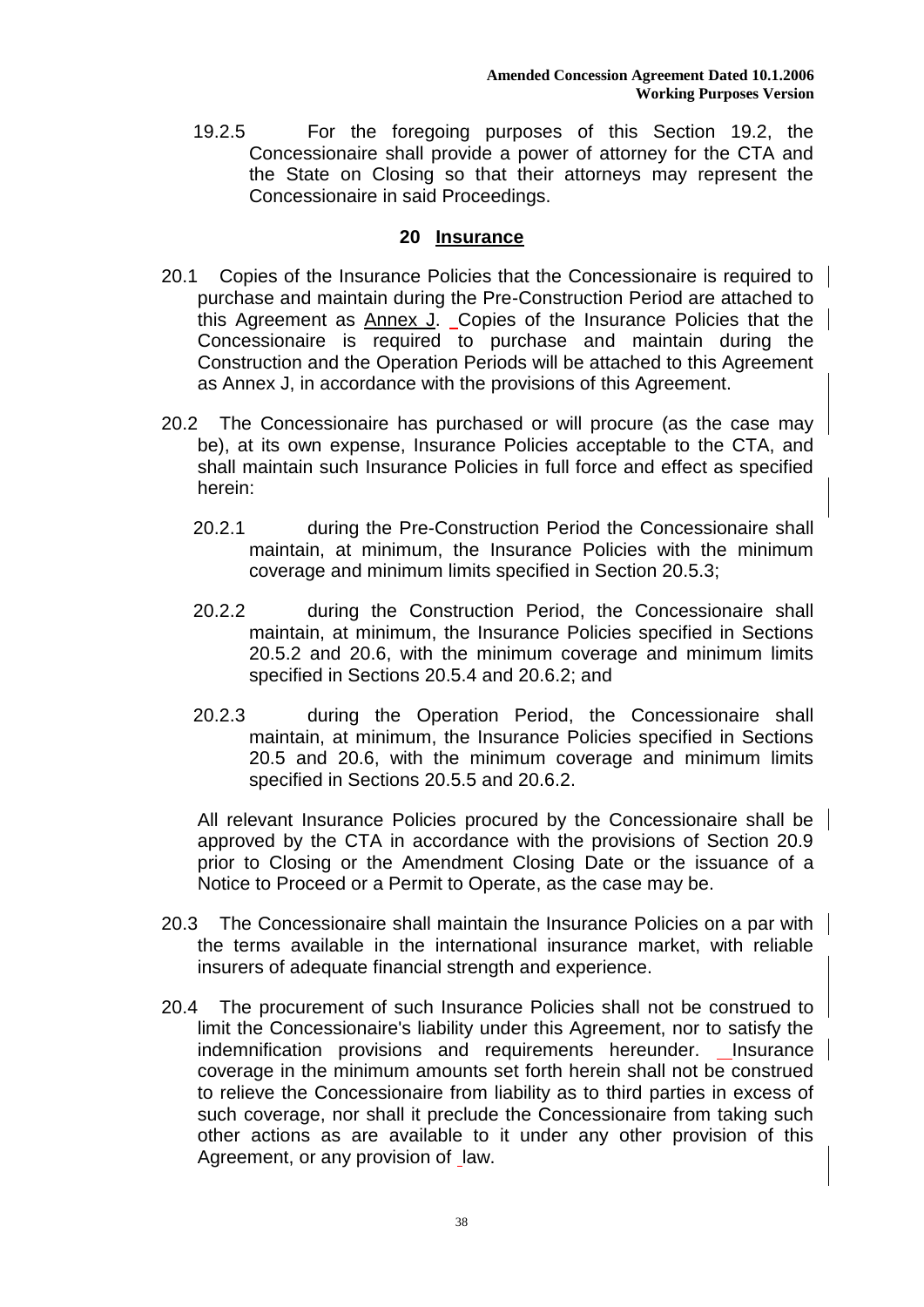### 20.5 **Liability Insurance Policies**

- 20.5.1 The Concessionaire has purchased or will procure (as the case may be) and maintain liability insurance policies which shall protect the Concessionaire, the CTA and the State, including the Promoters, against all claims described herein or injuries to Persons or loss or damage to property which may arise from or in connection with the Design, Construction, Operation, Maintenance or Management of the Project or any part thereof by the Concessionaire, any Designer, Contractor, Operator, Maintenance Contractor, Manager or Subcontractor, their respective employees, agents, representatives, anyone directly or indirectly employed by any of them, or anyone for whose acts they are liable.
- 20.5.2 Liability insurance policies shall include the following coverage as a minimum:
	- 20.5.2.1 "general liability coverage", including physical third party injury or damage to Persons or property damage arising out of all activities including the preparation of the Detailed Scheme, Final Design and Detailed Design, Change Orders or out of any other service to be performed by the Concessionaire under this Agreement;
	- 20.5.2.2 automobile liability, including coverage for owned, non-owned and hired vehicles;
	- 20.5.2.3 worker's insurance as required by the laws of the State of Israel and an Employers Liability Policy ; and
	- 20.5.2.4 specific design-build professional liability insurance protecting against any act, error or omission, including coverage for acts by the Concessionaire, any Designer, Contractor, Operator, Maintenance Contractor or Subcontractor, their respective employees, agents, representatives, anyone directly or indirectly employed by any of them, or anyone for whose acts they are liable; and coverage must apply to claims reported up to 5 years following the expiration of this Agreement.
- 20.5.3 During the Pre-Construction Period, the Concessionaire shall maintain professional liability insurance with limits of no less than \$5,000,000 per event and for the period the insurance policy is in force and effect.
- 20.5.4 During the Construction Period, the Concessionaire shall maintain limits of no less than the following:
	- 20.5.4.1 general liability: the equivalent of \$40,000,000 per occurrence for bodily injury, property damage and for the period the Insurance Policy is in force and effect;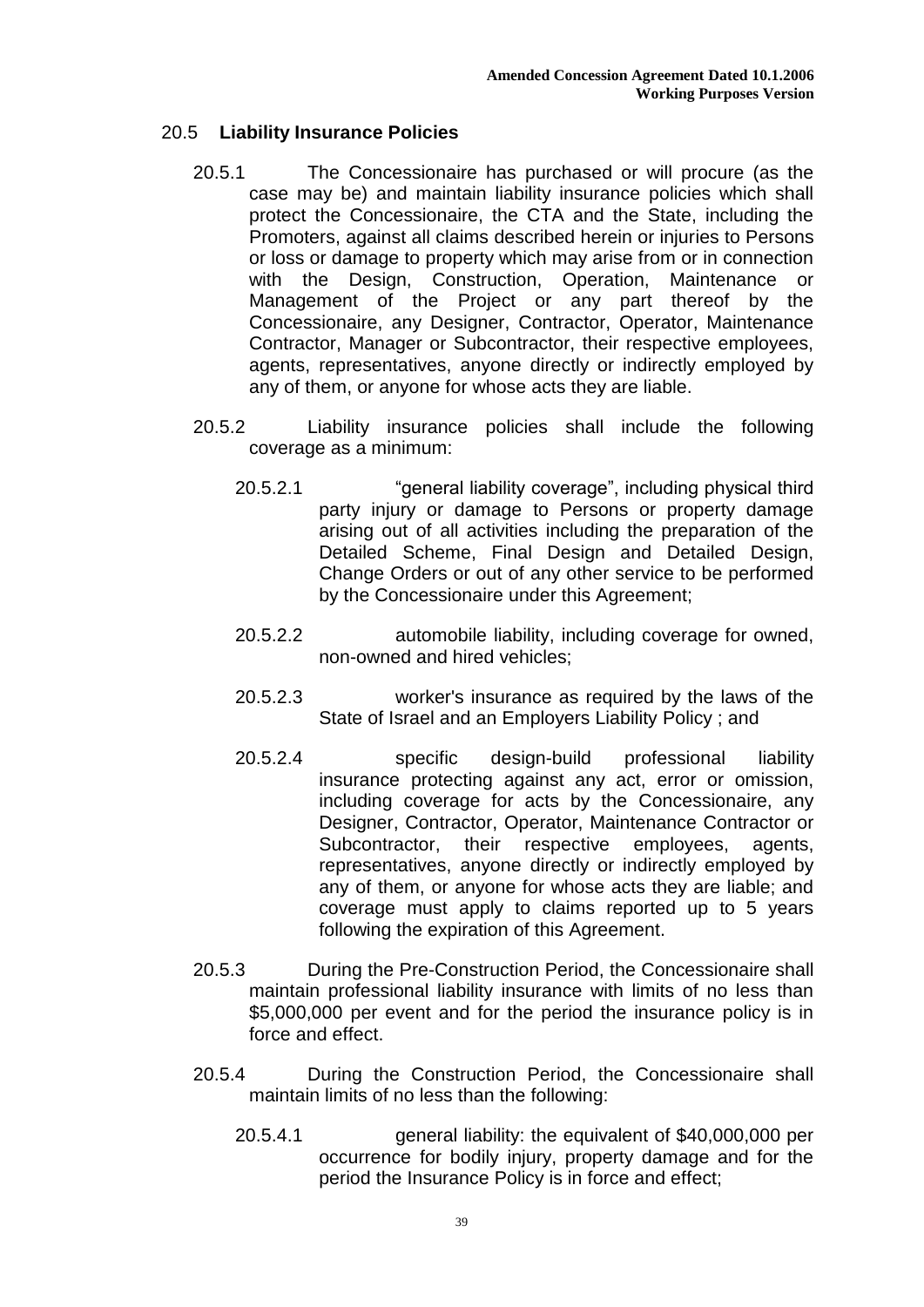- 20.5.4.2 employers liability: the equivalent of \$20,000,000 per accident for bodily injury or professional sickness and for the period the Insurance Policy is in force and effect; and
- 20.5.4.3 Professional Liability Insurance of limits no less than \$20,000,000 per event and for the period the Insurance Policy is in force and effect, provided that such period shall be extended beyond the Construction Period and for a 5 year discovery period.
- 20.5.5 During the Operation Period, the Concessionaire shall maintain limits of no less than the following:
	- 20.5.5.1 general liability: the equivalent of \$40,000,000 per occurrence for bodily injury and property damage, and for the period the Insurance Policy is in force and effect; and
	- 20.5.5.2 employers liability: the equivalent of \$20,000,000 per accident for bodily injury or professional sickness, and for the period the Insurance Policy is in force and effect.

### 20.6 **Property Insurance Policies**

- 20.6.1 The Concessionaire shall procure and maintain property insurance which shall protect the interests of the Concessionaire, the CTA and the State, including the Promoters, against property loss.
- 20.6.2 Property Insurance coverage shall include "builders risk" insurance for the Construction Period, and a property policy for the Operation Period on a yearly basis, which shall cover all properties, real and personal, for "all risks" of physical loss or damage, including but not limited to the perils of earthquake, landslide or any other earth movement and flood for all buildings, structures, fixtures, materials, supplies, machinery, and equipment to be used in, or incidental to, the Construction of the Project, on the Site, off the Site or in transit, for the full replacement value of such properties; coverage shall be included for property of others in the care, custody or control of any insured for which such insured may be liable; required coverage shall include, but is not limited to:
	- 20.6.2.1 foundations, including piling;
	- 20.6.2.2 machinery accidents and operational testing;
	- 20.6.2.3 plans, blueprints and Project Design Documents;
	- 20.6.2.4 accidental loss arising out of faulty Construction Work or faulty materials;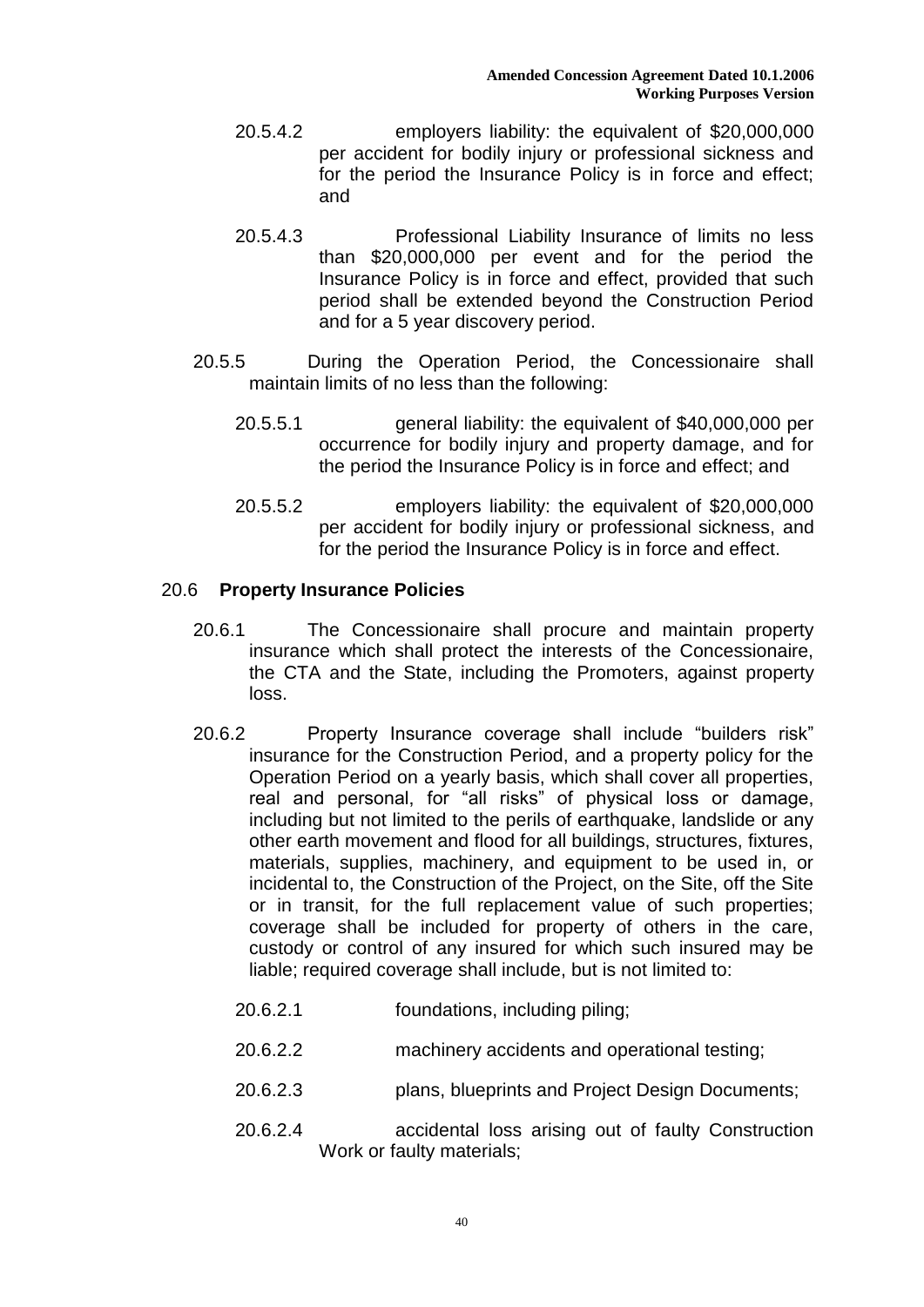- 20.6.2.5 physical damage directly arising out of design error or omission;
- 20.6.2.6 loss arising out of mechanical breakdown or electronic apparatus breakdown during the Operation Period; and
- 20.6.2.7 demolition and debris removal.
- 20.7 All Insurance Policies shall include or be endorsed to contain the following provisions:
	- 20.7.1 a statement that coverage shall not be suspended, voided, canceled by either party, reduced in coverage or in limits unless 60 days prior written notice has been submitted to the CTA;
	- 20.7.2 for any claims related to the Project, the Concessionaire's Insurance Policy coverage shall be primary insurance with respect to the CTA and the State, including the Promoters; and any insurance or self insurance maintained by the CTA and the State, including the Promoters, for their respective members, directors, officers, employees, and agents shall be in excess of the Concessionaire's insurance and shall not contribute to it;
	- 20.7.3 any failure on the part of the Concessionaire to comply with reporting provisions or other conditions of the Insurance Policies, any occurrence of a Concessionaire Termination Event, or any breach of warranty, any action or default of the Concessionaire or others, relating to the Project or any change in ownership or Control of the Concessionaire shall not affect coverage provided to the CTA and the State, including the Promoters;
	- 20.7.4 the CTA and the State, including the Promoters shall be named in all Insurance Policies as additional insured parties with cross-liability clause;
	- 20.7.5 the insurer under each Insurance policy shall waive any right of subrogation, set-off, counterclaim or any other deduction against the CTA or the State, including the Promoters; and
	- 20.7.6 all insurance policies shall be issued on a worldwide jurisdiction basis.

### 20.8 **Additional Insurance Requirements**

20.8.1 Within 60 days of the beginning of each Fiscal Year, the Concessionaire shall submit to the CTA an acknowledgment signed by each insurance company issuing an Insurance Policy stating that: such Insurance Policy is valid; there are no delays in the premium payments; and there are no warnings concerning the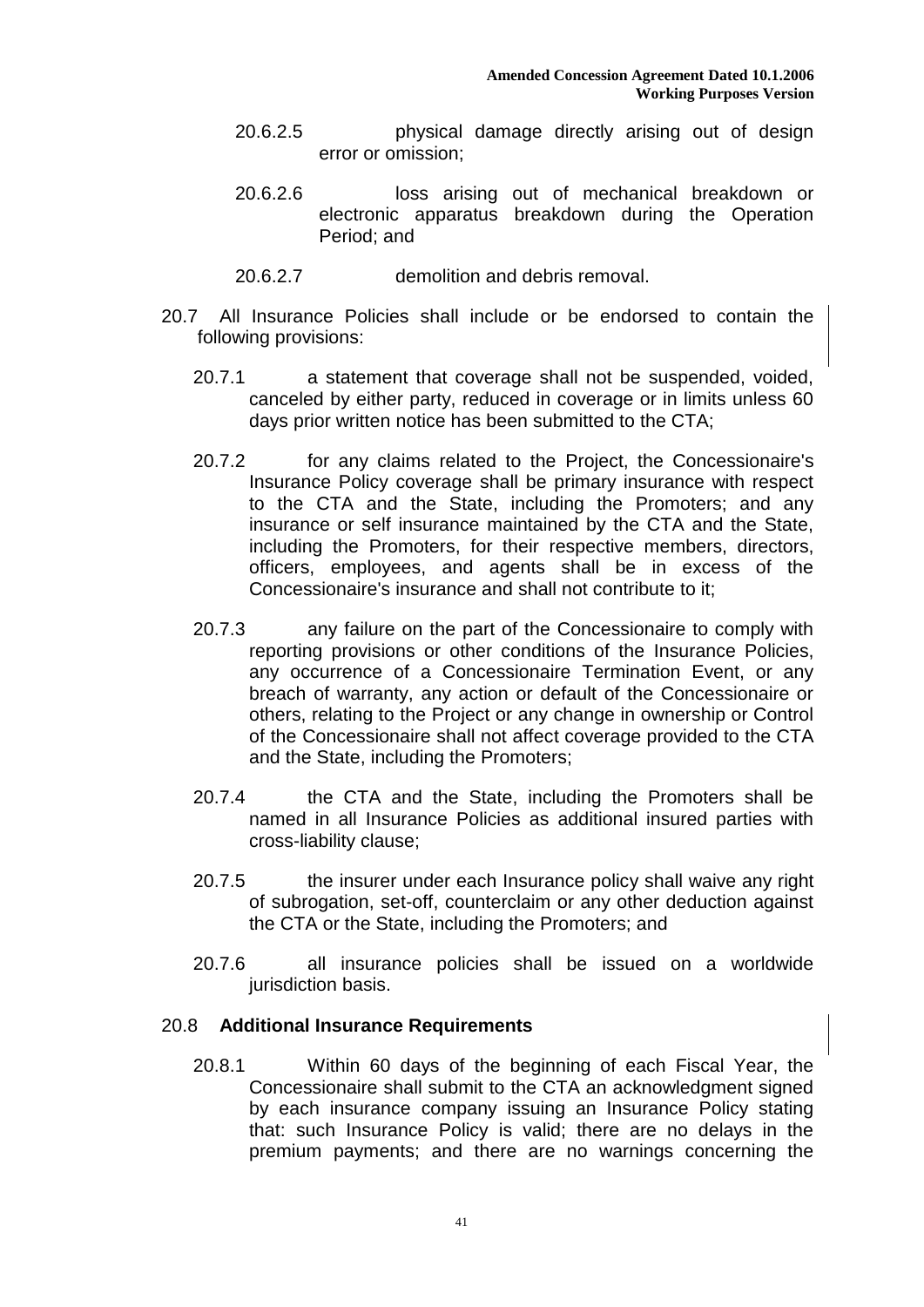deletion, suspension, limitation, modification or termination of such Insurance Policy.

- 20.8.2 The expiration of any Insurance Policy for any reason shall be followed by a new Insurance Policy that corresponds with all the requirements related to the first Insurance Policy in accordance with the provisions of Section 20.9.2.
- 20.8.3 A failure of the Concessionaire to comply with the provisions of this Section would entitle the CTA or the State, including the Promoters to enter into an insurance policy in place of the Concessionaire and subsequently forfeit Bond or Bonds which are valid at the time.
- 20.8.4 Any deductibles or self-insured retentions must be declared to and approved by the CTA.  $\Delta t$  the request of the CTA, the insurer | shall either reduce or eliminate such deductibles or self-insured retentions with respect to the CTA and the State, including the Promoters, or the Concessionaire shall procure a bond acceptable to the CTA, guaranteeing payment of losses and related investigation, claim administration and defense expenses.
- 20.8.5 There shall be no recourse against the CTA or the State, including the Promoters for payment of premiums or other amounts with respect thereto.

### 20.9 **Approval of Insurance Policies**

- 20.9.1 Insurance Policies At least 60 days prior to the anticipated date of issuance of the Notice to Proceed and the anticipated date of issuance of the Permit to Operate, the Concessionaire shall furnish the CTA with all insurance cover notes required to be in effect as of the date of the Notice to Proceed or the date of the Permit to Operate, respectively, and any other information as may be necessary to enable the CTA to assess accurately the precise scope, extent, limits, exclusion and other terms of the Insurance Policies provided.
- 20.9.2 Renewal of Insurance Policies At least 60 days prior to the expiration of any Insurance Policy, the Concessionaire shall furnish the CTA with such insurance cover notes as proposed to be renewed and any other information as may be necessary to enable the CTA to assess accurately the precise scope, extent, limits, exclusions and other terms of the Insurance Policies provided.
- 20.9.3 Amendments to an Insurance Policy If at any time following the execution of an Insurance Policy, the Concessionaire and the relevant insurer propose a material change to such Insurance Policy, the Concessionaire shall submit to the CTA a copy of the first Draft of the amendment relating to such change and a copy of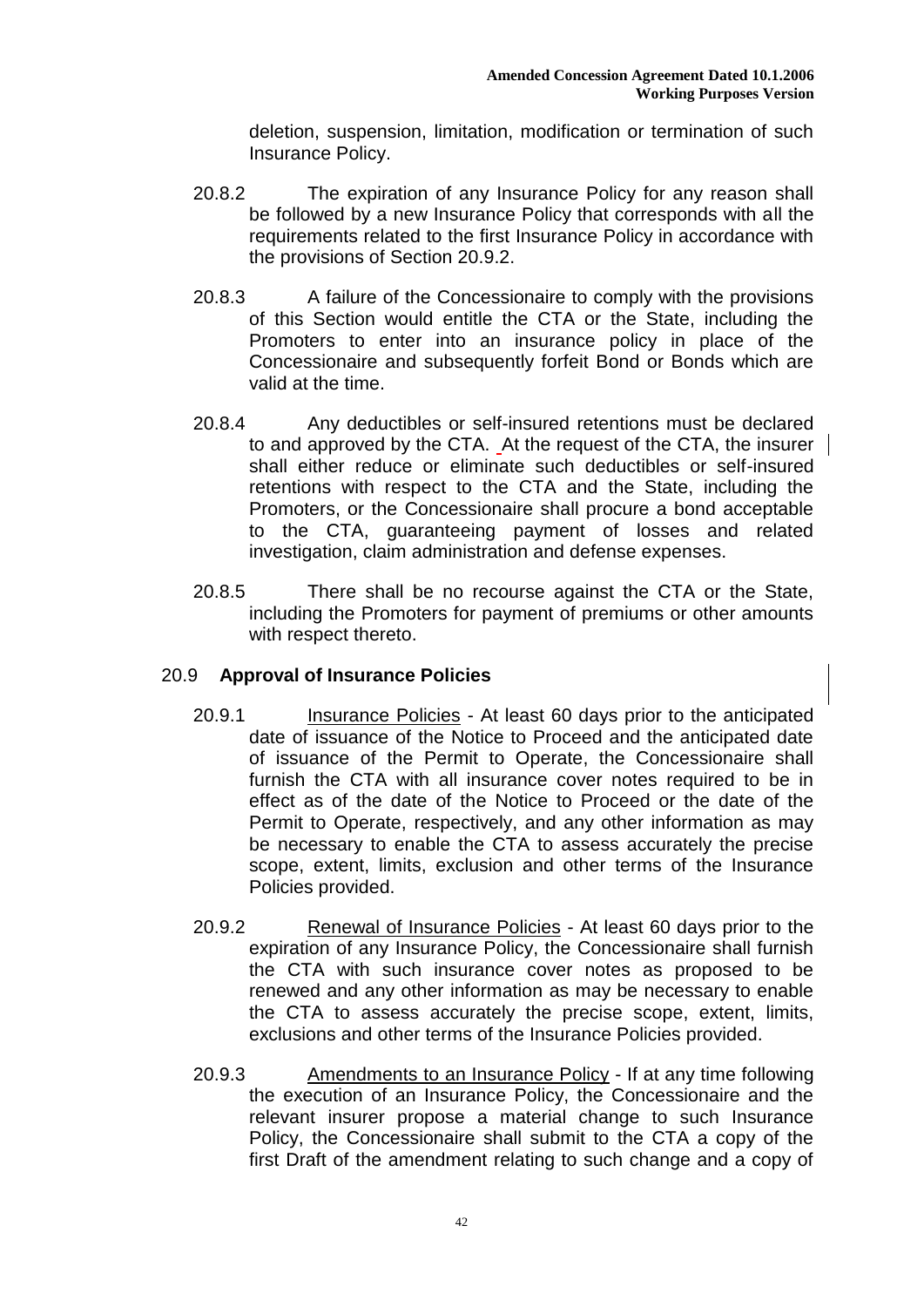each succeeding Draft within 2 days following the preparation and issue thereof.

- 20.9.4 The CTA shall review all Insurance Policies, renewal of Insurance Policies and amendments to an Insurance Policy submitted by the Concessionaire under Sections 20.9.1, 20.9.2 and 20.9.3, and shall either approve or object to such within 30 days of | their submission.
- 20.9.5 Such approval or objection shall be made in writing and delivered to the Concessionaire, and where any objections are made, the CTA shall specify the grounds for such objections.
- 20.9.6 The CTA will not unreasonably withhold their approval of an Insurance Policy, renewal of an Insurance Policy or an amendment to an Insurance Policy submitted by the Concessionaire under Sections 20.9.1, 20.9.2 and 20.9.3. If, in the opinion of the CTA, an  $\vert$ Insurance Policy either as submitted, or as it would be following any proposed amendment, does not conform to the requirements of this Agreement or to the best terms available in the international insurance market, the CTA shall notify the Concessionaire either of the changes to the aforementioned Insurance Policy that should be effected or that all or part of any proposed change would not be acceptable. If, in the opinion of the Concessionaire, the change  $|$ required by the CTA, or the CTA's refusal to agree to an amendment would result in the Concessionaire being required to maintain insurance that is either:
	- 20.9.6.1 not available; or
	- 20.9.6.2 only available on substantially uneconomic terms,

then the dispute shall be referred to a mutually acceptable independent insurance expert, whose findings, in the absence of a manifest error, shall be binding upon the parties. Recognizing the importance of the insurance coverage that the Project requires, the parties will make every effort to expedite their actions hereunder. Should the parties fail to agree on the identity of such insurance expert, the Disputes Board shall appoint such expert upon the receipt of a written request submitted to it by either party.

20.10 Subject to Section 24.2, the proceeds of any claims under the property insurance policies referred to in Section 20.6 shall be applied to the repair or restoration of the Project, unless the proceeds thereof are insufficient for such repair or restoration in which case the CTA shall direct the Concessionaire as to how such proceeds shall be applied, subject to any security interest in such proceeds in favor of the Funders under the Funding Agreements, which security interest shall provide for such proceeds to be paid into a specified account to be agreed, from which they shall be applied ultimately toward the repair or restoration of the Project,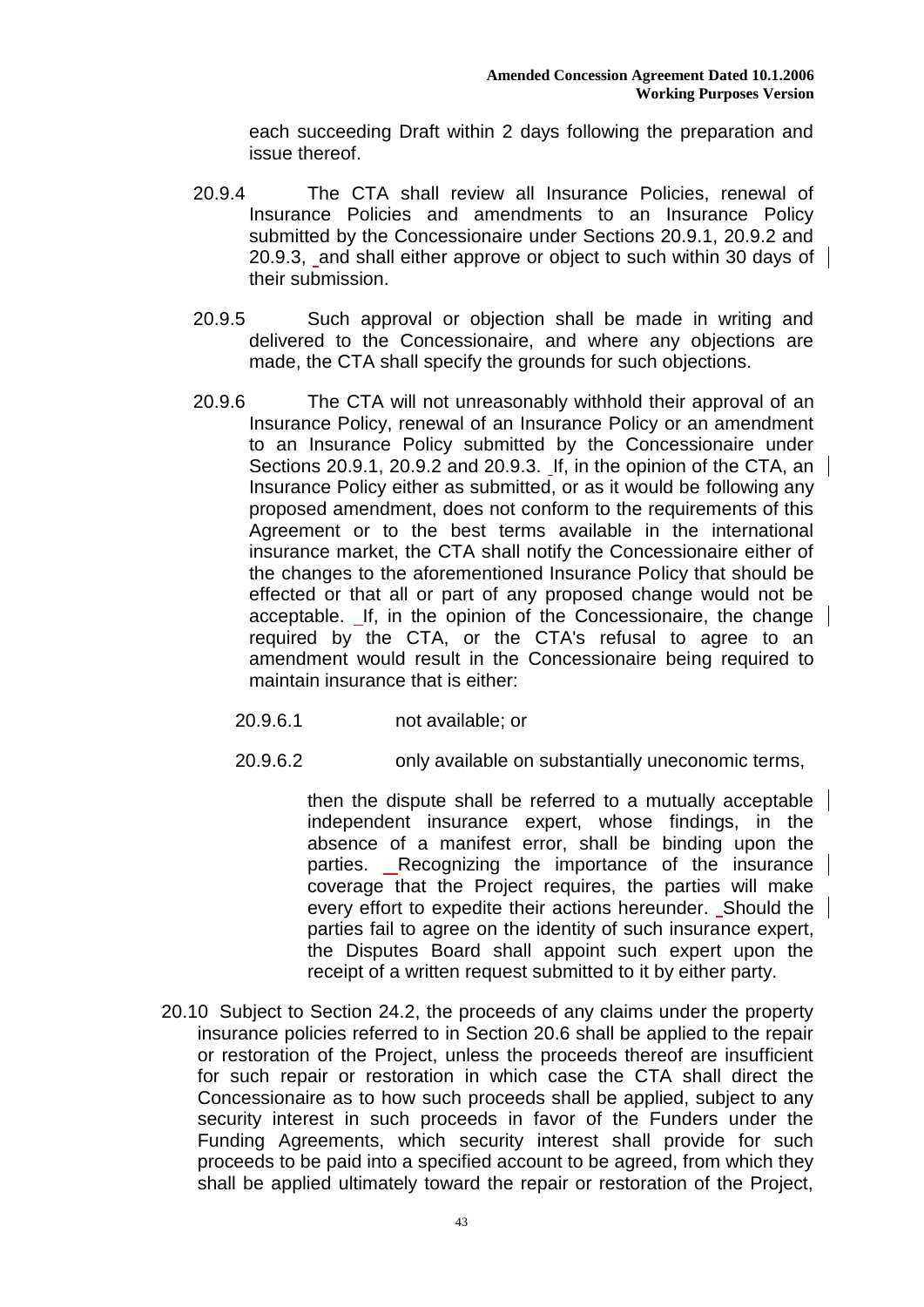as directed by the CTA, and not toward repayment under the Funding Agreements.

# **21 Bonds**

- 21.1 The Concessionaire shall provide the CTA with Bonds in accordance with the provisions of this Section 21.
- 21.2 All Bonds (other than the Shareholders Guarantee), furnished by the Concessionaire shall be provided by an Israeli commercial bank or by an overseas commercial bank from a country having diplomatic ties with the State, which is rated at least A2 by Standard & Poor's Ratings Services, a division of the McGraw-Hill Companies, Inc., or the equivalent rating by another rating agency. The CTA reserves the right to demand confirmation of the overseas bank by an Israeli commercial bank.

### 21.3 **Bonds Provided by Concessionaire to CTA at Closing:**

- 21.3.1 Performance Bond The Concessionaire shall provide at Closing a Performance Bond in an amount in NIS equivalent to \$5 million, in the form attached to this Agreement as Annex K. The Performance Bond will be valid until the issuance of a Notice to Proceed.
- 21.3.2 Shareholders Undertaking Each Initial Equity Participant and, additionally, its Ultimate Parent, if the Participant's equity is less than 4 times its relative share of the Equity of the Concessionaire, shall provide at Closing an undertaking or a guarantee (as the case may be) of its respective obligation to contribute its pro-rata share of the aggregate Equity of the Concessionaire and to cause such funds to be invested in the Project in the form attached to this Agreement as Annex L. The Shareholders Undertaking will be valid until such Initial Equity Participant or its Ultimate Parent contributes its pro-rata share of the aggregate Equity of the Concessionaire and such funds are invested in the Project.

### *21.3.3* DELETED

#### 21.4 **Bonds Provided by Concessionaire to CTA at the End of the Pre-Construction Period:**

21.4.1 Construction Performance Bond - Prior to the issuance of the Notice to Proceed, the Concessionaire shall provide a Construction Performance Bond in an amount in NIS equivalent to \$10 million, in the form attached to this Agreement as Annex N. The Construction Performance Bond will be valid from the date of issuance of the Notice to Proceed until Substantial Construction is attained by the Concessionaire and approved by the CTA.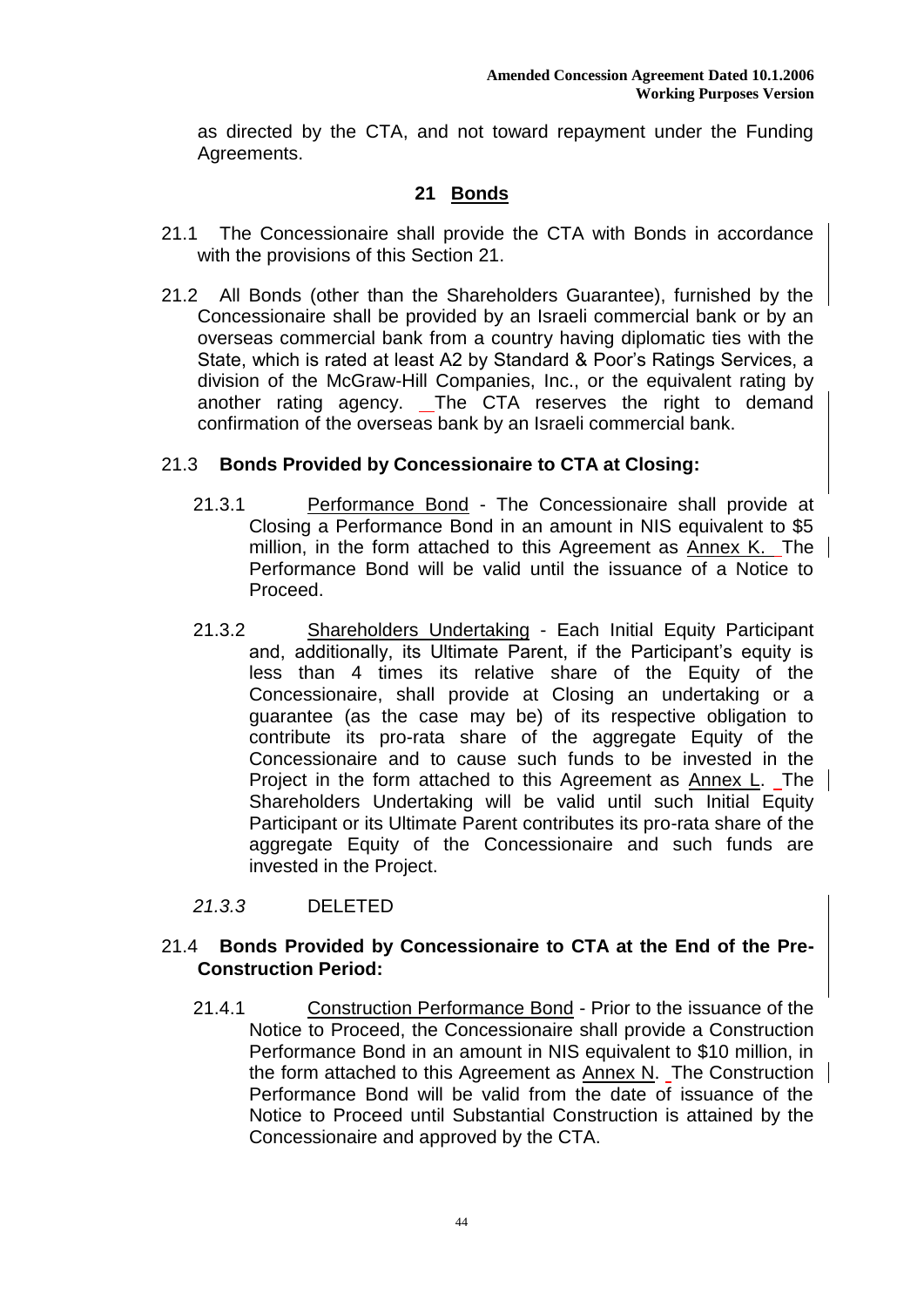21.4.2 Second Construction Performance Bond - Following attainment of Substantial Construction, the Concessionaire shall provide a Second Construction Performance Bond in an amount in NIS equivalent to \$3 million, in the form attached to this Agreement as Annex O. The Second Construction Performance Bond will be valid until the issuance of a Permit to Operate.

### 21.5 **Bonds Provided by Concessionaire to CTA at the End of the Construction Period:**

- $21.5.1$ 1<sup>st</sup> Operation and Maintenance Bond - Prior to issuance of a Permit to Operate, the Concessionaire shall provide the  $1<sup>st</sup>$ Operation and Maintenance Bond in an amount of NIS 20 million, in the form attached to this Agreement as Annex P. The  $1<sup>st</sup>$  Operation and Maintenance Bond shall be valid until receipt and approval by the CTA of the Operation and Maintenance Bonds.
- 21.5.1A Operation and Maintenance Bonds As of the third anniversary | of the issuance of a Permit to Operate, the Concessionaire shall provide the Operation and Maintenance Bonds in an amount in NIS of 10 million, in the form attached to this Agreement as Annex P1.
- 21.5.1B Valid Operation and Maintenance Bond(s) will be in effect from the date of issuance of a Permit to Operate until the termination of the Concession Period. Each Operation and Maintenance Bond shall have a term of no more than 1 year. The Concessionaire shall provide substitute Operation and Maintenance Bonds in accordance with Section 21.8.1.
	- 21.5.2 Final Maintenance Bond The Concessionaire shall provide 4 years prior to the end of the Concession Period a Final Maintenance Bond in an amount in NIS equivalent to \$2 million, in the form attached to this Agreement as Annex Q. The Final Maintenance Bond shall be valid until six months following the end of the Operation Period.
- 21.6 Any changes to the forms of the Bonds attached hereto are subject to the approval of the CTA.
- 21.7 If a Bond is required to be valid for a period exceeding 3 years, such Bond may have a duration of not less than 3 years provided that the Concessionaire shall substitute for such Bond in accordance with Section 21.8.1 a Bond which meets all the relevant requirements of this Section 21.

### 21.8 **Submission of Bonds - Procedure**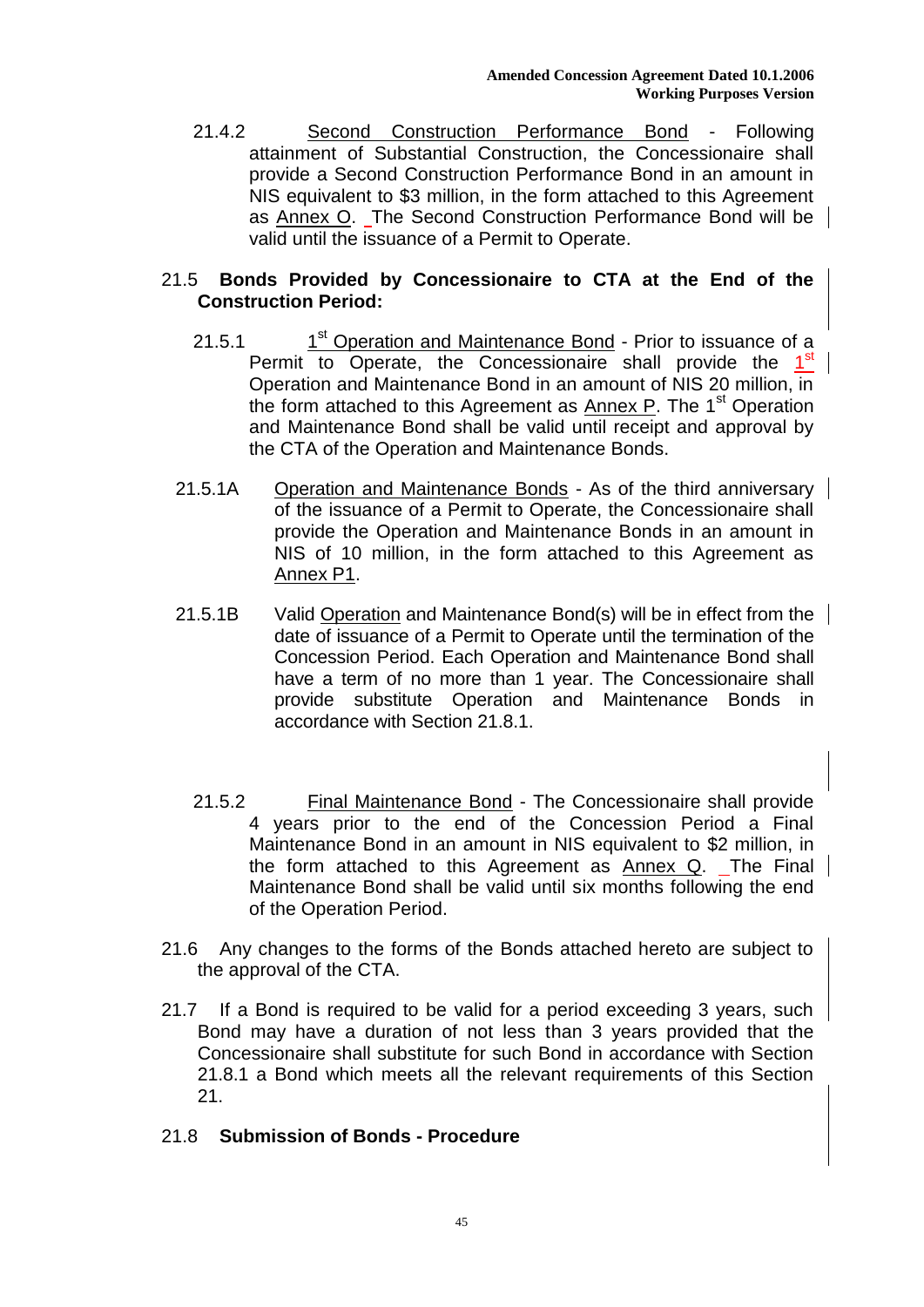- 21.8.1 If, 60 days prior to the expiration of a Bond, the Concessionaire has not completed all the obligations to be performed during the time period secured by that Bond, or if such period has been extended, the Concessionaire shall provide, at its own expense, a substitute Bond meeting the requirements of this Section 21 or extend the term of the Bond and notify the CTA of such extension.
- 21.8.2 Not less than 30 days prior to the expiration of the Performance Bond, the Concessionaire will furnish for the approval of the CTA the Construction Performance Bond.
- 21.8.3 Not less than 30 days prior to the expiration of the Construction Performance Bond, the Concessionaire will furnish, for the approval of the CTA, the Second Construction Performance Bond.
- 21.8.4 Not less than 30 days prior to the expiration of the Second Construction Performance Bond, the Concessionaire will furnish, for the approval of the CTA, the Operation and Maintenance Performance Bond.
- 21.8.5 If, for any reason a satisfactory Bond has not been substituted or its term not extended pursuant to this Section 21.8 by the Concessionaire, the CTA may collect funds under any existing Bond, and may further retain any such funds until the CTA has been satisfied that all undertakings to be performed during the time period secured by the Bond have been completed or until a satisfactory substituting Bond has been furnished.
- 21.8.6 The Concessionaire shall ensure that the Bonds submitted hereunder shall be valid and irrevocable for the full period provided therein and substituted pursuant to this Section 21.8. Upon replacement of any Bond, the CTA shall return it to the Concessionaire.

### 21.9 **Approval of Bonds**

- 21.9.1 The CTA shall review all Bonds submitted under Sections 21.3, 21.4, 21.5 and 21.8.1, and shall either approve or object in writing to such Bonds within 14 days and, where objection is made, the CTA shall specify the grounds for such objection.
- 21.9.2 The CTA will not unreasonably object to any Bond. Where the CTA objects to a Bond, the CTA and the Concessionaire shall use their best efforts to resolve the differences within 14 days. Where an agreement has been reached, the applicable Bond shall be attached to this Agreement in the applicable annex and shall thereafter constitute an integral part of this Agreement.

#### 21.10 **Forfeiture of Bonds**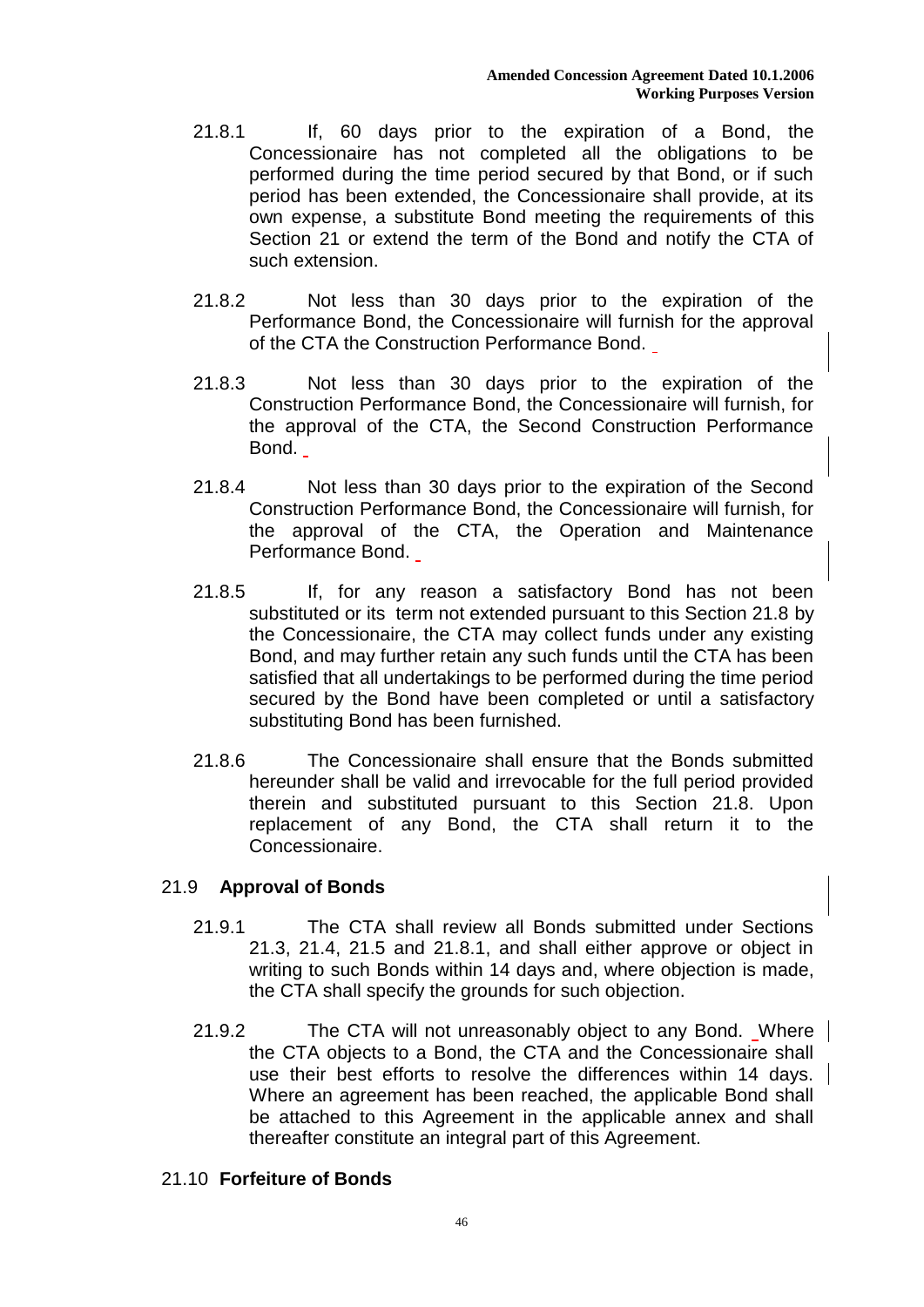- 21.10.1 The CTA shall be entitled to collect on any Bond, Bonds or any part thereof:
	- 21.10.1.1 following the Concessionaire's breach of any of its obligations under this Agreement;
	- 21.10.1.2 upon the issuance of a Notice of Termination in accordance with the provisions of Sections 25.1.1 or 25.4;
	- 21.10.1.3 in the event that the Concessionaire fails to pay the CTA or the State sums owed under, or fails to take action in accordance with, a Final Decision of the Disputes Board within the time period set forth in such Final Decision;
	- 21.10.1.4 in accordance with the provisions of Section 21.8.5;
	- 21.10.1.5 in accordance with the provisions of Section 20.8.3;
	- 21.10.1.6 in accordance with the provisions of Sections 27.1, 27.2 and 27.3;
	- 21.10.1.7 In the event the Concessionaire fails to make payments upon demand as provided in Sections 37.2.2.6 and 38.4.; and
	- 21.10.1.8 in accordance with the provisions of Section 15A4.

The CTA shall not be entitled to collect on any Bond in an arbitrary or capricious manner or amounts which do not bear a reasonable relationship to the event giving rise to the right to collect on a Bond. In the event specified in Section 21.10.1.2, the entire amount of the Bonds may be collected.

- 21.10.2 Notwithstanding the foregoing (and excluding collection on the Bonds following the issuance of a Notice of Termination by the CTA which is rendered in accordance with the provisions of Section 25.5), 14 days prior to the collection on the Bonds, the CTA will issue a written notice to the Concessionaire, specifying the breach and its intention to collect on the Bonds. A copy of the said notice shall be furnished to the Funders.
- 21.10.3 Following collection on a Bond (and excluding collection following issuance of a Notice of Termination), the Concessionaire shall furnish the CTA with a new Bond in the amount of the collected Bond. In the event of partial collection on a Bond, the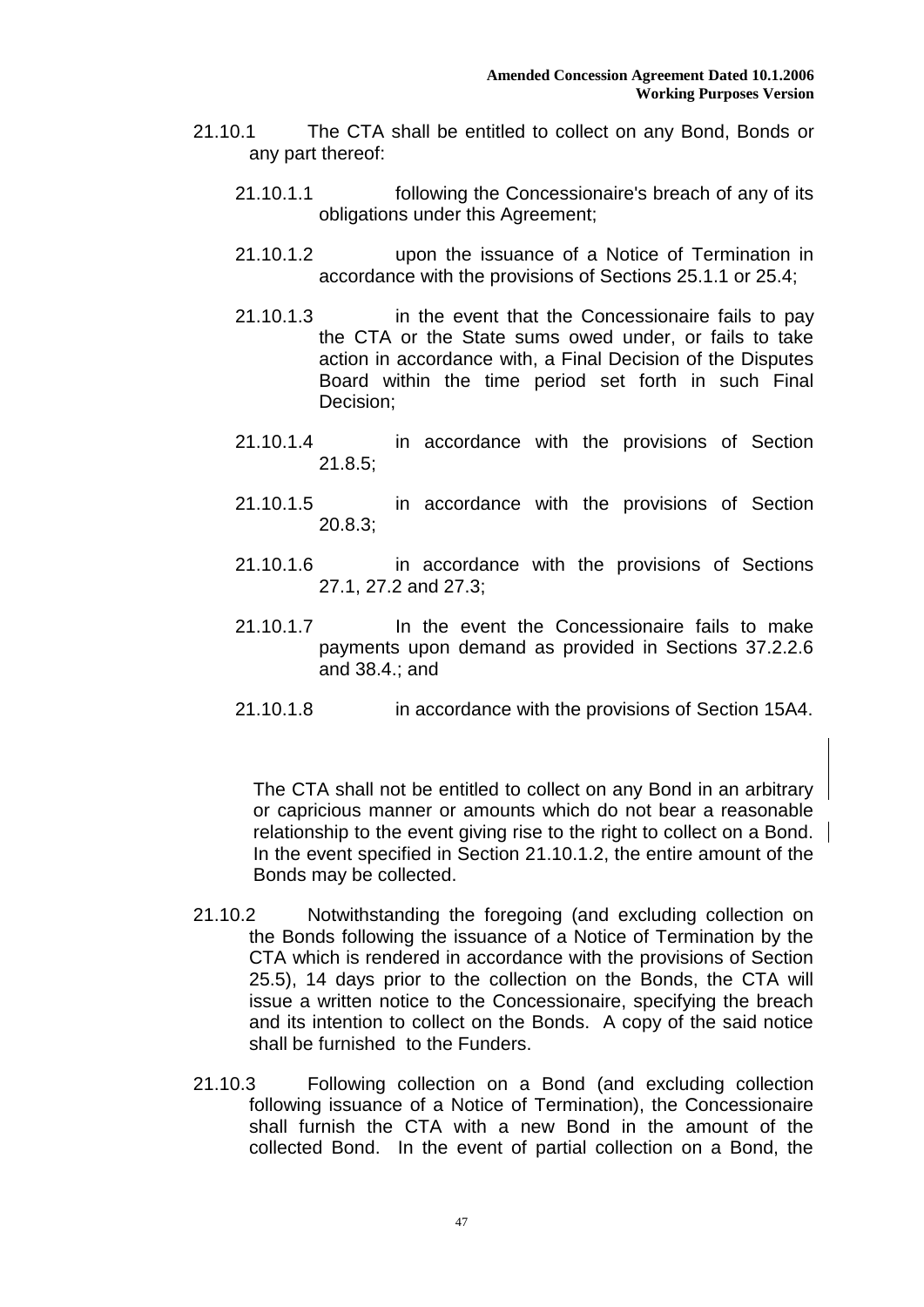Concessionaire shall furnish a supplementary Bond for the amount collected.

- 21.10.4 Should the Concessionaire fail to furnish a new or supplemental Bond as described above, the CTA may consider such failure as a Concessionaire Termination Event and may collect on all other existing Bonds.
- 21.10.5 Collection on a Bond or any part thereof under Section 21.10.1.1 or 21.10.1.6, shall not derogate from the CTA's right to terminate this Agreement, nor from its right to any remedy accorded by law or this Agreement or relieve the Concessionaire of its liabilities and undertakings under this Agreement including its liability to indemnify under this Agreement.

# **22 Reporting Obligations**

- 22.1 The Concessionaire shall maintain at its office a complete set of all books and records prepared or employed by the Concessionaire in its management, scheduling, cost accounting and otherwise with respect to the Project. The Concessionaire shall grant the CTA access to such books and records as the CTA shall request in connection with the issuance of Change Orders, the resolution of disputes and such other matters as the CTA reasonably deems necessary for purposes of verifying compliance with this Agreement and all applicable law.
- 22.2 The Concessionaire shall make arrangements with respect to the installation and operation of an accounting and cost control system in accordance with generally accepted accounting practices in Israel. The Concessionaire shall authorize its auditors to communicate directly with the CTA at any time regarding the Concessionaire's accounts and operations and shall furnish to the CTA a copy of such authorization. All fees and expenses incurred by the Concessionaire's auditors shall be borne by the Concessionaire. Upon notice given to the Concessionaire, the CTA shall have the right to require that a firm of independent accountants conduct additional audits of the Concessionaire at the CTA's expense.
- 22.3 The Concessionaire shall, as soon as available but in any event within 180 days after the end of each Fiscal Year, furnish to the CTA:
	- 22.3.1 two copies of the Concessionaire's complete financial statements for such Fiscal Year (which are in agreement with its books of account and prepared in accordance with accounting principles which are generally accepted in Israel and consistently applied), together with an audit report thereon, all in accordance with the requirements of the laws of Israel pertaining to accounting;
	- 22.3.2 a copy of any management letter sent by the management of the Concessionaire or other communication sent by the auditors to the Concessionaire or to its management in relation to the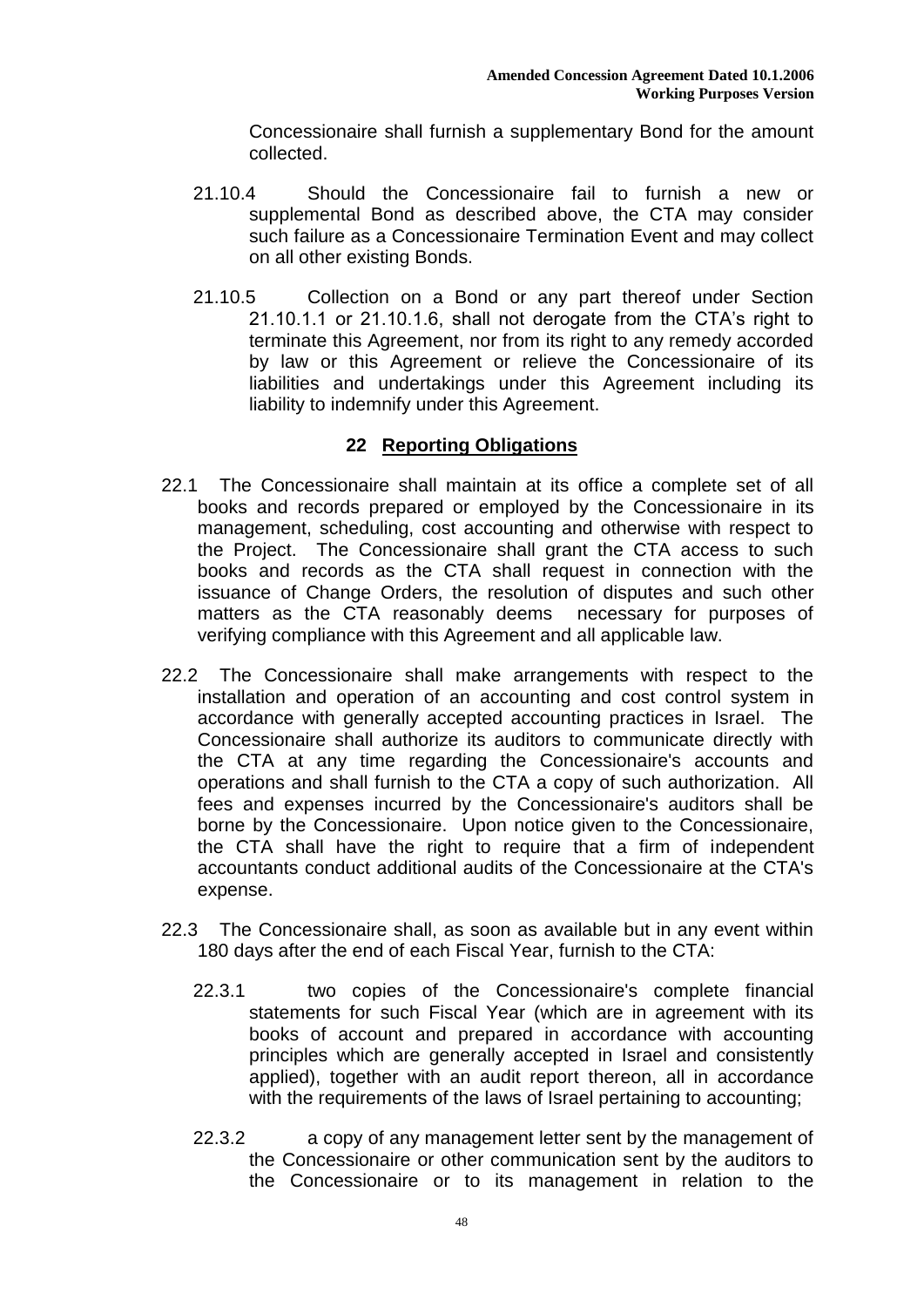Concessionaire's financial, accounting and other systems, management and accounts;

- 22.3.3 a report by the auditors certifying that, based on its said financial, accounting and other systems, management and accounts, the Concessionaire was in compliance with its financial obligations under the Funding Agreements as of the end of the relevant Fiscal Year or, as the case may be, detailing any non-compliance; and
- 22.3.4 an analysis of the current projected cash flows of the Concessionaire for the then current Fiscal Year and for the following Fiscal Year.
- 22.4 The Concessionaire shall, as soon as available but in any event within 60 days of the end of the first six-month period of each Fiscal Year, furnish to the CTA two copies of the Concessionaire's complete financial statements for such six-month period (which are in agreement with its books of account and prepared in accordance with accounting principles which are generally accepted in Israel and consistently applied) and, if requested by the CTA, certified by an officer of the Concessionaire, all in accordance with the requirements of the laws of Israel pertaining to accounting.
- 22.5 The Concessionaire shall, as soon as available but in any event within 60 days of the end of each six-month period of each Fiscal Year, furnish to the CTA:
	- 22.5.1 a report describing the current legal structure and composition of each Participant (The provisions of this Section do not derogate from the provisions of Section 23);
	- 22.5.2 a statement describing in reasonable detail the performance of any Related Party Transaction during the period (The provisions of this Section do not derogate from the provisions of Section 6);
	- 22.5.3 a report on the implementation and progress of the Project, containing such information as the CTA may reasonably require and disclosing any factors of which the Concessionaire is aware materially and adversely affecting, or which would be likely materially and adversely to affect, the carrying out of the Project;
	- 22.5.4 a list of each of the creditors to which the Concessionaire owes a sum in excess of the equivalent of \$250,000 based on then prevailing exchange rates, including details as to the amount due to each of them, which list shall indicate any changes, as compared to the list previously submitted; and
	- 22.5.5 a statement identifying the capital, Construction and Operation and Maintenance costs during that period.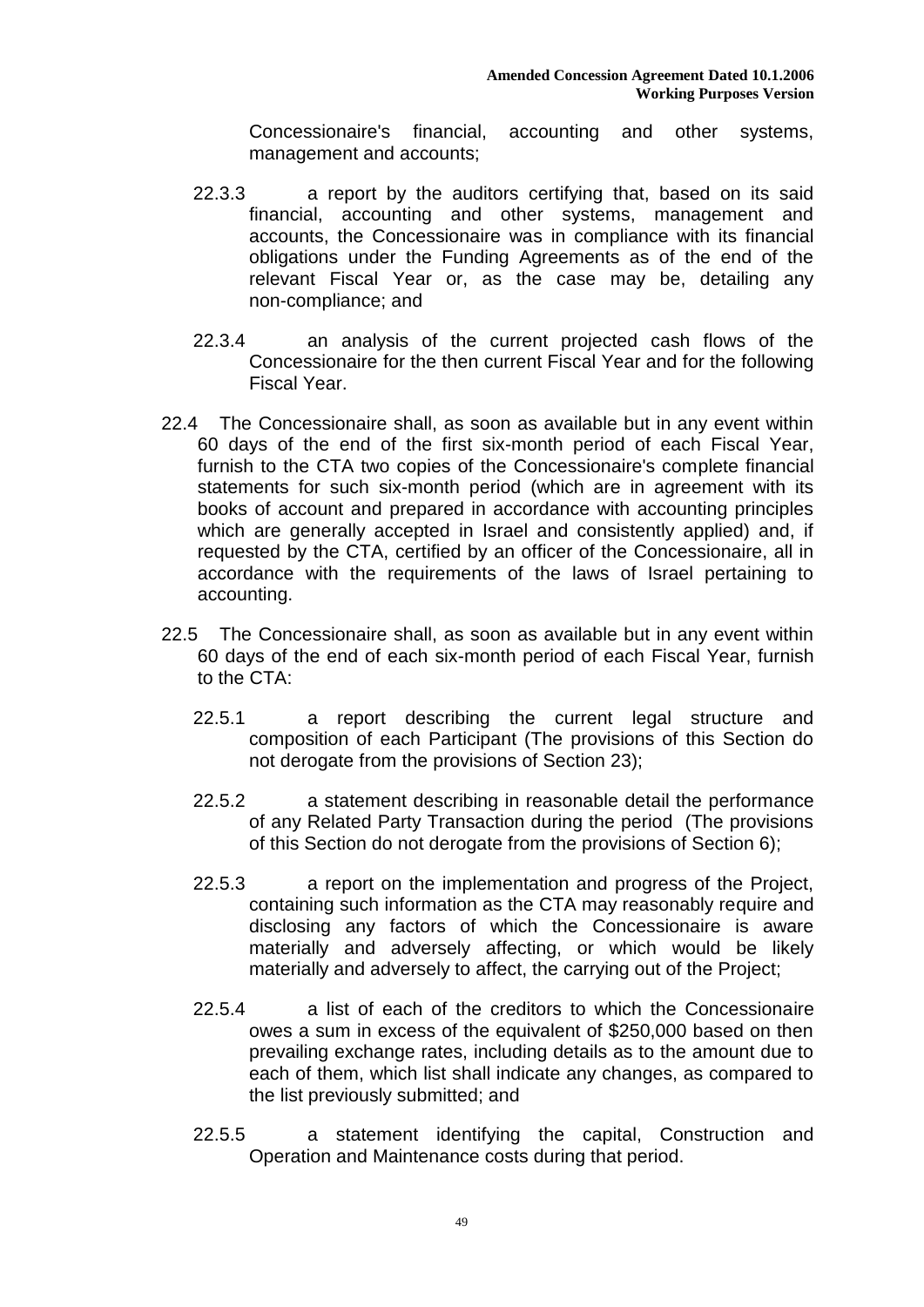- 22.6 The Concessionaire shall immediately report to the CTA details of any of the following events:
	- 22.6.1 any charge, lien or attachment imposed on any of the Concessionaire's property, and any seizure thereof (The provisions of this Section do not derogate from the provisions of Section 30);
	- 22.6.2 any transaction in respect of the shares of the Concessionaire of which the Concessionaire is aware (other than shares traded by the public, if any) (The provisions of this Section do not derogate from the provisions of Section 23); and
	- 22.6.3 any factors materially and adversely affecting or which might materially and adversely affect the Concessionaire's business and operations or its financial condition, including a report of any litigation, threatened or pending which might impact the ability of the Concessionaire to fulfill its obligations under this Agreement, and any matter that might influence the validity of this Agreement or any matter that constitutes a substantial breach, including, without limitation, any possible Concessionaire Termination Event, the circumstances thereof, and possible results as viewed by the Concessionaire.
- 22.7 The Concessionaire shall provide to the CTA 14 days prior to its coming into force of each of the following:
	- 22.7.1 a report regarding any change in its Articles of Association;
	- 22.7.2 a report regarding any change in the constitution of its Board of Directors;
	- 22.7.3 a report detailing any change in the Control of the Ultimate Parent.
	- 22.7.4 a report relating to any material change in the Concessionaire's management or organizational structure or any other material change which might affect the fulfillment of the Concessionaire's obligations under the Contract Documents;
	- 22.7.5 a report describing any of the Contracts or other material contracts to be executed by the Concessionaire; and
- 22.8 For a period of not more than 180 days following the termination of this Agreement for whatever reason, the Concessionaire shall retain in safe storage all such records as are referred to in this Section 22 which were in existence at the date of termination. Upon the expiry of such 180-day period, or such earlier date as may be agreed by the CTA and the Concessionaire. the Concessionaire shall deliver all such records (or where such records are required by legislation to remain with the Concessionaire or a Participant of the Concessionaire, copies thereof) to the CTA or to their order in such manner and at such location as the CTA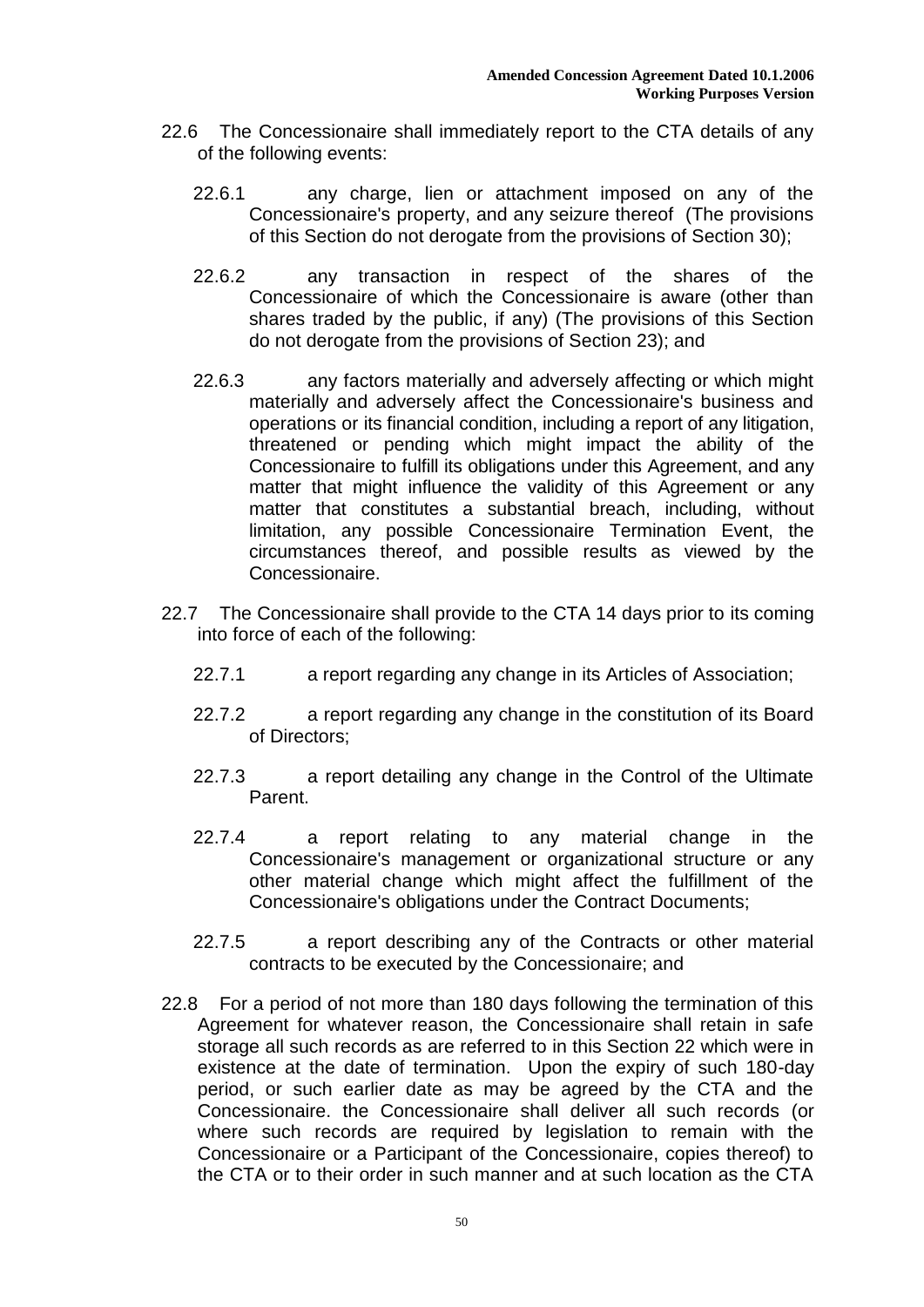shall specify. The costs of retaining such records in safe storage and delivering the same to the CTA shall be borne by the Concessionaire.

# **23 Transfers of Equity and Changes in Control**

### 23.1 **Transfer of Equity or Change in Control**

The Concessionaire shall not attempt, approve or otherwise authorize, and the Participants shall not undertake a Transfer of Equity of the Concessionaire to any Person, or change Control of the Concessionaire, without the prior written approval of the Ministers. In the event that a Participant's equity is less than 4 times its relative share of the Equity of the Concessionaire as set forth in Annex L, then the provisions of this Section 23.1 shall apply to any Transfer of Equity of such Participant or change in Control of such Participants if, as a result, the Ultimate Parent of such Participant shall cease, whether directly or indirectly, to have Control of such Participant.

# 23.2 **Approval of Transfer of Equity and Change in Control**

- 23.2.1 The Concessionaire shall submit, prior to any Transfer of Equity or change in Control of the Concessionaire or change in Control of a Participant contemplated by Section 23.1, a request to the Ministers. Such request shall include a description of the proposed Transfer of Equity, change in Control, the transferee and, if applicable, the amendment to a Shareholders Agreement in accordance with the provisions of this Section and Section 4.
- 23.2.2 The Ministers shall review the requests under Section 23.2.1, and shall either approve or object in writing to such request within 45 days following the receipt of such request.
- 23.2.3 During the Pre-Construction Period and the Construction Period and three years thereafter, the Ministers, at their sole discretion, may object to any Transfer of Equity or change in Control which requires approval under Sections 23.1.
- 23.2.4 From the end of the period specified in Section 23.2.3, the Ministers will not unreasonably refuse to grant approval to any Transfer of Equity or change in Control which requires approval under Section 23.1. In addition, it is hereby emphasized that grounds related to the financial ability of the purchaser or assignee and/or the fact that the purchaser or assignee is suspected of being involved in crime or hostile to the State and/or is a resident or a national of a country which does not have diplomatic relations with the State shall not be considered to be unreasonable grounds.
- 23.2.5 Any purported Transfer of Equity or change in Control in violation of this Section 23 shall be null and void and of no force and effect and shall constitute a Concessionaire Termination Event.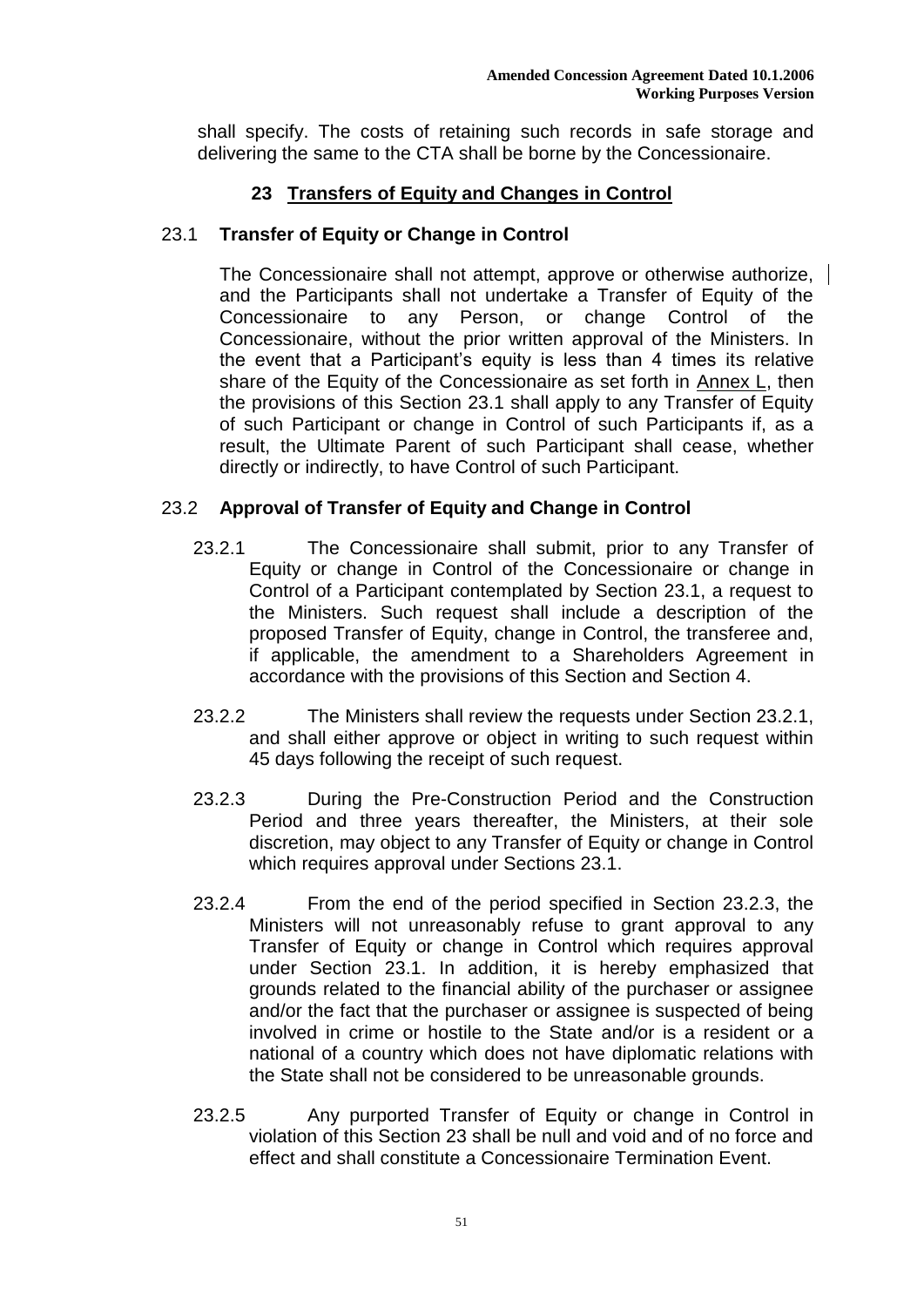- 23.2.6 In the event of any Transfer of Equity or change in Control in the Concessionaire, the Concessionaire shall obtain and deliver to the Ministers, prior to the approval of such change by the Ministers, an undertaking in the form of the undertaking attached to this Agreement as Annex L (appropriately amended) signed by the recipient under such Transfer of Equity or change in Control.
- 23.2.7 In the event that the change in Control of a Participant shall result in a change in the Ultimate Parent, the Concessionaire shall obtain and deliver to the Ministers, prior to the approval of such change by the Ministers, an undertaking in the form of the undertaking attached to this Agreement as Annex L (appropriately amended) signed by the new Ultimate Parent or such Participant.
- 23.2.8 Without derogating from the foregoing, the Concessionaire undertakes to give notice of change of Control of the Ultimate Parents in the Participants listed in Annex L attached hereto.
- 23.3 Without derogating from the generality of this Section 23, the Ministers | shall not refuse to grant their approval to the issue of Equity of the Concessionaire to the public in accordance with a prospectus within the Concession Period, provided that the public shall not hold more than 49% of the Equity of the Concessionaire.
- 23.4 For the avoidance of doubt, it is hereby clarified that this Section 23 does not derogate from Section 5(b) of the Toll Roads Law.
- 23.5 The Concessionaire's Articles of Association shall include all necessary provisions to give effect to all of the above mentioned limitations.

# **24 Force Majeure and Material Adverse Government Action**

### 24.1 **Notice of Force Majeure**

- 24.1.1 Should a party to this Agreement be affected by an event which such party believes will be an Event of Force Majeure, it shall, within 20 days submit to the Disputes Board a request for certification of such event as an Event of Force Majeure ("Request for Certification of an Event of Force Majeure"), with a copy to the other party. The Disputes Board, at its sole discretion, shall certify or refuse to certify the said event as an Event of Force Majeure.
- 24.1.2 The affected party shall likewise immediately notify the other party when an Event of Force Majeure has ceased to exist.

### 24.2 **Insured and Uninsured Events of Force Majeure**

24.2.1 To the extent that the consequences of an event which, if it had not been insured, would have been deemed an Event of Force Majeure fall within the terms of the insurance coverage required by Section 20 and the insurance covers at least 80% of the required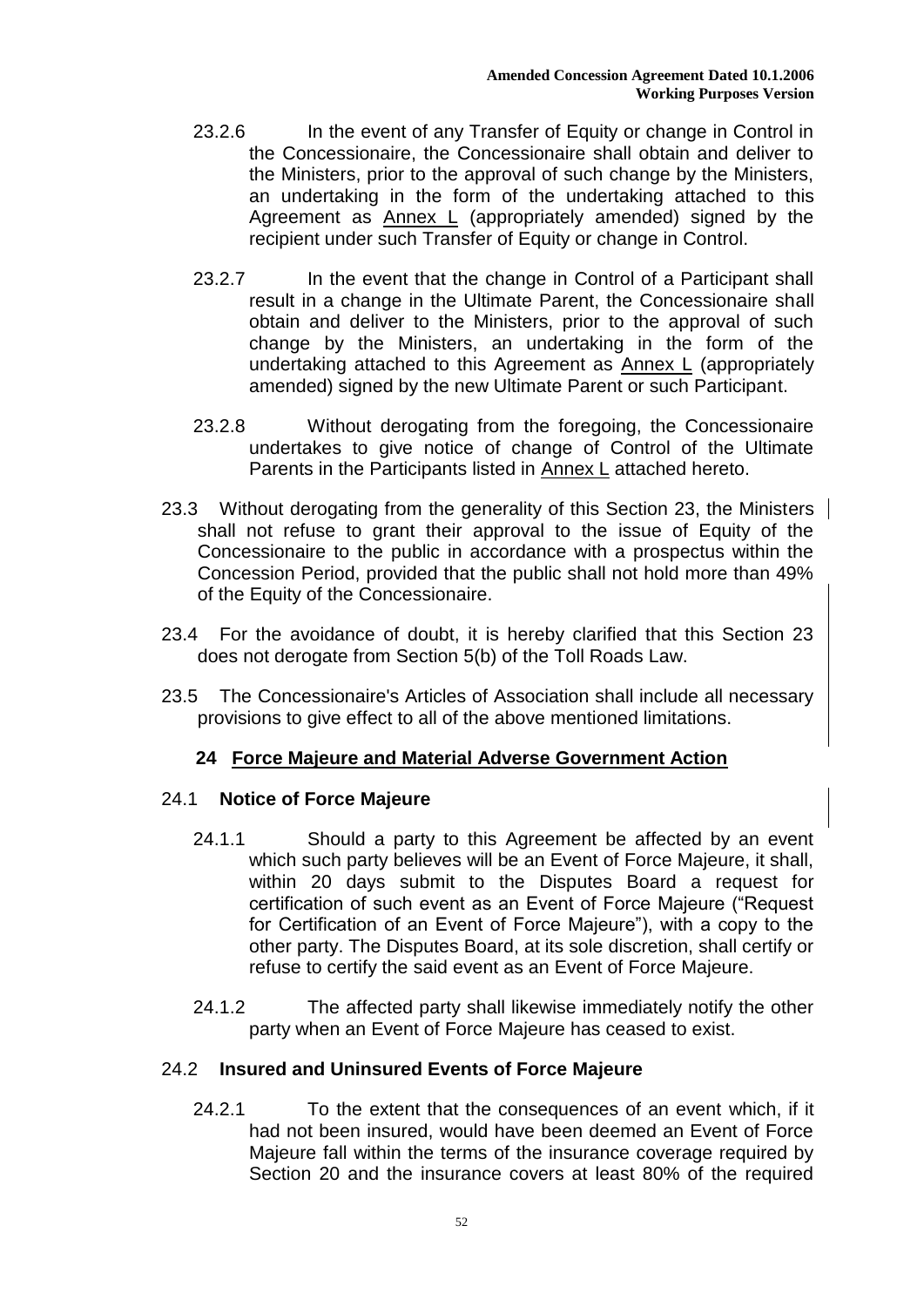sum for completion of the Project or restoration of the Project to an operational condition, the Concessionaire shall not be entitled to be released from performing its undertaking under this Agreement. In such case, the Concessionaire shall forthwith make the appropriate claims thereunder and shall apply the proceeds, subject to the CTA's approval in advance of the Proposed Recovery Schedule, for the completion of the Project or the restoration of the Project to an operational condition.

- 24.2.2 If the Concessionaire demonstrates to the reasonable satisfaction of the CTA that the consequences of an Event of Force Majeure do not fall within the terms of insurance coverage required by Section 20 then:
	- 24.2.2.1 in the circumstances set forth in Section 25.3.1, either Party may terminate this Agreement, in the manner therein provided; or
	- 24.2.2.2 if the circumstances set forth in Section 25.3.1 do not arise or do exist but neither party terminates this Agreement, the Concessionaire shall be obliged to reconstruct or restore the Project to operational condition subject to prior approval by the CTA for the Proposed Recovery Schedule for such reconstruction or restoration.

### 24.3 **Effects of Force Majeure**

- 24.3.1 Should the Event of Force Majeure prevent the performance of obligations of either party under this Agreement, then, subject to Section 24.2, the party claiming the Event of Force Majeure shall be excused from whatever performance is prevented thereby to the extent so affected. In such circumstances, the other party shall not be entitled to terminate this Agreement on the basis of such non performance, except as provided in Section 25.3.1, provided that the party claiming the Event of Force Majeure shall have complied with the provisions of Section 24.1.
- 24.3.2 In the event that a party fails to submit a Request for Certification of an Event of Force Majeure in accordance with Section 24.1.1, such party shall be deemed to have waived its rights to claim that such an event is an Event of Force Majeure, unless the Disputes Board determines otherwise.
- 24.3.3 Neither party shall claim damages, penalties, interest or any other compensation from any other party due to the occurrence of an Event of Force Majeure, except when it leads to the termination of this Agreement and only pursuant to Section 26.7.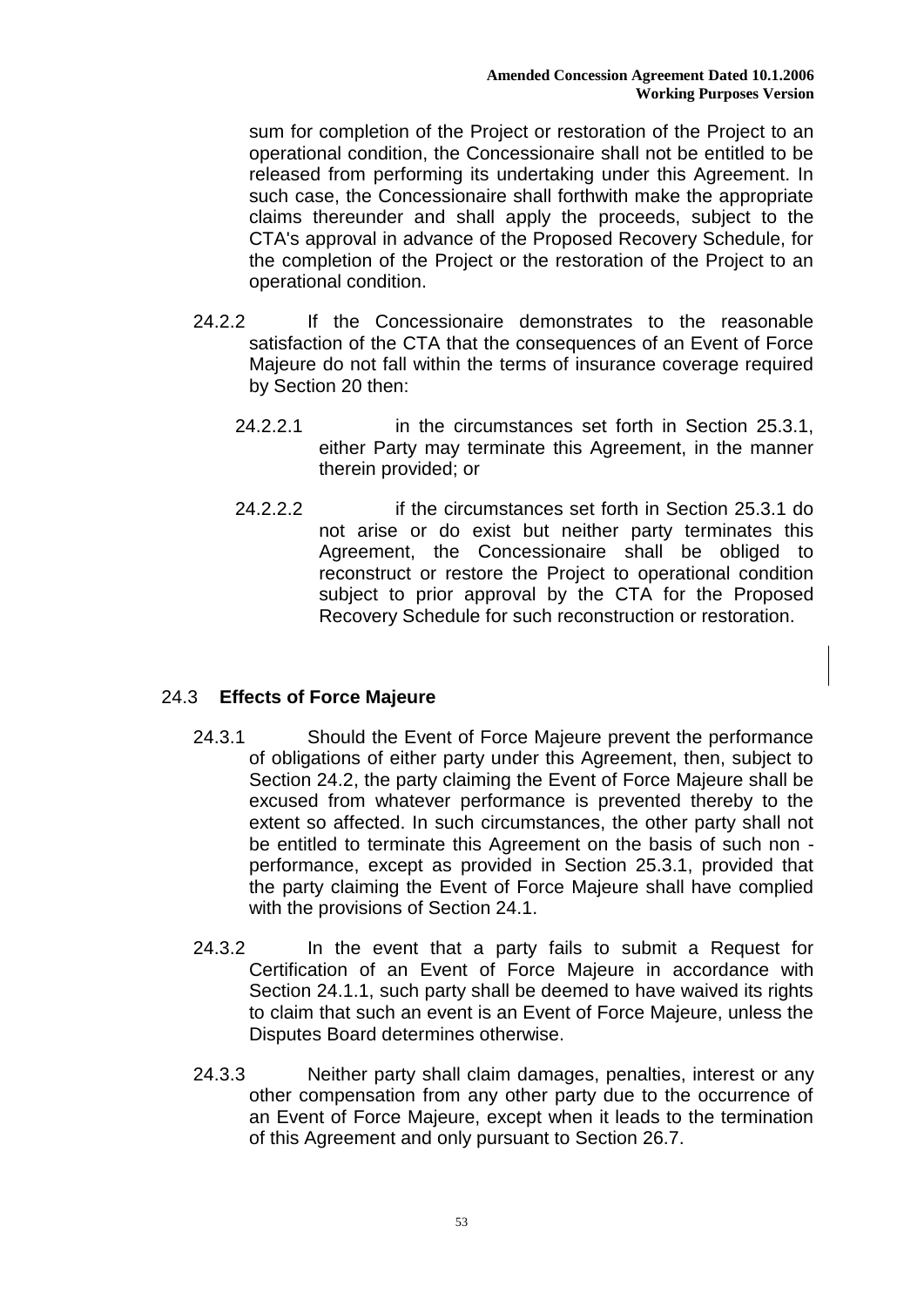- 24.3.4 The provisions of this Section 24.3 shall not release the party claiming an Event of Force Majeure from obligations due, or compliance required, under this Agreement prior to the occurrence of the Event of Force Majeure, or the performance of obligations not affected by the Event of Force Majeure. A party excused from performing any obligation shall resume performance of such obligation under this Agreement when the effects of the Event of Force Majeure are removed or rectified.
- 24.3.5 The parties to this Agreement hereby agree that, to the extent possible, decisions concerning Force Majeure shall be directed towards the completion of Construction and the continued operation of the Project for the duration of the Concession Period.
- 24.3.6 If an event of Force Majeure occurs during the Construction Period, Sections 8.5 and 33.1.2 shall be applicable. If an Event of Force Majeure occurs during the Operation Period which results in a cessation of Operation of the Project, the Concession Period may be extended pursuant to Section 33.1.4.

### 24.4 **Material Adverse Government Action**

- 24.4.1 Should the Concessionaire be affected by an action which the Concessionaire believes to be a Material Adverse Government Action, the Concessionaire shall within 30 days of the occurrence of such action submit to the Disputes Board a request for certification of such action as a Material Adverse Government Action ("Request for Certification of a Material Adverse Government Action"), with a copy to the CTA. In its Request for Certification of a Material Adverse Government Action, the Concessionaire shall describe the said action and its likely impact on the Concessionaire. The Disputes Board, at its sole discretion, shall certify or refuse to certify the said action as a Material Adverse Government Action.
- 24.4.2 The CTA shall have 60 days from the date of receipt of the said certification of a Material Adverse Government Action issued by the Disputes Board to effect a remedy which restores the condition of the Concessionaire to the position it would have been in, had such action not occurred.
- 24.4.3 If the CTA will not affect such a remedy within the specified time period, then, within 30 days after the expiry of such specified period, the CTA and the Concessionaire shall consult with a view to reach a mutually satisfactory resolution to the situation.
- 24.4.4 The provisions of this Section 24.4 shall not release the Concessionaire from obligations due, or compliance required, under this Agreement prior to the occurrence of the Material Adverse Government Action, or the performance of obligations not affected by the Material Adverse Government Action. If the Disputes Board shall determine that the performance of an obligation is prevented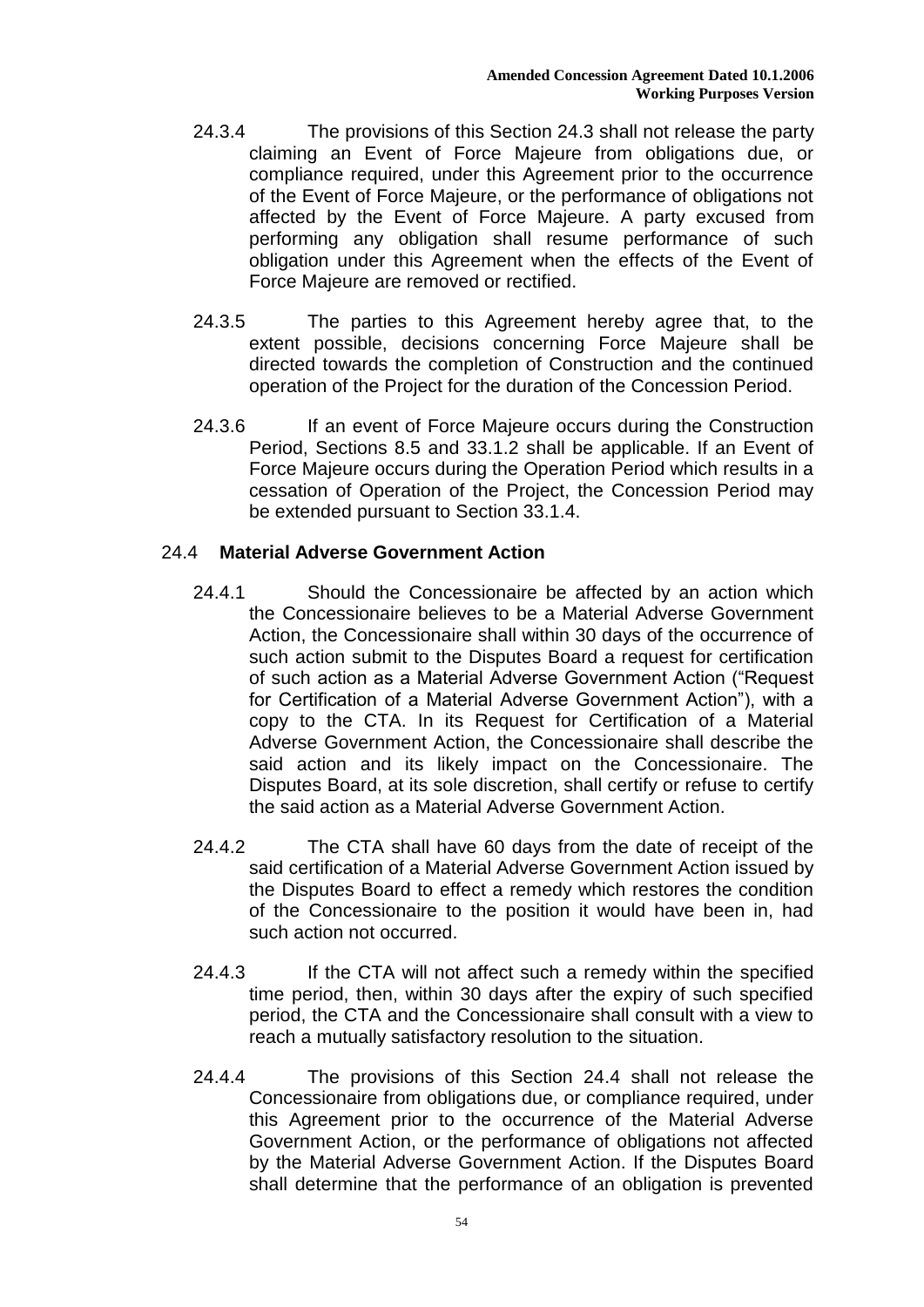due to a Material Adverse Government Action, the Concessionaire shall resume performance of such obligation under this Agreement when the effects of the Material Adverse Government Action are removed or rectified.

# **25 Termination**

### 25.1 **DELETED<sup>7</sup>**

### 25.2 **Termination Due to Failure or Delay In Acquisition or Appropriation of the Site**

25.2.1 If the acquisition or appropriation of the Site shall not have been completed by the relevant authorities by the date specified in Section 2.1, and not within the Initial Site Acquisition Grace Period then the Concessionaire may issue to the CTA a Notice of Termination, or if applicable, the Second Site Acquisition Grace Period, then either the CTA or the Concessionaire may issue to the other party a Notice of Termination.

### 25.3 **Termination Due to Force Majeure, Archeological Findings, Hazardous Materials or Change in Circumstances**

- 25.3.1 If an Event of Force Majeure continues and renders the performance of all or substantially all of the obligations under this Agreement by one party or both parties to be impossible for a period of 180 consecutive days, following which period resumption of performance is impossible or, if the Disputes Board certifies pursuant to Section 24.1.1 that an Event of Force Majeure renders the performance of all or substantially all of the obligations under this Agreement by one party or both parties immediately impossible, then either the CTA or the Concessionaire may issue a Notice of Termination.
- 25.3.2 If the discovery of an Archeological Finding, Hazardous Materials or Minerals renders the performance of all or substantially all of the obligations under this Agreement by one party or both parties to be impossible for a period of 180 consecutive days, following which period resumption of performance is impossible, and the Disputes Board has so determined, then either the CTA or the Concessionaire may issue a Notice of Termination.

### 25.3.3 DELETED

 $\overline{a}$ 

**<sup>7</sup>** See footnote no. 1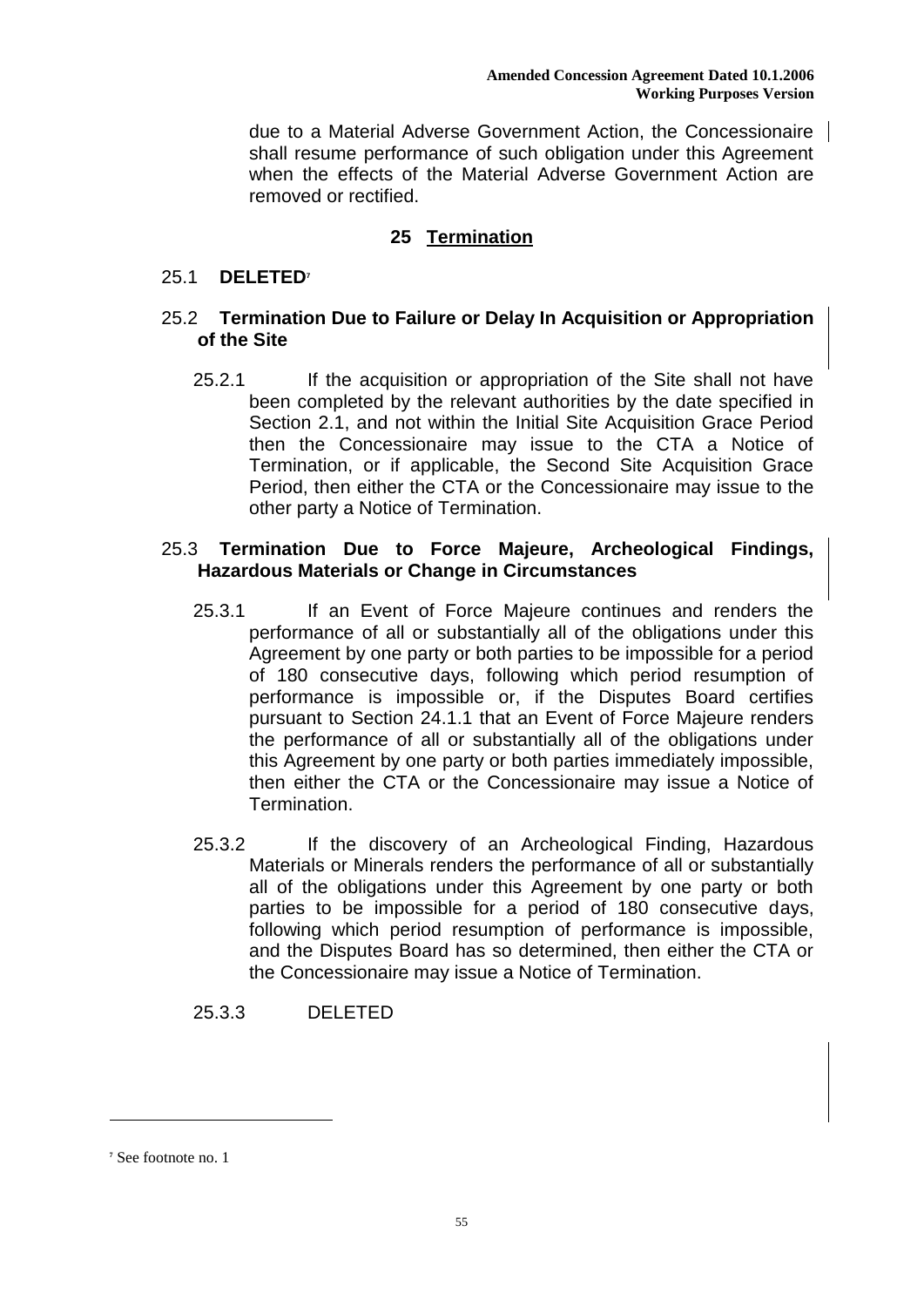# 25.4 **Termination by the CTA**

- 25.4.1 The CTA shall have the right to issue a Notice of Termination pursuant to Section 25.5 upon the occurrence of a Concessionaire Termination Event. The occurrence of any one of the following events or conditions shall constitute a Concessionaire termination event ("Concessionaire Termination Event"):
	- 25.4.1.1 the Concessionaire failed to raise Equity in accordance with the provisions of the Financial Proposal and the Financial Schedule and the Shareholders Agreement;
	- 25.4.1.2 the Concessionaire has failed to obtain financing for the Project substantially in accordance with the Financial Proposal and the Financial Schedule or in accordance with the Funding Agreements or amendments to Funding Agreements approved by the CTA;
	- 25.4.1.3 the Concessionaire failed to execute Funding Agreements in a form approved by the CTA;
	- 25.4.1.4 a Transfer of Equity of the Concessionaire or change in Control of the Concessionaire or a Participant without the approval of the Ministers in accordance with Section 23;
	- 25.4.1.5 the Concessionaire has executed a Contract in a form not approved by the CTA in accordance with Section 6;
	- 25.4.1.6 the Concessionaire sells, pledges, transfers, leases or otherwise disposes of the whole or any part of its respective undertakings pursuant to this Agreement or substantial properties or assets, by a single transaction or by a number of transactions, without obtaining prior approval of the CTA;
	- 25.4.1.7 a Designer, a Contractor, an Operator, a Maintenance Contractor or a Manager carrying out a fundamental role in relation to the Project, sells, transfers, leases or otherwise disposes of, the whole or any part of its respective undertakings in respect of the Project, by a single transaction or by a number of transactions, without obtaining prior approval of both the Concessionaire and the CTA;
	- 25.4.1.8 failure to make Royalty payments when due and/or Royalty Repayments in accordance with the provisions of Annex W and/or other failures other than permitted pursuant to Section 16.7;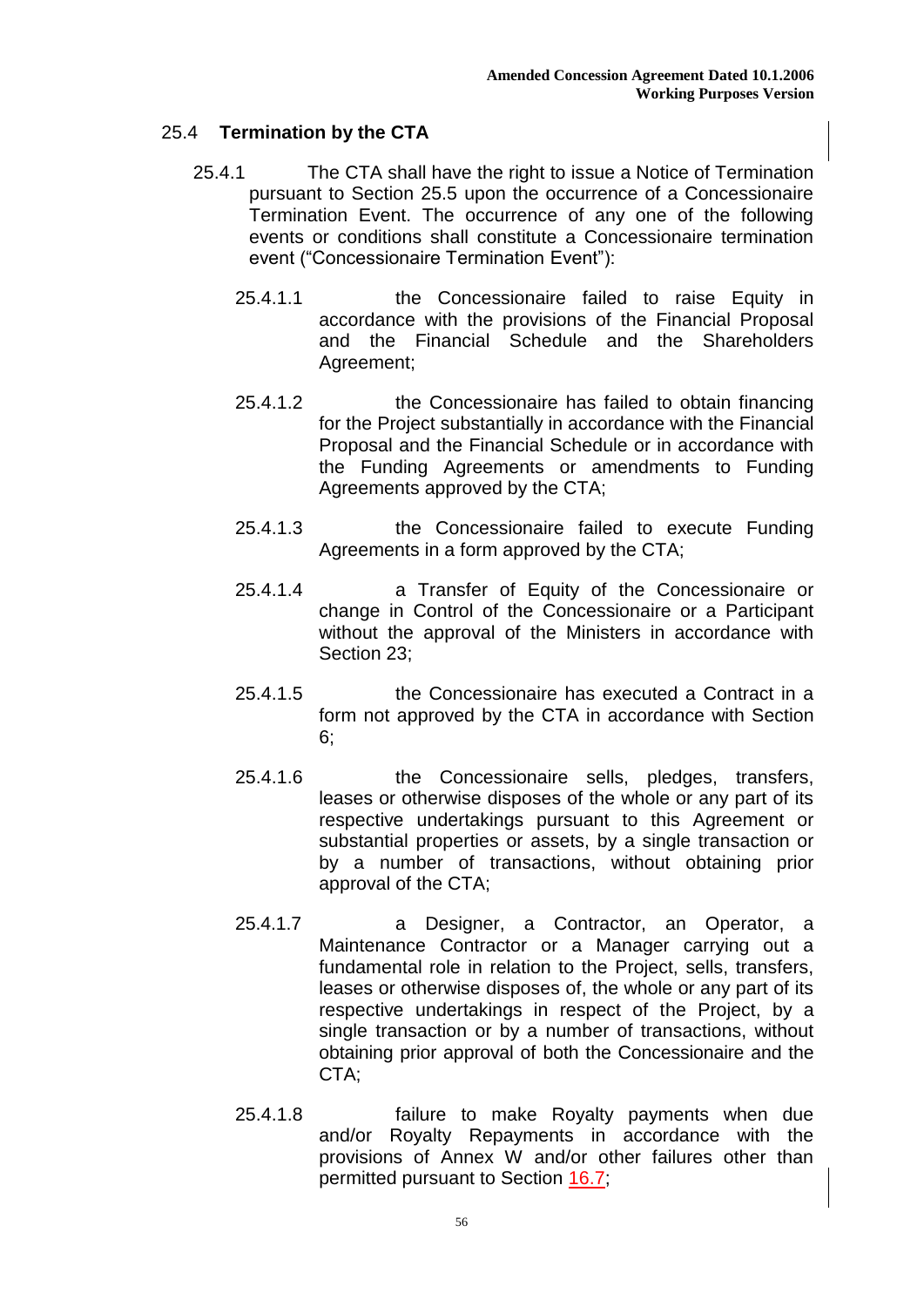- 25.4.1.9 the Concessionaire fails in any material respect to perform the Construction in accordance with the Contract Documents, or fails to comply with the provisions of Section 37;
- 25.4.1.10 an Unauthorized Schedule Delay;
- 25.4.1.11 the Concessionaire ceases to operate or maintain the Project for reasons other than those permitted under this Agreement;
- 25.4.1.12 the Concessionaire shall have become insolvent, or does not pay its significant debts as they become due, or admits in writing its inability to pay its debts or makes an assignment for the benefit of creditors;
- 25.4.1.13 liquidation, receiverships, or reorganization proceedings shall have been commenced by or against the Concessionaire, unless such proceedings are discharged within 60 days;
- 25.4.1.14 the Concessionaire fails to provide any Bond, or extension or replacement thereof, as required under Section 21;
- 25.4.1.15 failure of the Concessionaire to discharge when due, whether at maturity, by acceleration or otherwise, or on lawful demand, any indebtedness of the Concessionaire the sum of which by itself or in the aggregate exceeds 10% of the outstanding indebtedness of the Concessionaire under the Funding Agreements and the Contracts unless, in the case of indebtedness under the Contracts, such failure is justified;
- 25.4.1.16 the Concessionaire fails to report a material Related Party Transaction in accordance with this Agreement or executes a material Related Party Transaction in a form not approved by the CTA;
- 25.4.1.17 The Concessionaire used the Site in a manner which is not consistent with the provisions of this Agreement.
- 25.4.1.18 any representation or warranty made by the Concessionaire in the Contract Documents or any certificate, schedule, instrument or other document delivered by the Concessionaire pursuant to the Contract Documents shall have been false or materially misleading when made; or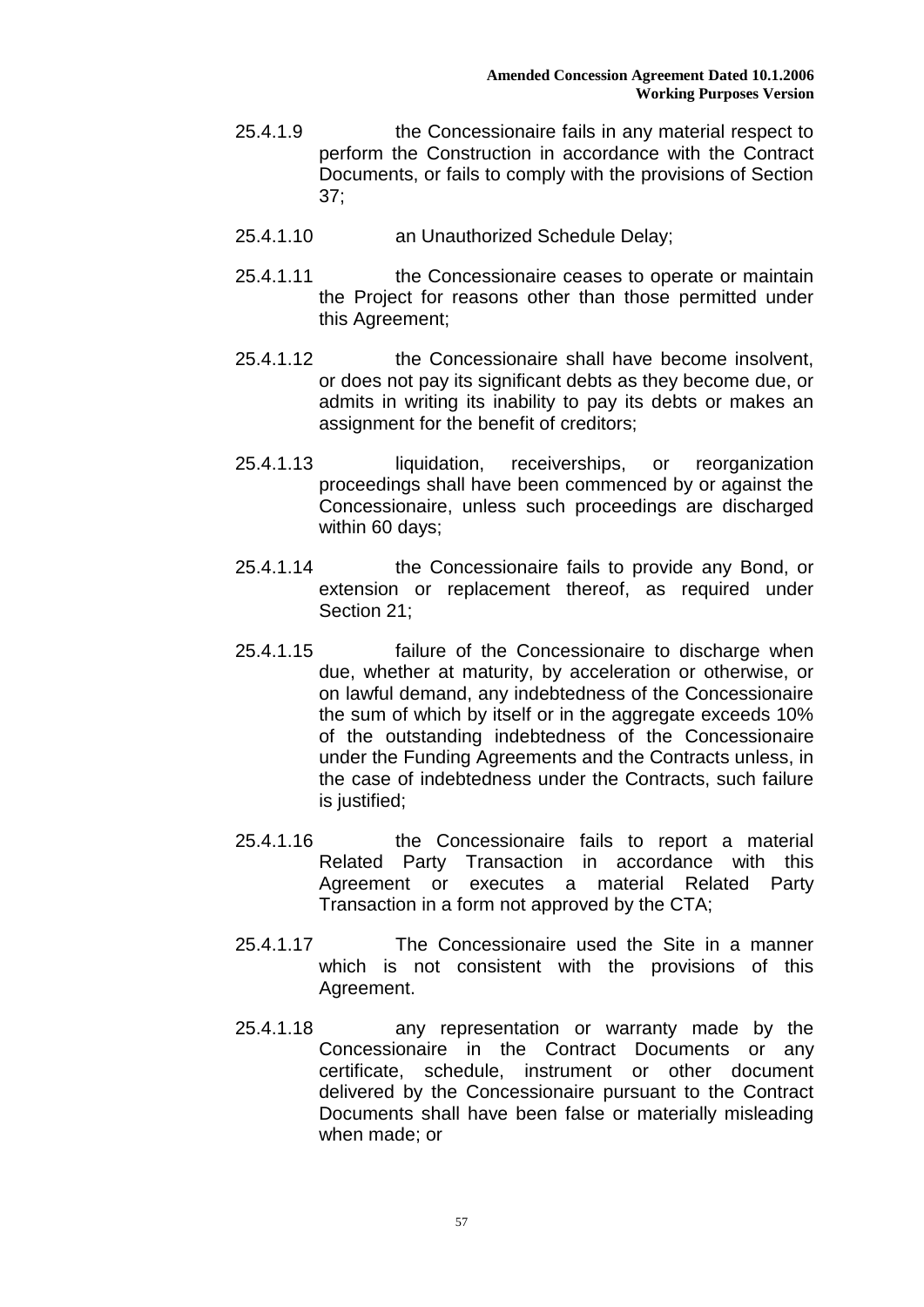25.4.1.19 the Concessionaire commits a material breach of any obligation, representation or warranty contained in any of the Contract Documents.

# 25.5 **Notice of Termination by the CTA**

- 25.5.1 If a Concessionaire Termination Event shall have occurred, then in addition to all other rights and remedies available under this Agreement or by law, the CTA may terminate this Agreement by delivery of a Notice of Termination to the Concessionaire.
- 25.5.2 Notwithstanding the foregoing, prior to exercising its right to issue a Notice of Termination, the CTA will issue a written notice to the Concessionaire, specifying the Concessionaire Termination Event and requesting the Concessionaire to remedy the cause of such Concessionaire Termination Event within the period of time specified therein, which shall be no less than 90 days following receipt of such notice. In the event that the Concessionaire, in good faith, believes that the Concessionaire Termination Event can be cured, but not within the time period specified in such notice, then the matter of the period to cure shall be referred to the Disputes Board; provided, however, that in no event shall the period to cure the Concessionaire Termination Event, as determined by the Disputes Board, exceed 120 days following receipt of the first notice without the consent of the CTA.
- 25.5.3 A copy of the said notice will be issued by the CTA to Funders.
- 25.5.4 If a Concessionaire Termination Event is not remedied by the expiration of the period determined in accordance with Section 25.5.2, the CTA shall notify the Funders of such circumstance and provide the Funders with an opportunity to submit to the CTA within a 120-day period, a proposal for remedying the Concessionaire Termination Event or for a Substituting Entity in accordance with the provisions of Section 31.1. If the Funders submit such a proposal, the CTA shall approve or object to such proposal within 45 days of receipt thereof. Such approval or objection shall be made in writing and delivered to the Funders and the Concessionaire and, where an objection is made, the CTA shall specify the grounds for such objections. The CTA will not unreasonably object to any such proposal.
- 25.5.5 If the CTA approves the proposal, the Funders shall be required to give effect to the proposal within the time period specified in the proposal.
- 25.5.6 The CTA will be entitled to issue a Notice of Termination to the Concessionaire in the following circumstances: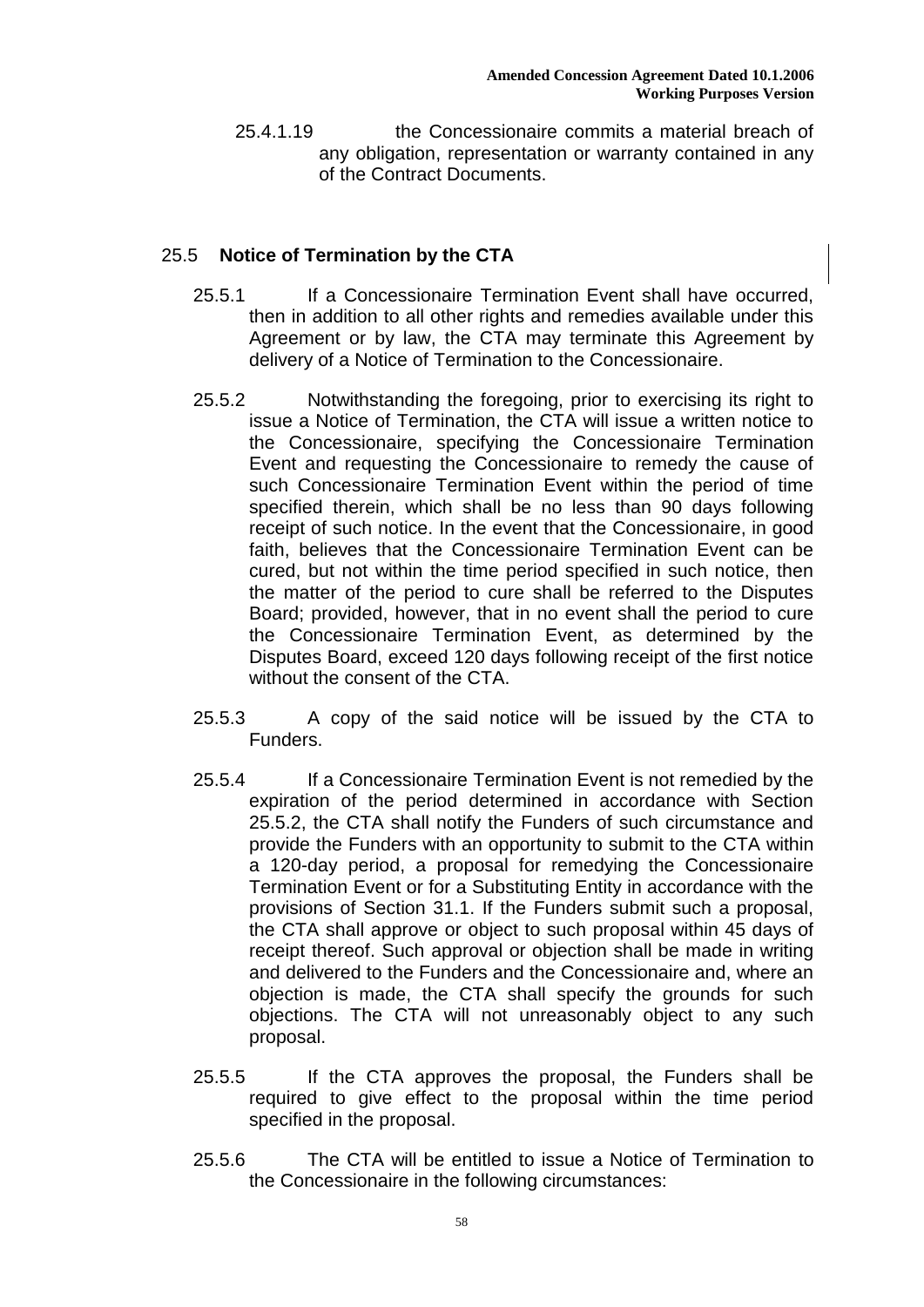- 25.5.6.1 if the Concessionaire Termination Event is not remedied by the Concessionaire by the expiration of the relevant period under Section 25.5.2 and there are no Funders;
- 25.5.6.2 if the Funders do not submit a proposal to remedy the Concessionaire Termination Event or for a Substituting Entity within the relevant period under Section 25.5.4;
- 25.5.6.3 if the CTA does not approve a proposal within the relevant period under Section 25.5.4; or
- 25.5.6.4 if the Concessionaire Termination Event has not been remedied in accordance with a proposal of the Funders approved by the CTA within the time period specified in such proposal.
- 25.5.6.5 if the Concessionaire Termination Event has not been remedied by the Substituting Entity within the period set forth in Section 31.1.7.

# 25.6 **Termination by the Concessionaire**

The Concessionaire shall have the right to terminate this Agreement upon the occurrence of any of the following events ("State Termination Event"):

- 25.6.1 If either the State or the CTA commits a material breach in complying with their obligations under this Agreement (other than a breach of Section 2.1), or a Material Adverse Government Action has been certified by the Disputes Board , following which the performance of all or substantially all of the Concessionaire's obligations under this Agreement is rendered impossible for a period of 180 consecutive days, or the Disputes Board, in the certificate issued by it in accordance with the provisions of Section 24.4.1, determines that a Material Adverse Government Action renders the performance of all or substantially of the Concessionaire's obligations under this Agreement immediately impossible. For the avoidance of doubt, should either the State or the CTA commit a material breach of this Agreement, or should a Material Adverse Government Action occur, following which the performance of the Concessionaire's obligations under this Agreement is delayed by a period which does not exceed the period specified in this Section 25.6.1, the Concessionaire shall not be entitled to terminate this Agreement.
- 25.6.1A If the State has failed to make payments due pursuant to Section 8 of Annex X Part I, within sixty (60) days of receipt of written notice from the Concessionaire that such payment is overdue and such sums are not the subject matter of a dispute in accordance with the provisions of this Agreement, and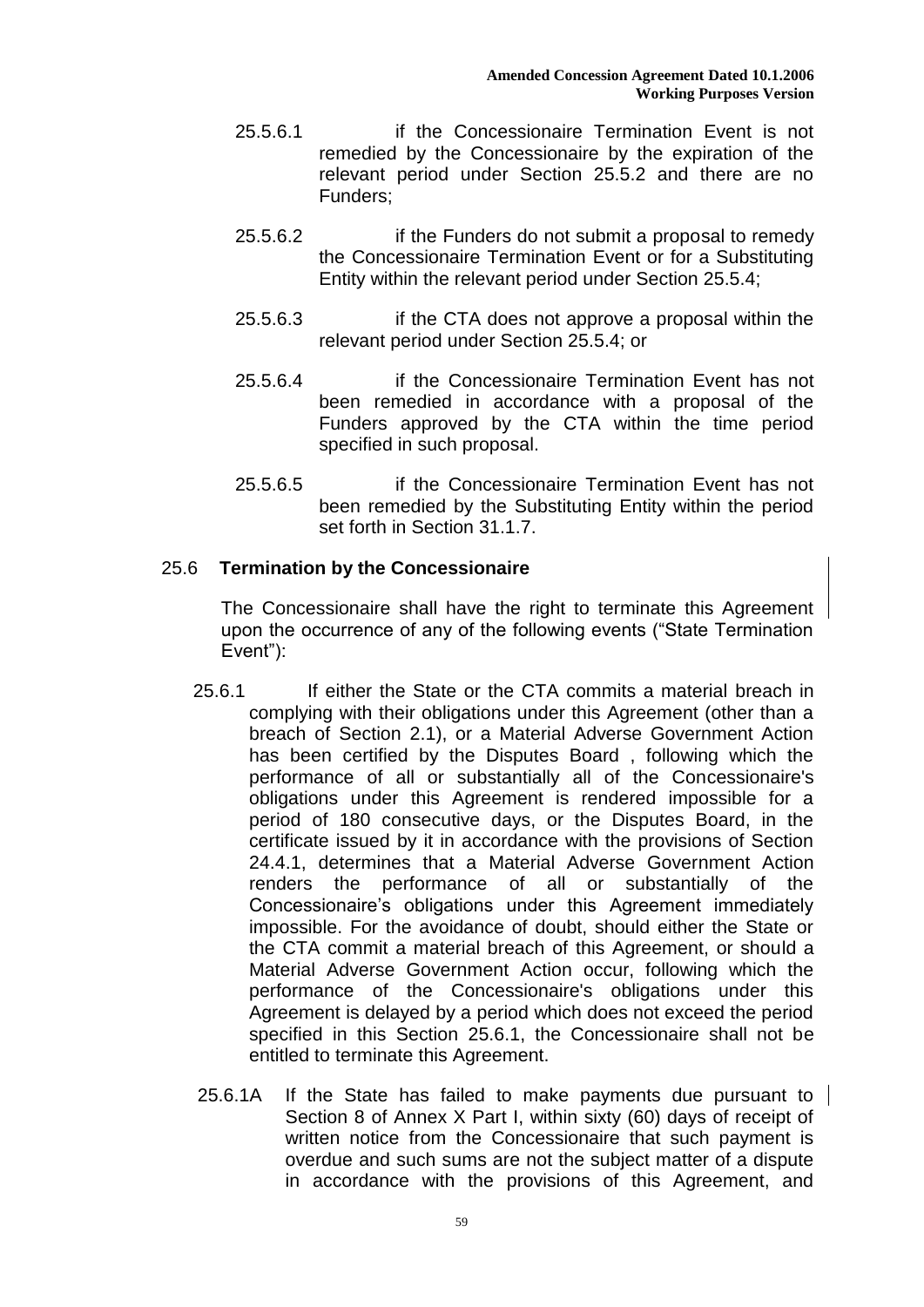provided further that such notice shall not be issued by the Concessionaire: (i) before the time allowable to the CTA pursuant to the provisions of Section 15A3 has elapsed; and (ii) unless the aggregate sums overdue exceed 15,000,000 (fifteen million) NIS.

- 25.6.2 The State revokes the right granted to the Concessionaire to Utilize the Site, or grants any rights or interests in the Site in a manner which results in the material impairment of the Concessionaire's right to Utilize the Site.
- 25.6.3 Failure by the CTA to approve the substitution of the Concessionaire by any Substituting Entity which meets the requirements of Section 31.1.3, as determined by the Disputes Board, within 30 days following such determination of the Disputes Board.

# 25.7 **Notice of Termination by the Concessionaire**

- 25.7.1 If a State Termination Event shall have occurred, then in addition to all other rights and remedies available under this Agreement or by law, the Concessionaire may terminate this Agreement by delivery of a Notice of Termination to the CTA.
- 25.7.2 Notwithstanding the foregoing, prior to exercising its right to issue a Notice of Termination, the Concessionaire will issue a written notice to the CTA, specifying the State Termination Event and requesting the CTA to remedy the cause of such event within the period of time specified therein which shall be no less than 90 days following receipt of such notice. In the event that the CTA, in good faith, believes that the State Termination Event can be cured, but not within the time period specified in such notice, then the matter of the period to cure shall be referred to the Disputes Board; provided, however, that in no event shall the period to cure the State Termination Event, as determined by the Disputes Board, exceed 120 days following receipt of the first notice without the consent of the Concessionaire.
- 25.7.3 The State or the CTA shall use its best endeavors to remedy the State Termination Event within the relevant period of time under Section 25.7.2.
- 25.7.4 If a State Termination Event is not remedied by the expiration of the relevant period under Section 25.7.2, the Concessionaire may, upon the expiration of said period, terminate this Agreement by issuance of a Notice of Termination to the CTA.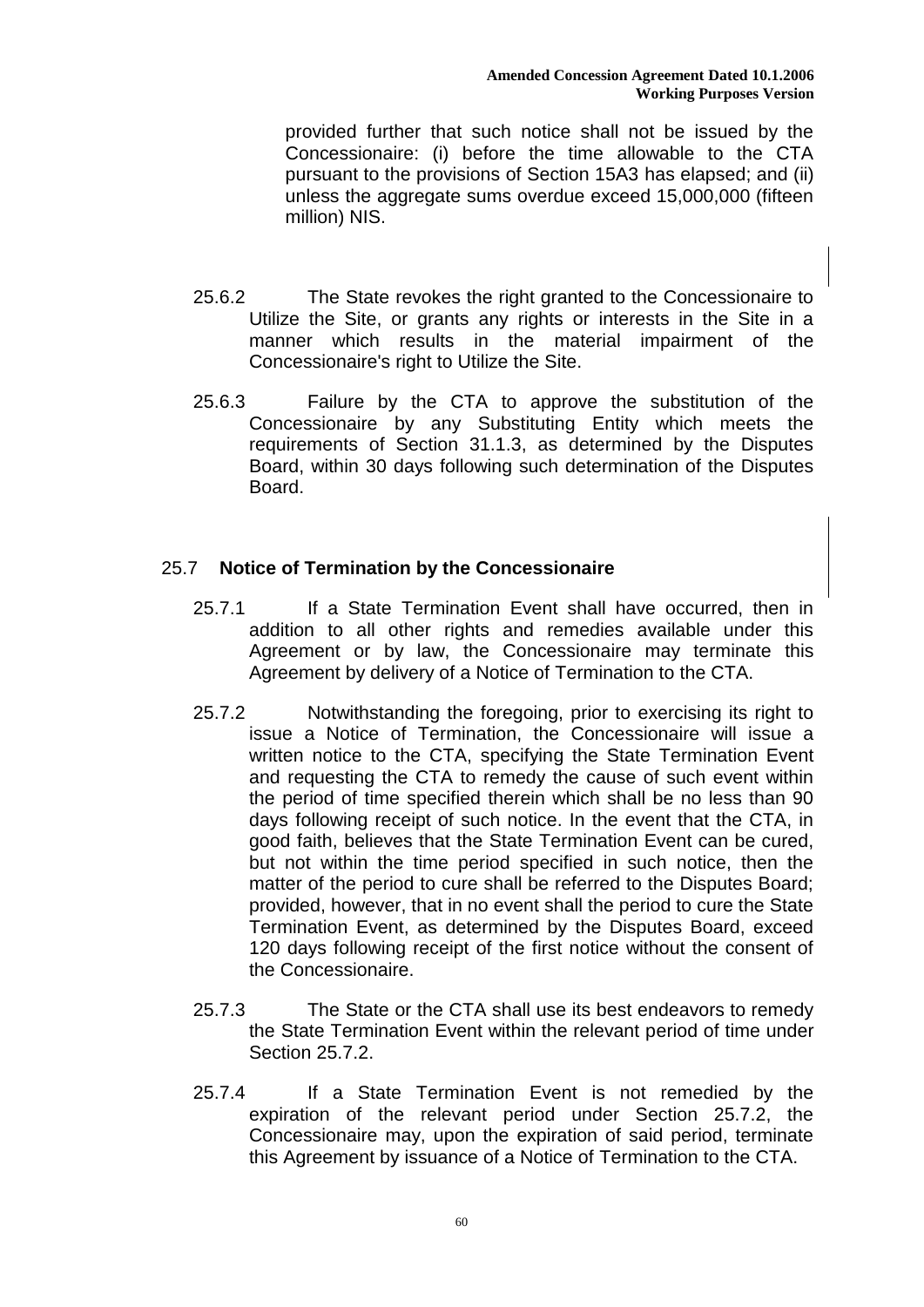#### 25.8 **Effects of Termination**

- 25.8.1 Following the issuance of a Notice of Termination by either party, the provisions of Section 17.2 shall be applicable.
- 25.8.2 Termination During the Construction Period -

Upon the issuance of a Notice of Termination during the Construction Period, the parties shall, in addition to compliance with Section 17.2, comply with the provisions of this Section 25.8.2:

- 25.8.2.1 The Concessionaire will stop Construction as specified in the Notice of Termination.
- 25.8.2.2 If so ordered by the CTA, the Concessionaire will not, and shall cause the Contractor not to, place further Contracts or orders for materials, equipment, services or facilities, except such as is otherwise requested by the CTA.
- 25.8.2.3 The Concessionaire will provide the CTA with an inventory list of all materials previously produced, purchased or ordered from suppliers, intended to be used during the Construction Period but not yet used, including storage location and such other information as the CTA may require.
- 25.8.2.4 Upon the CTA's request, the Concessionaire shall remove such materials, equipment, tools and instruments used by, and any debris or waste materials generated by it during the Construction.
- 25.8.2.5 The CTA, without incurring any liability to the Concessionaire, but subject to the right of the Concessionaire to remove movable property of the Concessionaire (which is not an integral component of the Project Facilities or Project Utilities or which is not otherwise essential for the Operation and Maintenance of the Project as provided in Section 17.2.2) shall have the right either with or without the use of Concessionaire's materials, equipment, tools and instruments, to undertake the execution of the Construction from the Concessionaire and may enter into an agreement with another entity for the completion of Construction.
- 25.8.2.6 The CTA shall be entitled to take possession of all completed or partially completed drawings (including plans, elevations, sections, details and diagrams, specifications, records, information schedules, shop drawings and other documents) and other property at whatever stage such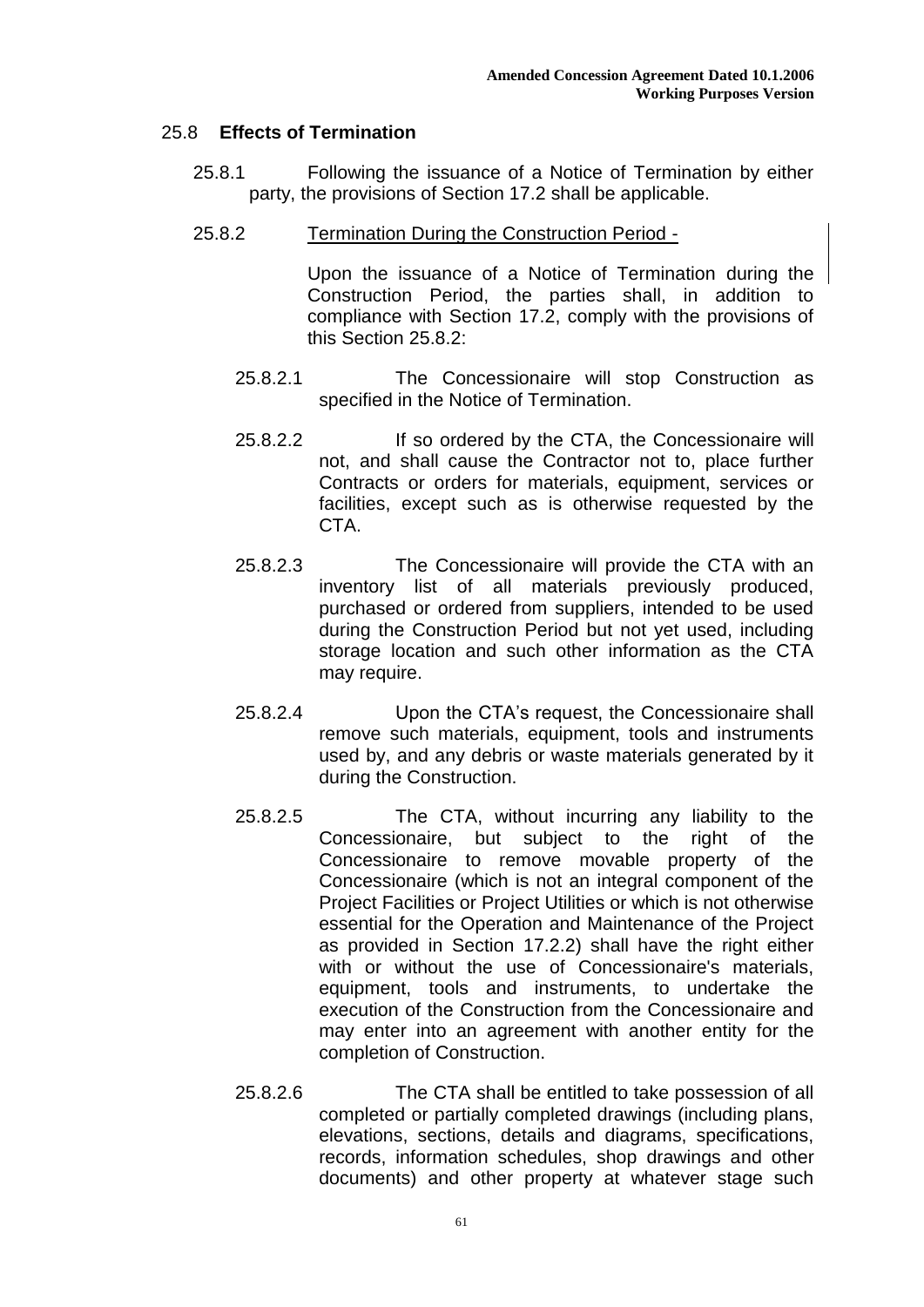drawings and other property are at upon the date of termination.

25.8.3 Concessionaire's Responsibility for Completed Construction -

Termination of this Agreement shall not relieve the Concessionaire of its contractual responsibilities for the Design and Construction completed prior to the date of termination, nor shall it relieve any third party of its liability for and concerning any claims arising out of the Construction performed prior to the date of issuance of the Notice of Termination.

25.9 If a party has the right, pursuant to this Section 25, to issue a Notice of Termination and such party does not issue such Notice of Termination within 180 days of the event or circumstances giving rise to such right, such party shall thereafter cease to have the right to issue a Notice of Termination based on such event or circumstance.

### **26 Compensation to Concessionaire**

- 26.1 **DELETED<sup>8</sup>**
	- 26.1.1 DELETED
	- 26.1.2 DELETED

#### **Compensation Due To Regulatory Delay**9

- 26.1.3 In the event the Detailed Scheme is approved the Concessionaire shall be entitled to an amount of NIS 22,859,000 (twenty two million eight hundred fifty nine thousand New Israeli Shekels), which will be payable by the CTA to the Concessionaire 60 days following the issuance of a Notice to Proceed
- 26.1.4 DELETED

### 26.2 **Compensation Following Termination Due to Failure or Delay in Acquisition or Appropriation of the Site**

26.2.1 Following the issuance of a Notice of Termination by either party in accordance with the provisions of Section 25.2.1, the Concessionaire shall request the Disputes Board to determine the amount of compensation ("Request for Compensation Upon Failure to Complete Acquisition or Appropriation of the Site") payable by the CTA subject to the provisions of Section 26.2.2.

 $\overline{a}$ 

**<sup>8</sup>** See footnote no.1

**<sup>9</sup>** See footnote no.1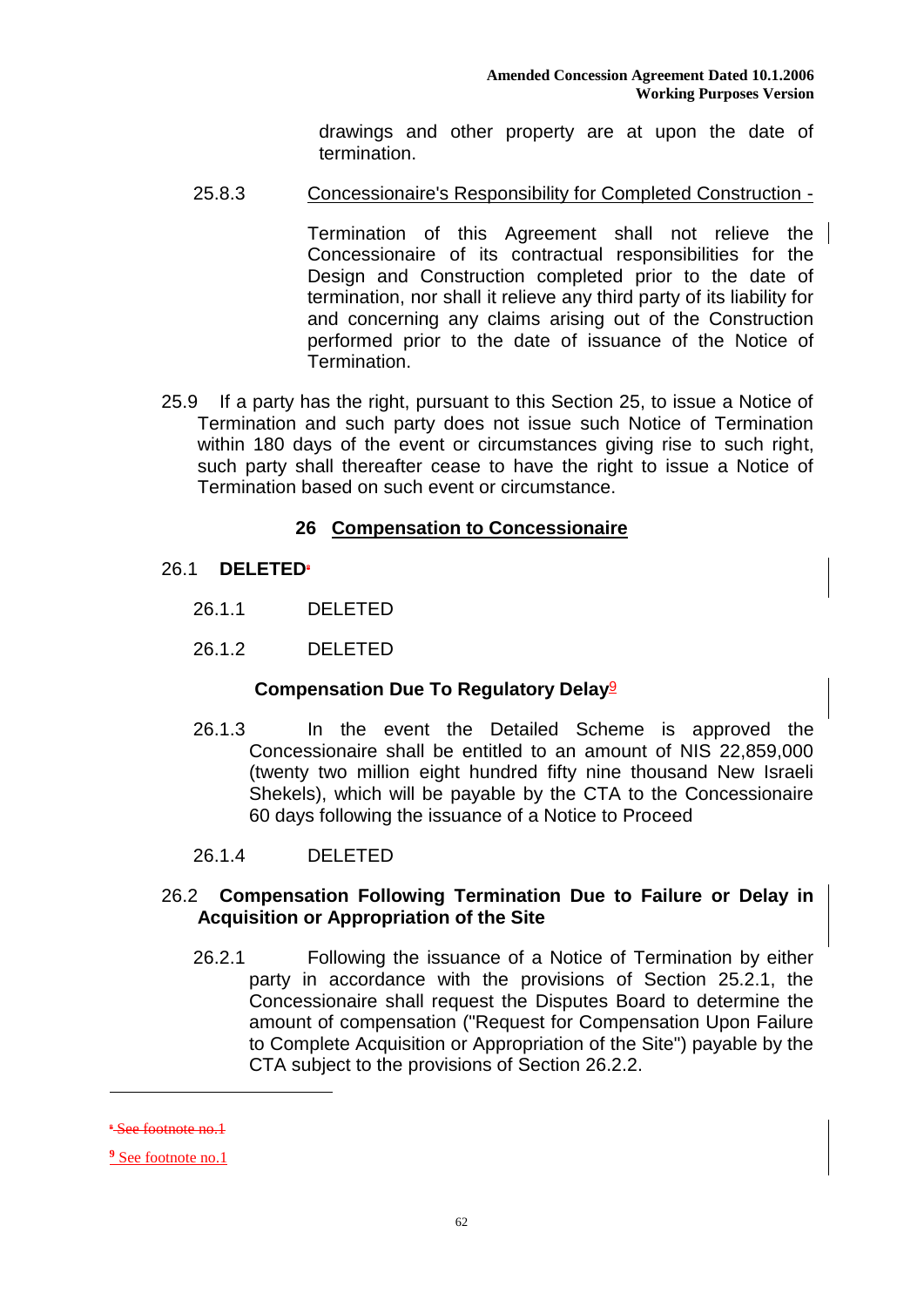- 26.2.2 Compensation under Section 26.2.1 shall be based on the following:
	- 26.2.2.1 an amount equal to the reasonable costs (and any purchase tax paid) incurred by the Concessionaire in connection with the Project from the Closing until the date of issuance of the Notice of Termination, as shown in the accounts of the Concessionaire; and
	- 26.2.2.2 an amount in NlS equivalent to \$500,000, based on the prevailing exchange rate at the time of payment.

### **Compensation Due to Failure or Delay in Acquisition or Appropriation of the Site**

- 26.2.3 In the event the Site is acquired or appropriated following the issuance of one or more Change Orders by the CTA in accordance with Section 8.9.2 and Section 8.9.4, the Concessionaire shall request the Disputes Board to determine the amount of compensation ("Request for Compensation Following Delay in Acquisition or Appropriation of the Site") payable by the CTA subject to the provisions of Section 26.2.4.
- 26.2.4 Compensation under Section 26.2.3 shall be an amount equal to the reasonable incremental costs incurred by the Concessionaire in connection with the Project attributable to the delay in the acquisition or appropriation of the Site from the anticipated Construction Commencement Date to the date the State grants to the Concessionaire the right to Utilize the Site, as shown in the accounts of the Concessionaire.

### 26.3 **Compensation for Unjustifiable Delay or Suspension (CTA Delay)**

- 26.3.1 The Concessionaire shall be entitled to compensation in the event of a CTA Delay.
- 26.3.2 In the event of a CTA Delay, the Concessionaire shall request the Disputes Board to determine the amount of compensation ("Request for Compensation for Delay") payable by the CTA subject to the provisions of Section 26.3.3.or 26.3.4.
- 26.3.3 In the event that the CTA Delay occurs prior to the issuance of a Permit to Operate, compensation shall be based on the following:
	- 26.3.3.1 the additional interest and fees incurred by the Concessionaire due to such delay to the extent that such interest and fees are incurred by the Concessionaire within the terms of the Funding Agreements as approved by the CTA; and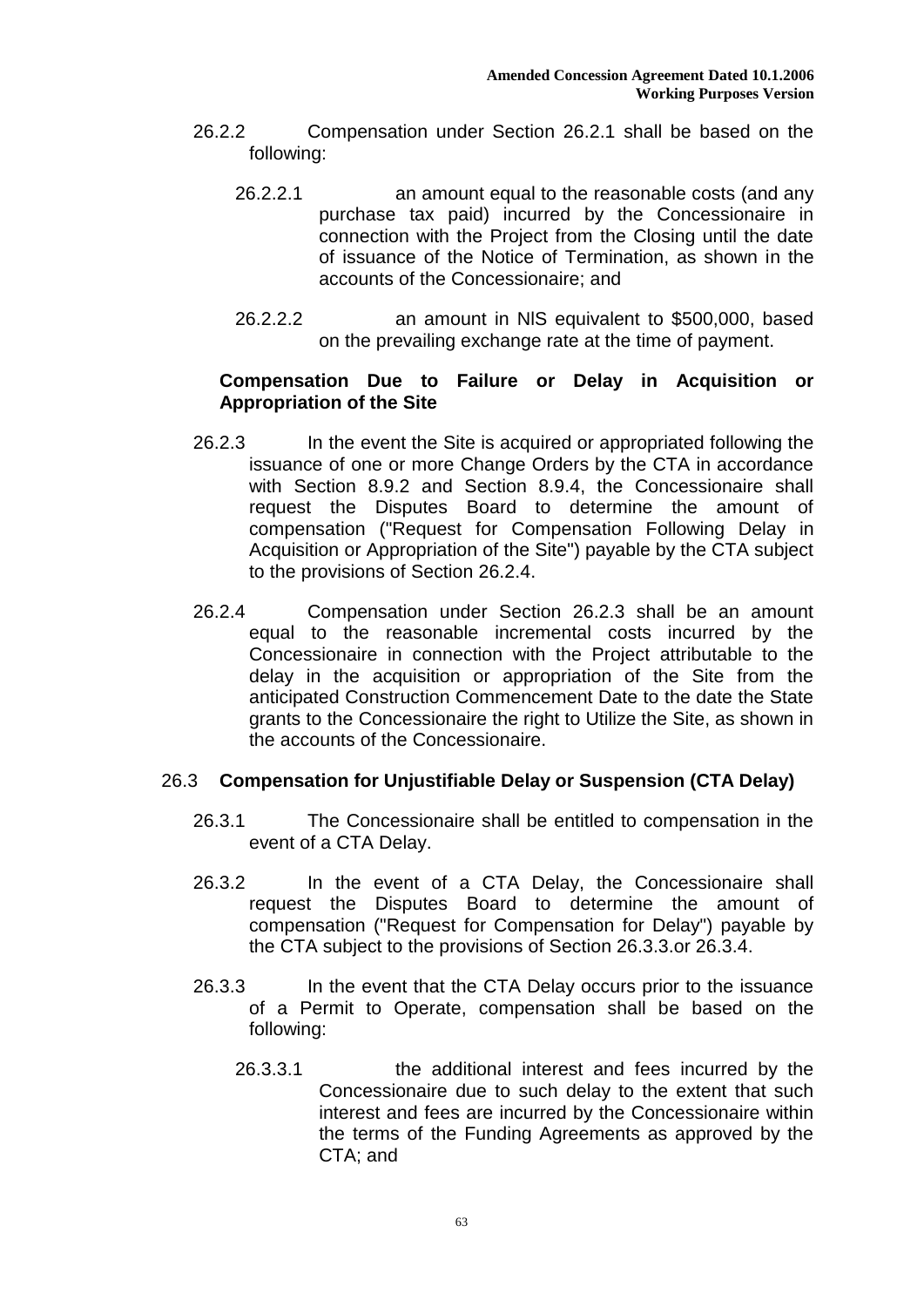- 26.3.3.2 costs which are reasonably incurred as a direct and sole result of the CTA Delay, including the cost as determined in accordance with the principles contained in the Construction Contract, including, without limitation, those relating to costs incurred for delay and disruption (if any).
- 26.3.4 In the event that the CTA Delay occurs during the Operation Period, compensation shall be based on the profit lost by the Concessionaire due to the CTA Delay. For the avoidance of doubt, for the purpose of this Section 26.3.4 lost profit shall mean lost revenue less such costs saved by the Concessionaire during the CTA Delay based on the results of operations of the Concessionaire immediately prior to the CTA Delay.

### 26.4 **Compensation Due to Changes of the Project Design Documents During the Pre-Construction Period and Construction Period; Compensation for Addition Operational Work and Additional Maintenance Work**

- 26.4.1 In the event of a Change Order issued by the CTA in accordance with Section 7.1, Annex G, the Concessionaire shall request the Independent Engineer to determine, if not otherwise agreed by the parties, the amount of compensation ("Request for Compensation for Extra Work"), payable by the CTA subject to the provisions of Section 26.4.2.
- 26.4.2 Compensation under this Section 26.4 shall be based on the following:
	- 26.4.2.1 costs which are reasonably incurred as a direct and sole result of the performance of the Extra Design Work or Extra Construction Work which is the subject of the Change Order, including the cost of the Extra Design Work or Extra Construction Work as determined in accordance with the principles contained in the Design Contract or Construction Contract, including, without limitation, those relating to costs incurred for delay and disruption (if any); and
	- 26.4.2.2 to the extent the proper performance of the Extra Design Work or Extra Construction Work under Change Orders during the Construction Period is the direct cause of delays in the Commencement or Completion Dates which, in the aggregate, exceeds two months ("CTA Construction Delay"), compensation under this Section 26.4 shall also be based on the additional interest and fees incurred by the Concessionaire due to such delay to the extent that such interest and fees are incurred by the Concessionaire within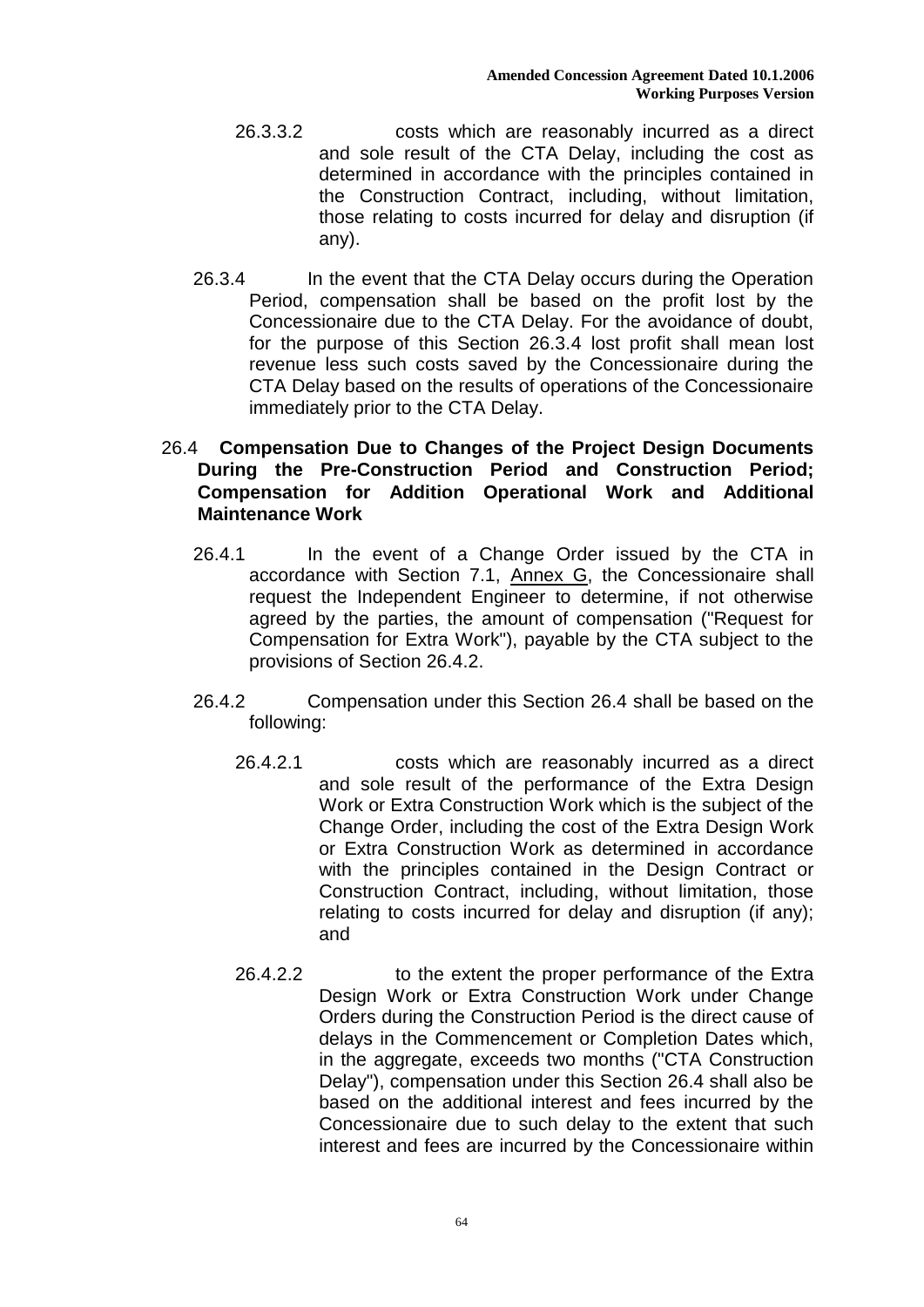the terms of the Funding Agreements as approved by the CTA.

- 26.4.3 Notwithstanding any other provision of this Agreement, compensation shall not be payable by the CTA in respect of Extra Design Work or Extra Construction Work determined by the Independent Engineer to be necessary in order for the Project to be constructed or operated in a safe manner.
- 26.4.4 In the event the Disputes Board determines that the implementation of an Operation Change Order involves Additional Operational Work in accordance with the provisions of Section 3.14.7, Annex H, the Disputes Board shall concurrently determine the amount of compensation payable by the CTA, which shall be based on the costs which are reasonably incurred as a direct and sole result of the implementation of the Additional Operational Work, including, without limitation, those relating to costs incurred for delay and disruption, if any.
- 26.4.5 In the event the Disputes Board determine that the implementation of Maintenance Change Order involves Additional Maintenance Work in accordance with the provisions of Section 4.4.9, Annex H, the Disputes Board shall concurrently determine the amount of compensation payable by the CTA, which shall be based on the costs reasonably incurred as a direct and sole result of the implementation of the Additional Maintenance Work, including, without limitation, those relating to costs incurred for delay and disruption, if any.

# 26.5 **Compensation Due to Material Adverse Government Action Which Does Not Constitute CTA Delay or Lead to Termination of this Agreement**

- 26.5.1 Should a Material Adverse Government Action occur and be certified by the Disputes Board in accordance with the provisions of Section 24.4.1, and the effects of which do not render the performance of the Concessionaire's obligations under this Agreement to be impossible in accordance with the provisions of Section 25.6.1, nor does such Material Adverse Government Action constitute a CTA Delay, the Concessionaire shall request the Disputes Board to determine the amount of compensation ("Request for Compensation due to Material Adverse Government Action") payable by the CTA as shall be determined by the Disputes Board and will be based on the existing circumstances at the time.
- 26.5.2 The CTA, under the circumstances described in this Section 26.5, shall be entitled, at its discretion, to terminate this Agreement and to pay compensation pursuant to Section 26.8.

### 26.6 **Compensation for Noncollection of Tolls**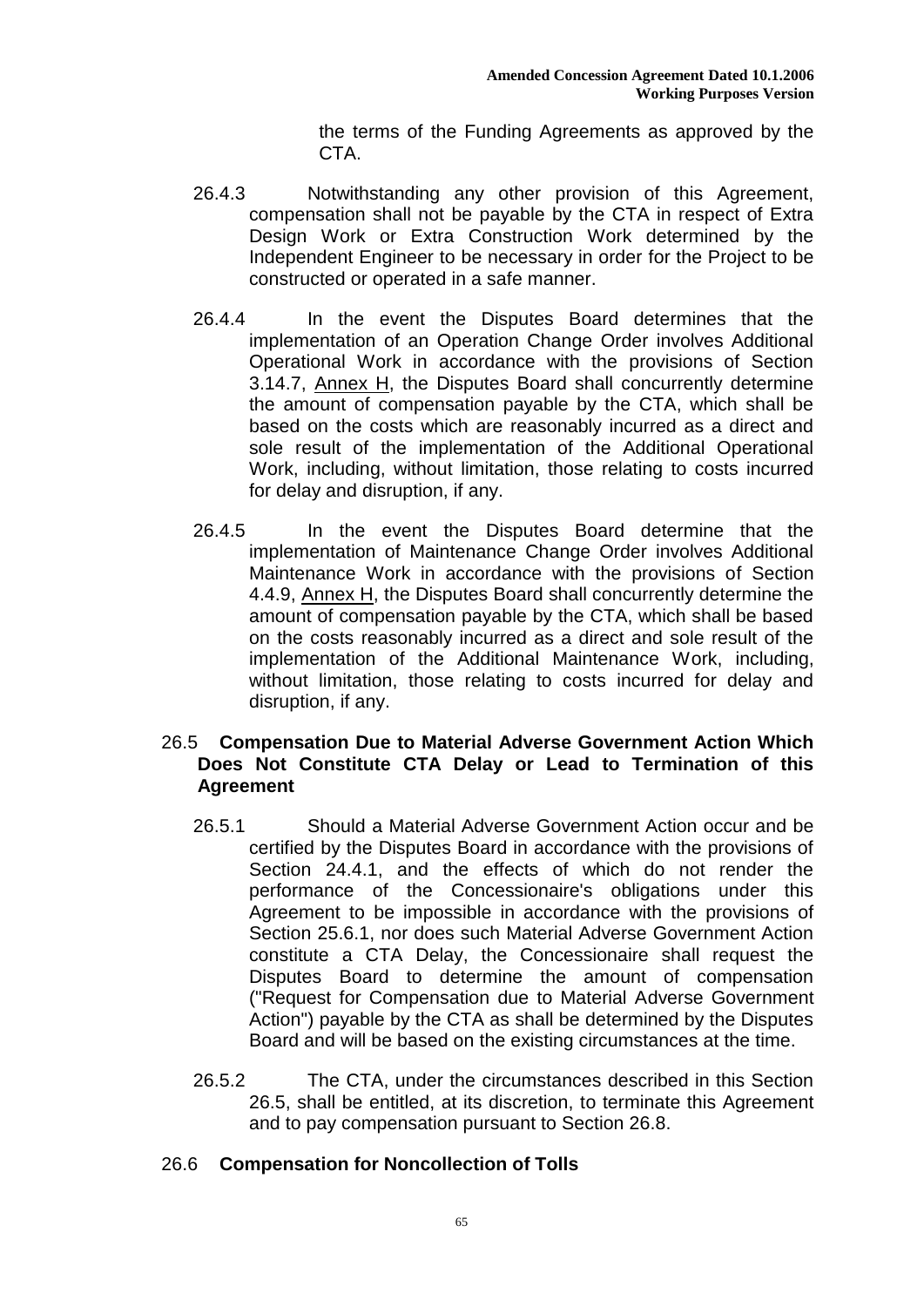- 26.6.1 Noncollection of Toll Charges Pursuant to an Order issued in accordance with the provisions of Section 8 of the Toll Roads Law
	- 26.6.1.1 In the event that the Minister of Defense, with the consent of the Ministers of Transport and Finance, instructs, by means of an order, that the use of the Project or any part thereof shall be free for all or some Vehicles in accordance with the provisions of Section 8 of the Toll Roads Law, the Concessionaire shall request the Disputes Board to determine, if not otherwise agreed by the parties, the amount of compensation ("Request for Compensation Pursuant to Section 8"), payable pursuant to the issue of the said order.
	- 26.6.1.2 Compensation under this Section 26.6.1 shall be based on the following:
		- 26.6.1.2.1 costs which are incurred as a direct and sole result of said order, less the costs saved by the Concessionaire during the period of time said order was in force; and
		- 26.6.1.2.2 the additional interest and fees incurred by the Concessionaire due to the said order and due to any delay in the repayment of its debts to Funders to the extent that such interest and fees are incurred by the Concessionaire within the terms of the Funding Agreements as approved by the CTA.
- 26.6.2 Noncollection of Toll Charges Pursuant to an Order issued in accordance with the provisions of Section 9(b) of the Toll Roads Law
	- 26.6.2.1 In the event that a Sub-district Commanding Officer of the Israel Police Force instructs, by means of an order, that the use of the Project or any part thereof, shall be free for all or some Vehicles in accordance with the provisions of Section 9(b) of the Toll Roads Law, the Concessionaire shall request the Disputes Board to determine, if not otherwise agreed by the parties, the amount of compensation ("Request for Compensation Pursuant to Section 9(b)"), payable pursuant to the issue of the said order.
	- 26.6.2.2 Compensation under this Section 26.6.2 shall be based on the following:
		- 26.6.2.2.1 the Toll Charge multiplied by the number of cars exempt from payment of the Toll Charge pursuant to said order which were utilizing the Project during the period of time the said order was in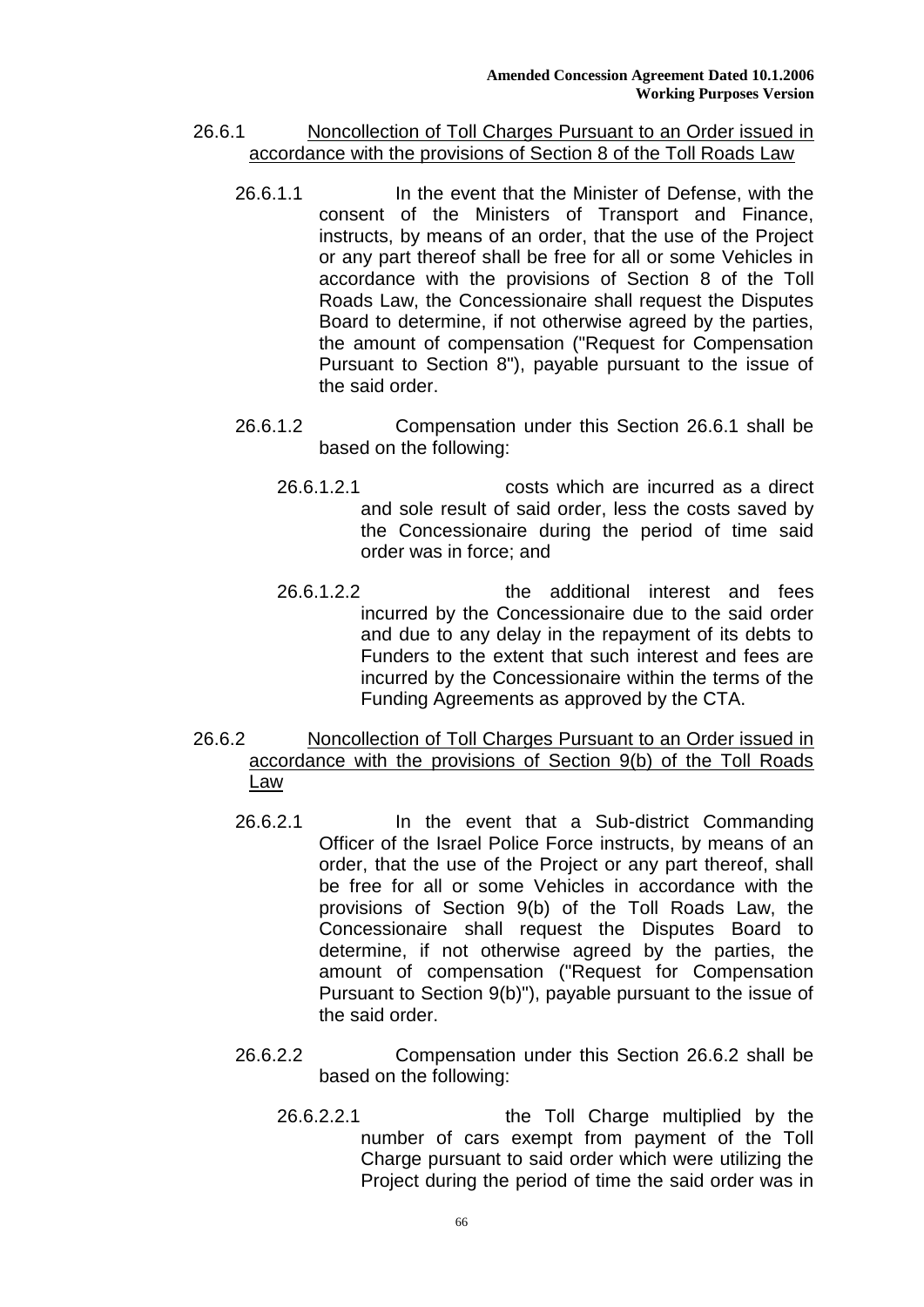force, less the costs saved by the Concessionaire during the period of time the said order was in force; and

26.6.2.2.2 the additional interest and fees incurred by the Concessionaire due to the said order and due to any delay in the repayment of its debts to Funders to the extent that such interest and fees are incurred by the Concessionaire within the terms of the Funding Agreements as approved by the CTA.

#### 26.7 **Compensation on Termination Due to Force Majeure, Discovery of Archeological Findings or Hazardous Materials**

- 26.7.1 Following the issuance of a Notice of Termination by the CTA or the Concessionaire in accordance with the provisions of Section 25.3.1 or 25.3.2, the Concessionaire shall request the Disputes Board to determine the amount of compensation ("Request for Compensation Upon Termination due to Force Majeure or Certain other Events") payable by the CTA subject to the provisions of Section 26.7.2 or 26.7.3.
- 26.7.2 In the event that a Notice of Termination is issued by the CTA or the Concessionaire in accordance with the provisions of Section 25.3.1 or 25.3.2 prior to the issuance of a Notice to Proceed, compensation shall be payable based on an amount equal to the reasonable costs incurred by the Concessionaire in connection with the Project from Closing until the date of the relevant Notice of Termination, as shown in the accounts of the Concessionaire.
- 26.7.3 In the event that a Notice of Termination is issued by the CTA or the Concessionaire in accordance with the provisions of Section 25.3.1 or 25.3.2, following the issuance of a Notice to Proceed, compensation shall be payable: (a) subject to Section 26.11.4, based on an amount equal to the aggregate of all amounts payable by the Concessionaire under the Funding Agreements (other than Funding Agreements providing for the Equity of the Concessionaire and Subordinated Debt) as of the date of the relevant Notice of Termination, in the currency or currencies specified in the applicable Funding Agreement; or (b) at the discretion of the CTA, the CTA shall assume the payment obligations of the Concessionaire under the Funding Agreements (other than Funding Agreements providing for the Equity of the Concessionaire and Subordinated Debt) and, subject to Section 26.11.6, shall make the remaining interest and principal payments thereunder in accordance with the original amortization schedule for each such Funding Agreement, in each case ((a) and (b)), after deduction of any amounts actually received by the Funders prior to such date, including (i) proceeds of any claims under any insurance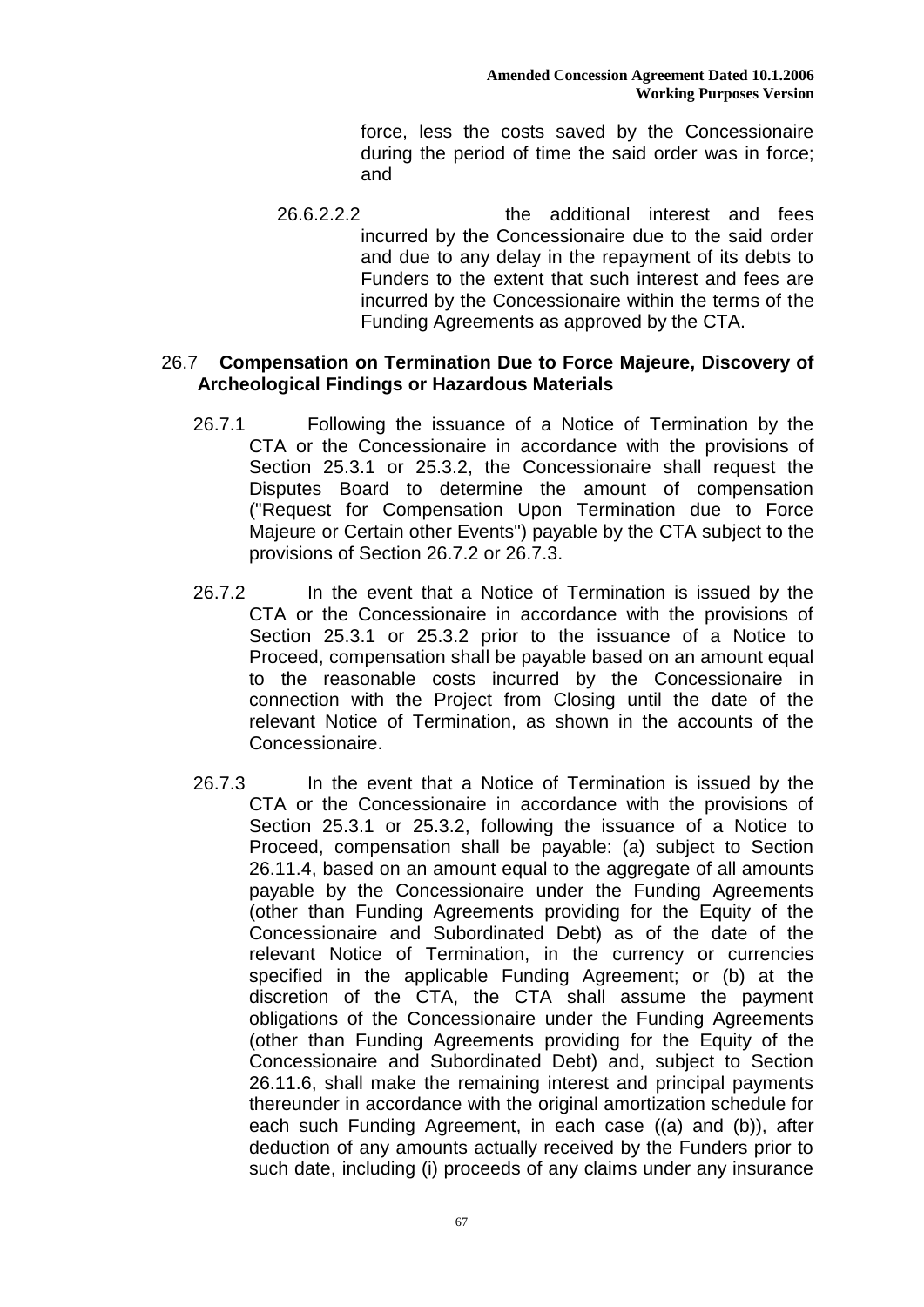policies, (ii) any amount outstanding to the credit of any debt service reserve accounts and (iii) any sums recovered as a result of enforcement of security by the Funders.

- 26.7.4 The sums calculated pursuant to this Section 26.7 shall be reduced by:
	- 26.7.4.1 the amount of any funds received from Funders not applied for the purposes of the Project;
	- 26.7.4.2 any amounts due to Funders as a result of any Funding Agreement or amendments to the Funding Agreements not approved by the CTA;
	- 26.7.4.3 the Fair Market Value of the assets, including cash, owned by the Concessionaire or any of its subsidiaries as of the date of the relevant Notice of Termination, as shall be determined by the Disputes Board;
	- 26.7.4.4 any obligation or liability of the Concessionaire arising as a result of a breach of any Funding Agreements (other than obligation or liability resulting from the Event of Force Majeure) ; and
	- 26.7.4.5 interest, penalties, obligations or liabilities of the Concessionaire payable to the Funders under the Funding Agreements, which are payable as a result of failure by the Concessionaire to meet timely repayments to the Funders (other than failures due to the Event of Force Majeure).
- 26.7.5 The Concessionaire shall cause any sums recovered as the result of enforcement of security by Funders or under any insurance policies which were not paid as at the date of payment of compensation under this Section 26.7 to be paid to the CTA.
- 26.7.6 If the CTA assumes the payment obligations of the Concessionaire under the Funding Agreements pursuant to Section 26.7.3, all security interests granted in favor of the Funders by the Concessionaire in respect of the Project shall thereupon terminate. The Concessionaire shall ensure that the Funding Agreements contain provisions to enable the CTA to assume the payments obligations of the Concessionaire under the Funding Agreements pursuant to Section 26.7.3.

### 26.8 **Compensation on Termination Due to State Termination Event**

26.8.1 Following the issuance of a Notice of Termination by the Concessionaire to the CTA in accordance with the provisions of Section 25.7, the Concessionaire shall request the Disputes Board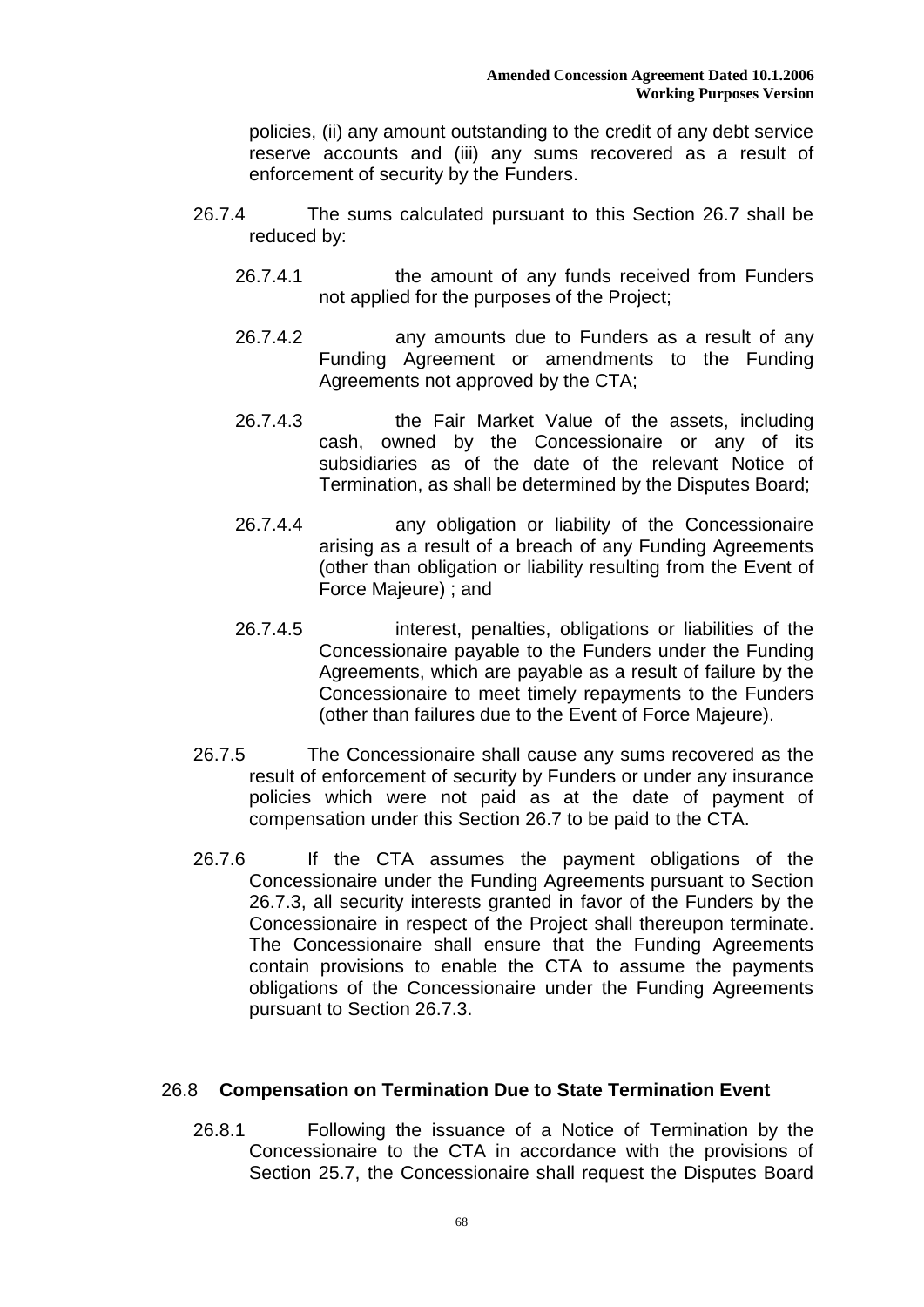to determine the amount of compensation ("Request for Compensation Upon Termination"), payable by the CTA subject to the provisions of Section 26.8.2 or 26.8.3.

- 26.8.2 In the event that Notice of Termination is issued by the Concessionaire in accordance with the provisions of Section 25.7, prior to the issuance of a Notice to Proceed, compensation shall be payable based on an amount equal to the reasonable costs incurred by the Concessionaire in connection with the Project from Closing until the date of the relevant Notice of Termination, as shown in the accounts of the Concessionaire.
- 26.8.3 In the event that Notice of Termination is issued by the Concessionaire in accordance with the provisions of Section 25.7, following the issuance of a Notice to Proceed, compensation shall be payable based on the following:
	- 26.8.3.1 (a) subject to Section 26.11.5, an amount equal to the aggregate of all amounts payable by the Concessionaire under the Funding Agreements (other than Funding Agreements providing for the Equity of the Concessionaire and Subordinated Debt) as of the date of the relevant Notice of Termination, in the currency or currencies specified in the applicable Funding Agreement; or (b) at the discretion of the CTA, the CTA shall assume the payment obligations of the Concessionaire under the Funding Agreements (other than Funding Agreements providing for the Equity of the Concessionaire and Subordinated Debt) and, subject to Section 26.11.6, shall make the remaining interest and principal payments thereunder in accordance with the original amortization schedule for each such Funding Agreement, in each case ((a) and (b)), after deduction of any amounts actually received by the Funders prior to such date, including (i) proceeds of any claims under any insurance policies, (ii) any amount outstanding to the credit of any debt service reserve accounts and (iii) any sums recovered as a result of enforcement of security by the Funders;
	- 26.8.3.2 an amount equal to all other liabilities and obligations of the Concessionaire to third parties arising out of, or in connection with, the Project which are in existence at the date of the relevant Notice of Termination;
	- 26.8.3.3 an amount in respect of each ordinary share equal to the paid up capital of such share by the Participants. Such payments shall be reduced by the amount of any Dividends, distribution of profits or the return of capital made to the Participants; and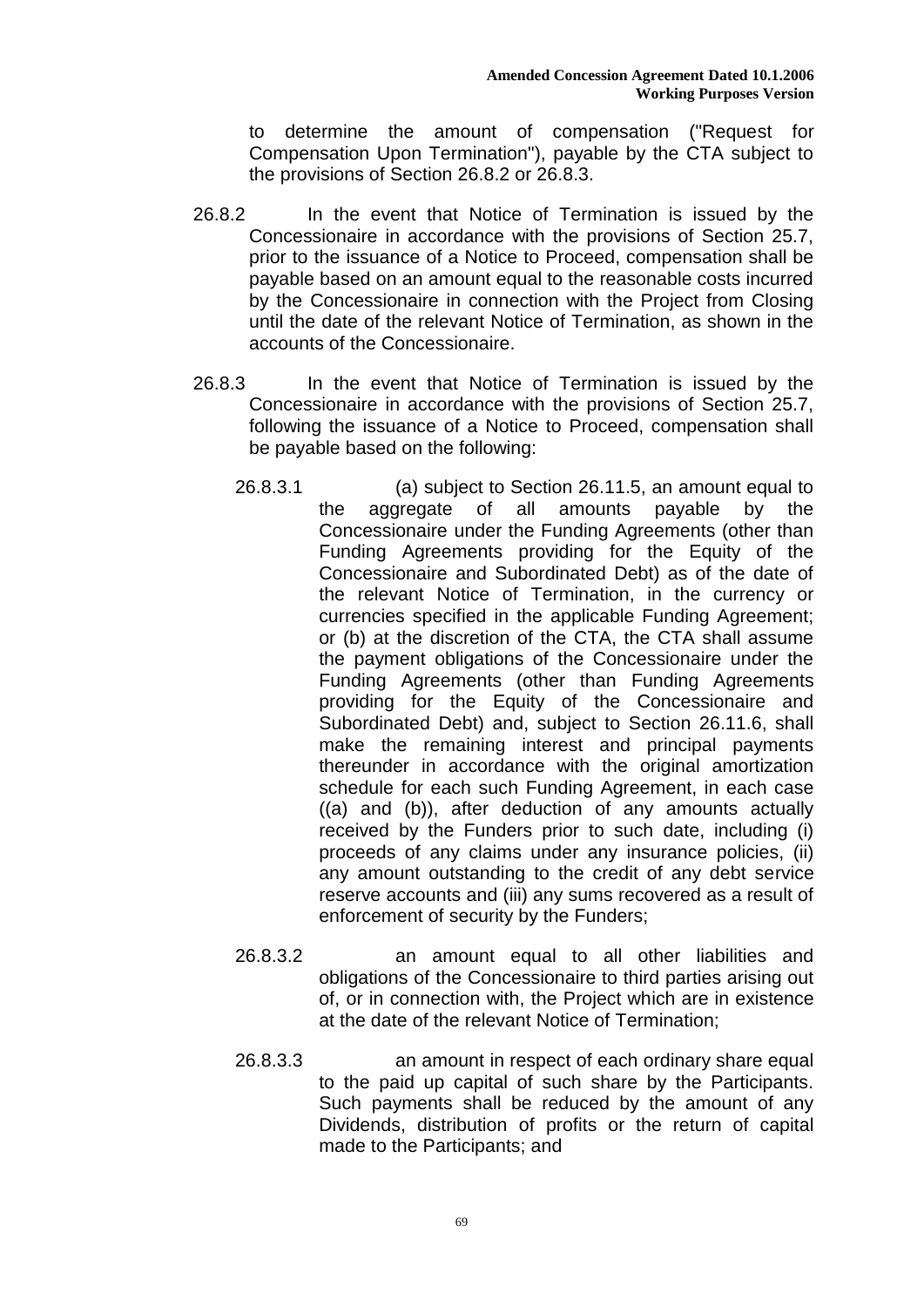- 26.8.3.4 to such sums payable under Section 26.8.3.3 shall be added an amount which, after taking account of the timing and amount of all Dividends, distribution of profits or return of capital made in respect of each ordinary share, is required to give each ordinary share the lower of the following rates of return:
	- 26.8.3.4.1 the rate of interest payable by the Government for long term Government Bonds;
	- 26.8.3.4.2 the expected return on ordinary Equity, as demonstrated by the financial forecasts contained in the Financial Proposal, adjusted according to the actual return achieved, as agreed between the Concessionaire and the CTA or, failing such agreement, by the Disputes Board.

Such return shall be paid for the period from which | each contribution of capital was made until the date of the relevant Notice of Termination;

- 26.8.3.5 an amount in respect of each class of outstanding Subordinated Debt equal to the outstanding principal amount thereof. Such payment shall be reduced by the amount of any interest payments made therefor in respect of such outstanding Subordinated Debt; and
- 26.8.3.6 to such sums payable under Section 26.8.3.5 shall be added an amount which, after taking account of the timing and amount of all interest payments made in respect of each outstanding class of Subordinated Debt, is required to give each outstanding class of Subordinated Debt the lower of the following rates of return:
	- 26.8.3.6.1 the rate of interest payable by the Government for long term Government Bonds;
	- 26.8.3.6.2 the expected return on such outstanding class of Subordinated Debt, as demonstrated by the financial forecasts contained in the Financial Proposal, adjusted according to the actual return achieved, as agreed between the Concessionaire and the CTA or, failing such agreement, by the Disputes Board.

Such return shall be paid for the period from which | each outstanding class of Subordinated Debt was issued until the date of the relevant Notice of Termination.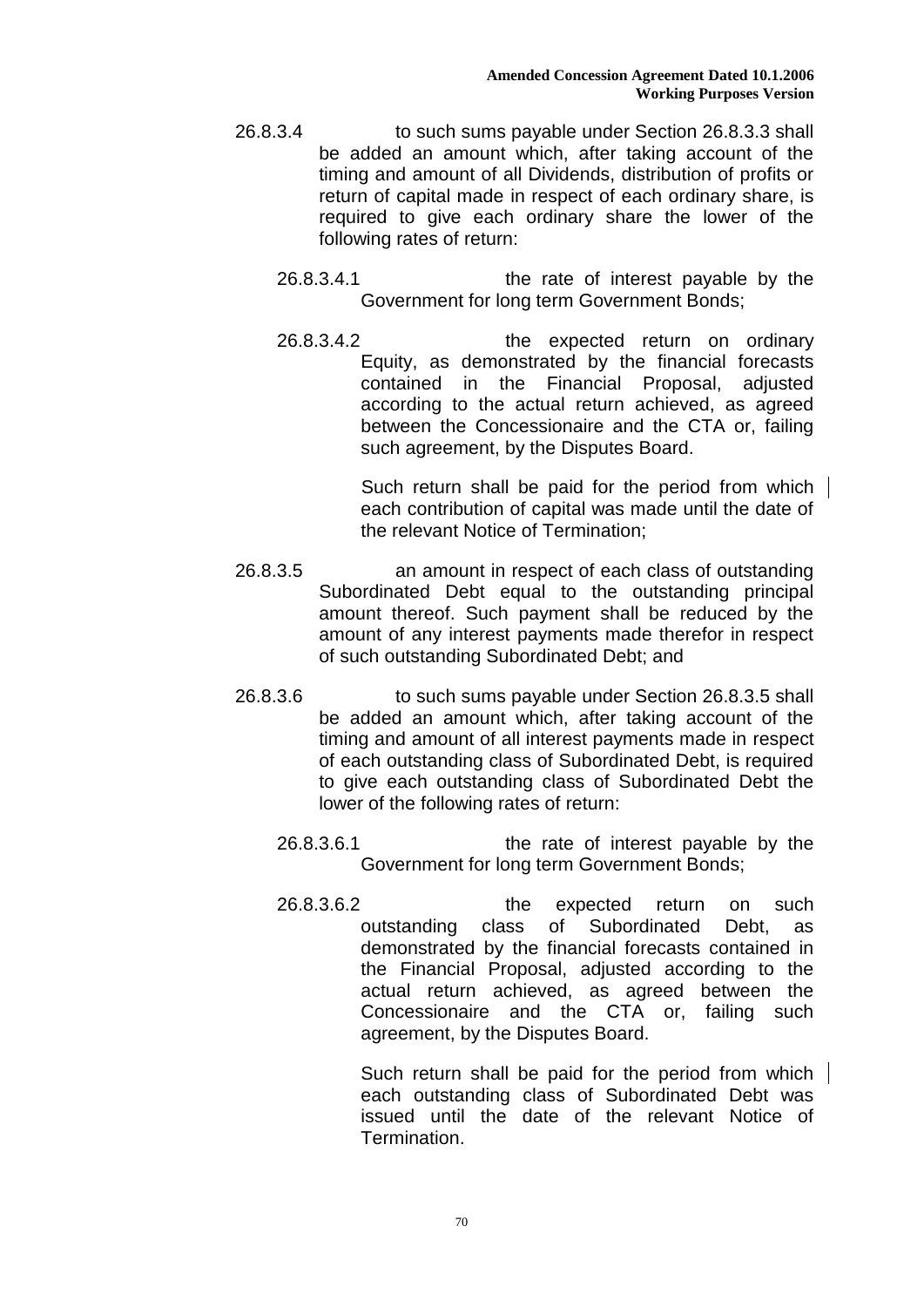- 26.8.4 The sums calculated pursuant to this Section 26.8 shall be reduced by:
	- 26.8.4.1 the amount of any funds received from Funders not applied for the purposes of the Project;
	- 26.8.4.2 any amounts due to Funders as a result of any Funding Agreement or amendments to the Funding Agreement terms not approved by the CTA;
	- 26.8.4.3 any amounts due pursuant to any Contract or Related Party Transaction not approved by the CTA;
	- 26.8.4.4 any amounts due under agreements not entered into at arm's length, or entered into not in the ordinary course of business, or under agreements providing for unreasonable compensation payable due to a State Termination Event or regarding any claim or potential claim against the CTA arising from or in connection with such termination;
	- 26.8.4.5 the Fair Market Value of the assets, including cash, owned by the Concessionaire or any of its subsidiaries as of the date of the relevant Notice of Termination, as shall be determined by the Disputes Board;
	- 26.8.4.6 any obligation or liability of the Concessionaire arising as a result of a breach of any Contract or any other contract relating to the Project, including all Funding Agreements (other than a breach resulting from a State Termination Event);
	- 26.8.4.7 interest, penalties, obligations or liabilities of the Concessionaire payable to the Funders under the Funding Agreements, which are payable as a result of failure by the Concessionaire to meet timely repayments to the Funders (other than those failures resulting from a State Termination Event);
	- 26.8.4.8 costs incurred by the Concessionaire and the Initial Equity Participants during the Tender Process;
	- 26.8.4.9 any management fees not set forth in a Management Contract approved by the CTA in accordance with Section 6; and
	- 26.8.4.10 any amount payable under Section 26.8.3.2 which (i) is paid directly to a third party by the State or the CTA or (ii) as to which the Concessionaire has previously received compensation from the CTA pursuant to this Agreement.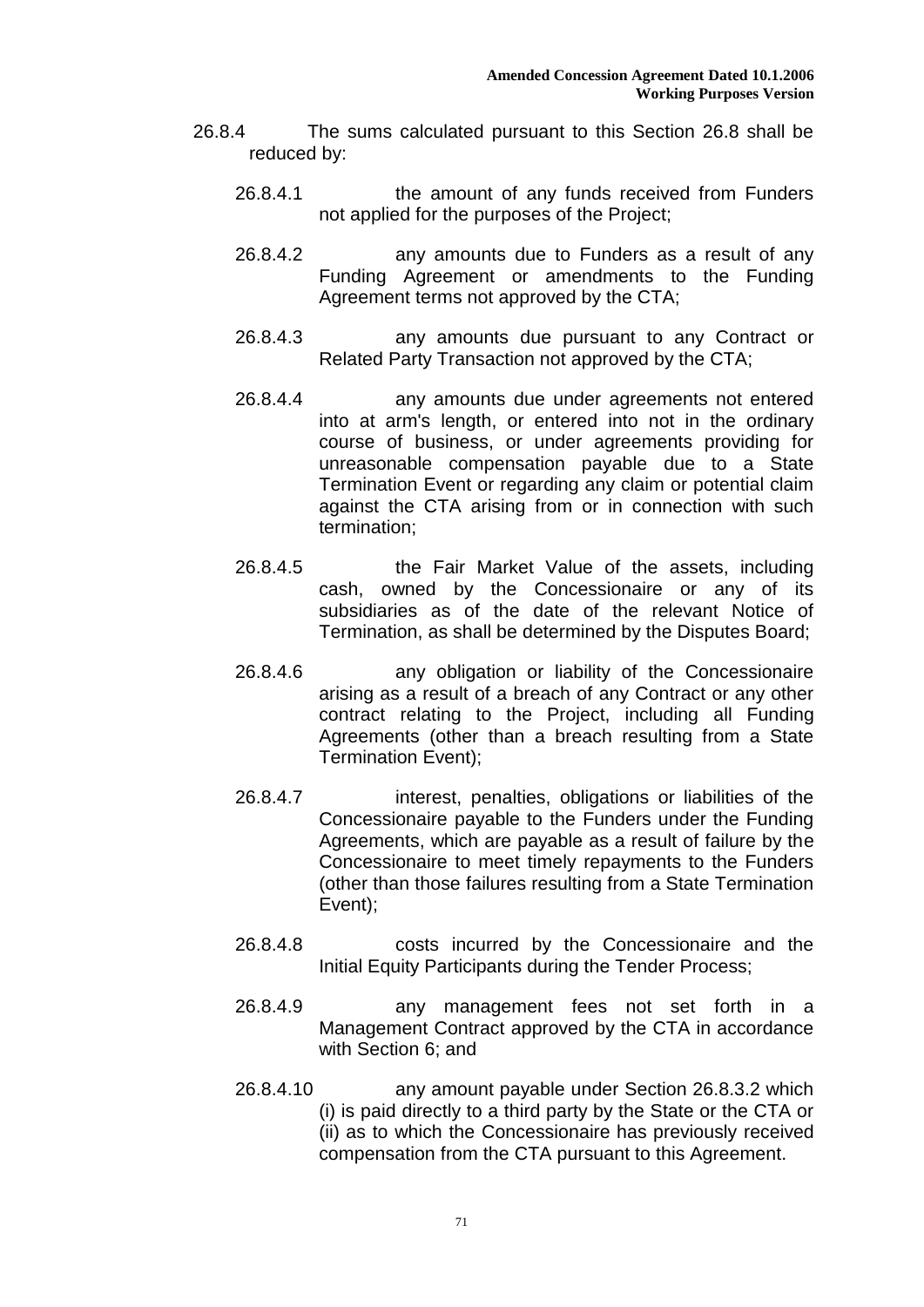- 26.8.5 The Concessionaire shall cause any sums recovered as the result of enforcement of security by Funders or under any insurance policies which were not paid as at the date of payment of compensation under this Section 26.8 to be paid to the CTA.
- 26.8.6 If the CTA assumes the payment obligations of the Concessionaire under the Funding Agreements pursuant to Section 26.8.3.1, all security interests granted in favor of the Funders by the Concessionaire in respect of the Project shall thereupon terminate. The Concessionaire shall ensure that the Funding Agreements contain provisions to enable the CTA to assume the payment obligations of the Concessionaire under the Funding Agreements pursuant to Section 26.8.3.1.

#### 26.9 **Compensation on Termination Due to Concessionaire Termination Event**

- 26.9.1 Following the issuance of a Notice of Termination by the CTA to the Concessionaire in accordance with the provisions of Section 25.5, the Concessionaire shall request the Disputes Board to determine the amount of compensation ("Request for Compensation Upon Termination due to Concessionaire Termination Event") payable by the CTA or the Concessionaire, as the case may be, subject to the provisions of Section 26.9.2 or 26.9.3.
- 26.9.2 In the event that Notice of Termination is issued by the CTA in accordance with the provisions of Section 25.5 prior to the issuance of a Notice to Proceed, compensation shall be payable from the Concessionaire to the CTA in an amount equal to all costs and expenses incurred by the State and the CTA in connection with the Project from Closing until the date of the relevant Concessionaire Termination Event.
- 26.9.3 In the event that Notice of Termination is issued by the CTA in accordance with the provisions of Section 25.5 following the issuance of a Notice to Proceed, compensation shall be payable by the CTA to the Concessionaire based on the following, subject to the limitations set forth in this Section 26.9:
	- 26.9.3.1 subject to Section 26.11.4 and 26.11.6, an amount equal to the aggregate of all amounts payable by the Concessionaire under the Funding Agreements (other than Funding Agreements providing for the Equity of the Concessionaire and Subordinated Debt) as of the date of the relevant Notice of Termination, in the currency or currencies specified in the applicable Funding Agreement, after deduction of any amounts actually received by the Funders prior to such date, including (i) proceeds of any claims under any insurance policies, (ii) any amount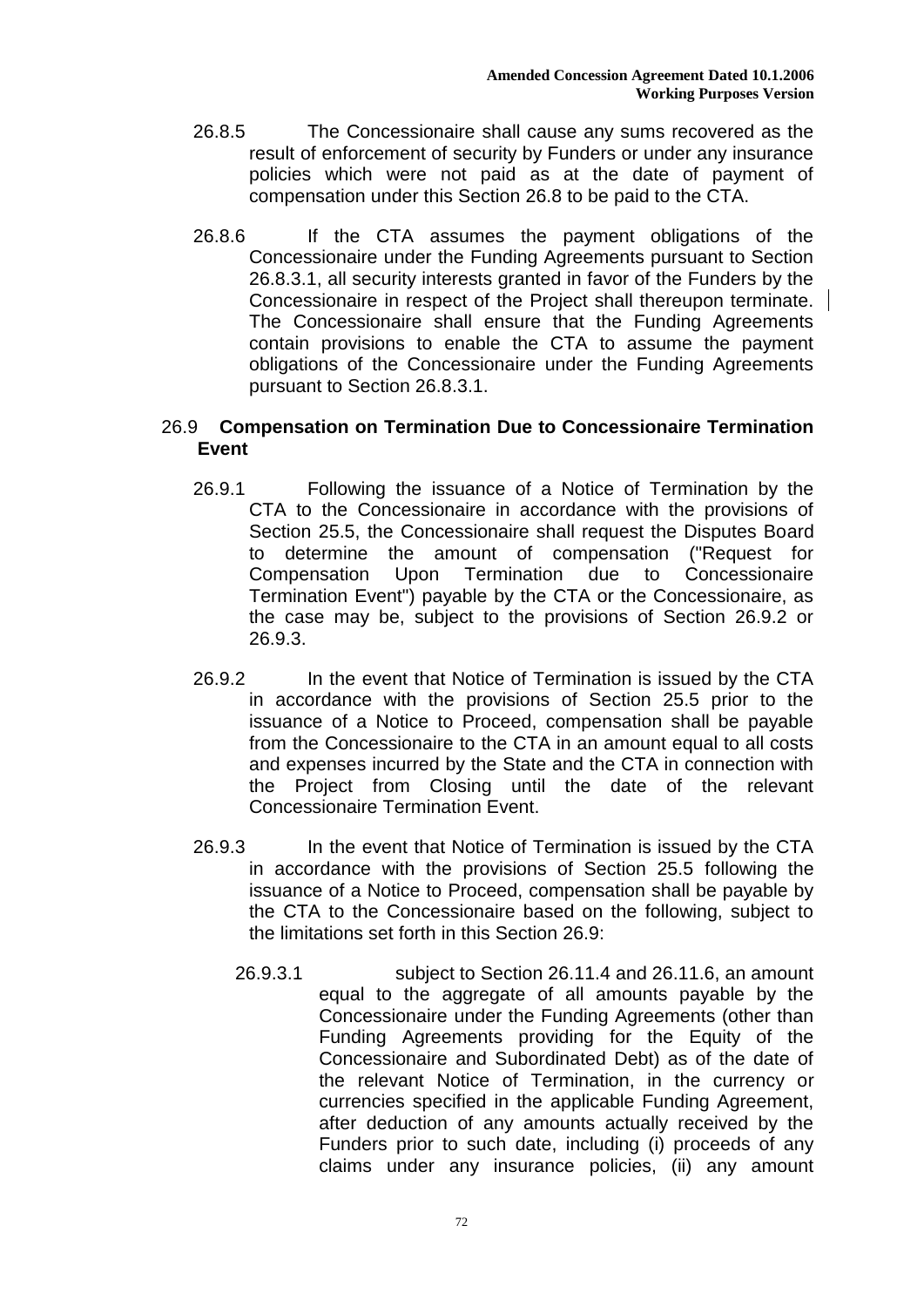outstanding to the credit of any debt service reserve accounts and (iii) any sums recovered as a result of enforcement of security by the Funders;

- 26.9.3.2 an amount equal to all other liabilities and obligations of the Concessionaire to third parties arising out of, or in connection with, the Project which are in existence at the date of the relevant Notice of Termination;
- 26.9.3.3 an amount in respect of each ordinary share equal to the paid up capital of such share by the Participants (but only to the extent such paid up capital was actually invested in the Project). Such payments shall be reduced by the amount of any Dividends, distribution of profits or the return of capital made to the Participants; and
- 26.9.3.4 an amount in respect of each outstanding class of Subordinated Debt equal to the outstanding principal amount thereof (but only to the extent such principal amount was actually invested in the Project). Such payments shall be reduced by the amount of any interest payments made therefor in respect to such outstanding Subordinated Debt.
- 26.9.4 The sums calculated pursuant to this Section 26.9 shall be reduced by:
	- 26.9.4.1 the amount of any funds received from Funders not applied for the purposes of the Project;
	- 26.9.4.2 any amounts due to Funders as a result of any Funding Agreement or amendments to the Funding Agreements not approved by the CTA;
	- 26.9.4.3 any amounts due pursuant to any Contract or Related Party Transaction not approved by the CTA;
	- 26.9.4.4 any amounts due under agreements not entered into at arm's length, or entered into not in the ordinary course of business, or under agreements providing for unreasonable compensation payable due to a Concessionaire Termination Event or regarding any claim or potential claim against the CTA arising from or in connection with such termination;
	- 26.9.4.5 the Fair Market Value of the assets, including cash, owned by the Concessionaire or any of its subsidiaries as of the date of the relevant Notice of Termination, as shall be determined by the Disputes Board;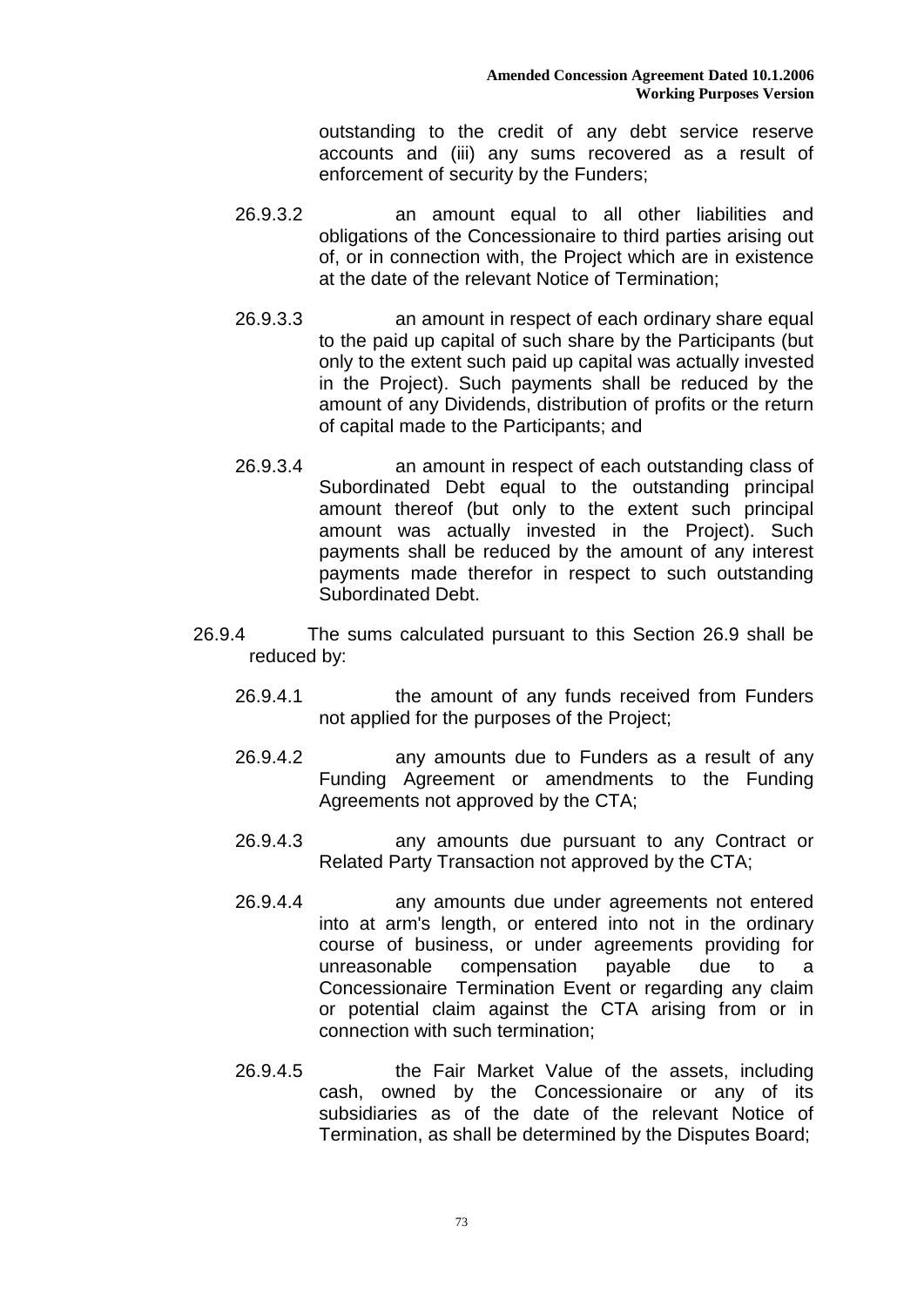- 26.9.4.6 any obligation or liability of the Concessionaire arising as a result of a breach of any Contract or any other contract relating to the Project, including all Funding Agreements;
- 26.9.4.7 interest, penalties, obligations or liabilities of the Concessionaire payable to the Funders under the Funding Agreements, which are payable as a result of failure by the Concessionaire to meet timely repayments to the Funders;
- 26.9.4.8 costs incurred by the Concessionaire and the Initial Equity Participants during the Tender Process;
- 26.9.4.9 any management fees not set forth in a Management Contract approved by the CTA in accordance with Section 6; and
- 26.9.4.10 all costs and expenses incurred, and damages suffered, by the State and the CTA in connection with the Project from the Closing to the date of the relevant Notice of Termination.
- 26.9.5 The Concessionaire shall cause any sums recovered as the result of enforcement of security by Funders or under any insurance policies which were not paid as at the date of payment of compensation under this Section 26.9 to be paid to the CTA.
- 26.9.6 In the event that a Notice of Termination is issued by the CTA in accordance with the provisions of Section 25.5 following the issue of a Notice to Proceed but prior to the issue of a Permit to Operate and a Substituting Entity is not appointed under either Section 31.1 or Section 31.2 and the CTA does not otherwise achieve Construction Completion, the CTA shall not be obligated to pay any compensation under this Section 26.9.
- 26.9.7 No compensation shall be payable by the CTA pursuant to this Section 26.9 unless Construction Completion has been achieved and then only out of profits generated from the Project.
- 26.9.8 In the event that a Substituting Entity shall have been appointed pursuant to Section 31.2 and shall have assumed the obligations of the Concessionaire under the Funding Agreements (other than Funding Agreements in respect of the Equity of the Concessionaire) compensation payable by the CTA to the Concessionaire pursuant to this Section 26.9 shall exclude the amounts specified in Section 26.9.3.1 and the deductions applicable to the Funding Agreements specified in Section 26.9.4 shall be disregarded.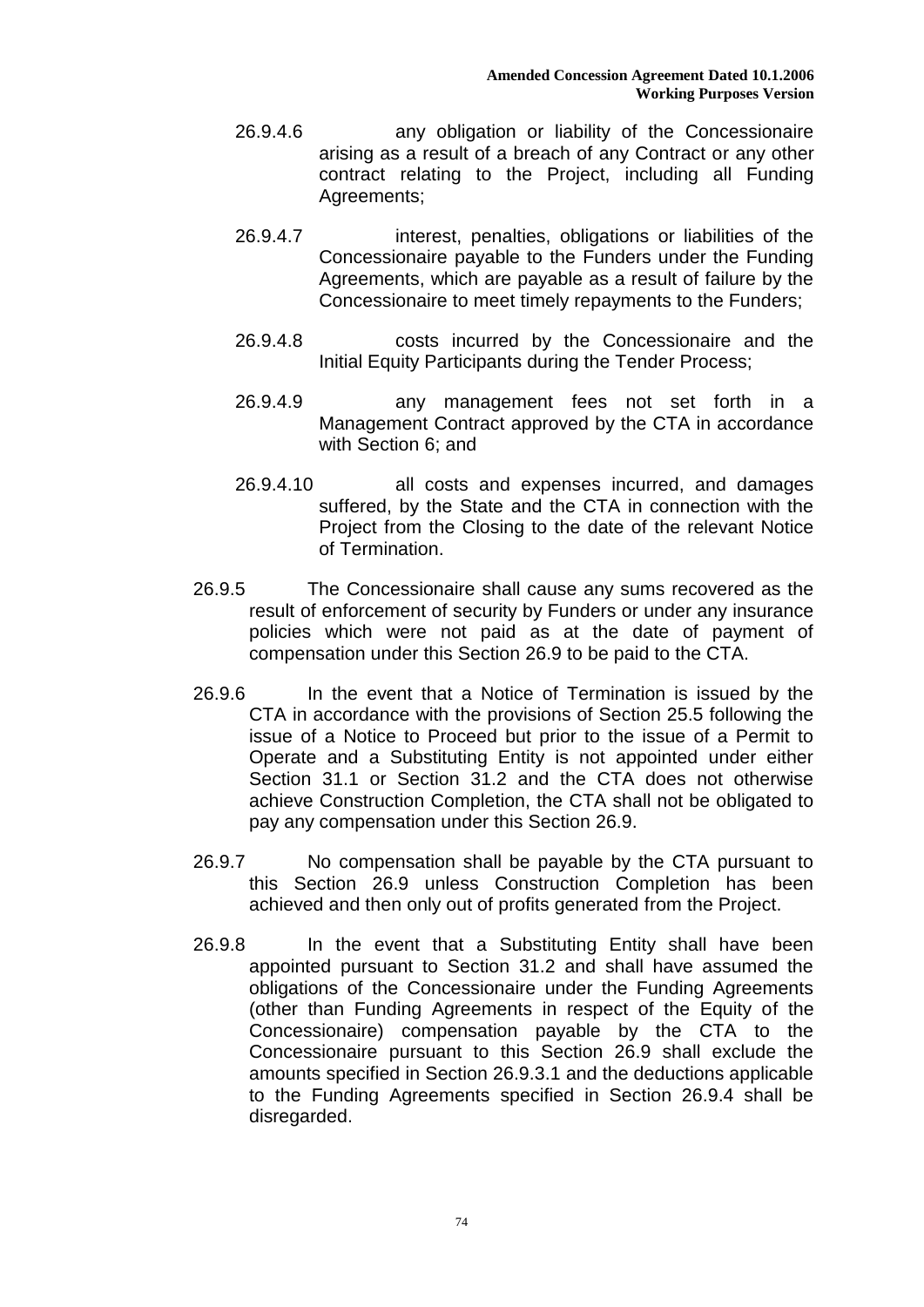# 26.10 **Compensation Due to Material Adverse Changes to a Pre-Ruling**

26.10.1 Should a Material Adverse Changes to a Pre-Ruling occur and be certified by the Disputes Board in accordance with the provisions of Section 35.6, and if, at the discretion of the Disputes Board the then existing circumstances so justify, the Disputes Board shall determine the amount of compensation payable to the Concessionaire by the CTA which shall be based on the existing circumstances at the time.

## 26.11 **Additional Provisions Relating to Compensation**

- 26.11.1 In connection with any NIS compensation payments pursuant to this Section 26, the Disputes Board will apply the Interest and Index Law 5721- 1961, as amended or replaced from time to time.
- 26.11.2 The parties agree that the only compensation payable to the Concessionaire by the CTA shall be such compensation as is specifically set forth in this Section 26. Subject to the provisions of Section 26.11.3, all other compensation under any applicable legislation is hereby specifically excluded.
- 26.11.3 In the event of a termination or a delay to the Project due to the outbreak of war or the discovery of any Archeological Findings, Concessionaire may be compensated under relevant Israeli legislation.
- 26.11.4 In the event that payments shall be made under the Funding Agreements pursuant to Section 26.7.3 (a) or 26.9.3.1, any prepayment premium, make-whole amount or similar payment required to be paid under a Funding Agreement by the CTA pursuant to Section 26.7.3 (a) or 26.9.3.1 shall (i) be payable only if the base or reference rate applicable under such Funding Agreement, had it been determined as of the date of payment of such prepayment premium, make-whole amount or similar payment (the "Current Base Rate") is lower than such base or reference rate actually in effect under such Funding Agreement as of the date of such payment (the "Applicable Base Rate"); and (ii) equal the net present value of all scheduled interest payments on the amount of principal to be repaid under such Funding Agreement, up to the scheduled date of repayment or the reset date of the base or reference rate whichever is earlier, assuming a rate of interest per annum equal to the difference between the Applicable Base Rate and the Current Base Rate. Such net present value shall be calculated in accordance with accepted financial practice and with a discount factor equal to the Current Base Rate.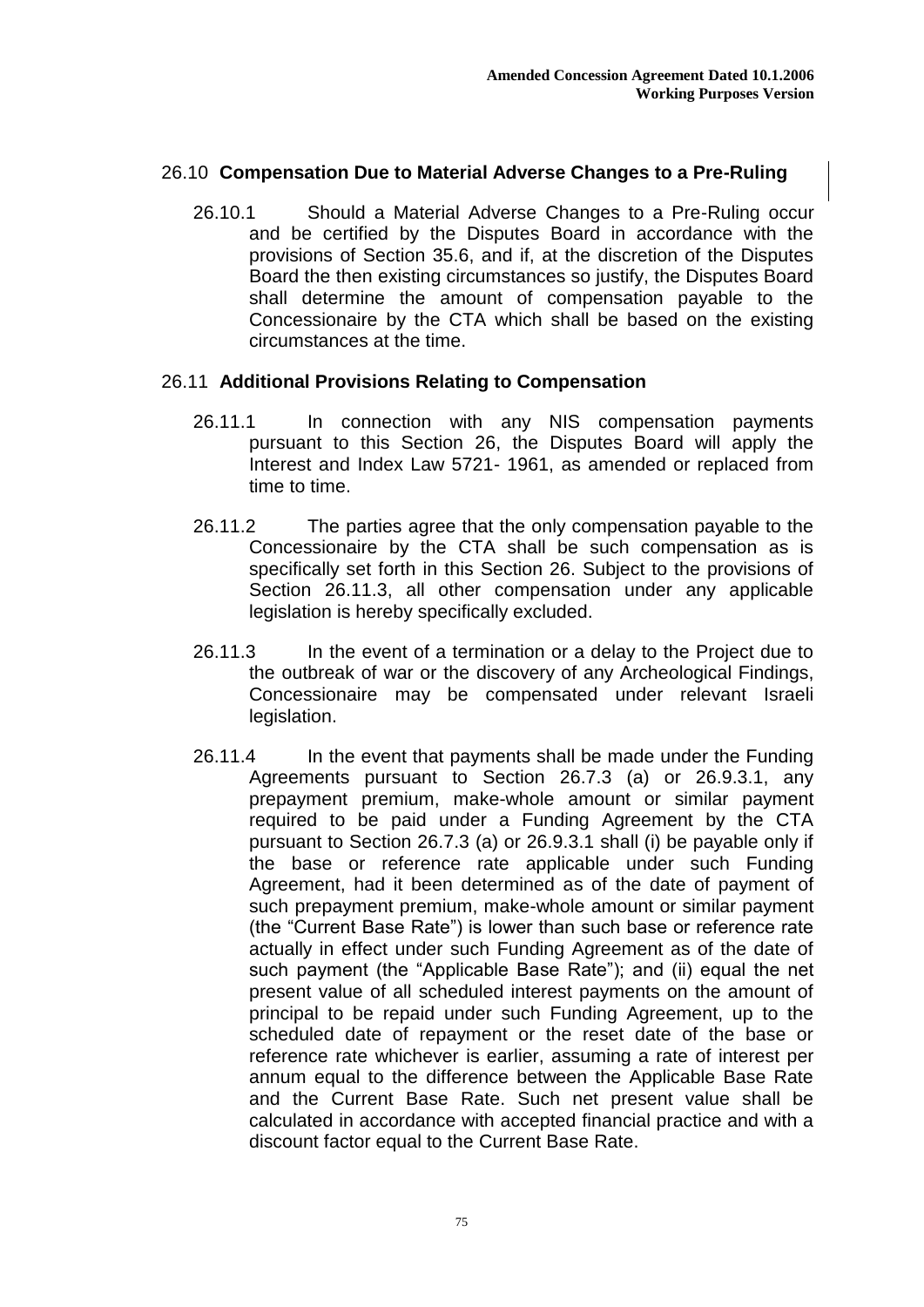- 26.11.5 In the event that the CTA assumes the payment obligations of the Concessionaire under the Funding Agreements pursuant to Section 26.8.3.1 (a), any prepayment premium make-whole amount or similar payment required to be paid under the Funding Agreement by the CTA pursuant to Section 26.8.3.1 (a) shall be equal to the prepayment premium, make-whole amount or similar payment calculated in accordance with the provisions of Section 26.11.4, plus a premium which shall be equal to
	- 26.11.5.1 0.5 percent of the prepayment of any principal amount if prepayment is made during the first 16 years of the Concession Period;
	- 26.11.5.2 0.3 percent of the prepayment of any principal amount if prepayment is made between years 16 - 20 of the Concession Period;
	- 26.11.5.3 0.25 percent of the prepayment of any principal amount if prepayment is made between years 21 - 28 of the Concession Period;
	- 26.11.5.4 if prepayment shall be made after year 28 no premium shall be paid.
- 26.11.6 In the event that the CTA assumes the payment obligations of the Concessionaire under the Funding Agreements pursuant to Section 26.7.3 (b), 26.8.3.1 (b) or 26.9.3.1, the rate of interest payable on obligations under each Funding Agreement shall be the base or reference rate applicable under such Funding Agreement on the date of assumption, which base or reference rate may be adjusted in accordance with the terms of such Funding Agreement, plus, in the event that the CTA assumes the payment obligations of the Concessionaire under the Funding Agreements pursuant to (i) Section 26.7.3 (b) or Section 26.9.3.1, zero; or (ii) Section 26.8.3.1 (b), an amount equal to the applicable Margin less 0.7 per cent.
- 26.11.7 Notwithstanding any other provision of this Section 26, in the event the Concessionaire and the CTA reach agreement as to the amount of compensation payable by the CTA pursuant to any provision of this Section 26, the determination of the amount of such compensation shall not be submitted to the Disputes Board or the Independent Engineer, as the case may be.
- 26.11.8 Payment of compensation by the CTA to the Concessionaire pursuant to this Agreement will be conditioned upon the Concessionaire's issuance of a specific release and waiver in a form to be agreed upon by the Parties.

## **27 Compensation to the CTA**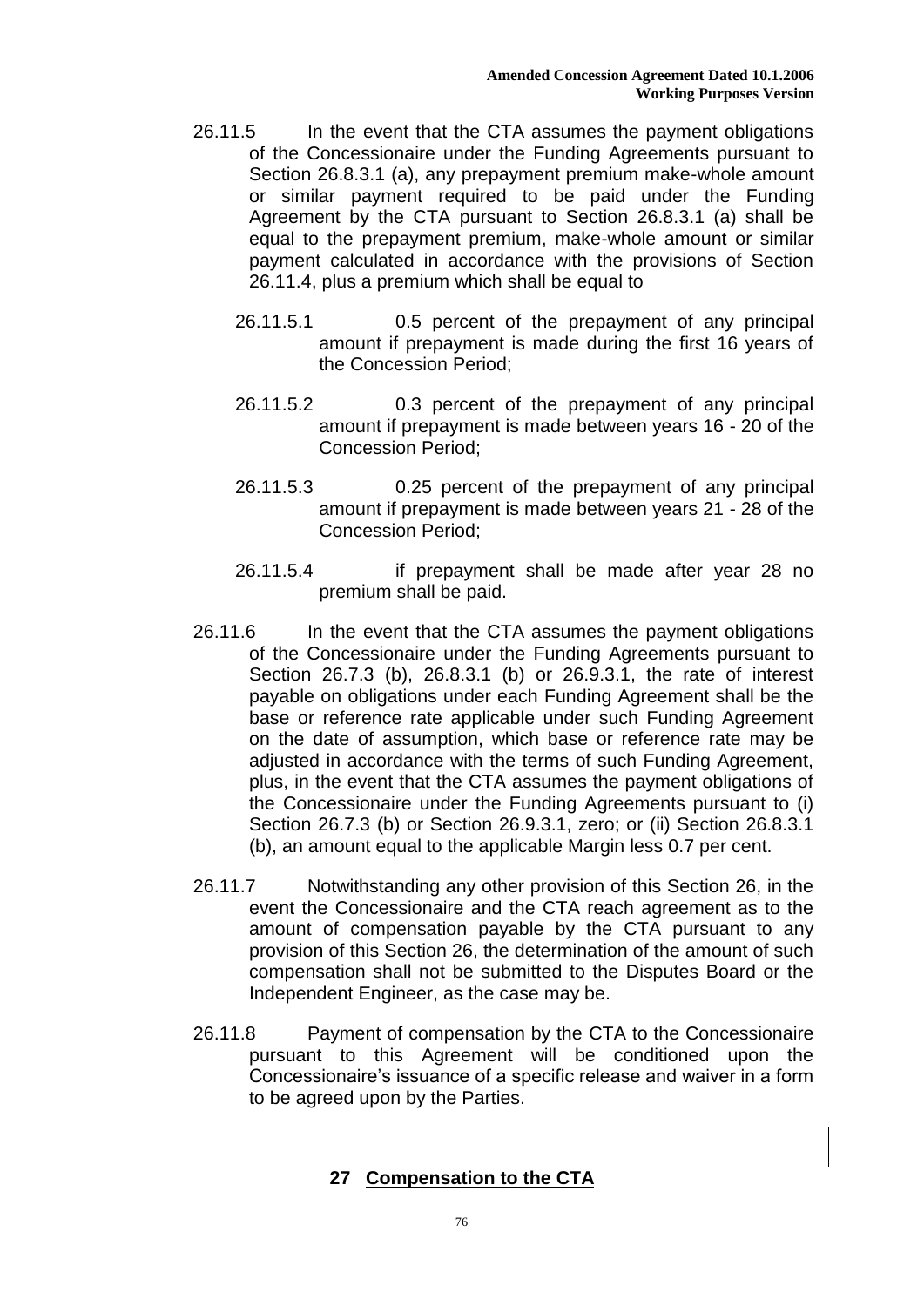- 27.1 Should the CTA issue one or more Change Orders in accordance with | Section 8.4.3.2, the Concessionaire shall pay to the CTA the sum of the NlS equivalent of \$50,000 per month, based on the prevailing exchange rate on the last day of each month, for each month of time extension authorized by such Change Order or Change Orders.
- 27.2 Should, following an Unauthorized Schedule Delay which affects the Construction Completion Date, the CTA waive its right to issue a Notice of Termination, the Concessionaire shall pay to the CTA the following sums:
	- 27.2.1 For months 4 6 of the Unauthorized Schedule Delay - the sum of the NlS equivalent of \$ 100,000 per month, based on the prevailing exchange rate on the last day of each month;
	- 27.2.2 For months 7 12 of the Unauthorized Schedule Delay - the sum of the NIS equivalent of \$ 200,000 per month, based on the prevailing exchange rate on the last day of each month; and
	- 27.2.3 For months 13 15 of the Unauthorized Schedule Delay - the sum of the NIS equivalent of \$ 300,000 per month, based on the prevailing exchange rate on the last day of each month.
- 27.3 Should the Concessionaire close the Project and such closure shall not | be made pursuant to the provisions of this Agreement, or is made pursuant to the provisions of this Agreement but is subsequently determined not to be justified under the terms of this Agreement, the Concessionaire shall pay to the CTA the sum of the NlS equivalent of \$100,000 per month from the date of closure of the Project to the date on which it is reopened, based on the prevailing exchange rate on the last day of each month.
- 27.4 All amounts payable under Sections 27.1 and 27.2 as of the date of issuance of the Permit to Operate shall be aggregated as of such date, and shall be payable by the Concessionaire to the CTA in quarterly installments over a period which will not exceed five years commencing on the date of issuance of the Permit to Operate, and shall be indexed and shall bear interest in accordance with the provisions of the Interest and Index Law 5721-1961.
- 27.5 All amounts which become payable under Section 27.3 after the date of issuance of a Permit to Operate shall be payable by the Concessionaire to the CTA in quarterly installments over a period which will be agreed by the parties provided that such period shall not exceed two years commencing on the date such amounts become payable, and shall be indexed and shall bear interest in accordance with the provisions of the Interest and Index Law, 5721-1961.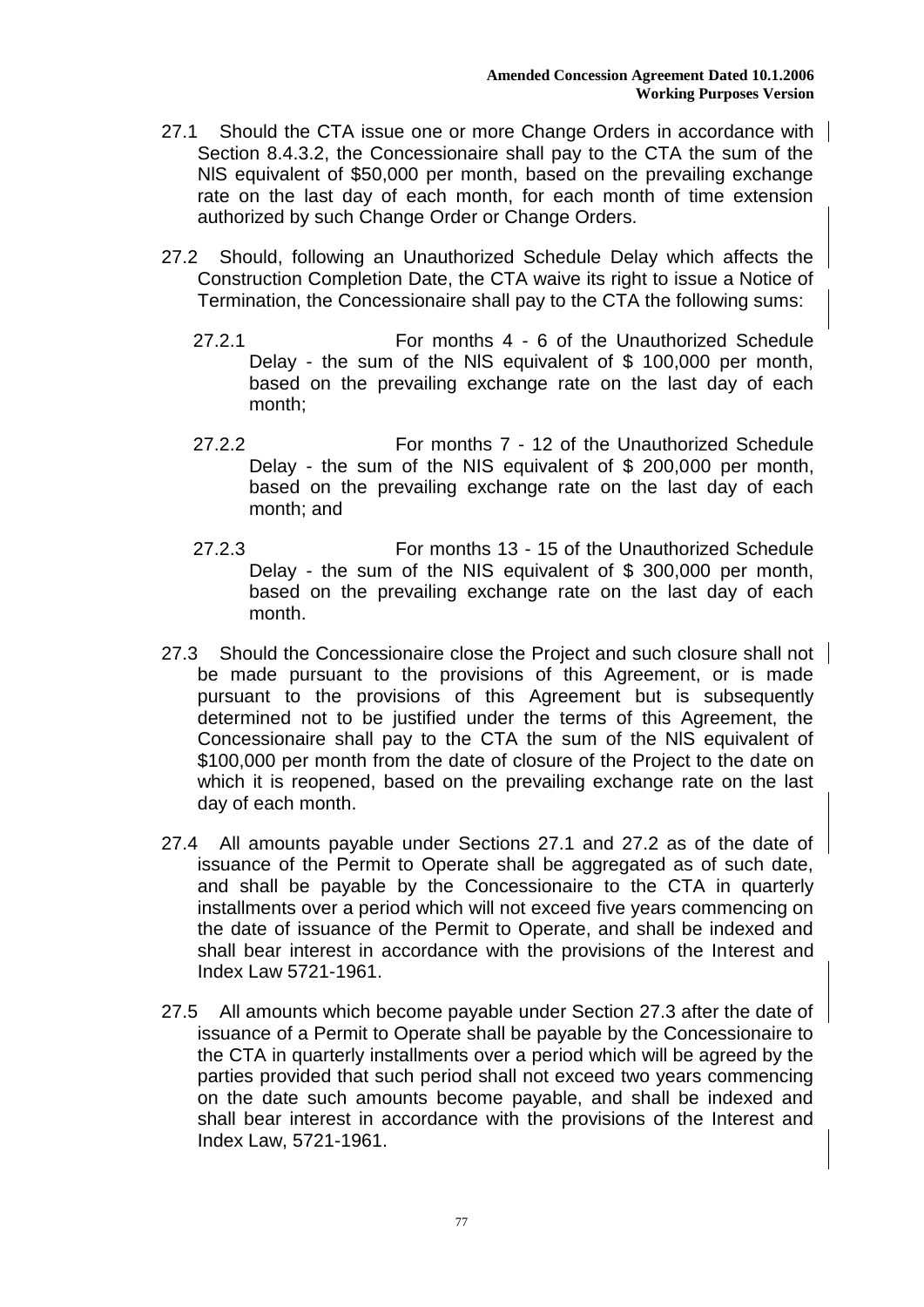- 27.6 Payments to be made by the Concessionaire to the CTA under the provisions of this Section 27 in respect of partial months shall be on a pro rata basis.
- 27.7 It is understood and agreed by the Concessionaire that any amounts payable under Sections 27.1, 27.2 and 27.3 are in the nature of liquidated damages payable without the need to prove any damages and that such sums are not manifestly unreasonable under the circumstances existing as of Closing.

# **28 Termination Reports**

- 28.1 The Concessionaire shall ensure that not later than 90 days following the issue of Notice of Termination in accordance with the provisions of this Agreement, or following termination of the Concession Period, termination reports ("Termination Reports") shall be drawn up.
- 28.2 The Termination Reports shall be audited by the Concessionaire's auditors and shall have annexed thereto a report signed by the Concessionaire's auditors in respect of the amount of the deductions to be made pursuant to Sections 26.7.4, 26.8.4 and 26.9.4, which such report shall for the purpose of this paragraph be deemed to form part of the Termination Reports. Upon being drawn up, the Termination Reports shall be presented to the CTA and the Disputes Board for review.
- 28.3 In order to enable the CTA and the Disputes Board to review the Termination Reports, the Concessionaire will ensure that it keeps up to date and, following termination of this Agreement, makes available at all reasonable times to the CTA and the Disputes Board and their professional advisors all reasonably necessary books and records and all such professional advisors.

The Concessionaire will ensure that its auditors will cooperate with the CTA and the Disputes Board and their professional advisors with regard to such review.

## **29 Dispute Resolution**

#### 29.1 **Disputes Board**

- 29.1.1 Subject to the provisions of Section 29.2, all disputes, controversies or claims, arising out of, in relation to, or in connection with this Agreement or any breach thereof, which are not resolved amicably, or in accordance with the provisions of Section 29.2, shall be resolved in accordance with the provisions of Annex R. Final Decisions of the Disputes Board shall be binding on the parties.
- 29.1.2 In addition to the functions of the Disputes Board as set forth in Annex R, the Disputes Board is authorized to take such action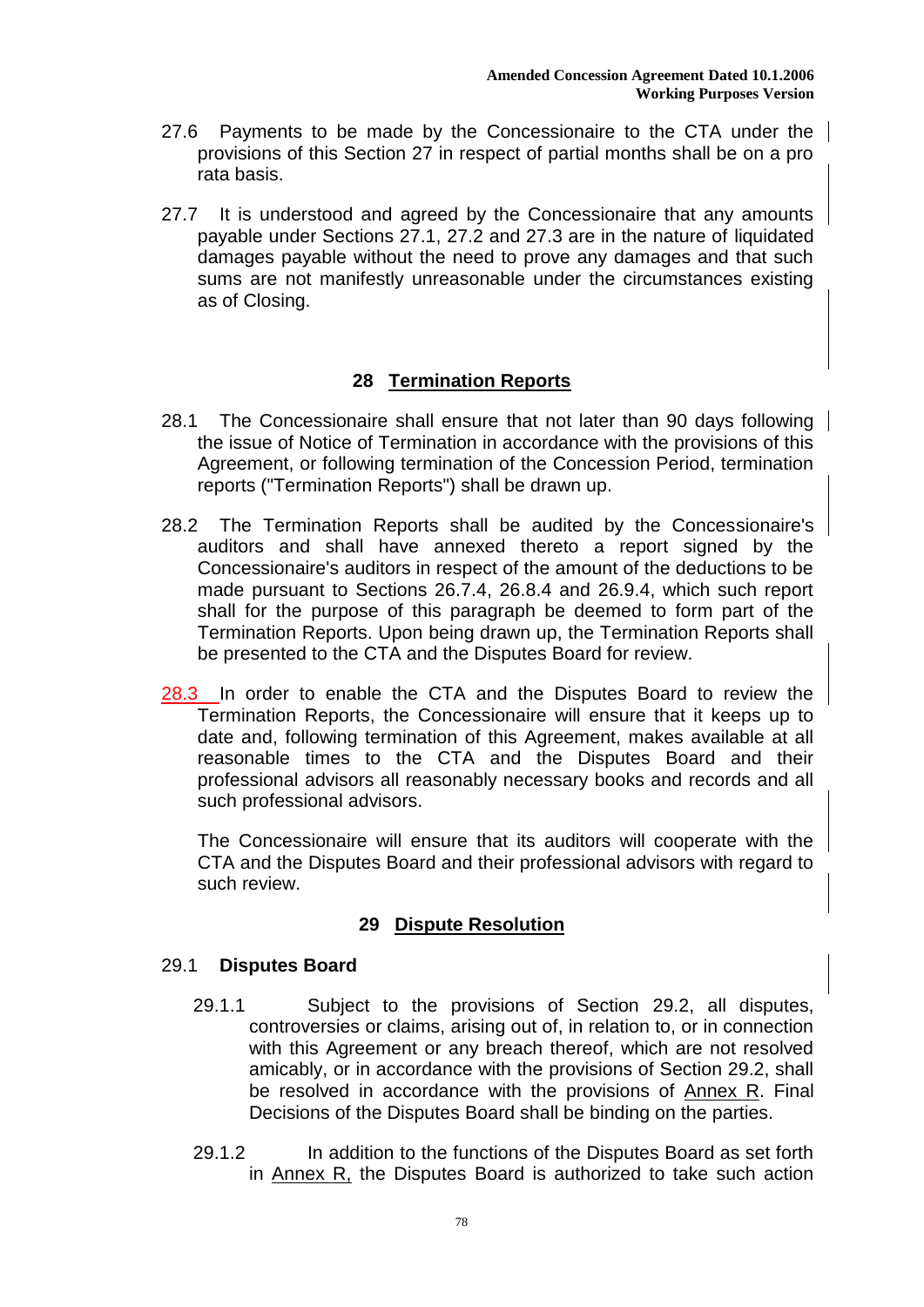and make such determinations as are contemplated by this Agreement.

29.1.3 The members of the Disputes Board shall be bound by substantive law and shall give grounds for their decisions but shall not be bound by the laws of evidence and procedure.

#### 29.2 **Independent Engineer**

- 29.2.1 All disputes between the Concessionaire and the CTA which are not resolved amicably with respect to (i) whether any aspect of the Design Work or the Construction Work undertaken at the direction of the CTA constitutes Extra Design Work or Extra Construction Work, (ii) whether any Extra Design Work or Extra Construction Work is necessary in order for the Project to be constituted and operated in a safe manner, (iii) the cost of Extra Design Work or Extra Construction Work, or (iv) the additional amount of time allowed to the Concessionaire to complete any aspect of the Construction Works, shall be resolved in accordance with the provisions of Annex S. Subject to the provisions of Section 29.2.2, final Decisions of the Independent Engineer shall be binding on the parties.
- 29.2.2 Either party shall be entitled to appeal on a decision of the Independent Engineer to the Disputes Board.

To the extent that disputes to be resolved by the Disputes Board in accordance with the provisions of Annex R involve any of the matters described in Section 29.2.1, the Independent Engineer shall provide evidence of its determinations to the Disputes Board in a timely manner.

## 29.3 **Carmel Tunnels Authority**

29.3.1 The CTA reserves the right: (i) to make such alterations, deviations, additions to, or deletions from, the Design of the Project (including to the Project Design Documents), or from the Construction of the Project, including the right to increase or decrease the quantity of any item or part of the Design or Construction; (ii) to request the Concessionaire to perform Extra Design Work or Extra Construction Work, as may be determined by the CTA to be necessary or advisable; and (iii) to issue any instruction, opinion, direction or evaluation with respect to any technical matter relating to the Project.

> The Concessionaire shall be obliged to carry out any determination of the CTA as contemplated by this Section.

29.3.2 When exercising its discretion pursuant to this Agreement, the CTA shall take into consideration the Contract Documents (including the Project Design Documents). In the absence of any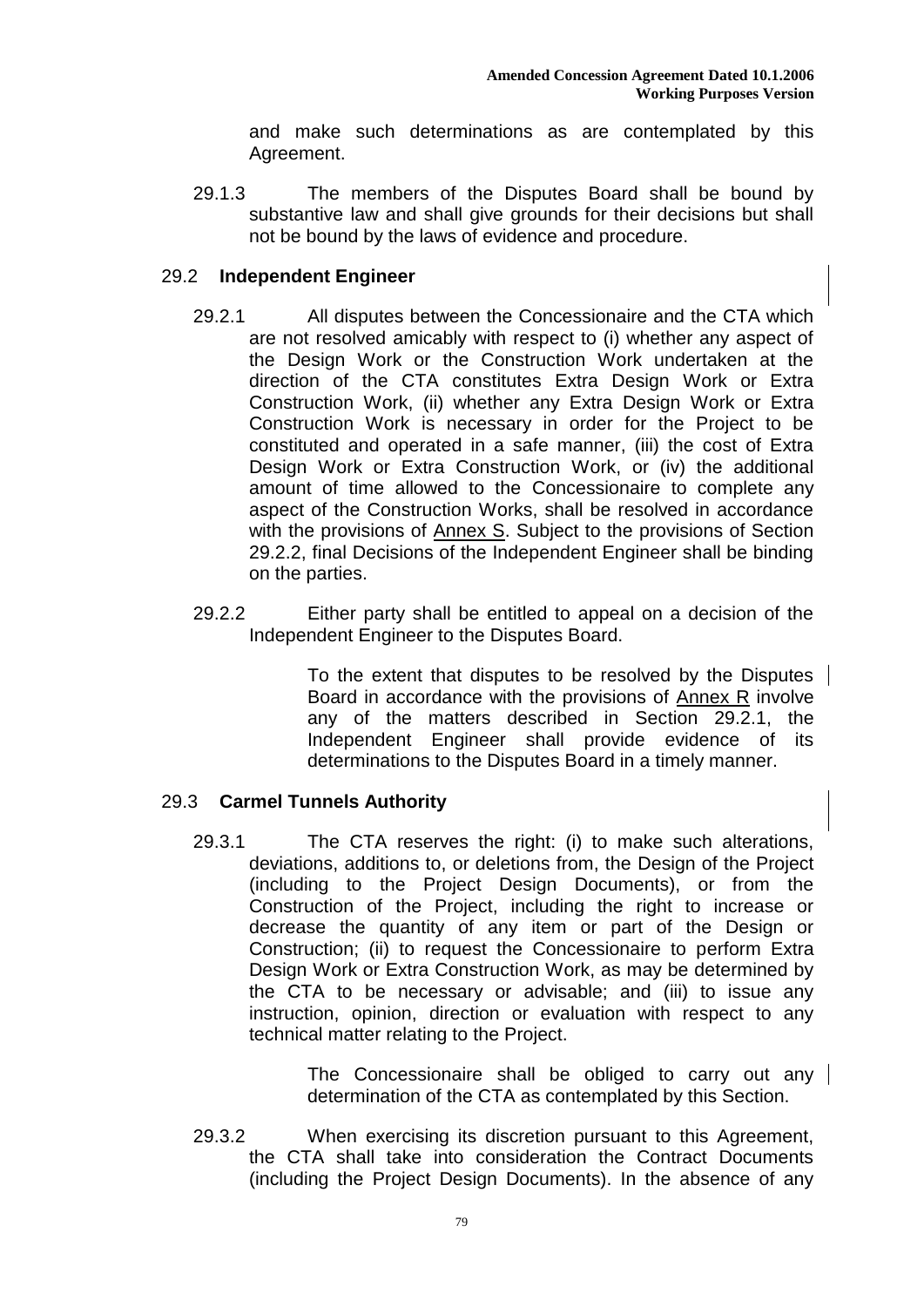reference in the Project Documents on the matter requiring a decision and/or if there is a dispute on the interpretation of the Contract Documents, the CTA shall make its decision or determination in accordance with accepted guidelines and professional standards in the field of engineering. The CTA shall provide written reasoning for its decisions.

- 29.4 It is hereby emphasized that the Disputes Board and the Independent Engineer shall not be bound by decisions, determinations or findings (factual or legal), which shall be made during the resolution of disputes between the Concessionaire and any party to any of the Contracts, nor shall such decisions, determinations or findings shall be admissible as evidence to the Disputes Board and the Independent Engineer.
- 29.5 The State may join as an interested party any proceedings connected to this Agreement to which the CTA is a party and the Concessionaire shall not oppose such joining.

# **30 Assignment and Security**

## 30.1 **Sub Contractors**

30.1.1 Subject to the provisions of Section 6, the Concessionaire may enter into sub-contracts with the Designers, Contractors, Operator, Maintenance Contractor and Manager, in order to perform its obligation to perform the Design, Construction, Operation and Maintenance of the Project or any part thereof. For the purposes of this Section approval of any Contract in accordance with the provisions of Section 6 shall be deemed to mean approval of the sub-contracting of the Concessionaire's obligations as are set forth in such Contract, in accordance with the provisions of Section 5 of the Toll Roads Law. Such sub-contracts shall not relieve the Concessionaire of its responsibilities under this Agreement, and the Concessionaire shall be fully responsible for the acts and omission of the Designers, Contractors, Operator, Maintenance Contractor and Manager.

## 30.2 **Assignment and Creation of Security by the Concessionaire**

- 30.2.1 The Concessionaire shall not sell, transfer, lease or otherwise dispose of the whole or any part of its respective undertakings under this Agreement, the Shareholders Agreement, the Funding Agreements, the Contracts and the Insurance Policies, its properties or assets, whether by a single transaction or by a number of transactions, without obtaining the prior written approval of the CTA.
- 30.2.2 For the purpose of financing the Project, the Concessionaire, subject to the prior written approval of the CTA and subject to the provisions of this Agreement, may create security interests over or assign its rights and interests under or pursuant to this Agreement,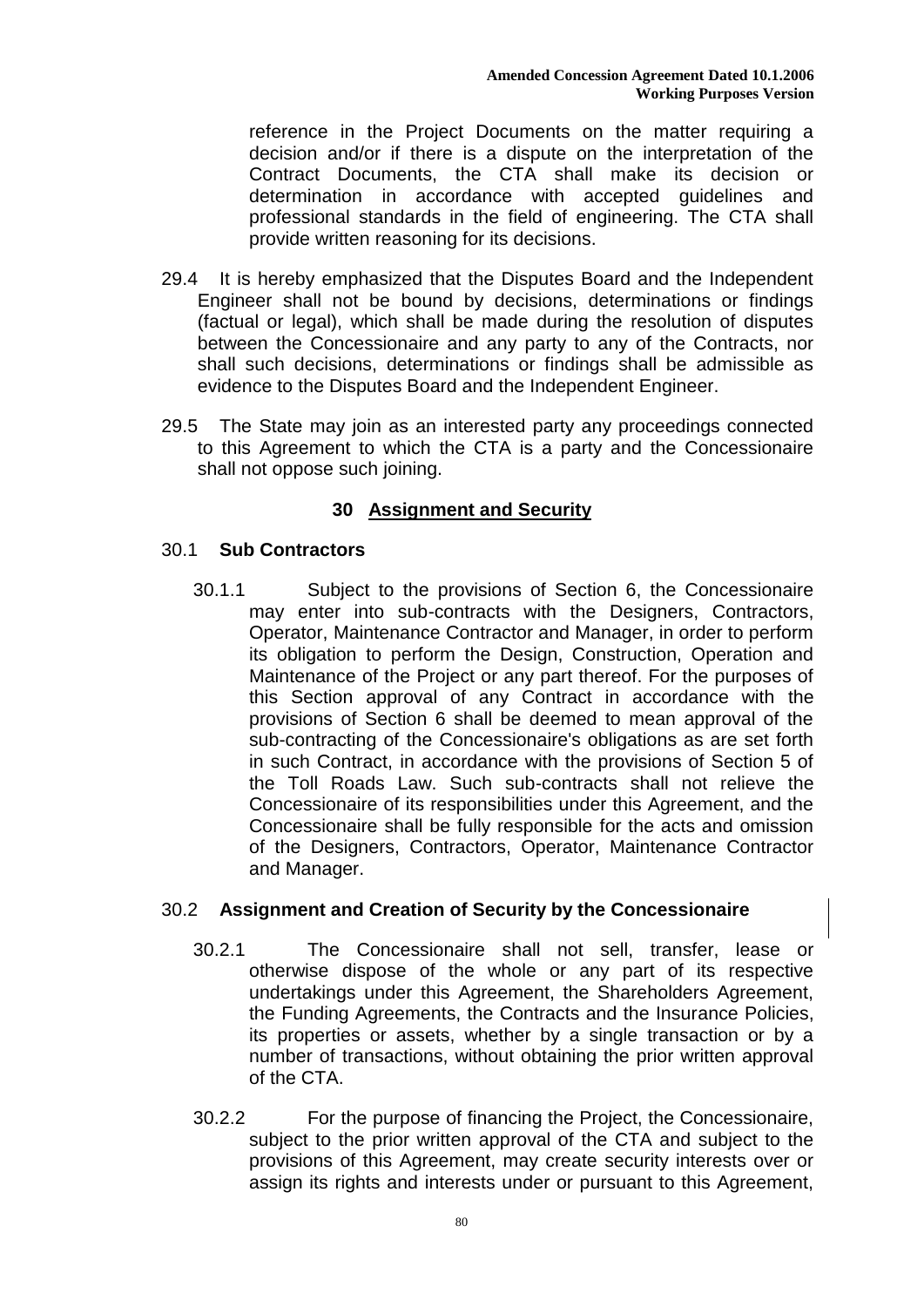the Shareholders Agreement, the Contracts and the Insurance Policies to the Funders, including its rights in respect of the revenues derived from the Project. For the purposes of this Section 30.2.2, approval of the Funding Agreements in accordance with the provisions of Section 5 shall be deemed to mean approval of the security interests created thereby by the Ministers.

30.2.3 Any such security interests shall be only to ensure financing of the Project and not for any other purpose. Any security interest in the Equity of the Concessionaire shall include a provision to the effect that such security interest may be enforced only in a manner consistent with Section 23 and following receipt of approvals in accordance with the provisions thereof.

## 30.3 **Assignment by the State**

- 30.3.1 The State reserves the right to assign or transfer any of its rights or obligations hereunder to the CTA or any other duly designated authority appointed by the State or governmental entity, provided that: (i) any such assignment or transfer shall become effective only after the CTA and the assignee or transferee, as the case may be, have furnished written notice to the Concessionaire of the said assignment or transfer; (ii) any such assignment or transfer shall not adversely affect the rights or obligations of the Concessionaire; and (iii) the State shall remain the guarantor of all its obligations pursuant to Section 15A of this Agreement.
- 30.3.2 In the event of the CTA being dissolved or ceasing to have the power or authority to perform its obligations under this Agreement or for another reason the CTA is unable to fulfill its undertakings hereunder, the rights and obligations of the CTA under this Agreement shall, unless the provisions of Section 30.3.1 have been invoked, automatically be assigned and transferred to the State. Written notice of such assignment shall be delivered by the State to the Concessionaire.

## **31 Substituting Entity**

## 31.1 **Substitution by Funders**

- 31.1.1 The parties to this Agreement acknowledge that a Substituting Entity may be substituted for the Concessionaire in the following circumstances:
	- 30.1.1.1 following a Concessionaire Termination Event, and in accordance with the provisions of Section 25.4 and Section 25.5; and
	- 30.1.1.2 following a termination event as defined under the Funding Agreements.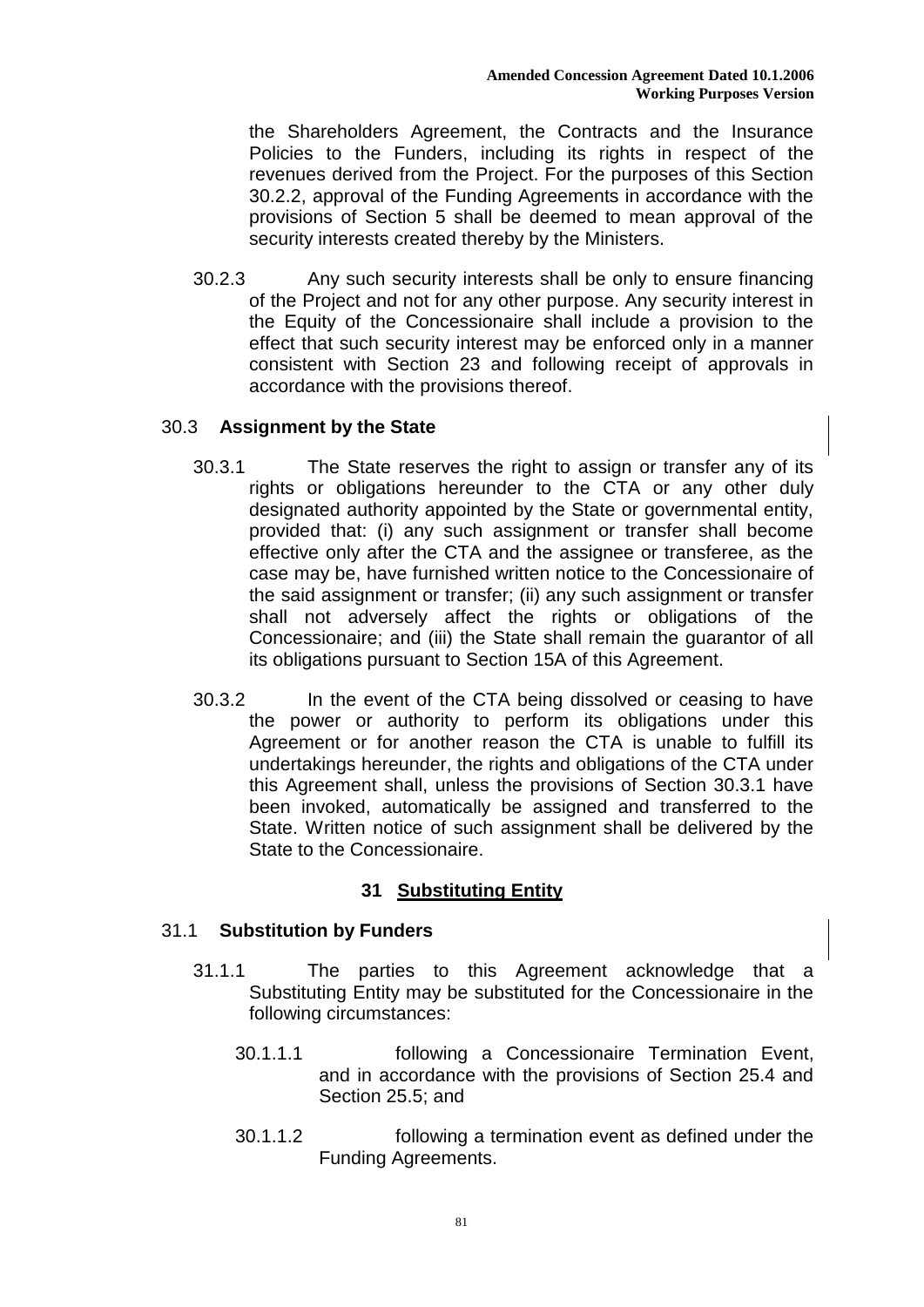- 30.1.2 Within 120 days of the occurrence of an event as described in Section 31.1.1, a majority in interest of the Funders or their representatives shall notify the CTA of their intention to perform such substitution and shall furnish the CTA with such notice containing all necessary information as required under Section 31.1.3 as well as a proposal to cure the applicable event described in Section 31.1.1., provided that such applicable event is capable of cure.
- 30.1.3 With their notice, the Funders will be required to provide to the CTA satisfactory evidence regarding the Substituting Entity and demonstrate that:
	- 30.1.3.1 the Substituting Entity is an Israeli Company;
	- 30.1.3.2 the Substituting Entity is legally and validly constituted and is entitled to enter into such agreements as may be required in order to give effect to such substitution;
	- 30.1.3.3 the Substituting Entity has the financial and technical capability sufficient to perform and assume the obligations of the Concessionaire under this Agreement;
	- 30.1.3.4 the Substituting Entity has all the required authority, license status, professional ability, skill and capacity to perform all obligations under this Agreement and shall perform them in a manner consistent with the Contract Documents;
	- 30.1.3.5 the Substituting Entity has the capability to undertake and to pay those financial obligations which the CTA are entitled to receive from the Concessionaire before or at the time of substitution; and
	- 30.1.3.6 all of the beneficial owners of the Equity of the Substituting Entity, or Persons otherwise controlling the Substituting Entity, are established in or are citizens of states with whom the State has diplomatic relations.
- 30.1.4 The CTA shall review all information submitted by the Funders under Section 31.1.2 and 31.1.3, and shall either approve or object to the Substituting Entity within 45 days.
- 30.1.5 Such approval or objection shall be made in writing and delivered to the Funders and, where objection is made, the grounds for objection shall be specified.
- 30.1.6 The CTA will not withhold its approval to the substitution of the Concessionaire by any Substituting Entity which meets the requirements of Section 31.1.3.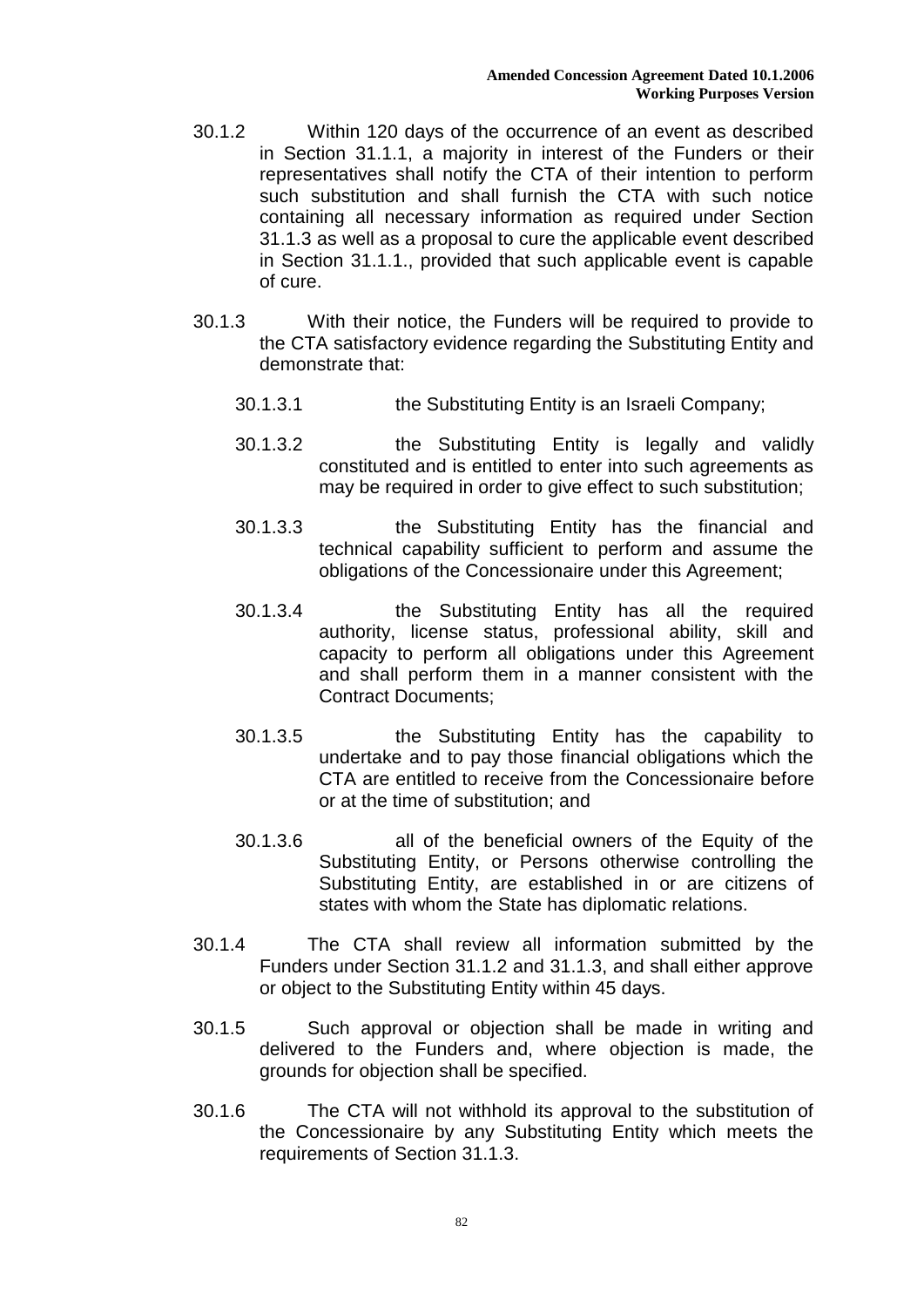- 30.1.7 Following the approval of the Substituting Entity by the CTA, the Substituting Entity shall, for the purposes of this Agreement, replace the Concessionaire and all rights, obligations and liabilities of the Concessionaire under this Agreement shall vest in the Substituting Entity; provided, however, that the Substituting Entity shall have a period not to exceed 120 days to cure the applicable event described in Section 31.1.1. In the event the Substituting Entity in good faith believes that the applicable event can be cured, but not within such 120 day period, then the matter of the period to cure shall be referred to the Disputes Board; provided, however, that in no event shall the period during which the Substituting Entity may cure the applicable event described in Section 31.1.1 exceed 180 days. In the event the Substituting Entity fails to cure such event within the period specified in this Section 31.1.7, Section 25.5.6.5 shall be applicable.
- 30.1.8 As an alternative to performing a substitution in accordance with the provisions of Section 31.1.1, the Funders may cause all of the Equity of the Concessionaire to be transferred to another entity. In such event, the provisions of Section 31.1.2 through 31.1.7 and 23 shall apply mutatis mutandis with respect to the approval of such entity as if it were a Substituting Entity, except that such other entity shall not replace the Concessionaire as a party to this Agreement.

#### 30.2 **Substitution by the CTA**

30.2.1 If, under the circumstances contemplated by Section 31.1.1, no Substituting Entity is appointed pursuant to Section 31.1, the CTA shall have the right to continue this Agreement with a Substituting Entity, appointed in consultation with the Funders, provided that such Substituting Entity shall enter into agreements with the Funders (other than the Participants) on terms satisfactory to such Funders acting reasonably to repay any amounts outstanding under the Funding Agreements (other than Funding Agreements provided for investments in the Equity of the Concessionaire) and, under such circumstances, the provisions of Section 17 shall be applicable notwithstanding that this Agreement shall not have been terminated.

## **31 Substituting Entity**

## 31.1 **Substitution by Funders**

- 31.1.1 The parties to this Agreement acknowledge that a Substituting Entity may be substituted for the Concessionaire in the following circumstances:
	- 31.1.1.1 Following a Concessionaire Termination Event, and in accordance with the provisions of Section 25.4 and Section 25.5; and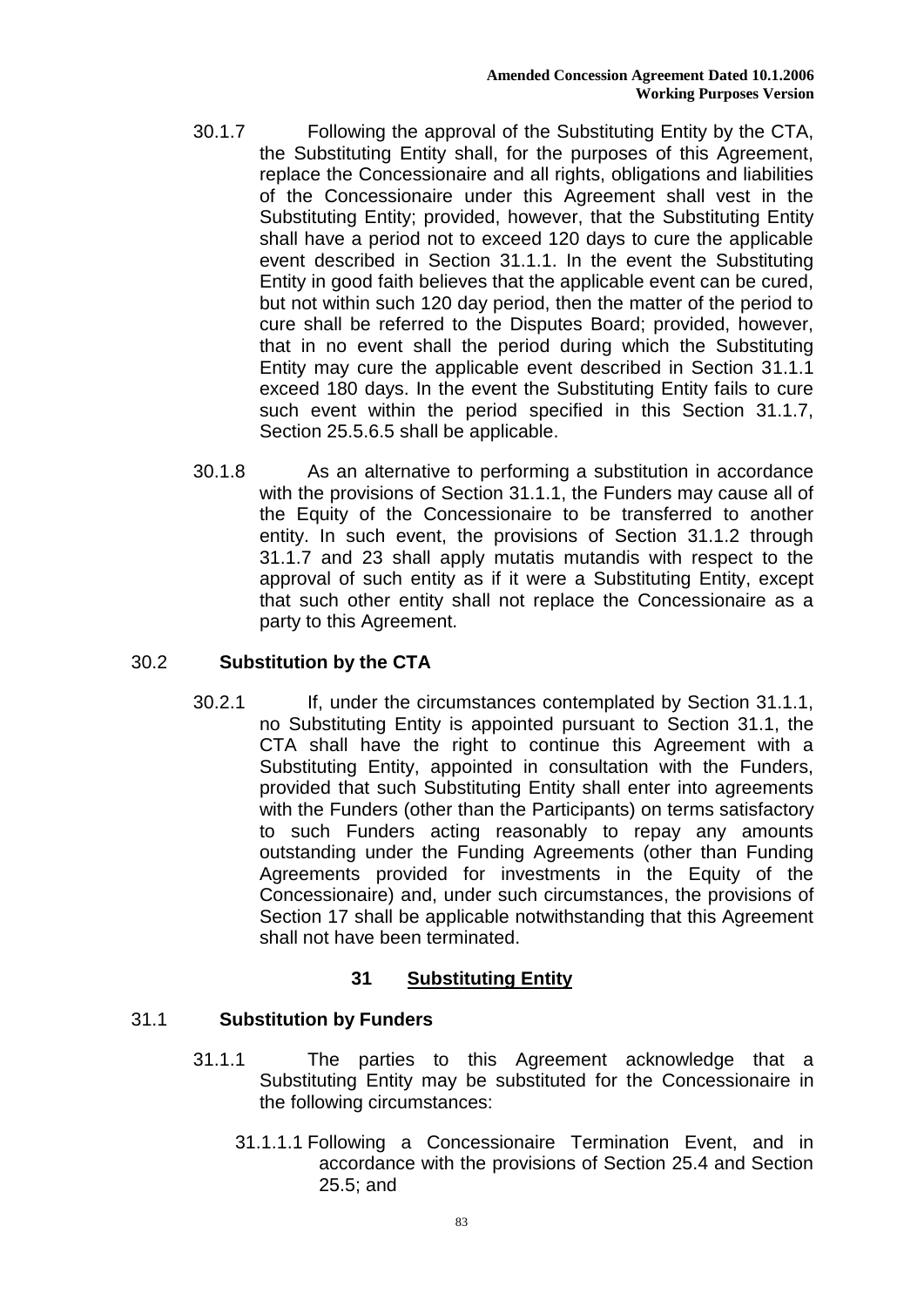- 31.1.1.2 Following a termination event as defined under the Funding Agreements.
- 31.1.2 Within 120 days of the occurrence of an event as described in Section 31.1.1, a majority in interest of the Funders or their representatives shall notify the CTA of their intention to perform such substitution and shall furnish the CTA with such notice containing all necessary information as required under Section 31.1.3 as well as a proposal to cure the applicable event described in Section 31.1.1, provided that such applicable event is capable of cure.
- 31.1.3 With their notice, the Funders will be required to provide the CTA satisfactory evidence regarding the Substituting Entity and demonstrate that:
	- 31.1.3.1 the Substituting Entity is an Israeli Company;
	- 31.1.3.2 the Substituting Entity is legally and validly constituted and is entitled to enter into such agreements as may be required in order to give effect to such substitution.
	- 31.1.3.3 the Substituting Entity has the financial and technical capability sufficient to perform and assume the obligations of the Concessionaire under this agreement;
	- 31.1.3.4 the Substituting Entity has all the required authority, license status, professional ability, skill and capacity to perform all obligations under this Agreement and shall perform them in a manner consistent with the Contract Documents;
	- 31.1.3.5 the Substituting Entity has the capability to undertake and to pay those financial obligations which the CTA are entitled to receive form the concessionaire before of at the time of substitution; and
	- 31.1.3.6 all of the beneficial owners of the Equity of the Substituting Entity or Persons otherwise controlling the Substituting Entity, are established in or are citizens of states with whom the State has diplomatic relations.
- 31.1.4 The CTA shall review all information submitted by the Funders under Section 31.1.2 and 31.1.3 and shall either approve or object to the Substituting Entity within 45 days.
- 31.1.5 Such approval or objection shall be made in writhing and delivered to the Funders and, where objection is made, the grounds for objection shall be specified.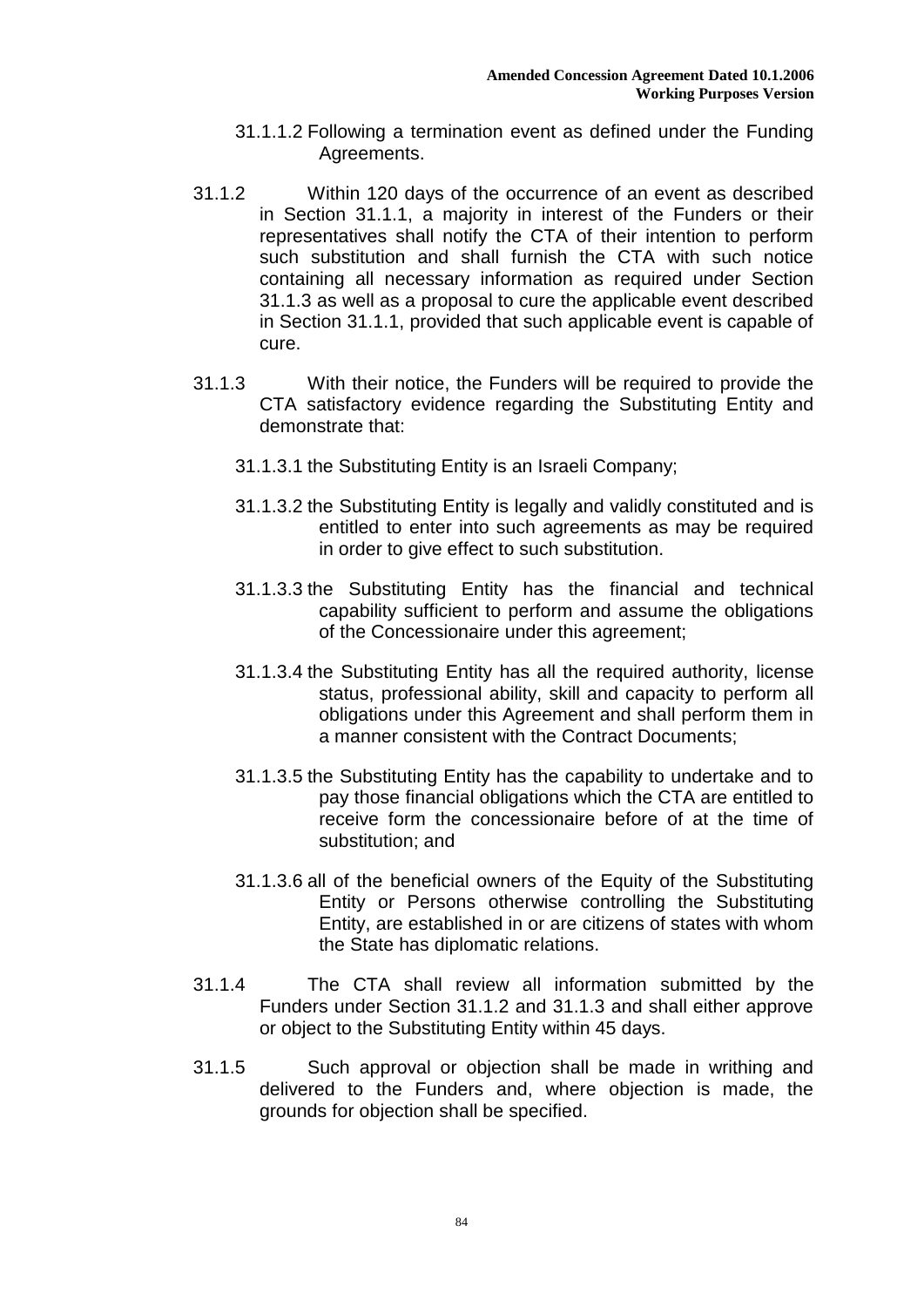- 31.1.6 The CTA will not withhold its approval to the substitution of the Concessionaire by any Substituting Entity which meets the requirements of Section 31.1.3.
- 31.1.7 Following the approval of the Substituting Entity by the CTA, the Substituting Entity shall, for the purposes of this Agreement, replace the Concessionaire and all rights, obligations and liabilities of the concessionaire under this Agreement shall vest in the Substituting Entity; provided, however, that the Substituting Entity shall have a period not to exceed 120 days to cure the applicable event described in Section 31.1.1. in the event the Substituting Entity in good faith believes that the applicable event can be cured, but not within such 120 day period, then the matter of the period to cure shall be referred to the Disputes Board; provided, however, that in no event shall the period during which the Substituting Entity may cure the applicable event described in Section 31.1.1 exceed 180 days. In the event the Substituting Entity fails to cure such event within the period specified in this Section 31.1.7, Section 25.5.6.5 shall be applicable.
- 31.1.8 As an alternative to performing a substitution in accordance with the provisions of Section 31.1.1, the Funders may cause all of the Equity of the Concessionaire to be transferred to another entity. In such event, the provisions of Section 31.1.2 through 31.1.7 and 23 shall apply mutatis mutandis with respect to the approval of such entity as if it were a Substituting Entity, except that such other entity shall not replace the Concessionaire as a party to this Agreement.

# 31.2 **Substitution by the CTA**

31.2.1 if, under the circumstances contemplated by Section 31.1.1, no Substituting Entity is appointed pursuant to Section 31.1 , the CTA shall have the right to continue this Agreement with a Substituting Entity, appointed in consultation with the Funders, provided that such Substituting Entity shall enter into agreements with the Funders (other than the Participants) on terms satisfactory to such Funders acting reasonably to repay terms satisfactory to such Funders acting reasonably to repay any amounts outstanding under the Funding Agreements (other than Funding Agreements provided for investments in the Equity of the Concessionaire) and, under provisions of Section 17 shall be applicable notwithstanding that this Agreement shall not have been terminated.

# **32 Representations, Warranties and Covenants**

# 32.1 **Concessionaire Representations, Warranties and Covenants**

The Concessionaire represents, warrants and covenants as follows: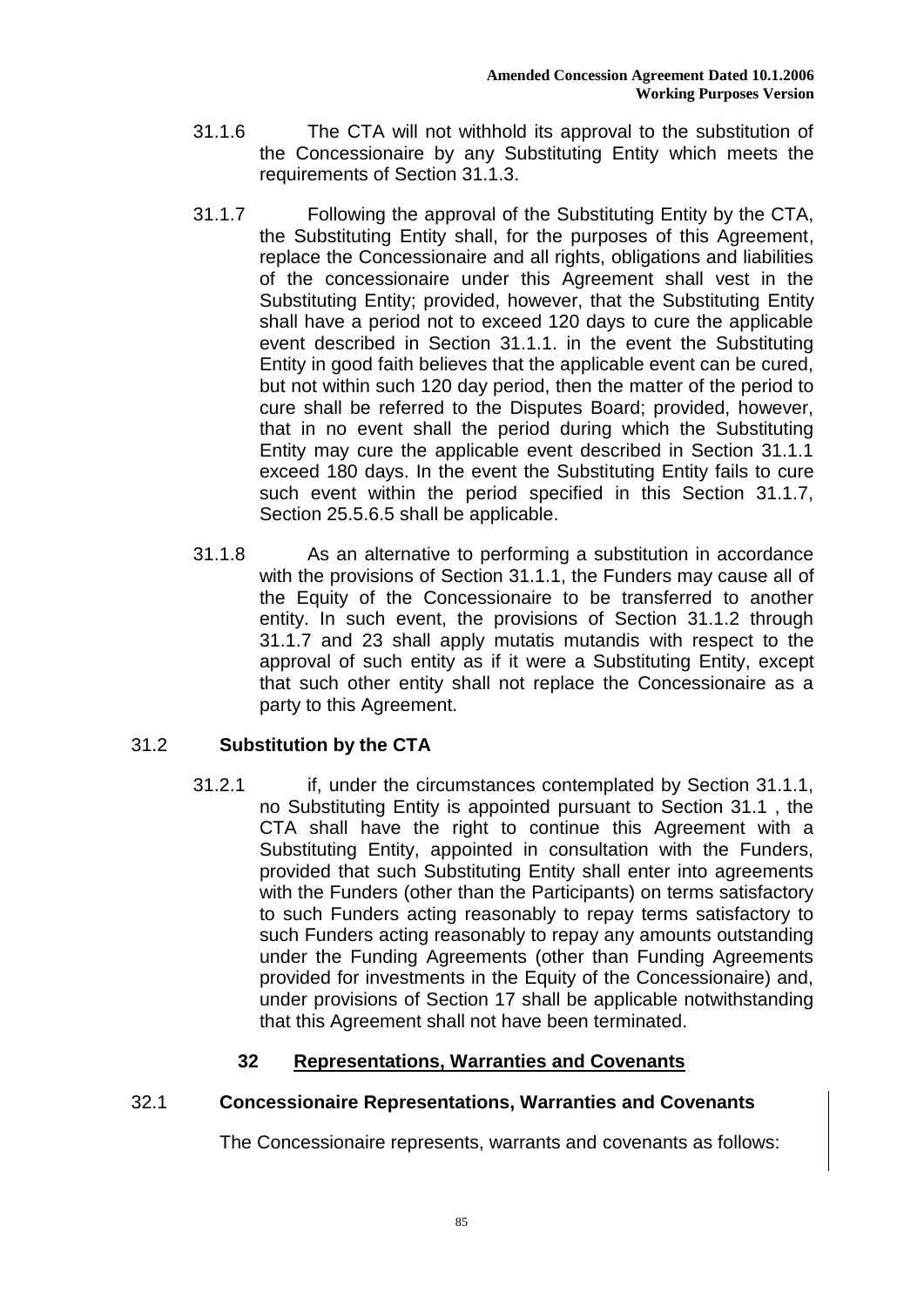- 32.1.1 The Concessionaire is a limited company duly organized and validly existing under the laws of the State of Israel, has all requisite power to own its properties and assets and carry on its business as now conducted or proposed to be conducted. The Concessionaire shall be a single purpose corporation throughout the Concession Period and shall not engage in any activities other than the execution of the Project. The Concessionaire shall not set up Subsidiaries of the Concessionaire without the prior approval of the CTA. The Concessionaire's Certificate of Incorporation, Memorandum of Association and Articles of Association duly certified, as in effect on the date hereof, are attached to this Agreement as Annex T. The Memorandum of Association and Articles of Association of the Concessionaire shall expressly provide that any amendment made to them shall require the written consent of the CTA.
- 32.1.2 The Concessionaire is comprised of: (i) Ashtrom Group Ltd. holding 55% of the Equity of the Concessionaire; and (ii) Housing and& Construction Holdings Ltd. holding 45% of the Equity of the Concessionaire. The Concessionaire has no other Participants except for the Equity Participants and no undertaking has been given by the Concessionaire or the Equity Participants to any third party to allot or to transfer to any third party Equity of the Concessionaire and there is no undertaking of the Concessionaire or the Initial Equity Participants to change the holdings of the Initial Equity Participants in the Concessionaire directly or indirectly, other than as is detailed in Annex AA and Annex B, this, without derogating from the generality of the provisions of the Agreement and Annex BB. The Shareholders Agreements attached to this Agreement as **Annex B** are the only Shareholders Agreements.
- 32.1.3 The execution, delivery and performance of this Agreement by the Concessionaire has been duly authorized by all necessary action of its Initial Equity Participants.
- 32.1.4 The execution, delivery and performance of this Agreement will not result in a breach of or a default under the Shareholders Agreement of the Concessionaire, the Articles of Association or other material agreement or instrument to which the Concessionaire is a party and the Concessionaire is under no obligation which will prevent or otherwise obstruct the performance of this Agreement by the Concessionaire.
- 32.1.5 This Agreement constitutes the legal, valid and binding obligation of the Concessionaire, enforceable in accordance with its terms.
- 32.1.6 The Concessionaire has no knowledge that litigation is in effect against it or any of its Participants which would challenge the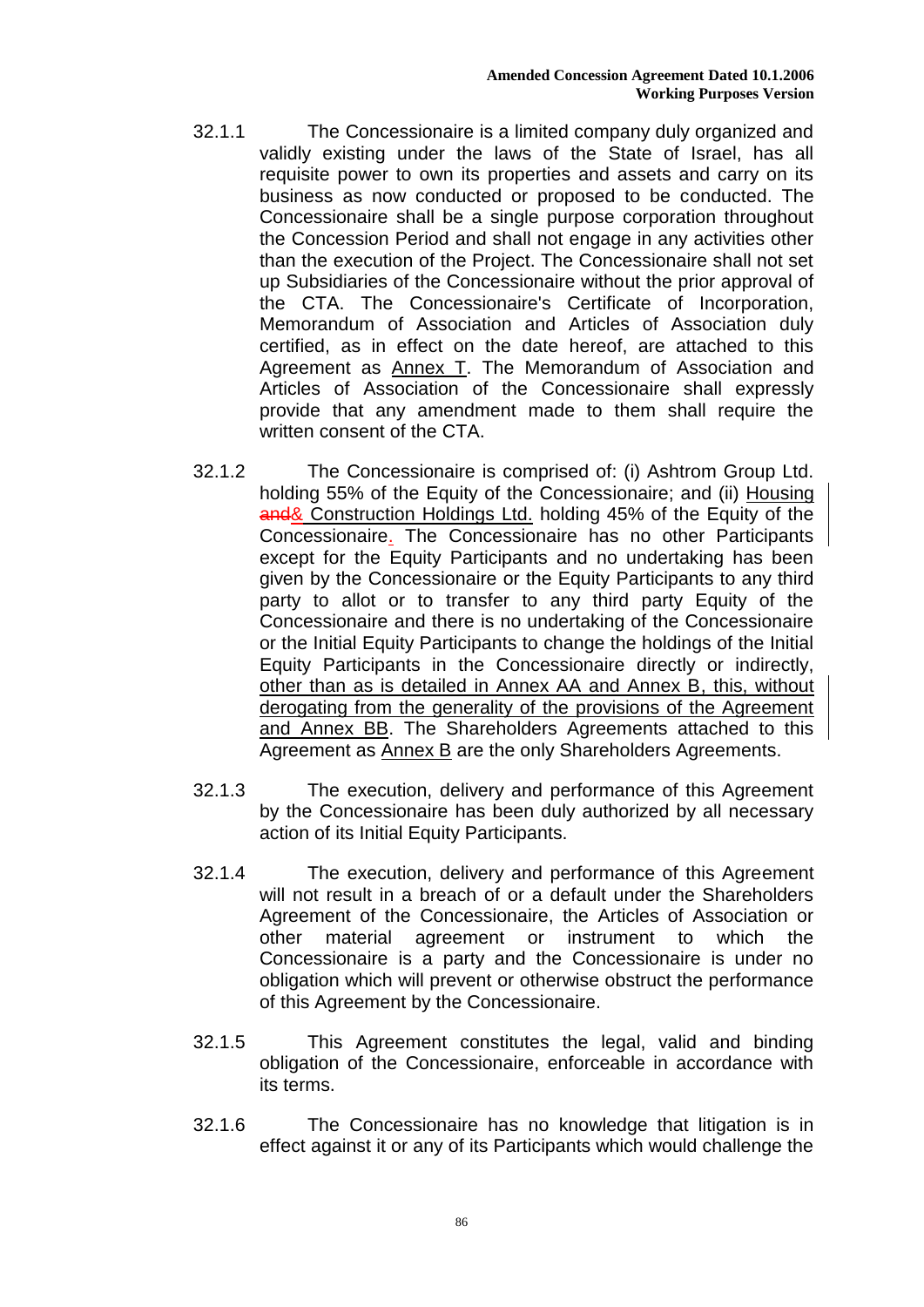authority of the Concessionaire to enter into this Agreement or to carry out its obligations under this Agreement.

- 32.1.7 The Concessionaire has and throughout the Concession Period shall have all required authority and license status to perform its obligations under this Agreement and shall perform them in a manner consistent with the Contract Documents.
- 32.1.8 The Concessionaire has evaluated the feasibility of performing all obligations under this Agreement, including the preparation and approval of the Detailed Scheme and the Construction Period, and has reasonable grounds for believing and does believe that such performance, including achievement of Commencement and Completion Dates, is feasible and practicable.
- 32.1.9 The Concessionaire has evaluated all factors that may reasonably be deemed to affect the carrying out of its obligations under this Agreement, including geological conditions, technical risks, traffic risks, political and environmental influences, and any other risk involved therein, and such other conditions that may reasonably be deemed to affect the progress or completion of the Project in accordance with this Agreement.
- 32.1.10 Concessionaire has examined, and is aware of, all future transportation and other development plans in the public domain as of the date of this Agreement, which are intended to be carried out in the Municipality of Haifa or within a reasonable proximity of the Project and shall not object, directly or indirectly, to the implementation of such plans. The Concessionaire agrees that this Agreement is not intended to, and does not, preclude the implementation, or in any way guarantee the implementation, of any such plans or the introduction or implementation of any new transportation or other development plans.
- 32.1.11 The Concessionaire has knowledge of all legal requirements in the State of Israel that must be followed for the execution of the Project. The Concessionaire shall abide by the various laws, codes and regulations as enacted by the State of Israel, and by any by-laws, codes and regulations enacted by the Municipality of Haifa. The Concessionaire shall comply with all environmental regulations and obtain all the necessary permits, in accordance with provisions of the various laws and regulations in order to finance, Design, Construct, complete, Operate and Maintain the Project. The Concessionaire shall be subject to any changes in any of the various laws, codes and regulations as introduced from time to time by the State of Israel, and to any changes in the various by-laws, codes and regulations as introduced from time to time by the Municipality of Haifa, should such changes be introduced during the Concession Period.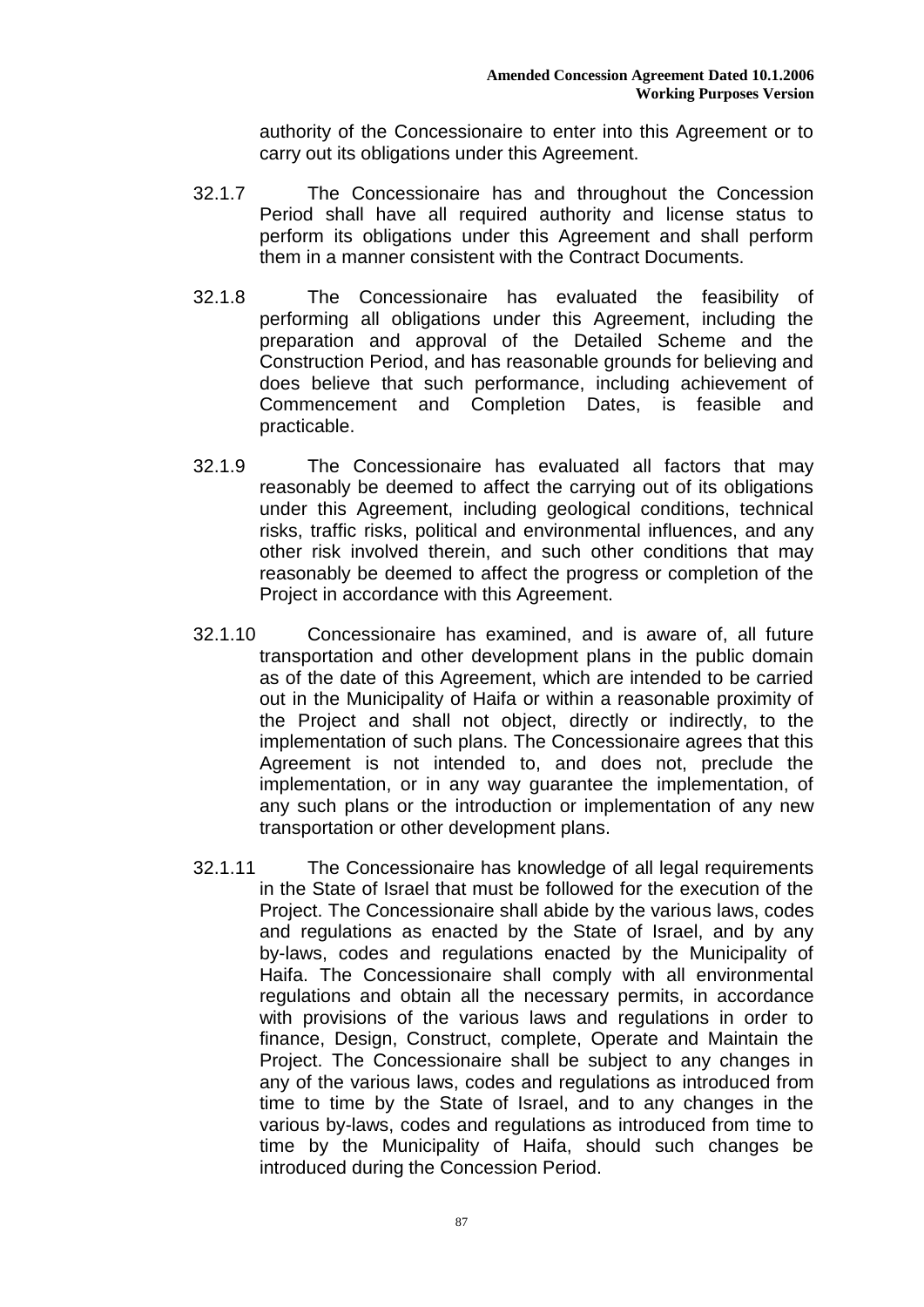- 32.1.12 The Concessionaire shall employ good business practices and appropriate management techniques in the Design, Construction, Operation and Maintenance of the Project and shall conduct its commercial affairs in a manner consistent with good faith and fair dealing.
- 32.1.13 At all times during the Concession Period, including during the Construction Period and notwithstanding the existence of any dispute, the Concessionaire shall perform its obligations under this Agreement, in a diligent manner and without delay, and shall comply with all applicable provisions of the Contract Documents. In the event a dispute arises regarding such performance or direction, it shall be resolved in accordance with the provisions of this Agreement.
- 32.1.14 The Concessionaire shall not commence a voluntary case or other proceedings seeking liquidation, winding up, reorganization or other relief with respect to itself or its debts under any corporation, bankruptcy, insolvency or other similar law, or seek the appointment of a trustee, receiver, liquidator, custodian, or other similar official of it or any substantial part of its assets, file an answer admitting the material allegations of a petition filed against it in any involuntary case or other proceeding commenced against it, or shall consent to any such relief or to the appointment of or taking possession by any such official in any voluntary case or other proceeding commenced against it, or shall make an assignment for the benefit of creditors, or shall fail, be unable, or admit in writing the inability to pay its debts as they become due, or shall take any action to authorize any of the foregoing.

## 32.2 **State and CTA Representations, Warranties and Covenants**

The State represents, warrants and covenants as follows:

- 32.2.1 This Agreement constitutes the legal, valid and binding obligation of the State, enforceable in accordance with its terms. The State has obtained all approvals required for it to execute, deliver and perform this Agreement, other than the approval of the Government of Israel and the relevant Committees of the Knesset. The legal opinion of the Legal Advisor to the Ministry of Finance is attached to this Agreement as Annex U.
- 32.2.2 The CTA was duly appointed and authorized by the State to implement and supervise the setting up of the Project including, but not limited to, collection of Toll Charges and performance of the Concessionaire's other undertakings under this Concession Agreement. The CTA shall be deemed to be acting for and on behalf of the State for the purposes of this Concession Agreement. Actions and obligations of the CTA under this Concession Agreement shall be deemed to be actions and obligations of the State.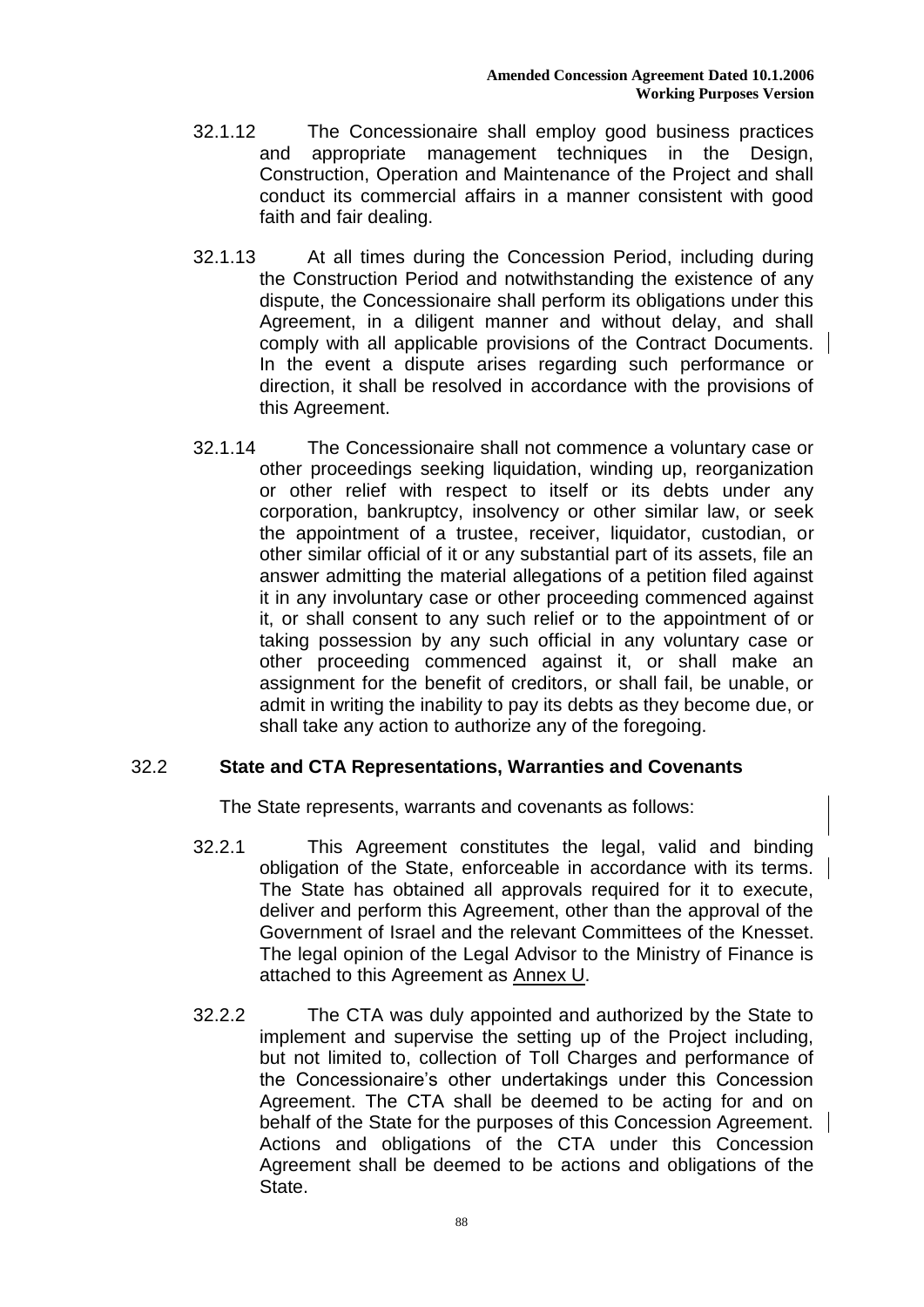The functions and powers of the CTA under this Concession Agreement shall be carried out through a number of authorized representatives whose identities will be given to the Concessionaire by the CTA from time to time.

- 32.2.3 The State shall provide, no later than the date of issuance of a Permit to Operate, and maintain, the connecting roads to the Project (as defined by Annex B5 of Part "B") in order to permit the convenient and safe flow of traffic to and from the Project.
- 32.2.4 Except as otherwise provided in this Agreement, during the Concession Period the CTA shall:
	- 32.2.4.1 use reasonable efforts in order to assist the Concessionaire in its dealings with governmental authorities to the extent permitted by the law in connection with executing and implementing the Project in accordance with this Agreement; provided, however, that the CTA shall bear no liability whatsoever for any failures of the Concessionaire to obtain any desired result; and
	- 32.2.4.2 use reasonable efforts in order to assist the Concessionaire to the extent permitted by the law to obtain those permits necessary for the Construction and Operation and Maintenance of the Project; provided, however, that the CTA shall bear no liability whatsoever for any failure of the Concessionaire to obtain any such permit nor shall the above be construed as permitting the Concessionaire to avoid complying with applicable laws.

## **33 Extension of Concession Period**

- 33.1 The Concession Period shall be extended by the State in the following circumstances, to the extent, and subject to the limitations, set forth in this Section 33:
	- 33.1.1 if the events contemplated by Section 8.4.1A, 8.4.4.2 or 8.4.4.4 occur, then the period of the extension shall be equal to the period from the commencement of the Regulatory Delay to the date of approval of the Detailed Scheme;
	- 33.1.2 if the events contemplated by Section 8.5.2 occur and the achievement of any Commencement or Completion Date is impossible based on the existing circumstances, then the period of the extension shall be equal to the period from the commencement of the Schedule Delay to the date the circumstance giving rise to such Schedule Delay no longer adversely affects the Revised Project Schedule;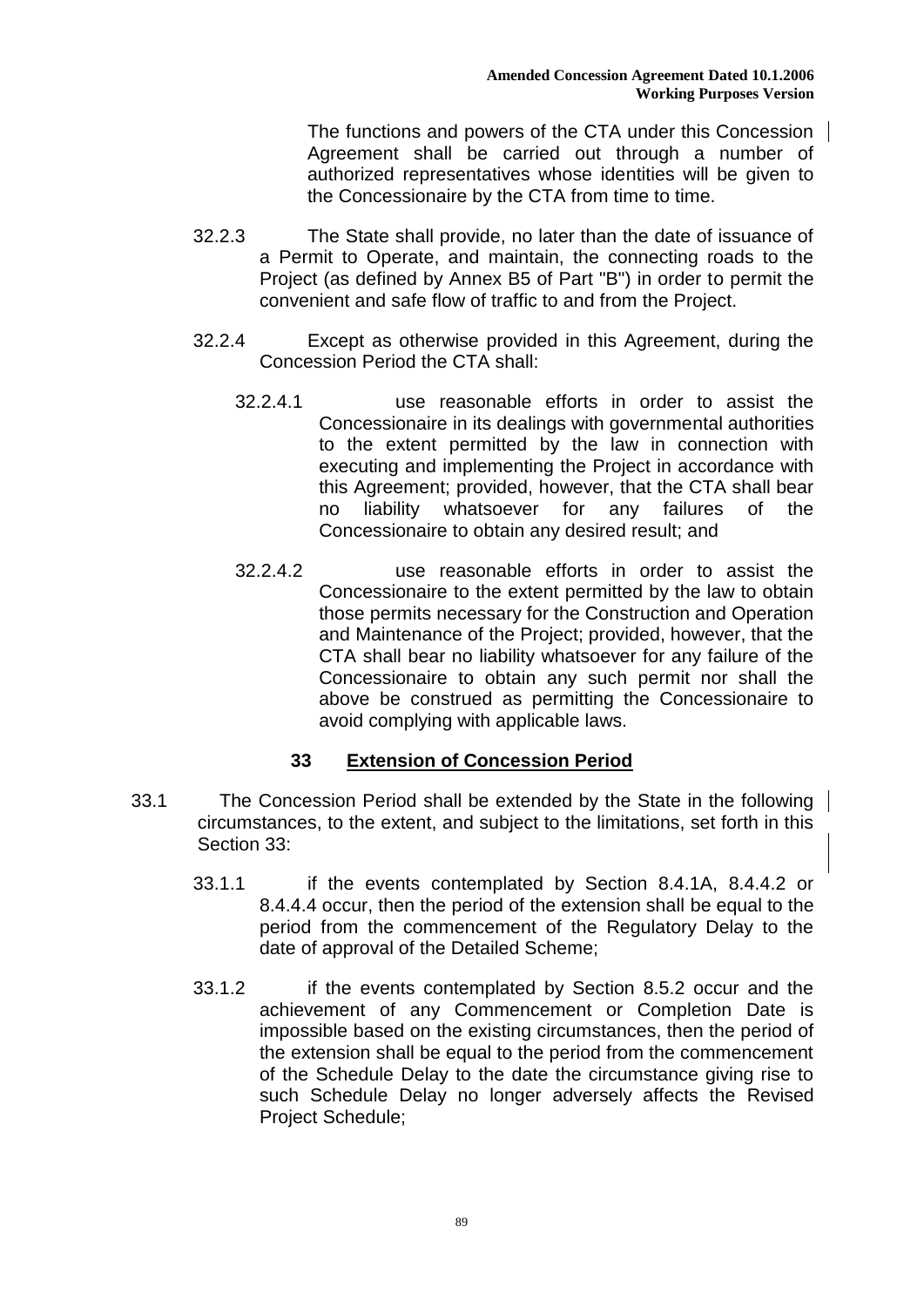# 33.1.3 DELETED**<sup>10</sup>**

- 33.1.4 if the events contemplated by the second sentence of Section 24.3.6 occur, then the period of extension shall be equal to the period during which the Project shall have ceased Operations; and
- 33.1.5 If a CTA Construction Delay occurs, then the period of extension shall be equal to the period of the CTA Construction Delay.
- 33.2 The aggregate duration of all extensions of the Concession Period determined and accumulated in accordance with Section 33.1 shall not exceed 5 years.
- 33.3 The Concession Period shall not be extended until such time as the aggregate duration of all periods of extension determined in accordance with Sections 33.1.2 - 33.1.5 shall exceed 180 days, at which time the Concession Period shall be extended for all periods of extension determined and accumulated in accordance with Section 33.1.2 - 33.1.5 prior to such time, subject to Section 33.2, and thereafter this Section 33.3 shall cease to have any force or effect.

# **34 Intellectual Property**

- 34.1 All drawings (including plans, elevations, sections, details and diagrams), specifications, records, information, plans, schedules, samples, shop drawings and other documents prepared by or on behalf of the Concessionaire in connection with the Project shall at all time be and remain the property of the State. All copies of the foregoing in written, graphic or other tangible form shall be delivered to the CTA at its request. The CTA and/or the State shall have, without the need to pay, a nonexclusive, irrevocable right to use, within the State, any intellectual or industrial property rights contained therein not then owned by the CTA and/or the State. All of the foregoing shall be used by the Concessionaire and its subcontractor(s) only for the purpose of performing their obligations and undertakings under this Agreement and may not be used for any other purpose without the prior written consent of the CTA.
- 34.2 The Concessionaire declares that it accepts responsibility for the fact that the execution of the Design, Construction, Operation and Maintenance of the Project will not involve any infringement of any patent or trade secret or know how or copyrights or any intellectual or industrial property rights belonging to any third party.
- 34.3 The Concessionaire shall hold harmless and indemnify the CTA from and against all claims, proceedings, damages, costs, charges and

 $\overline{a}$ 

**<sup>10</sup>** See footnote no.1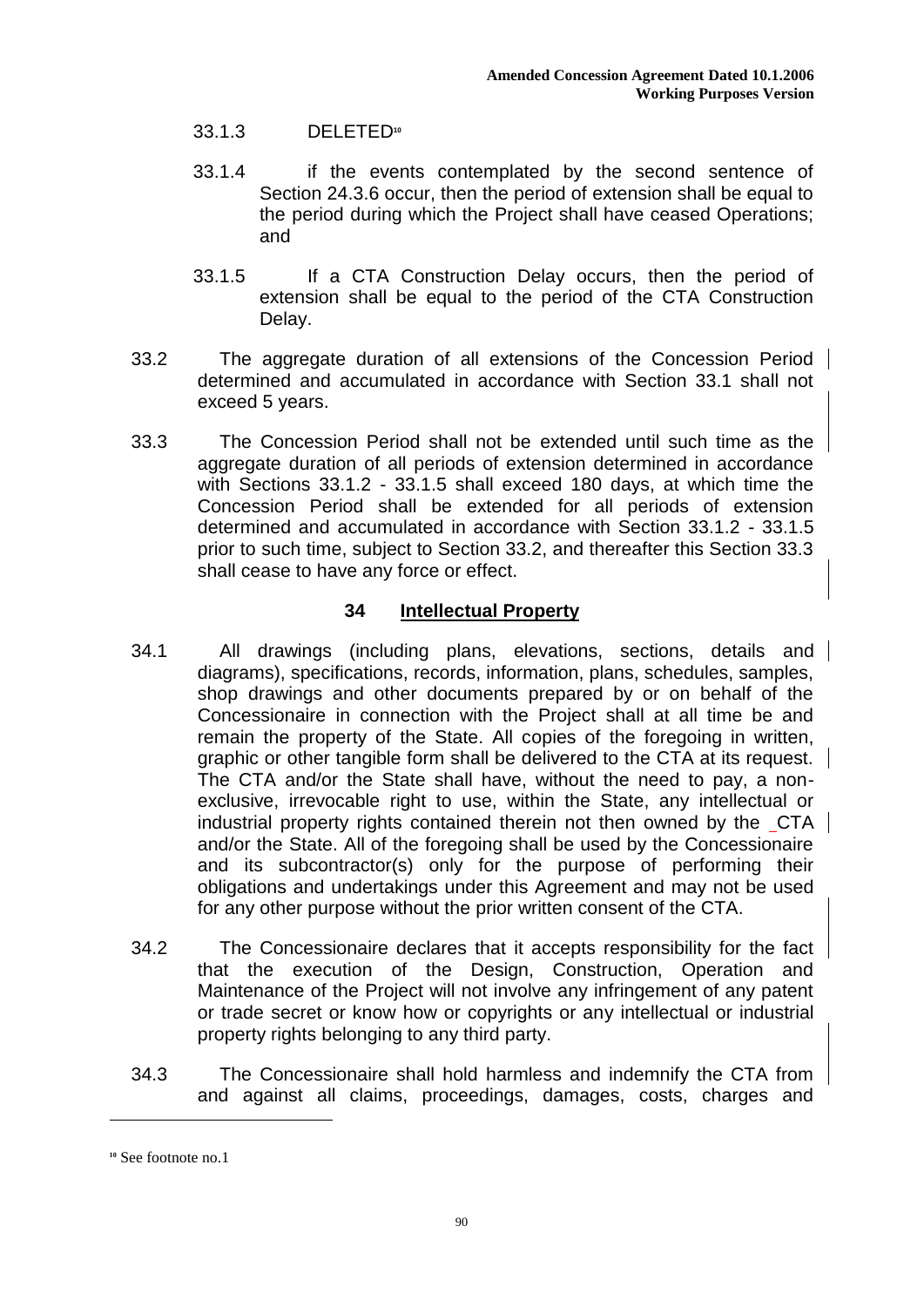expenses for or on account of infringement of any patent rights, design patent, trade marks or trade names or other intellectual or industrial property rights in respect of the Project and the Construction thereof. Except where otherwise specified, the Concessionaire shall pay all the royalties, damages and compensation, in respect of any use of any patent rights, design patent, trade marks or trade names or other intellectual or industrial property rights in respect of the Project and the Construction thereof.

#### **35 Taxation**

- 35.1 The Income Tax and Property Tax Commission issued a pre-ruling on the investment made by the Concessionaire as set forth in a letter dated  $15<sup>th</sup>$  November 1995, as amended by a letter dated 22<sup>nd</sup> July 1997, attached to this Agreement as Annex V-1, and a pre-ruling regarding the depreciation as set forth in a letter dated  $31<sup>ST</sup>$  January, 1999, attached to this Agreement as Annex V-1A.
- 35.2 The Income Tax and Property Tax Commission issued a pre-ruling regarding the purchase tax to be paid by the Concessionaire as set forth in a letter dated  $30<sup>th</sup>$  February 1996, attached to this Agreement as Annex V-2, and a pre-ruling regarding the property tax to be paid by the Concessionaire as set forth in a letter dated  $27<sup>th</sup>$  August, 1997, attached to this Agreement as Annex V-2A.
- 35.3 The Customs and Value Added Tax Department issued a pre-ruling on the liability to V.A.T. in connection with the grant of this Agreement and in connection with the Transfer of the Project as set forth in a letter dated  $29<sup>th</sup>$  May 1997, attached to this Agreement as Annex V-3.
- 35.4 This Agreement is exempt from Stamp Duty in accordance with the provisions of the Stamp Duty on Documents Law 1961 as set forth in a letter dated  $28<sup>th</sup>$  May 1997, attached to this Agreement as Annex V-4.
- 35.5 Without derogating from the generality of any applicable law, rule or regulation, the execution of this Agreement by the Concessionaire shall be deemed to mean acceptance by the Concessionaire of the pre-rulings contained herein.
- 35.6 In the event that any of the pre-rulings described in Sections 35.1 through 35.4 shall be changed, and such change shall have a material adverse effect on the Concessionaire, the CTA shall, if requested by the Concessionaire and if the then existing circumstances so justify, support efforts of the Concessionaire to obtain the consent of the relevant authorities so that the pre-rulings described in Sections 35.1 through 35.4 shall remain unchanged.

If, despite the efforts of the Concessionaire and the CTA, any of the pre-rulings described in Sections 35.1 through 35.4 shall be changed, and the Concessionaire shall believe that such change shall have a material adverse effect on it, the Concessionaire shall submit to the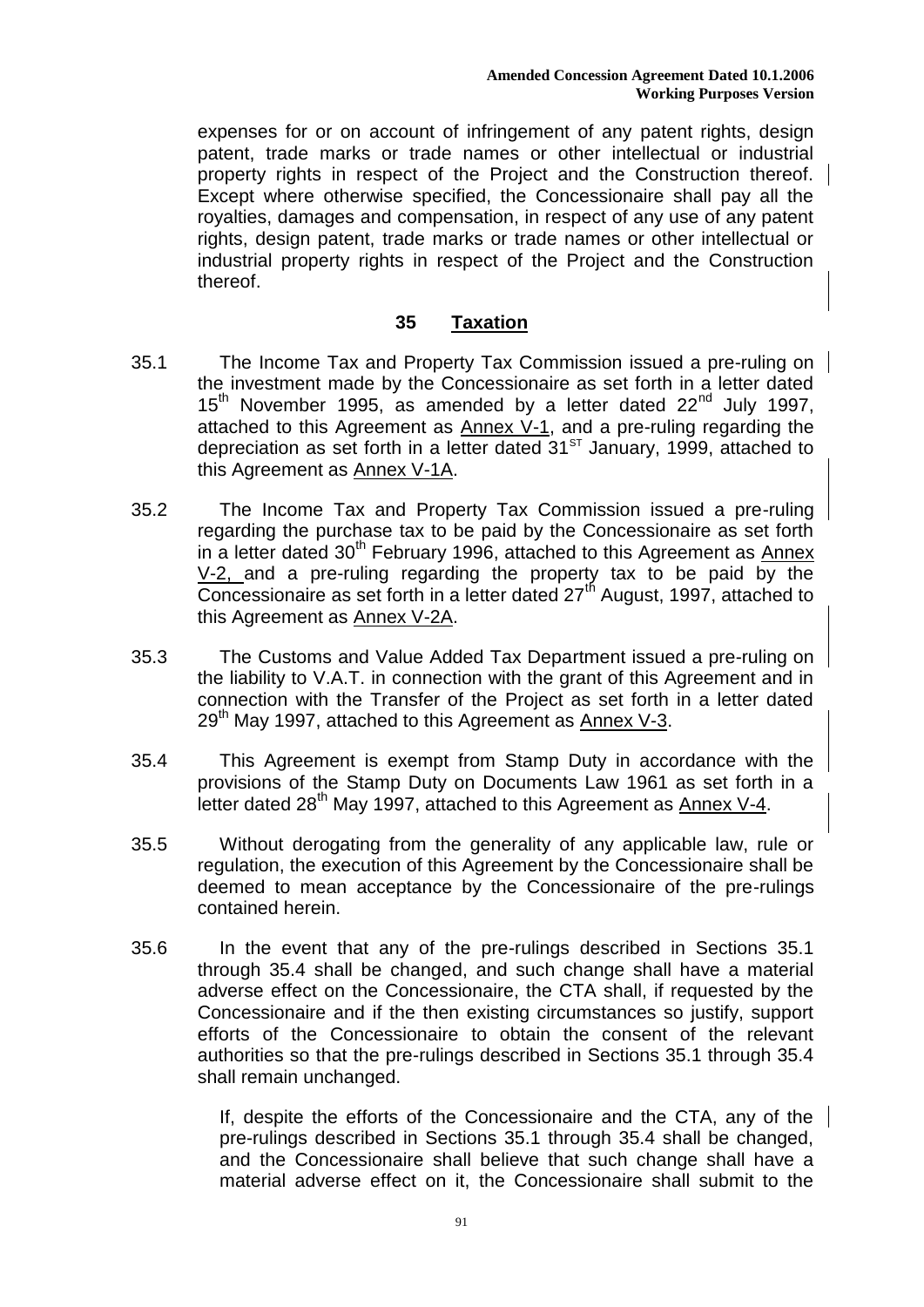Disputes Board a request to certify such a change as material adverse change to a pre-ruling ("Material Adverse Change to A Pre-ruling"). In the event the Disputes Board determines that the change in any of the pre-rulings described in Sections 31.5 through 35.4 shall have a material adverse effect on the Concessionaire, and if, at the discretion of the Disputes Board the then existing circumstances so justify, the Concessionaire shall be entitled to compensation pursuant to Section 26.10.

- 35.7 Without derogating from the provisions of this Agreement, it is hereby emphasized that any Tax imposed under any law, rule or regulation to the owner or possessor of land with regards to the Site shall be borne by the Concessionaire. If the State shall grant any rights to third parties as a result of which Taxes shall apply to the use of the Site, such Taxes will not be borne by the Concessionaire.
- 35.8 Subject to the provisions of this Section 35, any Tax imposed under any law, rule or regulation on the Concessionaire in relation to the execution, performance or fulfillment of its obligations and undertakings pursuant to this Agreement, or in connection with the receipt or exercise of any right granted to the Concessionaire herewith, and any Tax which is imposed under any law, rule or regulation to the Site or the Project or any part thereof shall apply to the Concessionaire and shall be paid by the Concessionaire in accordance with the provisions of the applicable law, rule or regulation.
- 35.9 Attached hereto as Annexes V-5 and V-6 are letters from the Municipality of Haifa concerning the applicability of the Betterment Levy and municipal taxes. Such letters are attached hereto for information purposes only. The State makes no representation or warranty with respect to the content of such letters and specifically disclaims any obligation in respect thereto.

#### **36 Manpower**

- 36.1 The Concessionaire's personnel shall, at all times, be under the Concessionaire's exclusive supervision and control and shall be employees of the Concessionaire and not of the CTA, the State or any other governmental entity. The Concessionaire shall pay all wages, salaries and other amounts due to its employees and shall be responsible for all reports and obligations with respect to them, including but not limited to social security tax, income tax, worker's compensation, employee benefits and similar matters.
- 36.2 The Concessionaire shall take all reasonable precautions to prevent any unlawful, riotous or disorderly conduct by its employees and take all reasonable care to ensure the preservation of peace and the protection of the public's safety and third party's property in the vicinity of the Project.
- 36.3 The Concessionaire shall cause all Contracts to contain provisions substantially identical to Sections 36.1 and 36.2 in favor of the CTA.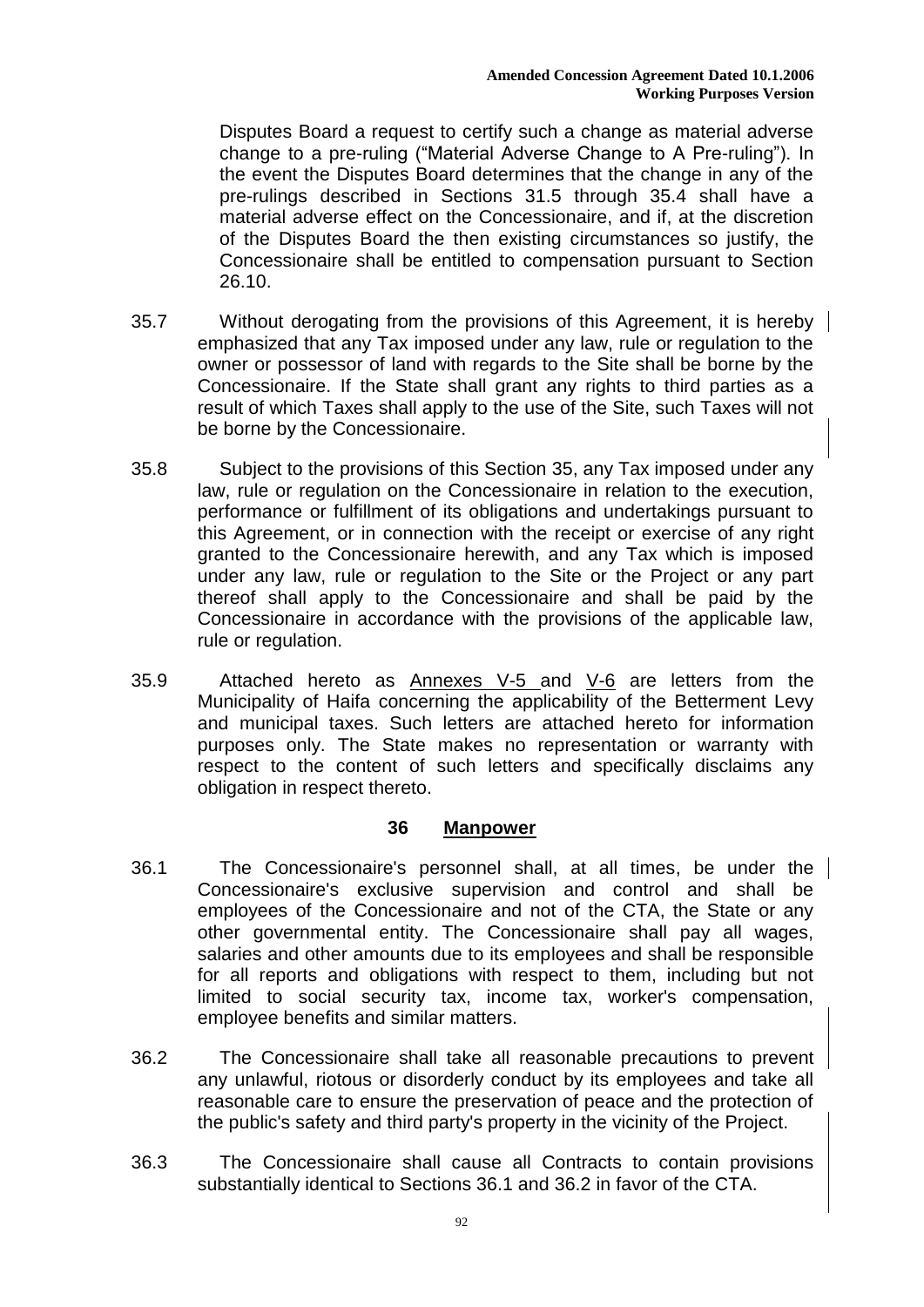- 36.4 Engineers and Architects The Concessionaire shall retain, or cause to be retained in connection with the Project, the services of architects and engineers who are licensed according to the laws of the State of Israel and, if the Concessionaire so determines, architects and engineers who are, in each case, licensed according to the laws of other jurisdictions, and who are professionally qualified to perform studies, investigations, tests, design and preparation of plans, specifications and estimates and in compliance with the provisions of all applicable legislation.
- 36.5 **Foreign Residents** The Concessionaire may employ foreign residents, from time to time, subject to all relevant labor laws and regulations.

## **37 Health and Safety**

37.1 The Concessionaire shall conform with all applicable occupational safety and health laws, regulations and ordinance during the Concession Period, including, without limitation, all occupational safety and health laws, regulations and ordinances applicable to the Construction or any part thereof.

## 37.2 **Public Safety**

37.2.1 It is the Concessionaire's responsibility to provide for the safety of the public, public traffic and property in the vicinity of the Site during the Concession Period.

## 37.2.2 Safety Devices -

- 37.2.2.1 Whenever the execution of the Project creates a condition hazardous to the public, to public traffic, or to property in the vicinity of the Site, the Concessionaire shall, at its own expense, furnish, erect, and maintain such fences, temporary railing, barricades, lights, signs, and other devices and take such other reasonable protective measures as are necessary to prevent accidents, damage or injury to the public or to property in the vicinity of the Site ("Safety Devices").
- 37.2.2.2 Safety Devices, erected and maintained by the Concessionaire, at its own expense, are in addition to any Traffic Control Devices which the Concessionaire is obliged to install under all applicable legislation, the L.O.S., the Detailed Scheme, the Interministerial General Specifications or other provisions of the Contract Documents.
- 37.2.2.3 The installation of Safety Devices shall conform to the requirements of the L.O.S., the Detailed Scheme, the Interministerial General Specifications and all applicable legislation as may be in force from time to time. The use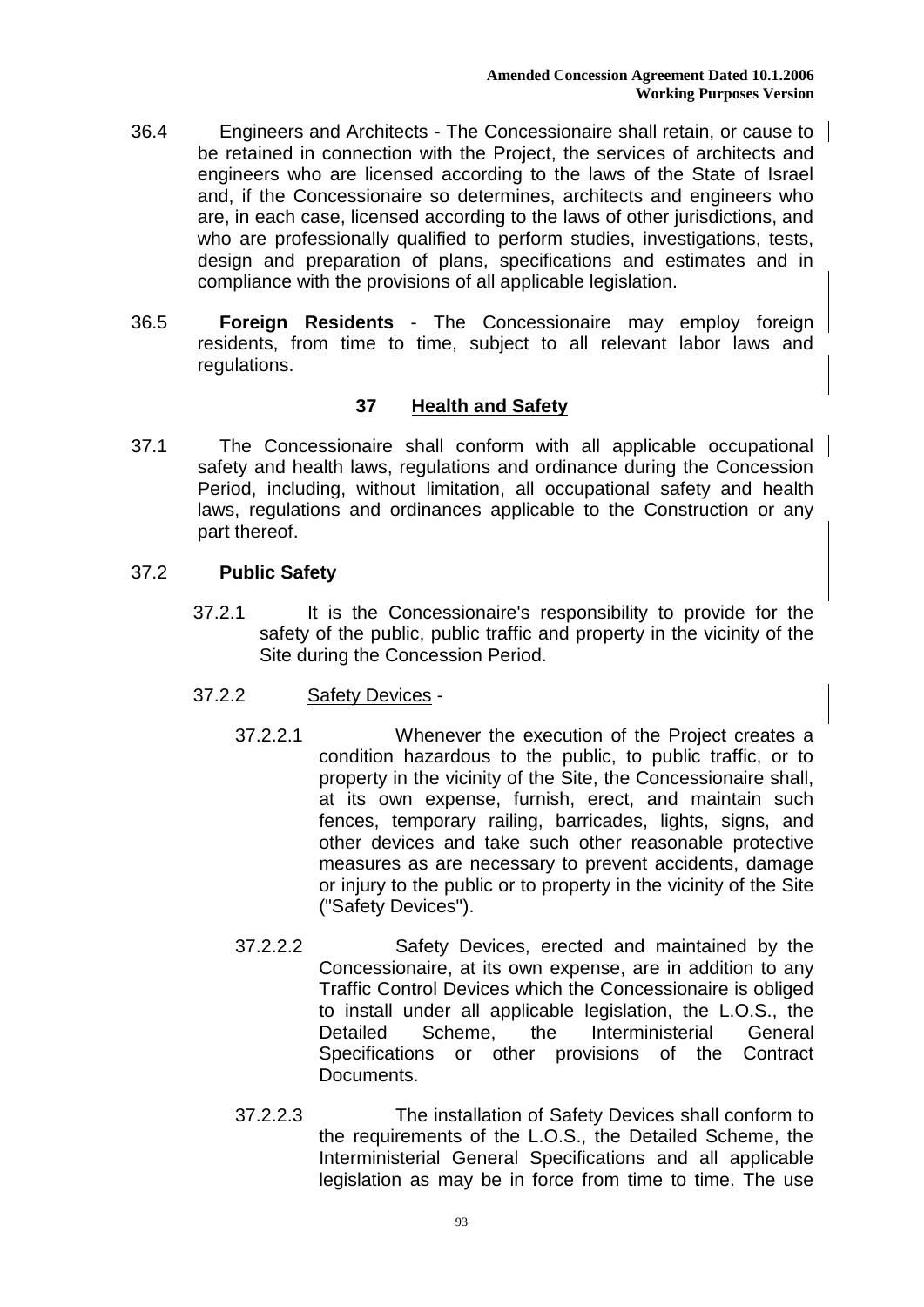and operation of such Safety Devices shall conform to the requirements of the L.O.S., the Detailed Scheme, the Interministerial General Specifications, the Israeli Standards and all applicable legislation as may be in force from time to time.

- 37.2.2.4 Should the Concessionaire fail to furnish Safety Devices and to take protective measures in accordance with the provisions of Section 37.2.2.3 above, the CTA may direct the attention of the Concessionaire, in writing, to the existence of a hazard to the public. All necessary Safety Devices or other measures shall be furnished and installed by the Concessionaire, at its own expense, according to the CTA instructions and within such time as the CTA may direct it in their notice.
- 37.2.2.5 Should the CTA point out the inadequacy of the Safety Devices taken by the Concessionaire, such action on the part of the CTA shall not relieve the Concessionaire of its responsibility for public safety or abrogate its obligation to pay for such devices.
- 37.2.2.6 Should the Concessionaire fail to comply with the instructions of the CTA, or should the CTA be of the opinion that the installation of the required Safety Devices is urgent, the required Safety Devices may be procured and installed by the CTA, or by any other person directed by the CTA to perform such procurement and installation. All expenses incurred by the CTA for the purpose of procuring and installing Safety Devices shall be reimbursed by the Concessionaire upon the CTA's demand.
- 37.2.3 All materials and equipment used for the execution of the Project shall enter and leave the Site via such points of ingress and egress and crossovers as will be approved by the relevant authorities, upon request of the Concessionaire, which request shall be submitted in accordance with all applicable legislation. All movements of workers and materials or equipment on or across lanes open to public traffic shall be performed in a manner that will not endanger public traffic.
- 37.2.4 When leaving the Site and entering a roadway carrying public traffic, the Concessionaire's materials and equipment, whether empty or loaded, shall, in all cases, yield to public traffic.
- 37.2.5 No material or equipment shall be stored where it will interfere with the free and safe passage of public traffic.
- 37.2.6 Temporary facilities which the Concessionaire uses during the Concession Period shall not be installed or placed where they will interfere with the free and safe passage of public traffic.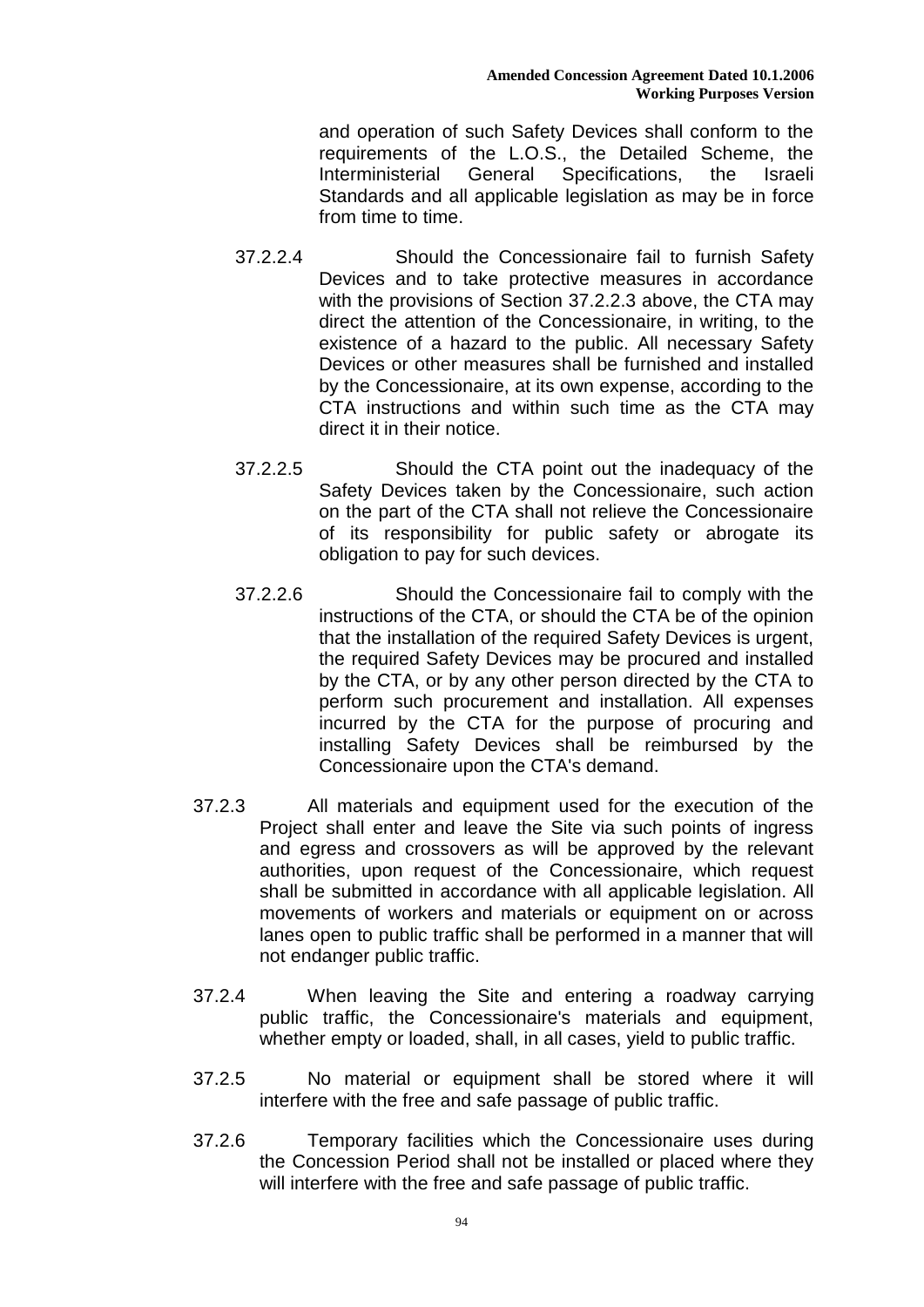37.2.7 Temporary facilities which could be hazardous to public safety if improperly designed, shall comply with design requirements specified in the Contract Documents for such facilities or, if none are specified, with standard design criteria or codes appropriate for the facility involved, Interministerial General Specifications or others.

# **38 Preservation of Property**

- 38.1 Roadside trees, shrubs, and other plants, pole lines, fences, signs, markers and monuments, buildings and structures, irrigation lines, pipelines under or above ground, sewer and water lines, all roadway facilities, and any other improvements or facilities, within, or adjacent to, or above, the Site, which, according to the provisions of the Project Design Documents, are not intended to be removed ("Protected Plants and Structures"), shall be protected by the Concessionaire from injury or damage. The Concessionaire shall provide and install suitable safeguards to protect such Protected Plants and Structures from injury or damage in accordance with, as applicable, the L.O.S., the Detailed Scheme, the Interministerial General Specification, the Israeli Standards and the other provisions of the Contract Documents.
- 38.2 If such Protected Plants and Structures are injured or damaged during the Concession Period due to Construction, Operation, Maintenance or other work performed by the Concessionaire, the Protected Plants and Structures shall be replaced and restored at the Concessionaire's own expense, as soon as is reasonably practicable. The Protected Plants and Structures shall be replaced or restored to a condition as good as when the Concessionaire commenced Construction, Operation, Maintenance or such other work which has caused such injury or damage. The fact that any underground facility is not shown upon the Project Design Documents shall not relieve Concessionaire of its responsibility under this Section. It is the Concessionaire's responsibility to ascertain the location of such underground facilities which may be subject to damage during the Concession Period.
- 38.3 Should the CTA point out any damage caused to any such Protected Plants and Structures, the CTA may direct, in writing, the attention of the Concessionaire, to the damage and injury caused and the necessary repair works that need to be carried out. All necessary repair works shall be carried out by the Concessionaire, at its own expense, conforming with the instructions of the CTA, within such time as the CTA may direct it in its notice.
- 38.4 Should the Concessionaire fail to comply with the instructions of the CTA within the time specified in its notice, such repair works may be initiated by the CTA, or by any other person directed by the CTA. All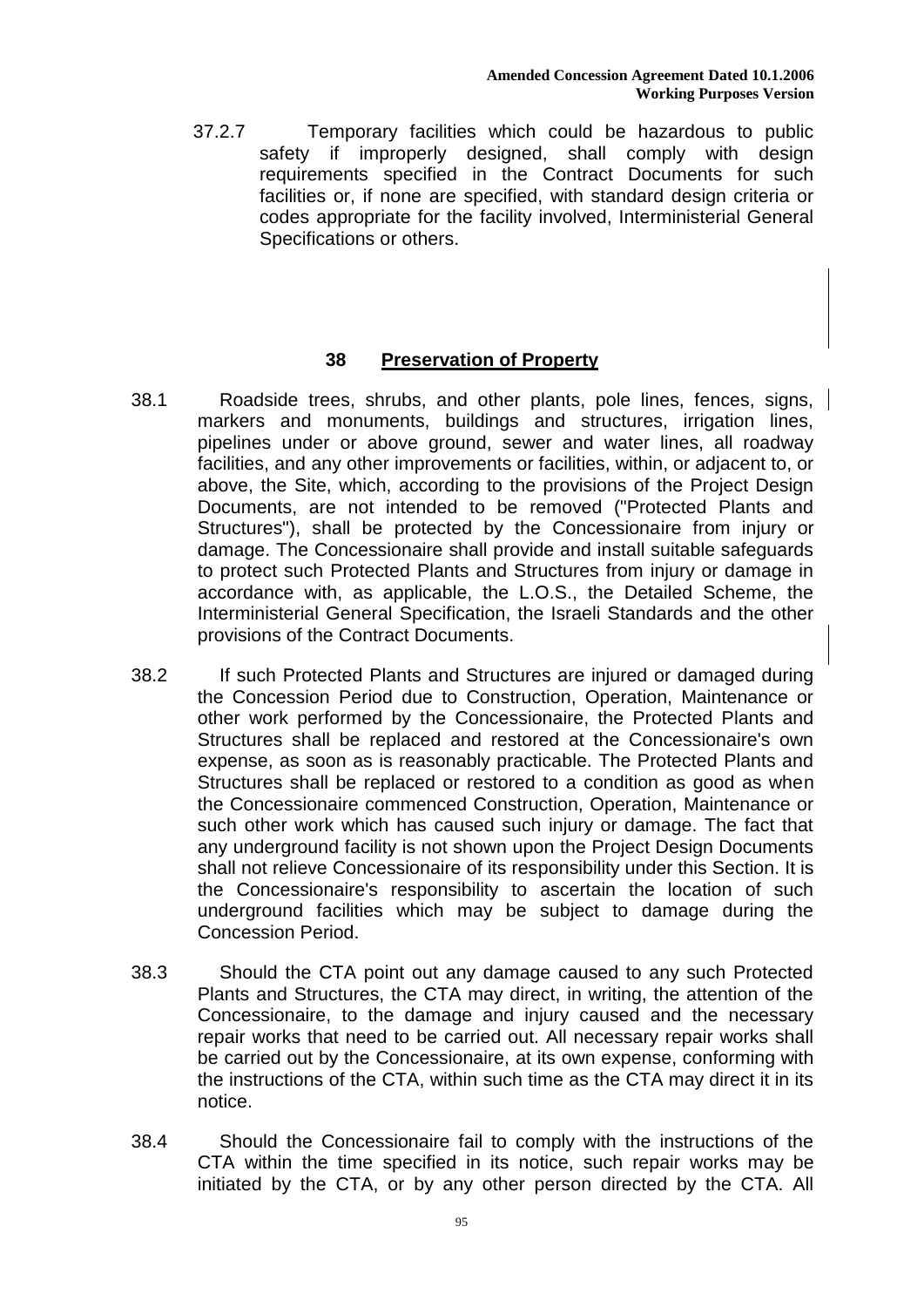expenses incurred by the CTA for the purpose of performing such repair works shall be reimbursed by the Concessionaire upon the CTA's demand.

- 38.5 The Concessionaire shall not disturb any vegetation, trees, shrubs or plants, outside the Site. The Concessionaire shall be fined for every tree damaged outside the Site, such fines shall be determined to be determined according to the regulations of the Municipality of Haifa on this issue.
- 38.6 Any trees, shrubs or plants within the Site which are damaged during the Construction shall be replaced by the Concessionaire at its own expense. All such replacement planting shall be completed before the issuance of the Completion Certificate, and will be coordinated with the CTA.

## **39 Air Pollution Control**

39.1 During the Concession Period, the Concessionaire shall comply with the relevant provisions of the L.O.S., the E.l.S., the Detailed Scheme and all air pollution control laws, regulations and ordinances, applicable to the Construction, Operation and Maintenance or any part thereof.

#### **40 Water Pollution**

40.1 During the Concession Period, the Concessionaire shall comply with the relevant provisions of the L.O.S., the E.l.S., the Detailed Scheme and all water pollution control laws, regulations and ordinances, applicable to the Construction, Operation and Maintenance or any part thereof.

## **41 Sound Control Requirements**

41.1 During the Concession Period, the Concessionaire shall comply with the relevant provisions of the L.O.S., the E.I.S., the Detailed Scheme and all local sound control and noise level laws, regulations, and ordinances, applicable to the Construction, Operation and Maintenance or any part thereof.

## **42 Contract Documents**

42.1 The following, hereby incorporated into this Agreement by reference, including all Annexes thereto, shall constitute an integral part of the Agreement and, for the purpose of the Agreement, shall be defined as "Contract Documents": Part "B," and the Bid Documents, including all amendments to such documents made after the date of submission as approved by the Promoters pursuant to the Tender Process, and all Change Orders issued hereof.

#### 42.2 **Order of Precedence**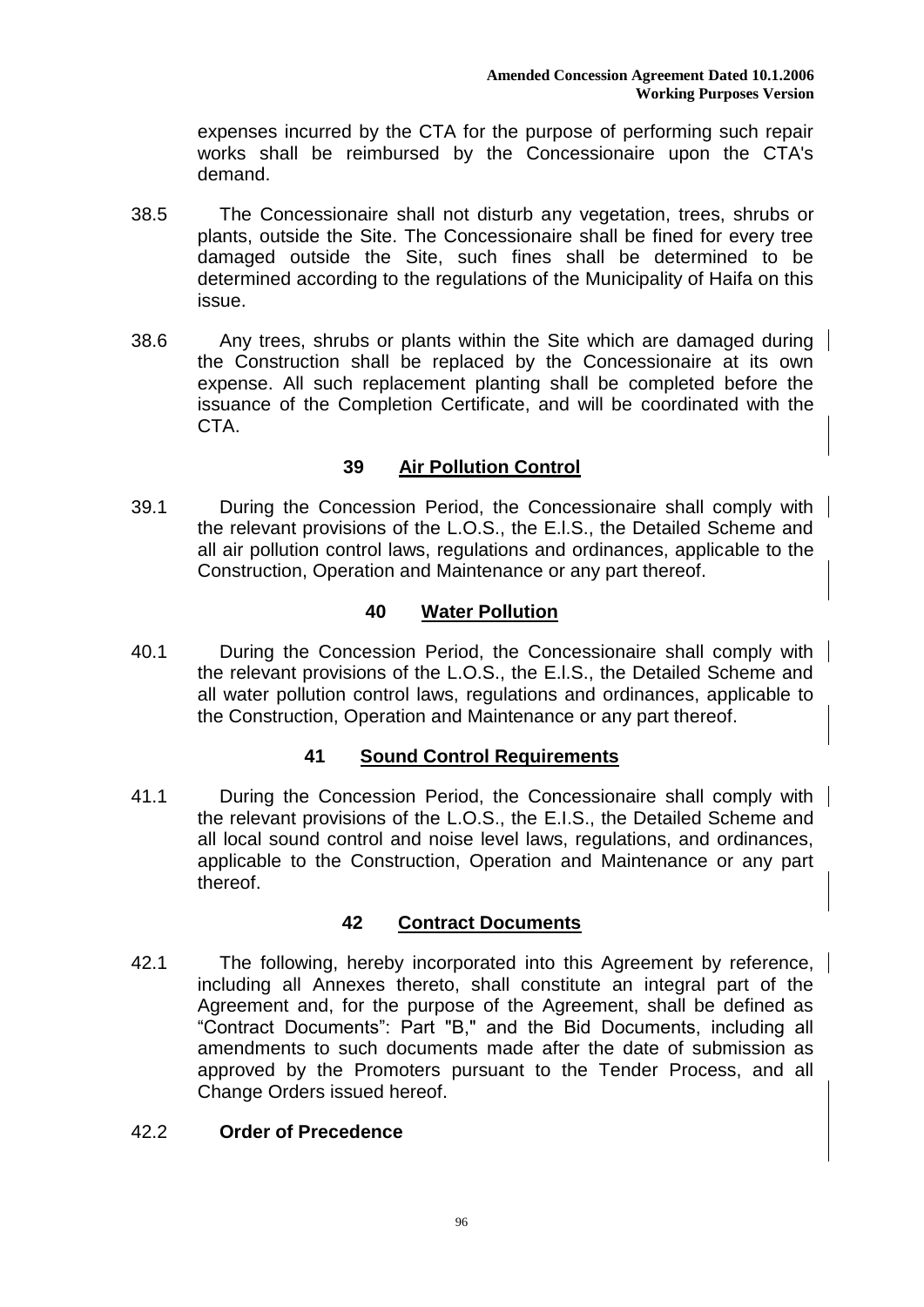In the event of any conflict among the Contract Documents, this Agreement and all amendments hereto shall in all events prevail. The order of precedence set forth below shall apply with respect to the other Contract Documents:

42.2.1 Design standards and requirements set forth in the Contract Documents shall be subject to the following order of precedence:

> First, those set forth in the Detailed Scheme and the L.O.S., | then the E.I.S., then Part "B" as amended by the CTA pursuant to the Tender Process, then the Interministerial General Specifications, then Israeli Standards, then any applicable foreign standards and finally the Design Documents.

42.2.2 Construction related standards, specifications and requirements shall be subject to the following order of precedence:

> First, those set forth in the Detailed Design, provided that any deviations from Part "B" or the Interministerial General Specifications contained in the Detailed Design shall take precedence over Part "B" or the Interministerial General Specifications to the extent that the CTA has delivered written approval to the Concessionaire including such deviations as exceptions, then Part "B," then the Interministerial General Specifications, then the Israeli Standards, then any applicable Foreign Standards and finally the Bid Documents.

## 42.3 **Information Supplied; Disclaimer**

- 42.3.1 The CTA and the State, including the Promoters, have made available to the Concessionaire information which they consider relevant for the Design and Construction of the Project, and have allowed the Concessionaire access to the Site for the purposes of inspection and testing.
- 42.3.2 The Concessionaire shall be deemed to have examined all information contained in the Contract Documents irrespective of any actual examination and shall be bound by all information stated therein.
- 42.3.3 The CTA and the State, including the Promoters, do not represent or warrant that the information contained in the Contract Documents which it has made available to the Concessionaire is either complete or accurate. It is understood and agreed that no information derived from an investigation, or interpretation of the information contained in the Contract Documents by the Concessionaire or any representatives of the Concessionaire, will, in any way, relieve the Concessionaire from any responsibility, risk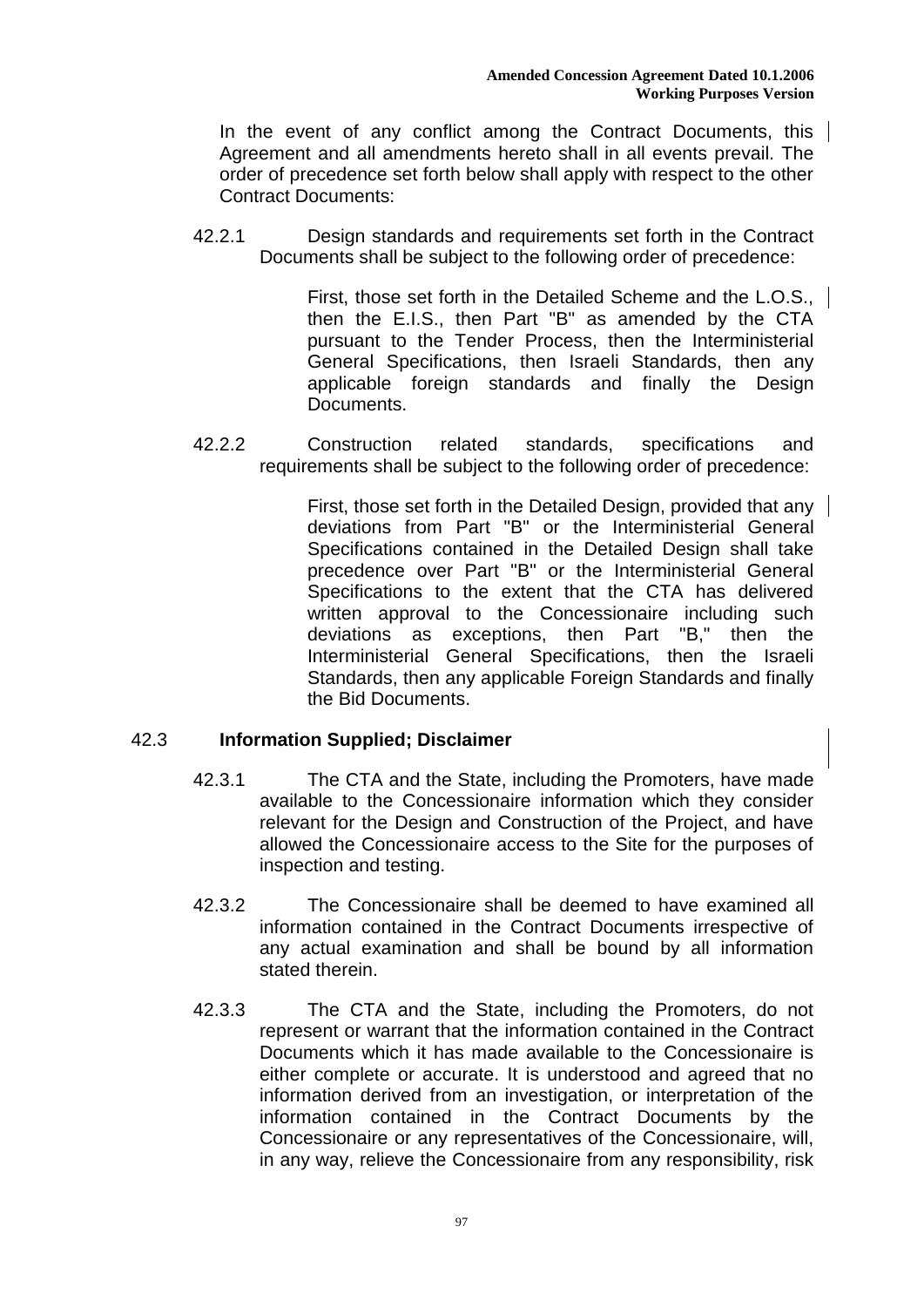or obligation to properly fulfill its obligations under the Contract Documents.

## 42.4 **Project Related Information**

The Concessionaire specifically acknowledges and agrees that:

- 42.4.1 any Project Related Information provided by the CTA and the State, including the Promoters, and contained in the Contract Documents, is preliminary in nature;
- 42.4.2 the Concessionaire may rely on the Project Related Information provided by the CTA and the State, including the Promoters, and contained in the Contract Documents, at its own risk;
- 42.4.3 the Concessionaire was obliged to ascertain whether there were any errors in the basic configuration set forth in the Project Related Information and to notify the CTA of any such defects prior to the submission of the Bid Documents, and has the continuing obligation to ascertain whether any such defects exist and to notify the CTA regarding any potential difficulties which might arise from such defects; and
- 42.4.4 the Concessionaire was obliged prior to the submission of the Bid Documents to verify all data contained in the Project Related Information and all other documents provided by the CTA for which such verification is appropriate, given the scope of the Concessionaire's responsibilities under the Contract Documents.

# 42.5 **Design Tasks Carried Out by the CTA Regarding the Detailed Scheme**

- 42.5.1 It is understood and agreed by the Concessionaire that the design tasks carried out by the CTA in order to assist the Concessionaire in the preparation and approval of the Detailed Scheme shall not, in any way, relieve the Concessionaire of its responsibility or risk, nor from its obligation to prepare and submit the Detailed Scheme for the approval of the CTA and the Relevant Planning Commission in accordance with the provisions of this Agreement and all relevant legislation, nor shall it relieve the Concessionaire of its responsibility to fulfill all its obligations under this Agreement in accordance with the provisions of the Detailed Scheme.
- 42.5.2 It is understood and agreed that the Concessionaire shall assume full responsibility for the Design, Construction, use, Operation and Maintenance of the Project, regardless of the fact that certain design tasks have been carried out by the CTA.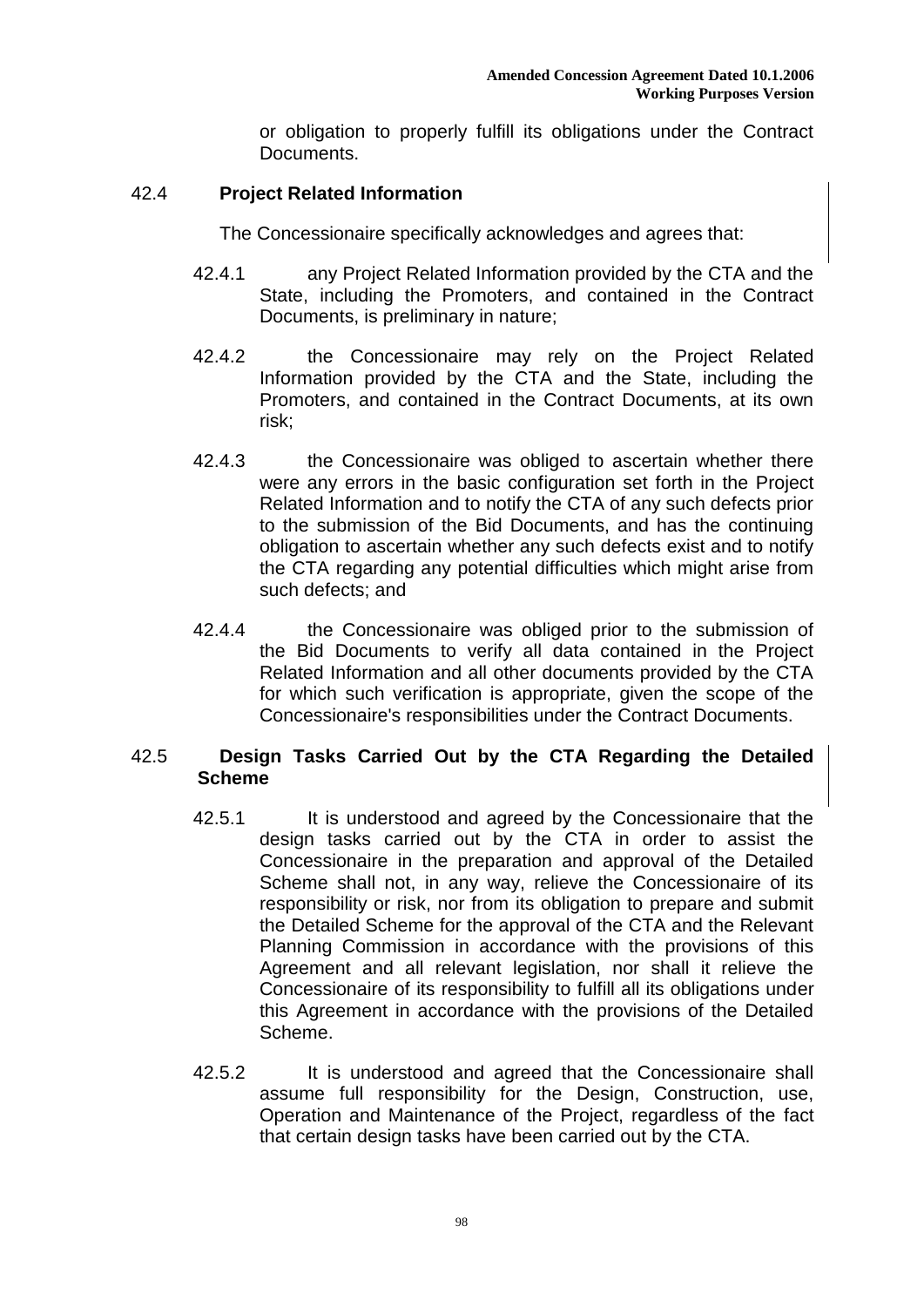- 42.5.3 It is understood and agreed that the CTA and the State, including the Promoters, shall not be responsible or liable in any respect for any cost or expense which might be incurred by the Concessionaire during the Design, Construction, Operation or Maintenance of the Project, resulting from its compliance with the provisions of the Detailed Scheme or the design tasks carried out by the CTA.
- 42.5.4 It is understood and agreed that the CTA and the State, including the Promoters, shall not be responsible or liable in any respect for any default or error in the Detailed Scheme or the design tasks carried out by the CTA. Furthermore, the CTA and the State, including the Promoters, shall not be responsible or liable in any respect for any default or error, loss, damage or injury whatsoever suffered by the Concessionaire, its employees, agents, officers or Subcontractors or any other Persons for whom the Concessionaire may be legally or contractually responsible, by reason of any use of any information contained in the Detailed Scheme, or resulting from its compliance with the provisions of the Detailed Scheme or the design tasks carried out by the CTA.

## 42.6 **General Disclaimer**

- 42.6.1 The Concessionaire agrees that it has full responsibility for the Design, Construction, Operation and Maintenance of the Project, regardless of the fact that certain design work has already occurred, and certain instructions regarding the Design, Construction, Operation and Maintenance have been provided to it by the CTA and the State, including the Promoters.
- 42.6.2 The Concessionaire understands and agrees that the CTA and the State, including the Promoters, shall not be responsible or liable in any respect for any loss, damage or injury whatsoever suffered by the Concessionaire, its employees, agents, officers or Subcontractors or any other Persons for whom the Concessionaire may be legally or contractually responsible, by reason of any use of any information contained in the Contract Documents provided by the CTA and the State, including the Promoters, to the Concessionaire or forbearance in reliance thereon.
- 42.6.3 The Concessionaire further acknowledges and agrees that if and to the extent the Concessionaire or any Person on the Concessionaire's behalf uses any of said information in any way, such use is made on the basis that the Concessionaire, not the CTA or the State, including the Promoters, is the source of said information; and the Concessionaire is capable of conducting and entitled thereunder to conduct any and all studies, analyses and investigations as it deems advisable to verify or supplement said information, and that any use of said information is entirely at its own risk and at its own decision.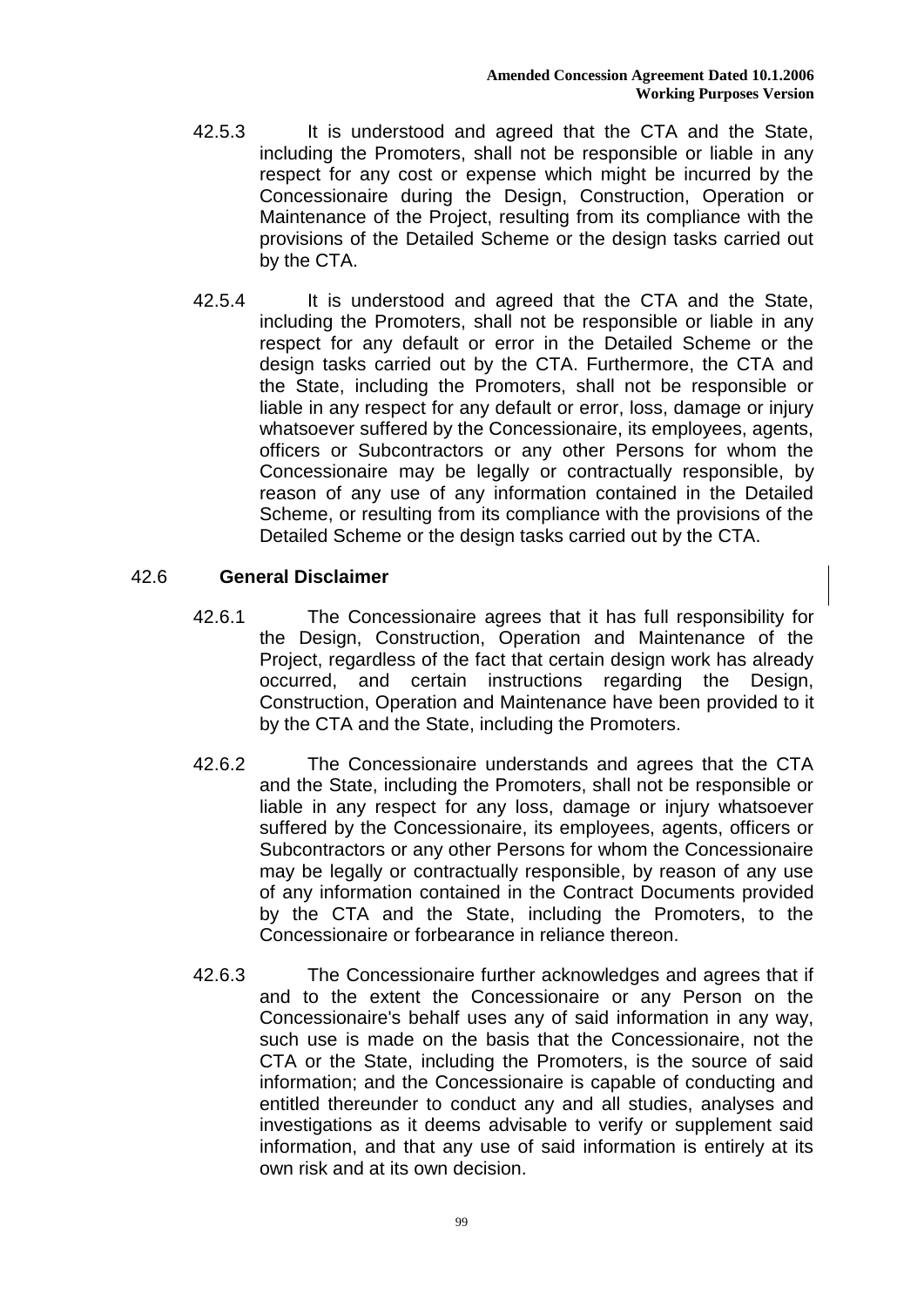42.6.4 THE CTA AND THE STATE, INCLUDING THE PROMOTERS, DO NOT REPRESENT OR WARRANT THAT THE INFORMATION CONTAINED IN THE PROJECT RELATED INFORMATION AND OTHER INFORMATION CONTAINED IN THE CONTRACT DOCUMENTS WHICH IT HAS MADE AVAILABLE TO THE CONCESSIONAIRE IS EITHER COMPLETE OR ACCURATE.

## **43 Miscellaneous Provisions**

43.1 The headings of the Sections and Annexes of this Agreement are for convenience only and shall not be deemed part of the Agreement or considered in construing the Agreement.

#### 43.2 **Entire Agreement, Language**

- 43.2.1 This Agreement, together with the other Contract Documents, constitutes the entire and integrated agreement between the parties hereto and supersedes and nullifies all prior negotiations, representations, understandings and agreements, whether written or oral, with respect to the subject matter hereof.
- 43.2.2 Both Hebrew and English versions of the Concession Agreement shall be signed. The English version of the Concession Agreement shall govern, unless, in particular instances, one of the parties shall request otherwise. Following such request, the matter shall be referred to the Disputes Board to determine which of the versions govern in the particular instance.

#### 43.3 **Subcontractors**

- 43.3.1 The Concessionaire shall be fully responsible for the acts and omissions of the Designer, the Contractor, the Operator, the Maintenance Contractor and any Subcontractors thereof.
- 43.3.2 The Concessionaire shall endeavor to cause the Designer, the Contractor, the Operator and any Maintenance Contractor to give preference to the retention of Israeli Subcontractors to the extent such Subcontractors are competitive in terms of quality of service and price.

#### 43.4 **Amendments**

This Agreement may be amended only by way of a written instrument, duly executed by the parties.

#### 43.5 **Notices and Communications**

43.5.1 All notices under this Agreement shall be in writing and (i) delivered by hand; or (ii) mailed postage prepaid by registered or certified mail; or (iii) faxed to the following addresses (or to such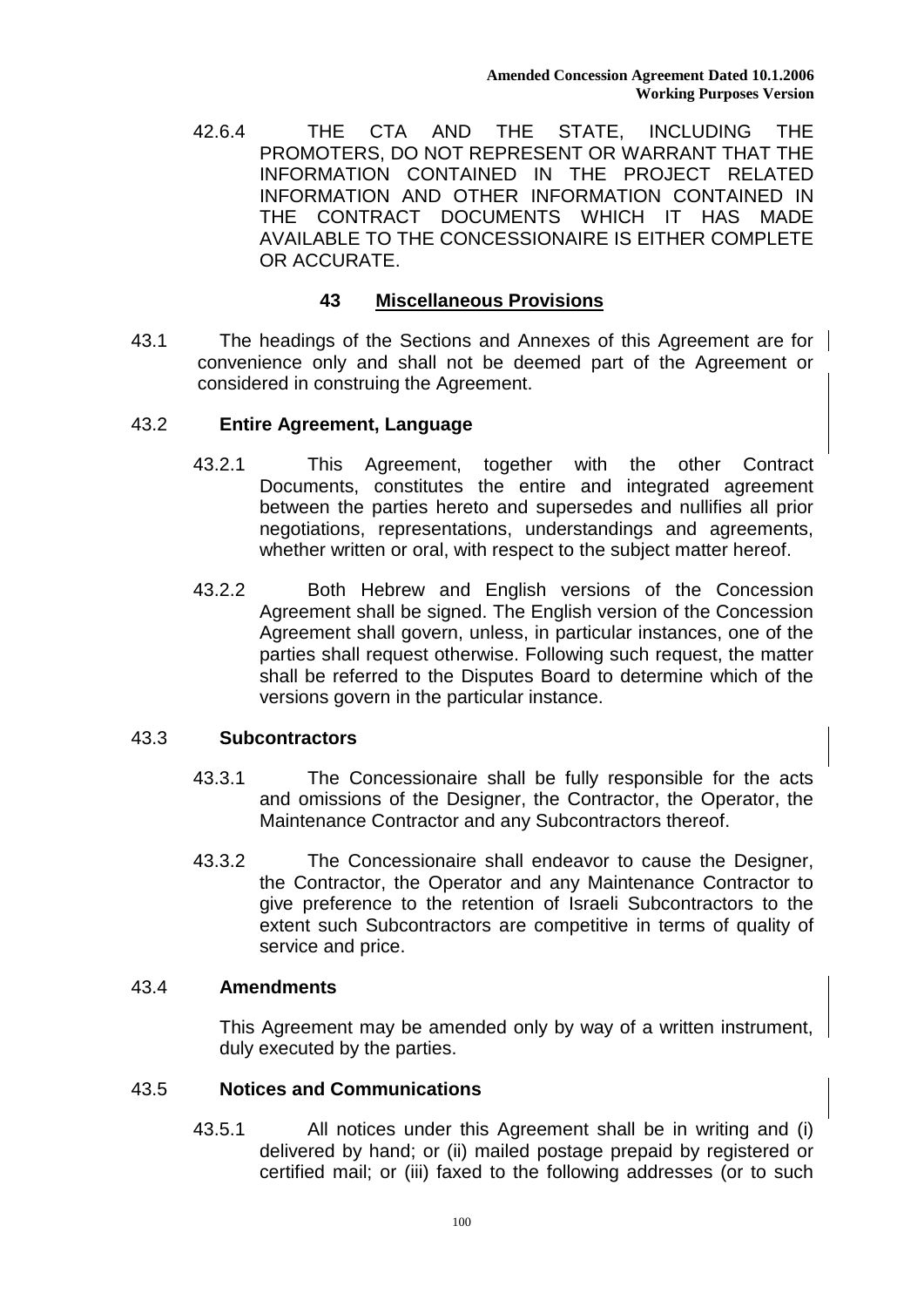other address as may from time to time be specified in writing by that party):

43.5.1.1 For the Concessionaire : Mr. Motti Sela Property and Building Corp. Ltd. 14 Simtat Beit Hashoeva Tel Aviv, 65814 Tel: 03-5672777 Fax: 03-5602551

43.5.1.2 For the State: Mr. David Gershonovich, Deputy Accountant General, Ministry of Finance 1 Kaplan Street, Jerusalem 91131 Tel: 02-5317558 Fax: 02-5317032

43.5.2 Any written notice shall be deemed given when so delivered personally or if sent by fax (with receipt acknowledged), 12 hours following transmission, or 5 days from the date of deposit of letter in an Israeli post office, or 14 days from the date of deposit in a post office outside of Israel.

#### 43.6 **Waiver**

No failure by any party to insist upon the strict performance of any provision of this Agreement or to exercise any right or remedy hereunder, shall constitute a waiver of any such breach or any subsequent breach. Any party may waive any of its rights or any conditions to its obligations hereunder, or any duty, obligation or covenant of any other party. No waiver shall affect the remainder of this Agreement, and each and every provision hereof shall continue in full force and effect with respect to any other then existing or subsequent breach thereof.

## 43.7 **Relationship of Parties**

- 43.7.1 The Concessionaire is an independent contractor and nothing contained in the Contract Documents shall be construed as constituting any relationship with the CTA other than that of owner and independent contractor, nor shall it be construed as creating any relationship whatsoever between the CTA and the Concessionaire's employees.
- 43.7.2 Neither the Concessionaire nor any of its employees shall be deemed to be employees of the CTA. Except as otherwise specified in the Contract Documents, the Concessionaire has sole authority and responsibility to employ, discharge and otherwise control its employees. The Concessionaire has complete and sole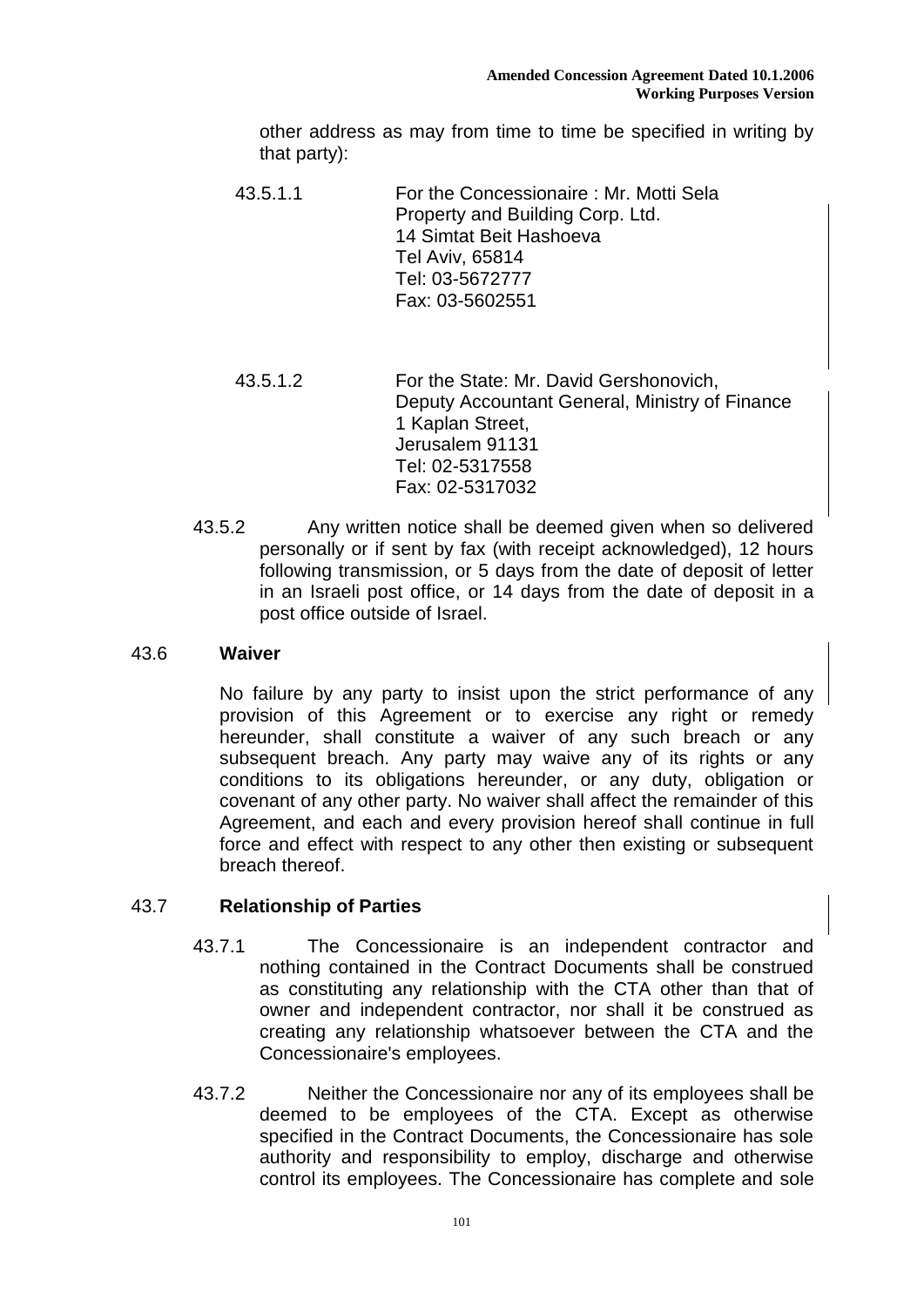responsibility as a principal for its employees, agents, Subcontractors, suppliers and all other Persons that it hires in order to assist it in the performance of its obligations under this Agreement, and neither the Concessionaire nor any of its employees, agents, Subcontractors, suppliers and all other Persons that it hires in order to assist it in the performance of its obligations shall be deemed to be employees of the CTA.

#### 43.8 **Severability**

- 43.8.1 The parties hereby agree, to the fullest extent permitted by applicable law, to defend and not to challenge the validity or enforceability of any of the terms of this Agreement.
- 43.8.2 The invalidity or unenforceability of any part or provision of this Agreement shall not affect the validity or enforceability of any other part or provision. Any invalid or unenforceable part or provision shall be deemed to be severed from this Agreement, and the Agreement shall be construed and enforced as if the Agreement did not contain such invalid or unenforceable parts or provisions.

## 43.9 **Third Party Beneficiary**

This Agreement is intended for the sole and exclusive benefit of the parties hereto and the CTA and, to the extent expressly set forth in this Agreement, the Funders, and shall not create a contractual relationship with, or a cause of action in favor of, any other third party.

#### 43.10 **Reports**

- 43.10.1 Drafts, agreements, reports, Designs, specifications, estimates, calculations, sketches, whether technical or commercial, and other documents furnished by the Concessionaire (collectively referred to as "Reports") shall be of a quality acceptable by the CTA. The Concessionaire shall use its best efforts to cause documents to have a neat appearance, be titled, numbered, dated, indexed, be well organized, technically correct, and be signed by both originator and any checker.
- 43.10.2 Computer generated plans shall be submitted to the CTA in a file format required by the CTA and will be accompanied by paper copies.
- 43.10.3 Each plan sheet will be signed and stamped by the responsible design engineer registered in Israel, and each design shall be independently checked by a civil engineer registered in Israel, before being submitted to the CTA.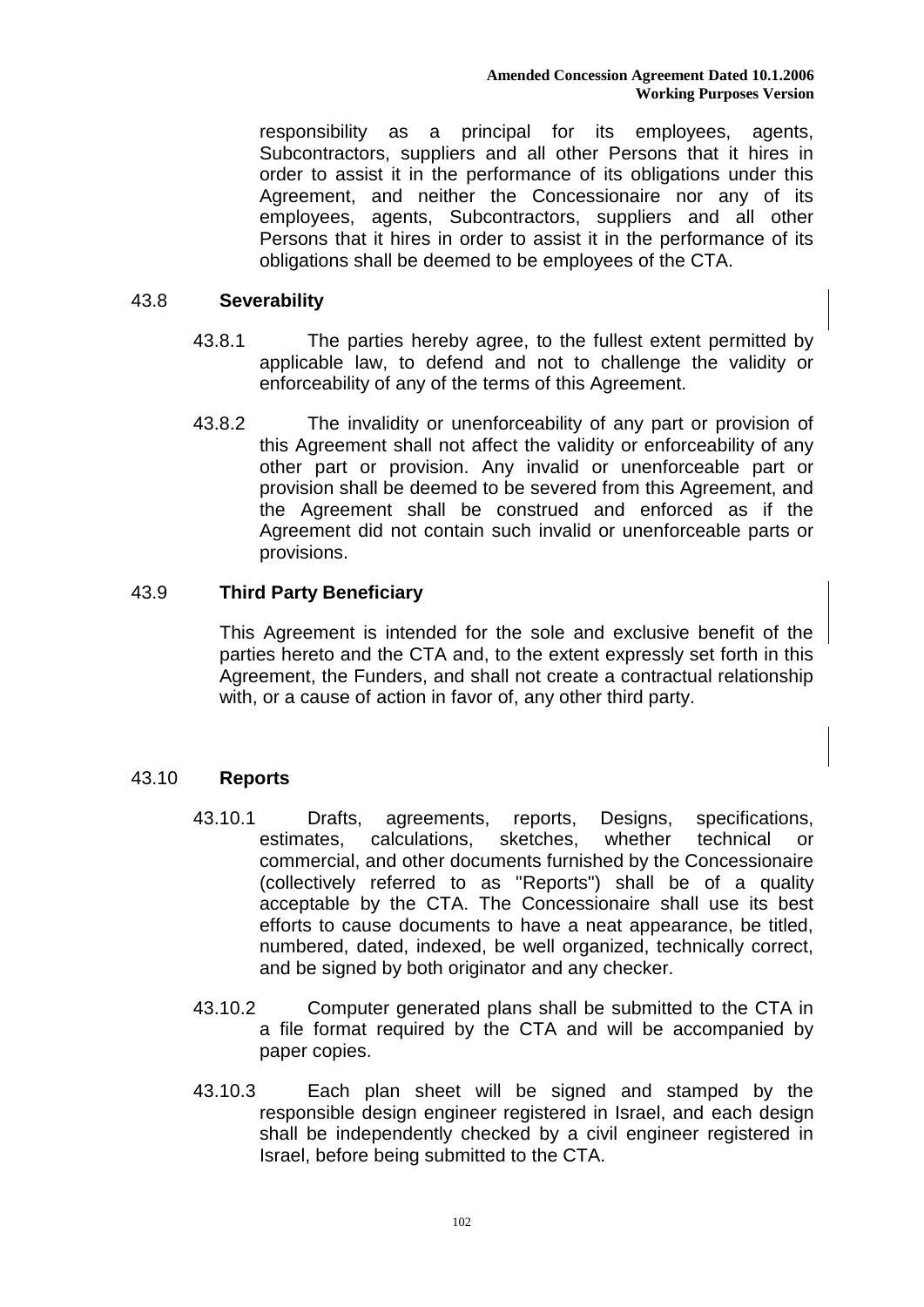- 43.10.4 All Reports shall be submitted in 3 copies, edited and printed, signed by a person authorized by the Concessionaire to sign such Reports.
- 43.10.5 Each Report shall reflect all the true updated facts related to that Report.
- 43.10.6 The CTA may require a completion or re-edition of any Report already submitted to it, which requirement shall not unreasonably be imposed.
- 43.10.7 The Concessionaire shall furnish any documents and/or information upon the CTA's reasonable demand.
- 43.10.8 The Concessionaire shall maintain all Reports and any other relevant data for the Concession Period. The Reports will be made available by the Concessionaire for the CTA's inspection upon its demand.

#### 43.11 **Confidentiality**

- 43.11.1 Both parties shall keep in confidence all Reports supplied to them by or on behalf of the other party, and shall not disclose the same in any manner otherwise than for the purposes of seeking financial assistance (whether by way of debt or equity) for the Concessionaire, or for the Construction or for the Operation or Maintenance of the Project, provided that nothing in this Section shall limit the CTA's right to use such documentation in circumstances where this Agreement has been terminated in accordance with the provisions of Section 25.
- 43.11.2 The foregoing obligation of confidentiality shall not apply to:
	- 43.11.2.1 information which is now available to the public or which hereafter becomes available to the public through no fault of the recipient;
	- 43.11.2.2 information which the recipient can show, by competent proof, to have been in the possession of an affiliate (being a company effectively controlled by the recipient or the recipient's holding company) or, in the case of the CTA, another governmental authority of the State before any direct or indirect disclosure to it hereunder;
	- 43.11.2.3 information which the recipient hereafter receives from a third party not in violation of the provisions hereof;
	- 43.11.2.4 information which the recipient is obliged to disclose as a matter of law so long as the recipient makes every reasonable effort to obtain confidential treatment by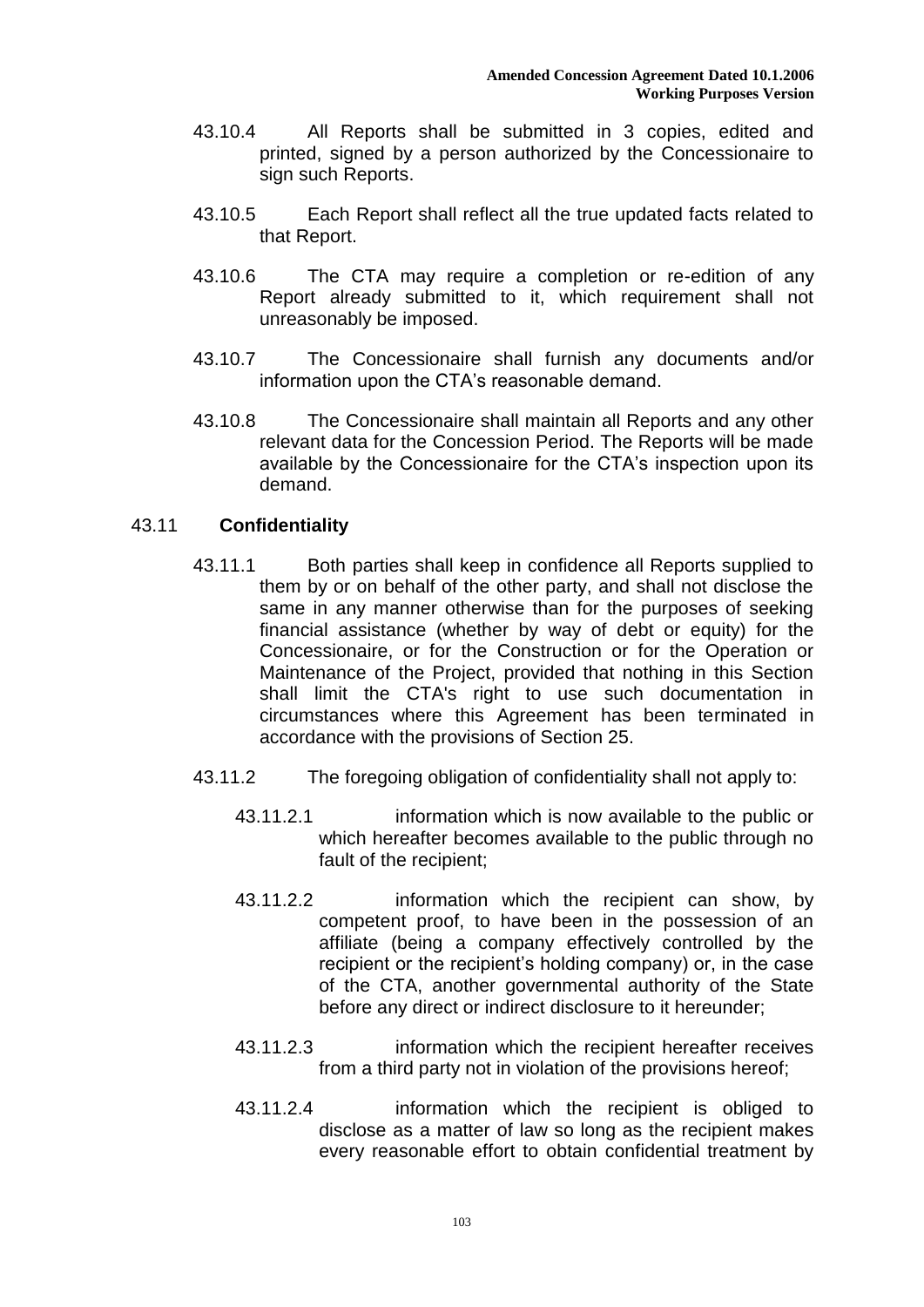the Person or entity to whom the information is disclosed; and

43.11.2.5 disclosure of the information for the purpose of seeking financial assistance (whether by way of debt or equity) for the Concessionaire, for the purpose of enabling any party to perform its obligations hereunder, or as may be required by the CTA or the Funders in connection with procuring a Substituting Entity.

## 43.12 **Applicable Law**

This Agreement shall be governed by and construed in accordance with the laws of the State of Israel. Without derogating from the provisions of Section 29, the applicable Courts in Haifa shall have sole jurisdiction with respect to any matter relating to the arbitration of disputes under this Agreement or this Agreement.

# 43.13 **Coming into Force**

This Agreement shall come into force following its approval by the Government.

## 43.14 **Linkage**

Unless otherwise specifically provided for under this Agreement, the amounts referred to in Sections 15.3.3, 16.2, 25.6.1A and 26.1.3 and Sections 3, 7 and 8.7 of Annex X Part I and in Annex X Part II, shall be linked to the CPI on the applicable date of payment or reference date ("**Relevant Date**") in accordance with the following:

- 43.14.1 If the CPI on the Relevant Date shall have risen in comparison to the Base CPI, each amount shall be increased at the rate of the increase of the CPI from the Base CPI to the CPI published immediately prior to the Relevant Date
- 43.14.2 If the CPI on the Relevant Date shall not have risen or shall have fallen in comparison to the Base CPI, each amount shall remain at their stated values, without any reduction.

# 43.15 **V.A.T**

V.A.T will be added to any payment made pursuant to this Agreement, to the extent applicable.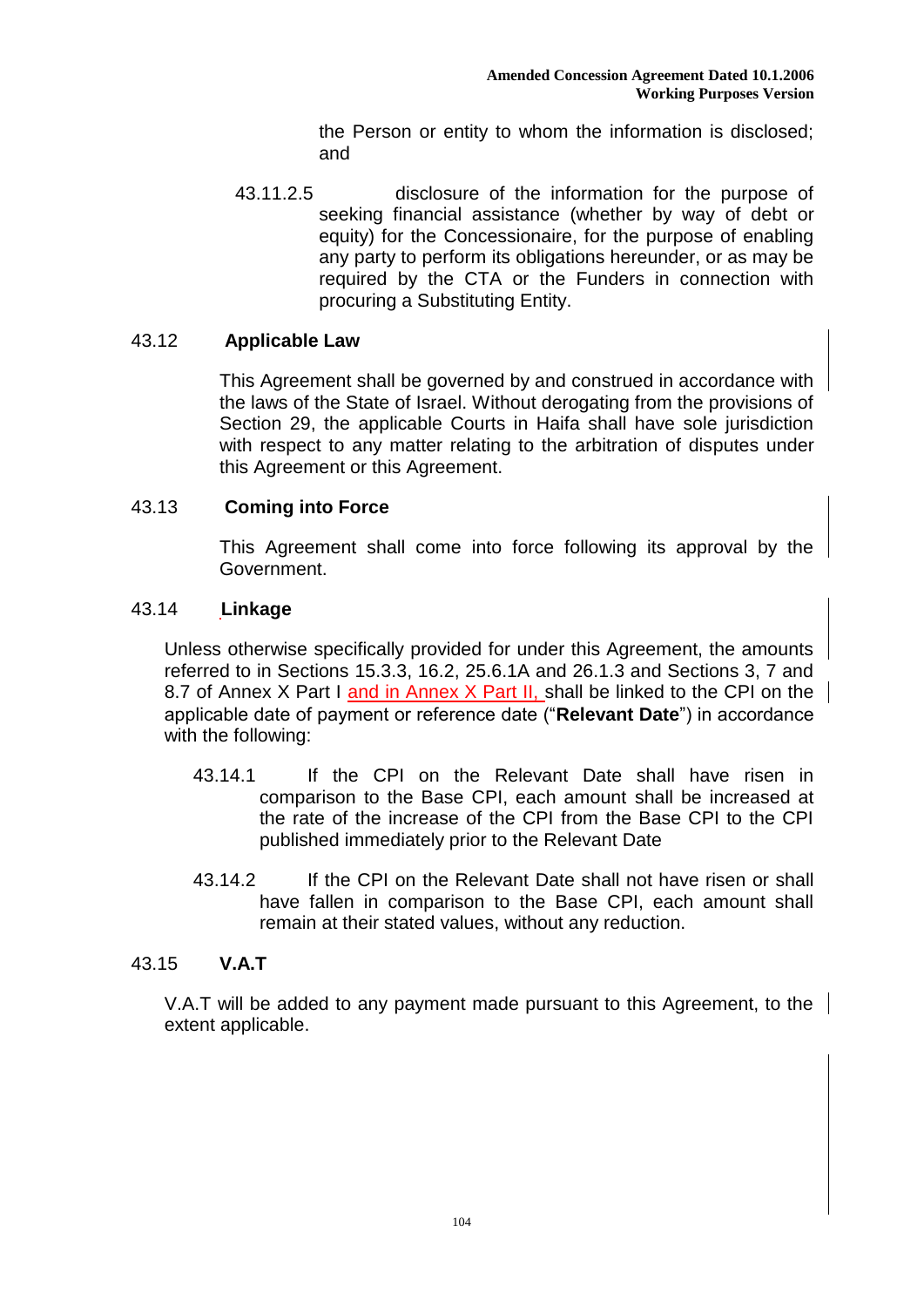**IN WITNESS THEREOF** the parties have executed this Amendment on the day and date first herein written:

| Signed for and on behalf of | Signed for and on behalf of |
|-----------------------------|-----------------------------|
| The State of Israel         | <b>Carmelton Group Ltd.</b> |
|                             |                             |
|                             |                             |
|                             |                             |
|                             |                             |
|                             |                             |
|                             |                             |
|                             |                             |
|                             |                             |
|                             |                             |
|                             |                             |
|                             |                             |
|                             |                             |
|                             |                             |
|                             |                             |
|                             |                             |
|                             |                             |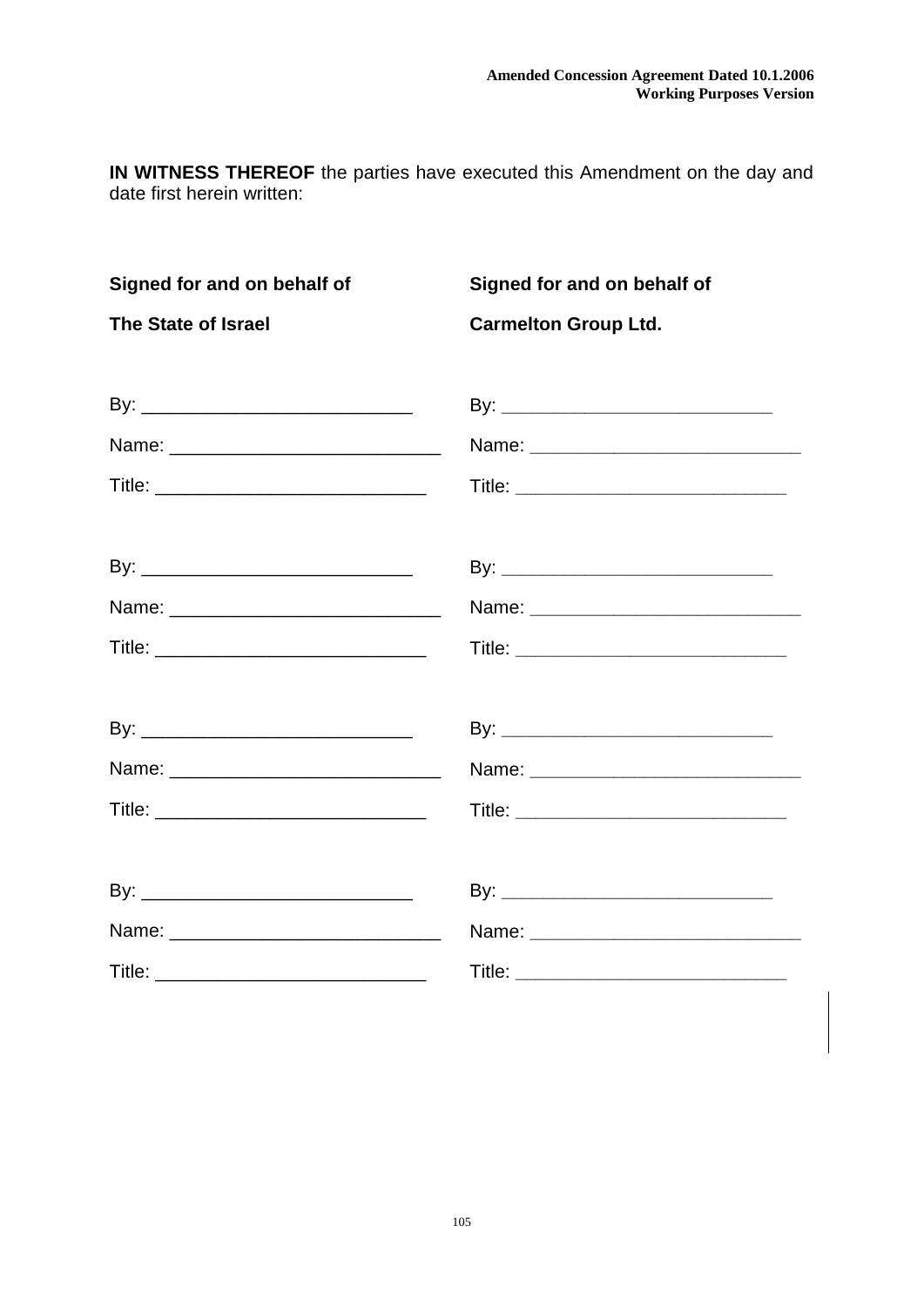# **Annex A - Definitions**

# **1. As used in the Concession Agreement the following terms shall have the following meaning:**

- 1.1. Accountant General shall mean the Accountant General of the State of Israel.
- 1.1A Accountant General Interest Rate shall mean the rate of interest on the late transfer of money from the banking system'system, as determined from time to time by the Accountant General, and as calculated in accordance with his guidelines.

In the event that such interest already includes a linkage element, then, whenever such interest is to be paid, no further linkage will be paid for that period for which such interest is to be paid. Where such interest does not already include a linkage element, then, whenever such interest is to be paid, linkage will be added for that period for which such interest is to be paid.

- 1.2A Actual Revenues shall have the meaning set forth in Section 2 of Annex X
- 1.2. Additional Maintenance Work shall have the meaning ascribed thereto in Section 4.4.9, Annex H.
- 1.2A Actual Revenues shall have the meaning set forth in Section 2 of Annex X.
- 1.3. Additional Operational Work shall have the meaning ascribed thereto in Section 3.14.7, Annex H.
- 1.3A Advance Annual Revenue Guarantee Payment shall have the meaning set forth in Section 6.1 of Part I of Annex X.
- 1.4. Agreement shall mean this Concession Agreement between the Government on behalf of the State of Israel, represented by the Accountant General and the Concessionaire, including all Annexes and amendments thereto.
- 1.4A Amendment Closing Date shall mean the date of the amendment to | the Agreement.
- 1.4B Annual Revenue Guarantee shall have the meaning set forth in Section 15A1 of this Agreement.
- 1.4C Annual Revenue Guarantee Payment shall have the meaning set forth in Section 6.1 of Part I of Annex X.
- 1.4D Annual Report shall have the meaning set forth in Section 3.13.3.3.2 of Annex H.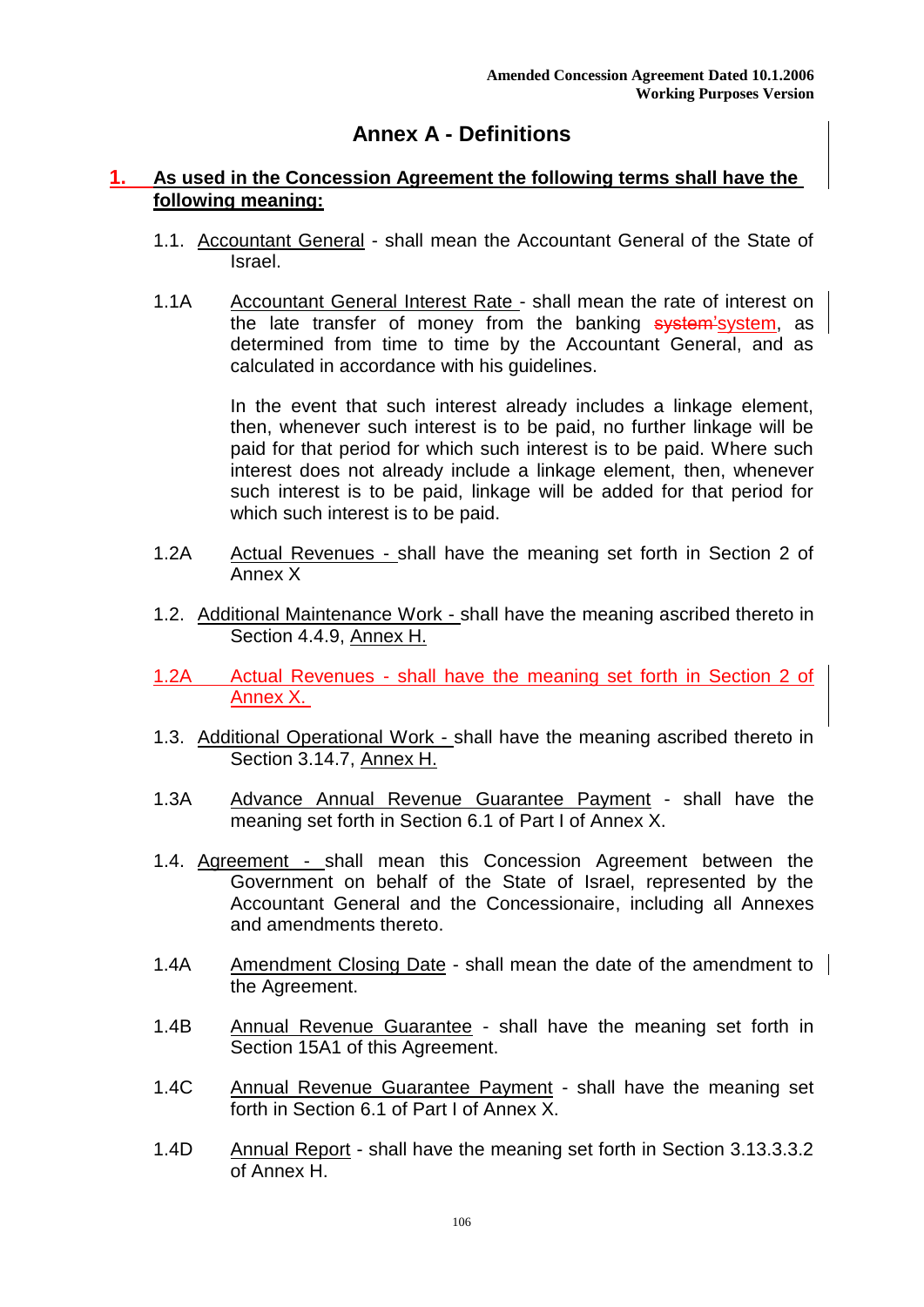- 1.5. Annual Safety Drill shall mean the safety drill conducted by the Concessionaire in accordance with the provisions of the Operation Plan, realistically simulating an emergency in the Project, involving and activating all emergency services.
- 1.6. Antiquities Law shall mean the Antiquities Law 1978, including all regulations thereto, as amended and supplemented.
- 1.6A Appeal shall have the meaning set forth in the Preamble of this Agreement.
- 1.6B Approved Budget shall have the meaning set forth in Section 16.3A2(2) of this Agreement.
- 1.7. Archeological Findings shall have the meaning ascribed thereto in the Antiquities Law.
- 1.7A Base CPI shall mean the CPI published on 15 February 2005 (100 points,  $2002$  average =  $100$ ).
- 1.7B Base Interest Rate shall have the meaning set forth in Section 2 of Annex W.
- 1.8. Base Toll Charge shall mean 5 NIS (including VAT), as escalated in accordance with Sections 15 and 43.14 of this Agreement.
- 1.9. Bid Documents shall mean all documents as described by Section 14 of Part "A" to the I.F.B. and any supplemental documents submitted by the Concessionaire to the Tender Committee, as accepted by the Tender Committee pursuant to the Tender Process.
- 1.10.Bi-Monthly Design Meeting shall mean the meeting described in Section 3.5.1, Annex E.
- 1.11.Bond or Bonds shall mean the bonds described in Section 21 of this Agreement.
- 1.12.B.O.T. shall mean build operate transfer.
- 1.12A Calendar Year shall mean a period commencing on January 1<sup>st</sup> and concluding on December 31<sup>st</sup>.
- 1.13.Carmel Beach Interchange shall mean the interchange located at the southern approaches to Haifa on rolling terrain near the Carmel beach at the western portal of the Western Tunnels as indicated in the L.O.S.
- 1.14.Carmel Beach Site shall mean the site described in Section 4.1.5, Annex G.
- 1.15.Carmel Tunnels Authority or CTA shall mean the authority consisting of the Division of Infrastructure and Development, Ministry of Transportation, and a representative of the Accountant General,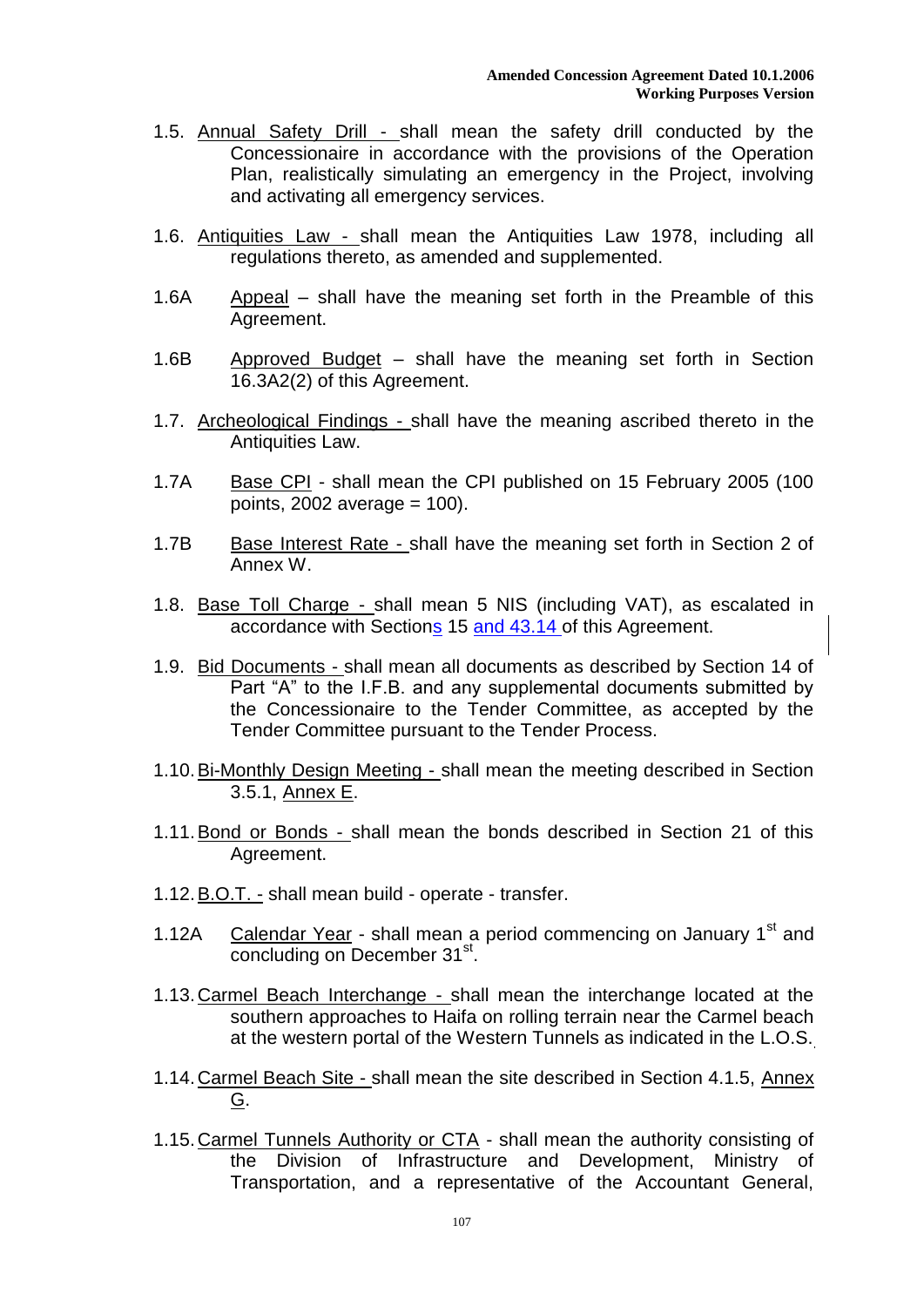Ministry of Finance, or any another Person appointed by the State to act on its behalf as set forth in this Agreement, as the Concessionaire shall be informed by the Ministers from time to time.

- 1.16.Change in Circumstance shall have the meaning set forth in Section 25.3.3 of this Agreement.
- 1.17.Change Order shall mean a written change issued by the CTA to the Concessionaire as described in Section 7, Annex G.
- 1.18. Claim shall have the meaning ascribed thereto in Section 4.4, Annex R. \_
- 1.19.Closing shall mean the date of this Agreement.
- 1.20.Commencement and Completion Dates shall mean the Construction Commencement Date and the Construction Completion Date.
- 1.21.Concession shall mean the concession awarded to the Concessionaire by the Government on Closing.
- 1.22.Concessionaire shall mean Carmelton Group Ltd., a newly formed corporation, duly incorporated under the provisions of the Companies Ordinance [New Version] (1983), which was selected by the Tender Committee pursuant to the Tender Process to execute the Project, and granted the Concession by the Government.
- 1.23.Concessionaire Cost Estimate shall mean the cost estimate described in Section 7.1, Annex E.
- 1.24.Concessionaire's Management Team shall mean the management team appointed by the Concessionaire in accordance with Section 2.4, Annex E during the Pre-Construction Period and the Construction Period.
- 1.25.Concessionaire Termination Event shall mean those events described in Section 25.4.1 of this Agreement.
- 1.26.Concession Period shall mean a period of 35 years, commencing on the Amendment Closing Date subject to the provisions of Section 17.147.1, subject to extension or termination in accordance with the  $\parallel$ provisions of this Agreement.
- 1.27.Condition or Finding shall mean the condition or finding described in Section 5.2.1, Annex G.
- 1.28.Construction (or Construction Work) shall mean the works to be executed in relation to the design, construction and completion of the Project in accordance with this Agreement, including but not limited to all design, engineering, procurement, construction, labor, management and supervision, quality control assurance, technical, professional and other services, and procurement of all equipment,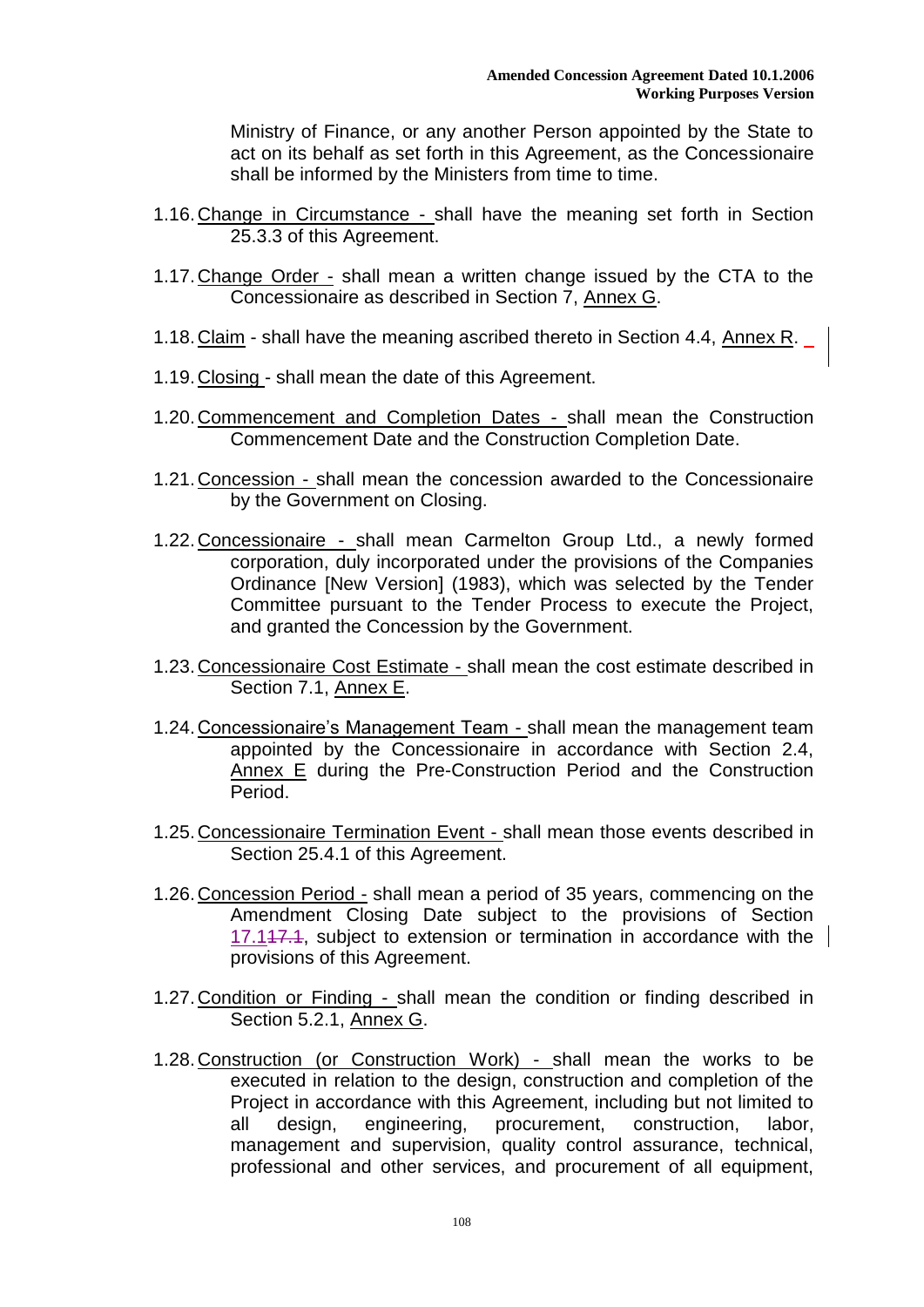systems and materials as required by the Contract Documents or otherwise necessary or appropriate in order to achieve Construction Completion of the Project.

- 1.29.Construction Commencement Date shall mean the date set in Section 12.1 of this Agreement.
- 1.30.Construction Completion shall mean completion of Construction of the Project in accordance with the requirements of the Contract Documents as evidenced by issuance of a Permit to Operate in accordance with Section 13.2 of this Agreement.
- 1.31.Construction Completion Date shall mean the date set forth in Section 12.2 of this Agreement.
- 1.32.Construction Contracts shall mean those contracts entered into between the Concessionaire and the respective Contractors for the execution of all Construction Work.
- 1.33.Construction Log shall mean the log described in Section 11.1, Annex G.
- 1.34.Construction Performance Bond shall mean the bond described in Section 21.4.1 of this Agreement, in the form attached to this Agreement as Annex N.
- 1.35.Construction Period shall mean the period required for Construction Completion as set forth in the Revised Project Schedule which shall not exceed the period set forth in Section 12.2 of the Agreement (unless shall be extended pursuant to Section 12.3 of the Agreement).
- 1.36.Construction Quality Assurance and Control Plan (CQACP) shall mean the quality assurance described in Section 6.1, Annex E and attached to Annex E as Schedule IV.
- 1.37.Construction Site (or Construction Sites) shall mean the sites described in Section 4.1, Annex G.
- 1.38.Consumer Price Index (CPI)- shall mean the Consumer Price Index published from time to time by the Central Bureau of Statistics.
- 1.39.Contract Documents shall mean the documents described in Section 42.1 of this Agreement.
- 1.40.Contractors shall mean the parties to the Construction Contracts, excluding, the Concessionaire*.*
- 1.41.Contracts shall mean Design Contracts, Construction Contracts, Operation Contracts, Maintenance Contracts, Management Contracts and Related Party Transactions.
- 1.42.Control shall have the meaning ascribed thereto in the Toll Roads Law.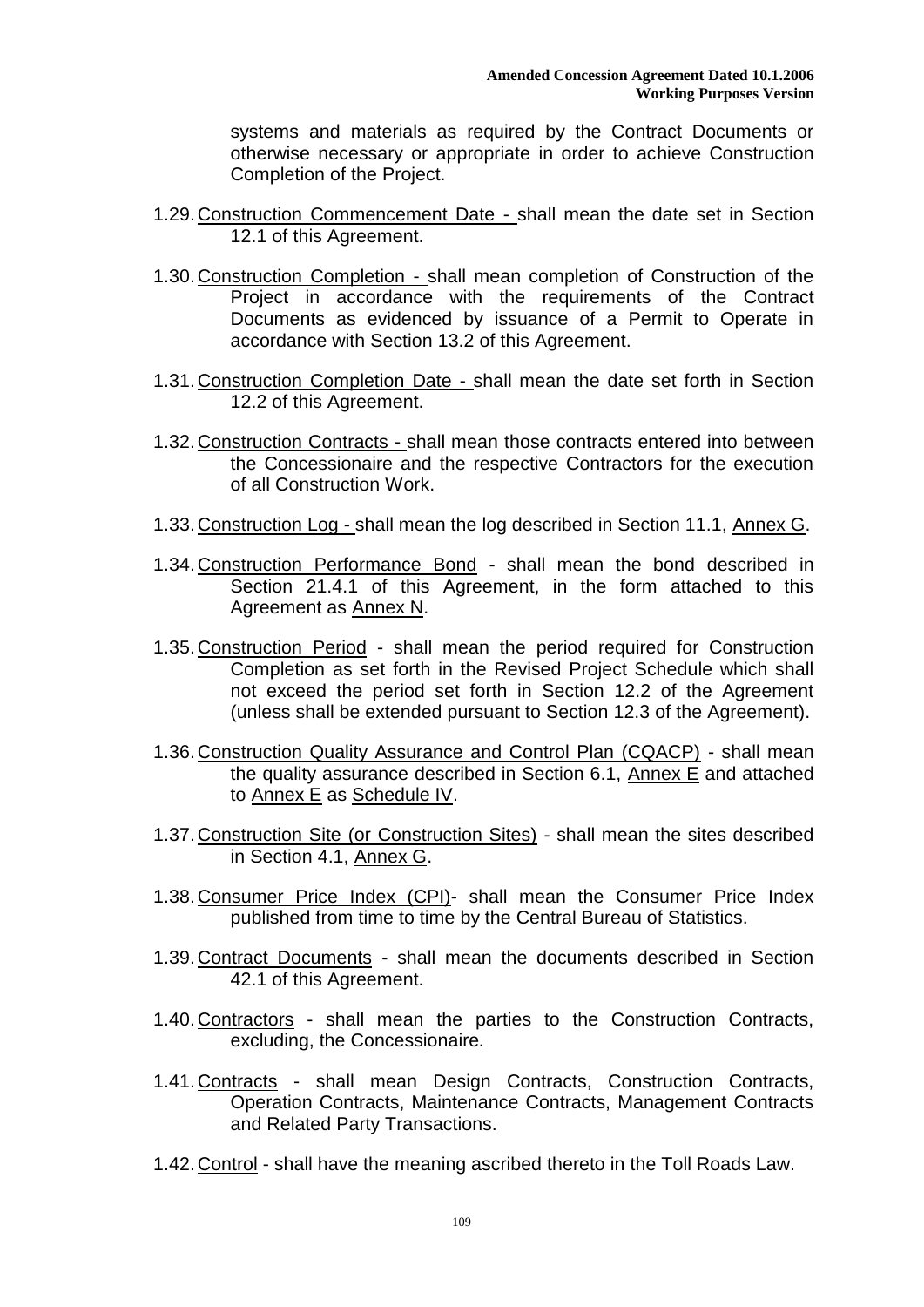- 1.42A CPI shall mean the Israeli Consumer pricePrice Index published from | time to time by the Israeli Central Bureau of Statistics. If the CPI ceases to exist or becomes unavailable, the CTA and the Concessionaire shall agree to a substitute index that reasonably measures inflation within Israel. The CPI on any applicable date shall mean the known CPI on the morning of such date.
- 1.43.Critical Path Activity shall mean a critical path activity shown on the Revisedrevised Project Schedule.
- 1.44.CTA Construction Delay shall mean the delay described in Section 26.4.2.2 of this Agreement.
- 1.45.CTA Delay shall mean the occurrence of any one or more of the following for a time period which exceeds 60 consecutive days:
	- $(i)$  failure of the CTA to comply with Sections 10.2 or 13.3 of this  $\vert$ Agreement;
	- $(ii)$  the CTA suspends Construction in accordance with the provisions of Section 8, Annex G, or operation of the Project under the provisions of Section 3.10.2, Annex H, and the Disputes Board finds that such suspension was not justified under the terms of this Agreement; or
	- (iii) the State or the CTA commits, without justifiable cause, a  $\vert$ material breach in complying with its obligations under this Agreement, or a certified Material Adverse Government Action occurs, following which the performance of the Concessionaire's obligations under this Agreement are delayed by a period which does not exceed the period specified in Section 25.6.1 of this Agreement.
- 1.46.CTA Generated Float shall have the meaning set forth in Section 5.7.2, Annex E.
- 1.47.CTA Monitoring Team shall mean the monitoring team appointed by the CTA in accordance with Section 2.5,  $\Delta$ nnex  $E$ , to monitor compliance with the Agreement by the Concessionaire on behalf of the CTA during the Pre-Construction Period and Construction Period.
- 1.47A Date of Request of NTP shall have the meaning set forth in Section [10.1](#page-18-0) of this Agreement.
- 1.47B Deferred Date shall have the meaning set forth in Section 5.5.1 of this Agreement.
- 1.48.Design (or Design Work) shall mean the works to be executed in relation to the design of the Project in accordance with this Agreement, including, without limitation, the preparation of the Final Design,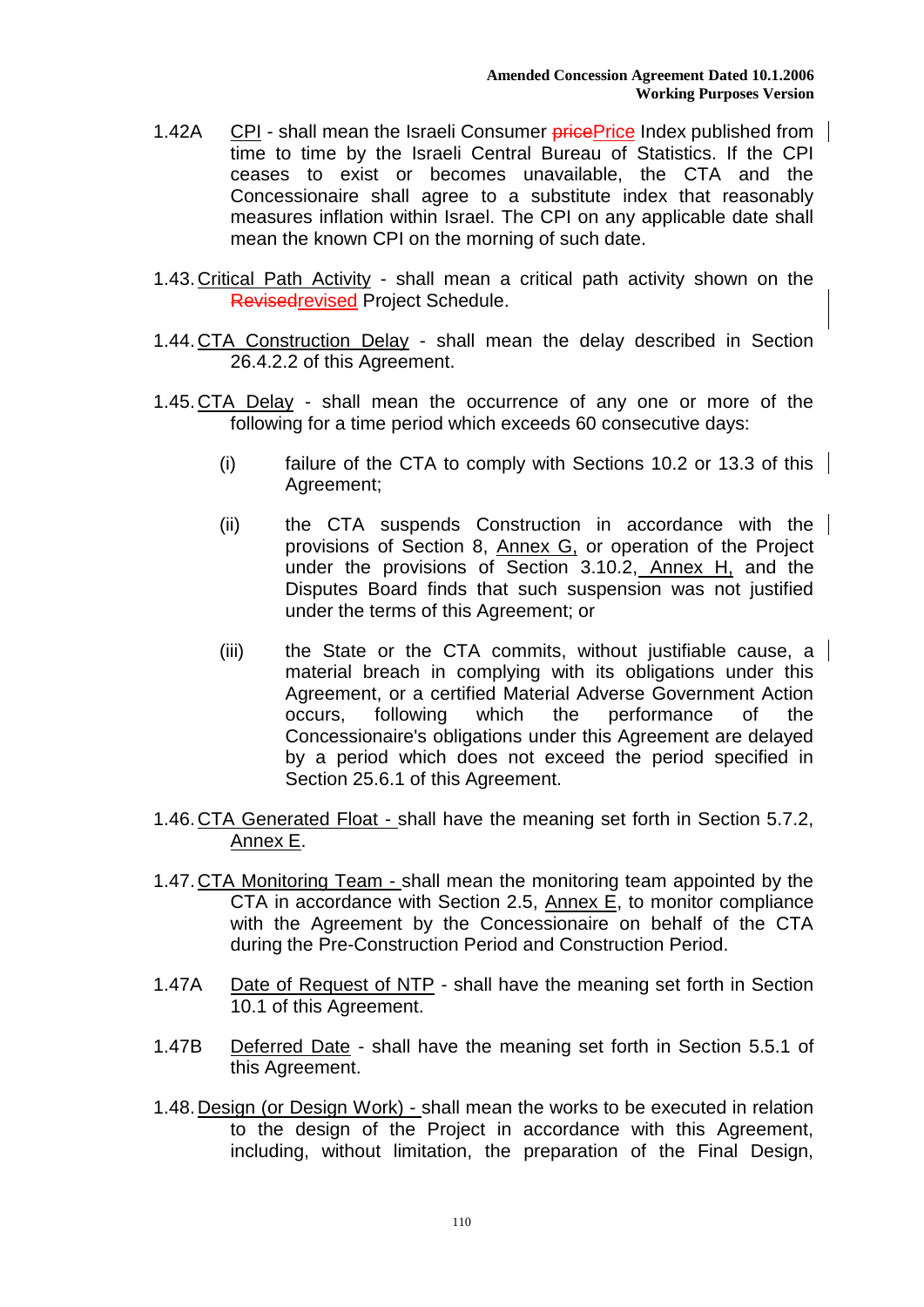Detailed Scheme and Detailed Design, in accordance with the provisions of Annex F.

- 1.49. Designer(s) shall mean the parties to the Design Contracts, excluding the Concessionaire.
- 1.49A Design and Construction Contract shall have the meaning set forth in Section [6.6](#page-12-0) of this Agreement.
- 1.50.Design Contracts shall mean all those contracts entered into between the Concessionaire and the respective Designers for the performance of all Design Work.
- 1.51.Design Documents shall have the meaning set forth in Section 3.4.3.4, Annex F.
- 1.52.Design Quality Assurance and Control Plan (DQACP) shall mean the quality assurance described in Section 6.1, Annex E and attached to Annex E as Schedule IV.
- 1.53.Design Report shall mean a general report and a report for each Engineering Discipline, each consisting of the following:
	- 1.53.1. a problem definition relating to the issues and the subject matter of the design;
	- 1.53.2. relevant data to be used during the design process;
	- 1.53.3. design principles, method standards and basic assumptions to be implemented during the design process;
	- 1.53.4. analysis, calculations, diagrams and solution description on the background of the alternative solutions evaluated;
	- 1.53.5. considerations for choosing the preferred alternative; and
	- 1.53.6. preliminary or final or detailed engineering solution for the preferred alternative.
- 1.54.Detailed Design shall mean the detailed design of the Project prepared by the Concessionaire in accordance with the provisions of Section 3.5, Annex F and approved by the CTA in accordance with Section 4.3, Annex F.
- 1.55.Detailed Scheme shall mean the detailed scheme prepared by the Concessionaire in accordance with the provisions of Section 3.3, Annex F and approved by the CTA and the Relevant Planning Commission in accordance with Sections 4.1 and 5, Annex F.
- 1.56.Disputes Board shall mean the disputes settlement board established in accordance with the provisions of Section 2, Annex R.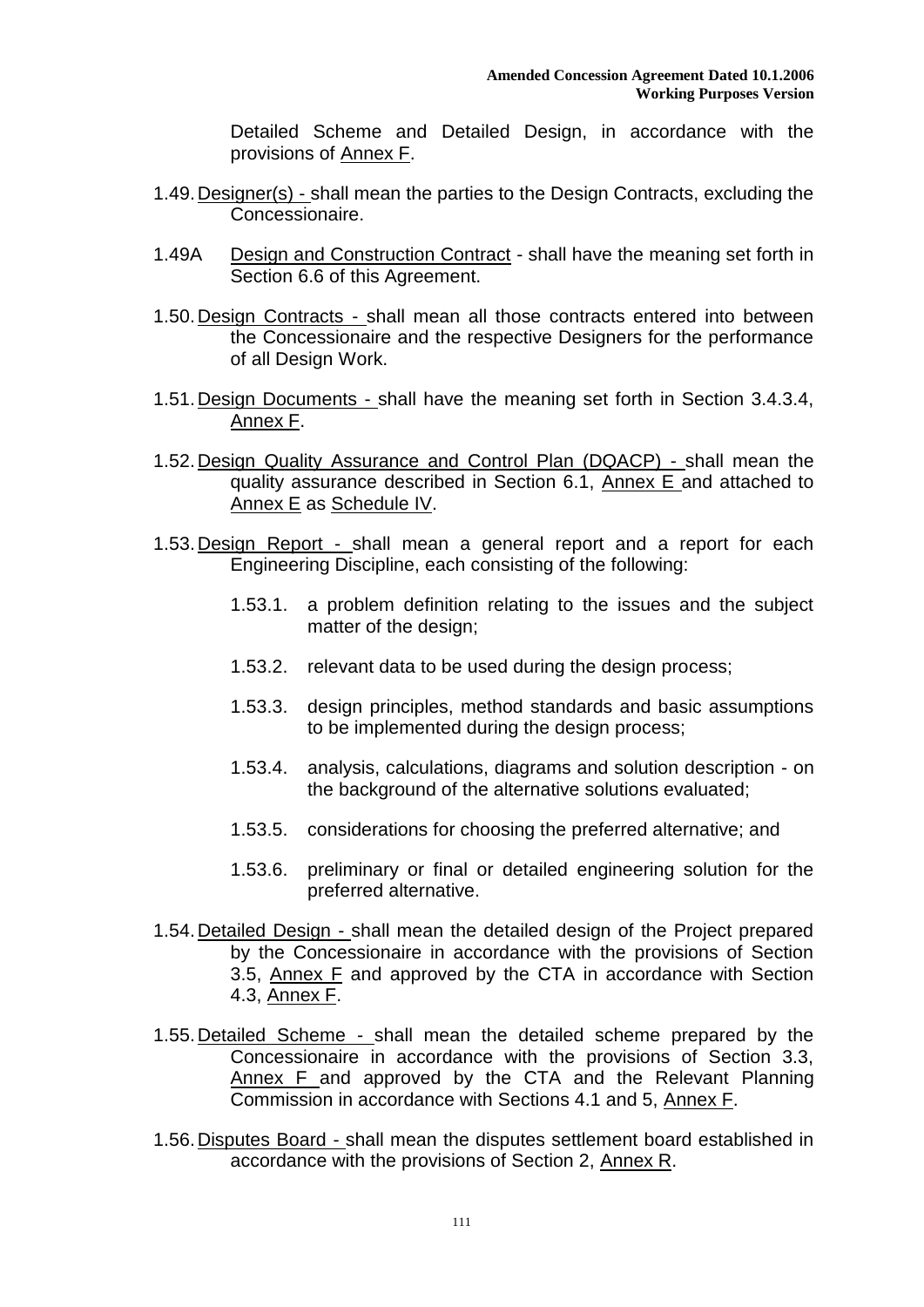- 1**.**56A District Court Judgment shall have the meaning set forth in the Preamble of this Agreement.
- 1.57.Dividends shall mean (i) the declaration or payment of any dividend by the Concessionaire or the making of any distribution (including interest) on its capital stock (which includes any and all shares, interests, rights to purchase, warrants, options, participations or other equivalents of or interests in, however designated, corporate stock of the Concessionaire) or to the holders of its capital stock, of cash or other assets or property, (ii) the making of any loan or similar advance by the Concessionaire to any holder of its capital stock, (iii) the purchase, redemption or other acquisition or retirement for value of any capital stock of the Concessionaire or (iv) any other distribution of profit.
- 1.58. Dollar (\$) shall mean the lawful currency of the United States of America from time to time.
- 1.59.Draft or Drafts shall mean drafts of contracts and agreements and shall include all memoranda of understanding or any other working agreements between the Concessionaire and the respective party or parties and such data, estimates and calculations as are necessary for an understanding thereof.
- 1.59A Drawdown Date shall have the meaning set forth in the Senior Debt Funding Agreement.
- 1.59B Drawing shall have the meaning set forth in the Senior Debt Funding Agreement.
- 1.60.Eastern Tunnels shall mean a 1.6 km long twin tunnel scheme, each tunnel having at least two lanes of one way traffic, connecting the Kriyot (Checkpost) Junction area and Mount Carmel as indicated in the L.O.S. These Tunnels will be accessed through the Kriyot (Checkpost) Interchange in the east and the Rupin Interchange on Mount Carmel.
- 1.61.Eastern Tunnels Site shall mean the site described in Section 4.1.2, Annex G.
- 1.61A End Date shall have the meaning set forth in Section [16.2](#page-27-0) of this Agreement.
- 1.62.Engineering Discipline (or Engineering Disciplines) shall have the meaning set forth in Section 3.2, Annex E.
- 1.63.Environmental Impact Statement (E.I.S.) shall mean the Environmental Impact Statement prepared pursuant to the L.O.S. as incorporated into the L.O.S. approved by the Relevant Planning Commission.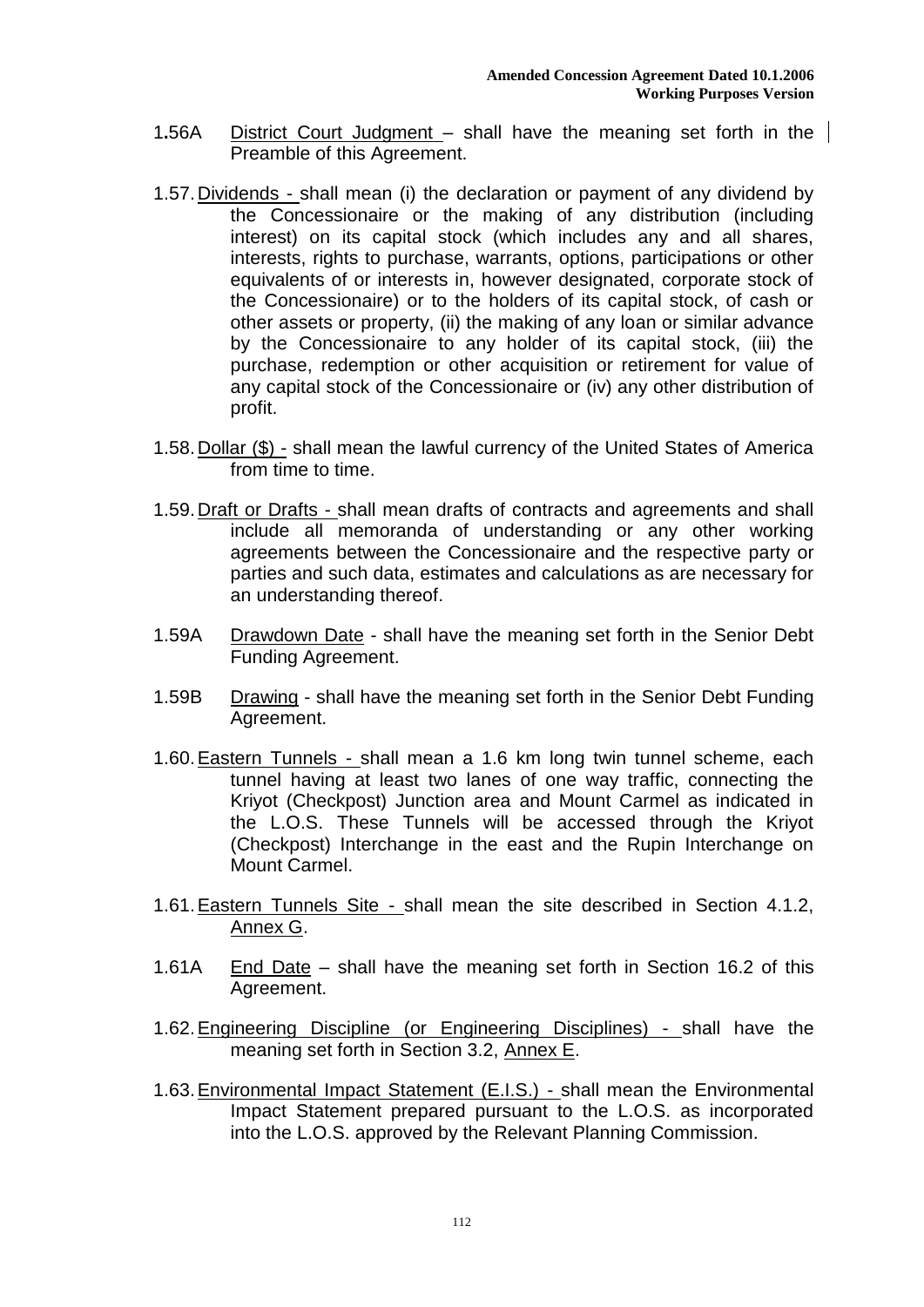- 1.64.Equipment Inspection shall have the meaning set forth in Section 4.6.2, Annex H.
- 1.65.Equipment List shall have the meaning set forth in Section 4.6.1, Annex H.
- 1.66.Equity shall mean and include (i) any and all shares, interests, participations or other equivalents of or interests in (however designated) corporate stock, including, without limitation, shares of preferred or preference stock, or (ii) all partnership interests (whether general or limited) in any Person which is a partnership, or (iii) all membership interests or limited liability company interests in any limited liability company or (iv) all equity or ownership interests in any Person of any other type.

For the avoidance of doubt, for the purpose of Section 26 of the Agreement, Equity shall mean to include Shareholders Lone.

- 1.67. Equity Participant shall mean any shareholder of the Concessionaire who is not an Initial Equity Participant.
- 1.68.Event of Force Majeure shall mean an event certified by the Disputes Board, in accordance with the provisions of Section 24.1.1 of this Agreement.
- 1.69.Extra Construction Work shall mean any Construction Work which at the time of any Change Order or Request for Information in respect thereof is not included in the Contract Documents.
- 1.70.Extra Design Work shall mean any Design Work which at the time of the Change Order or Request for Information in respect thereof is not included in the Contract Documents.
- 1.71. Extra Maintenance Work shall mean any Maintenance Work which at the time of any Request for Maintenance Change Order in respect thereof is not included in the Final Maintenance Plan.
- 1.72.Final Decision shall mean each final award or decision by the Disputes Board or the Independent Engineer in accordance with the provisions of Annex R and Annex S.
- 1.73.Final Design shall mean the final design prepared by the Concessionaire in accordance with the provisions of Section 3.4, Annex F and approved by the Relevant Planning Council and the CTA in accordance with Sections 4.2, Annex F.
- 1.74.Final Maintenance Bond shall mean the bond described in Section 21.5.2 of this Agreement, attached to this Agreement as Annex Q.
- 1.75.Fair Market Value shall mean the sale price on market terms between a willing vendor and a willing purchaser (who are unrelated).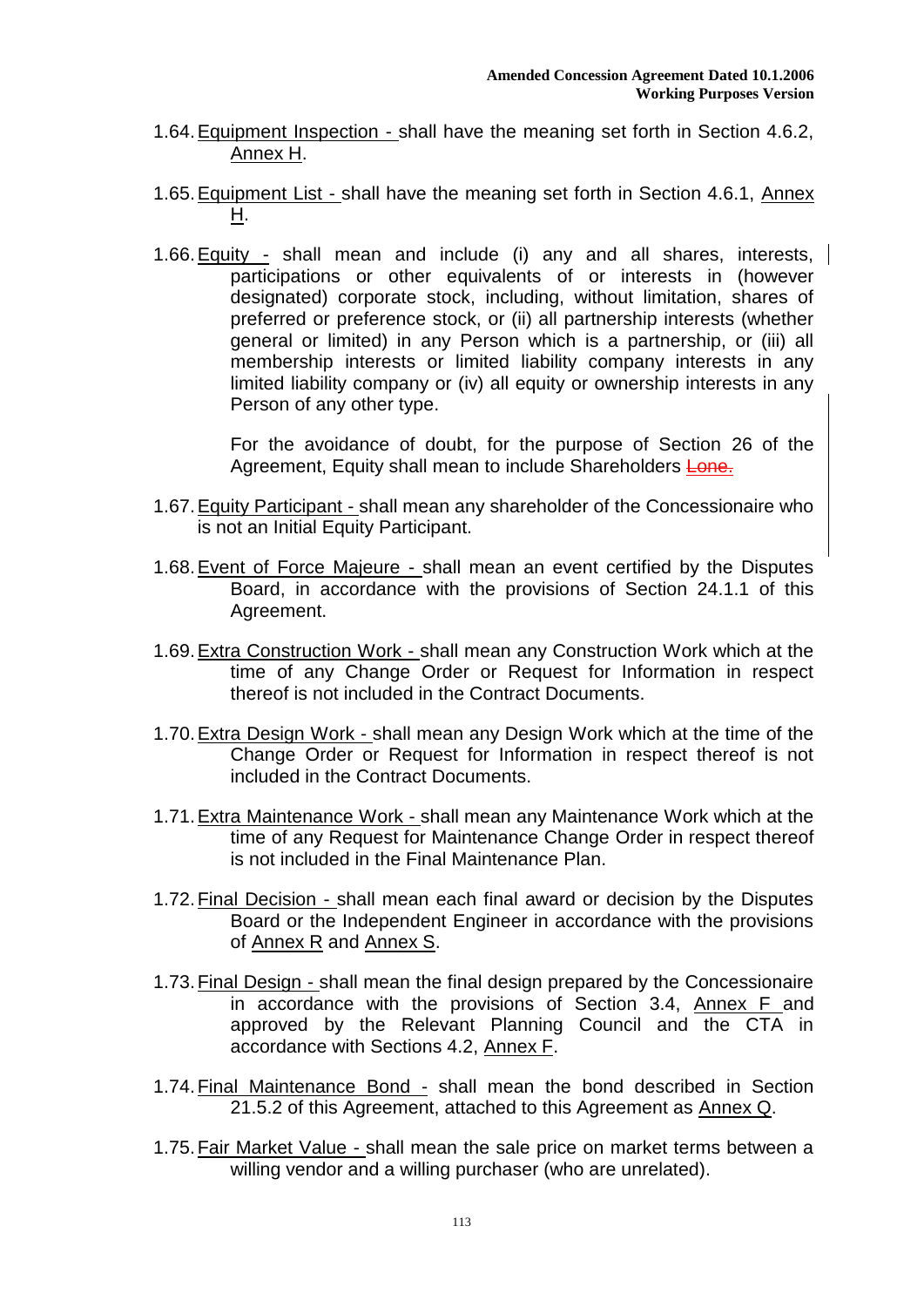- 1.76.Final Maintenance Inspection shall mean the inspection described in Section 4.7.1, Annex H.
- 1.77. Final Maintenance Plan shall mean a maintenance plan adopted by the Concessionaire and approved by the CTA in accordance with Section 4.7, Annex H.
- 1.77A Financial Closing shall mean the date of the approval of the Funding Agreements by the CTA in accordance with the provisions of the Concession Agreement.
	- 1.78. Final Monthly Schedule Updated Submittal shall have the meaning set forth in Section 5.8.3, Annex E.
	- 1.79.Financial Proposal shall mean the proposal set forth in Volume 4 of the Bid Documents submitted in July 1998 of the Bid Documents as accepted by the Tender Committee pursuant to the Tender Process, as amended from time to time in accordance with the provisions of this Agreement.

For the purpose of this definition a Financial Proposal shall include the summary of the financing structure, financial forecasts and the plan and schedule for raising finance and execution of all Financial Agreements.

- 1.80.Financing Schedule shall mean the time schedule for financing the Project as set forth in the Financial Proposal, as amended from time to time in accordance with the provisions of this Agreement.
- 1.80A First Royalty Payment shall have the meaning set forth in Section 16.2 of this Agreement.
- 1.81.Fiscal Year shall mean the same calendar year commencing on January 1 and ending on December 31.
- 1.82.Float shall have the meaning set forth in Section 5.7.1, Annex E.
- 1.83.Force Majeure shall mean events beyond the reasonable control of either party to this Agreement, which constitute exceptional and unforeseeable circumstances including war and terrorist activities, which, despite the exercise of diligent efforts, such party was unable to prevent, limit or minimize and which:
	- 1.83.1. cause material and unavoidable physical damage or destruction to the Project; or
	- 1.83.2. materially delay the scheduled performance of any Critical Path Activity, Major Activity or Construction Completion Date or Construction Commencement Date of the Project; or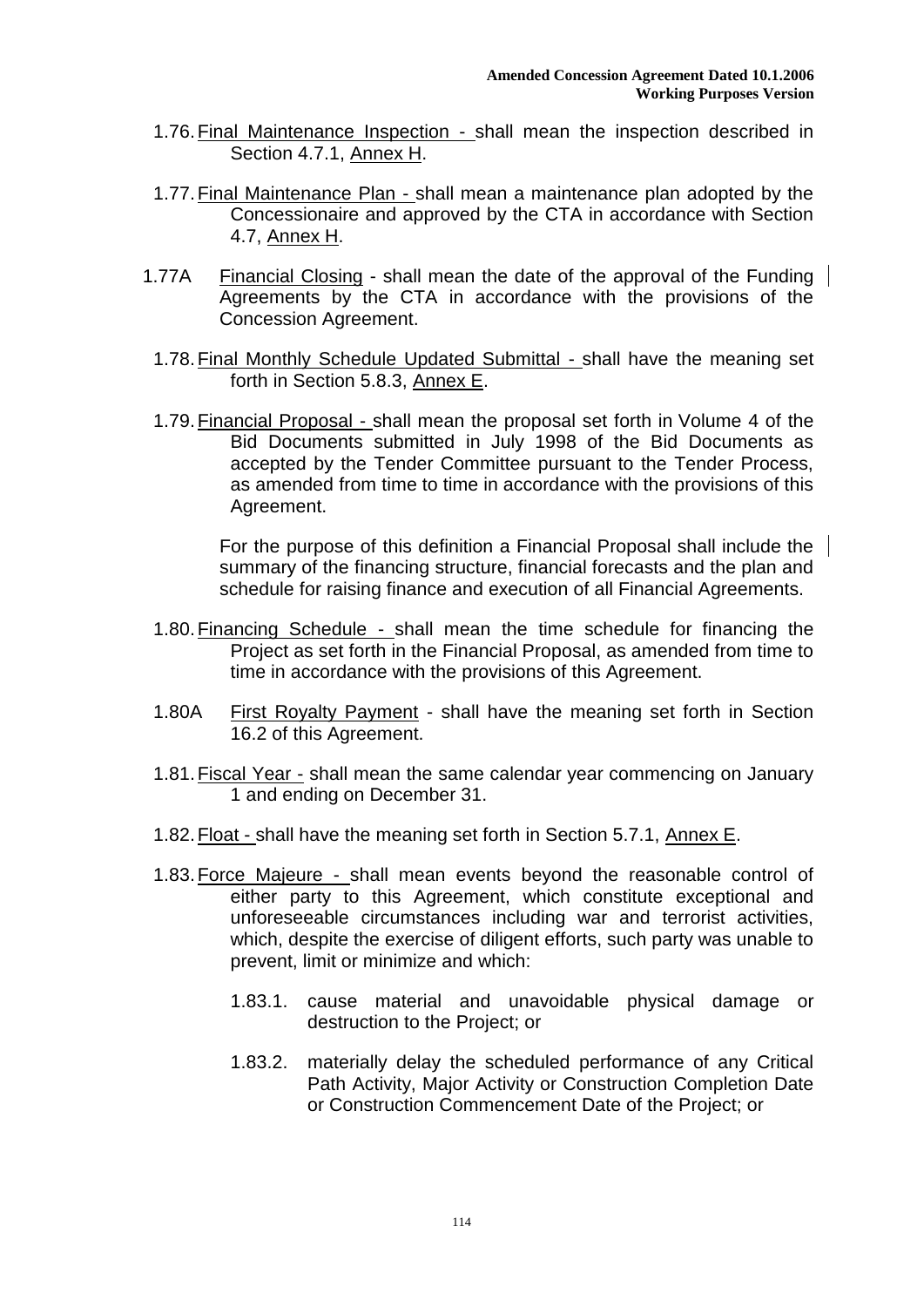1.83.3. materially interrupt the full and regular operation of the Project including, without limitation, its toll collection facilities or functions.

For the avoidance of doubt, the following events (but not only these | events) shall be specifically excluded from the definition of the term Force Majeure (and this list does not derogate from the fact that these events are not Force Majeure even by their nature and according to the foregoing definition of Force Majeure):

- 1.83.4. shortage of materials or employees except a national general shortage declared by an order of the Government;
- 1.83.5. strikes, labor disputes, boycott lock-outs or other similar occurrences;
- 1.83.6. inclement weather and other material disturbances which are foreseeable;
- 1.83.7. physical conditions or obstacles (both above the ground or underneath it) encountered in the course of the Construction Work or otherwise;
- 1.83.8. suspension, termination, interruption, denial or failure to obtain or renew any permit, license, consent or approval which is required for the carrying out of the Concessionaire's obligations under this Agreement;
- 1.83.9. any event covered by insurance or which the Concessionaire was obliged to insure against pursuant to Section 20 of this Agreement above in sums which cover at least 80% of repairing the damage; and
- 1.83.10. any other event the consequences of which are specifically provided for in this Agreement (including without limitation any event provided for in Section 5.3 of Annex G of this Agreement) which otherwise would constitute Force Majeure as defined above.
- 1.84.Funders shall mean any Person providing finance for or security for financing the Project under the Funding Agreements.
- 1.85.Funding Agreements shall mean those agreements entered into between the Concessionaire and the respective Funders for the provision of finance or securing finance for the Project in accordance with Section 5 of this Agreement and approved by the CTA in accordance with Section 5.5 of this Agreement, as amended from time to time during the Concession Period in accordance with the provisions of this Agreement..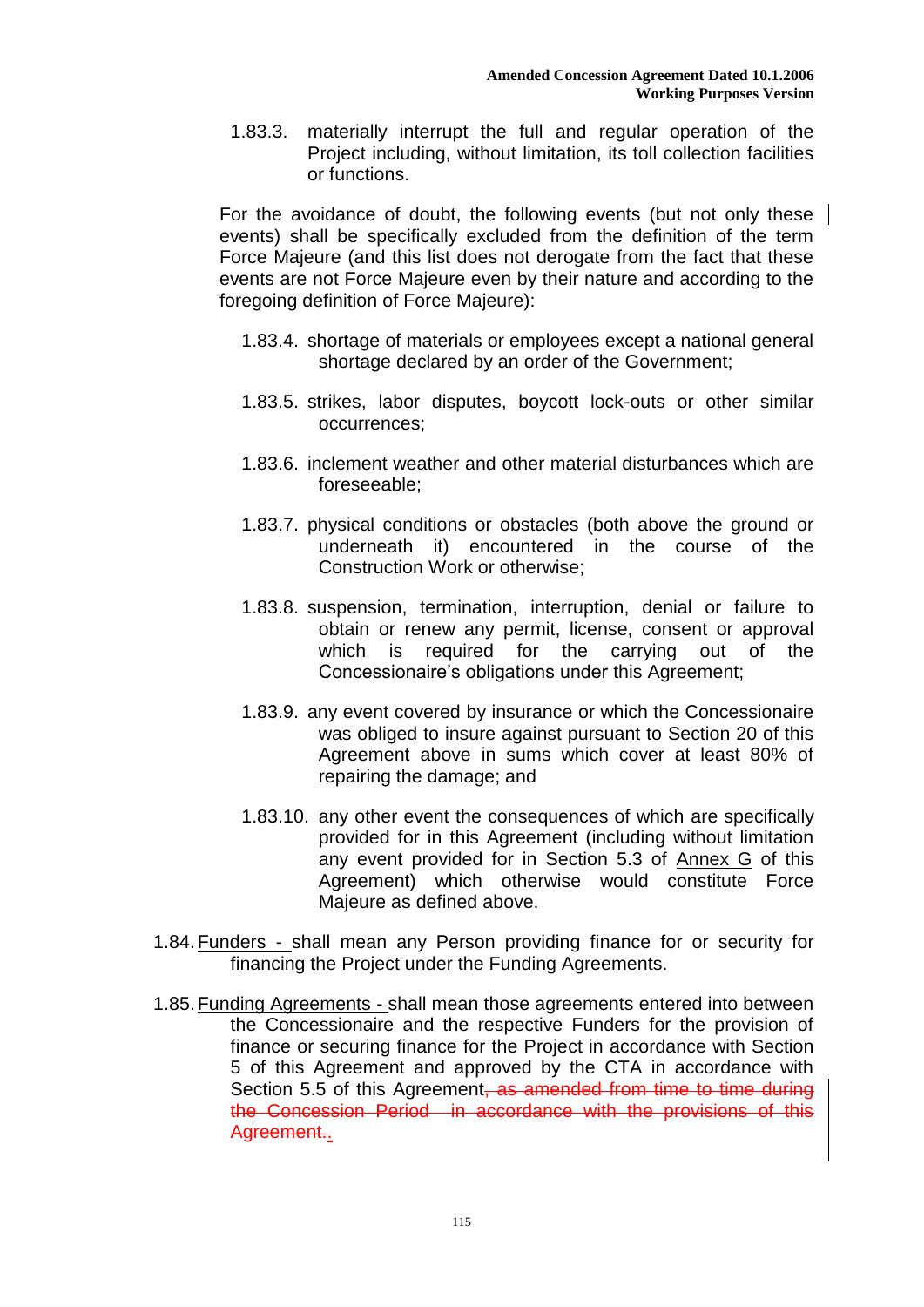- 1.86. Fund-Raising Report Funding Agreements shall mean a report as describedthose agreements entered into between the Concessionaire and the respective Funders for the provision of finance or securing finance for the Project in accordance with Section 5.3 of this Agreement and attached to approved by the CTA in accordance with Section 5.5 of this Agreement as Annex C-2., as amended from time to time during the Concession Period in accordance with the provisions of this Agreement..
- 1.87.Government shall mean the Government of the State of Israel.
- 1.87A Grace Period shall have the meaning set forth in Section 4.2.2 of Annex W.
- 1.88.Hazardous Materials shall mean any substance, product, waste or other material which is or becomes listed under the Hazardous Materials Law - [1993]; and any substance, product, waste or other material of any nature whatsoever which may give rise to liability under the above Law or under any statutory or common law theory based on negligence, tort, nuisance or strict liability or under any reported decision of the of the Israeli Supreme Court; and petroleum or crude oil other than petroleum and petroleum products contained within regularly operated motor vehicles.
- 1.89. Independent Engineer shall mean the independent engineer appointed in accordance with the provisions of Section 2.1, Annex S.
- 1.90. Independent Engineer Tenure shall have the meaning ascribed to such term in Section 3.4, Annex S.
- 1.91.Initial Equity Interests shall mean the shareholding of each Initial Equity Participant in the Concessionaire, as acquired by such Initial Equity Participant in accordance with the provisions of the Financial Proposal and the Shareholders Agreement.
- 1.92.Initial Equity Participants shall mean those shareholders of the Concessionaire, as approved by the CTA pursuant to the Tender Process, which are (i) Ashtrom Properties Ltd.; (ii) Dragados Y Construcciones S.A.; (iii) FIBI Holdings Co. Ltd.; and (iv) Property and Building Corporation Ltd..
- 1.93.Initial Regulatory Delay Grace Period shall have the meaning set forth in Section 8.4.4.1A of this Agreement.
- 1.94.DELETED
- 1.95. Insurance Policies shall mean the policies described in Volume A-2 (Box No. 1) of the Bid Documents submitted in December 1997, as accepted by the Tender Committee pursuant to the Tender Process, specifying all insurance policies the Concessionaire undertakes to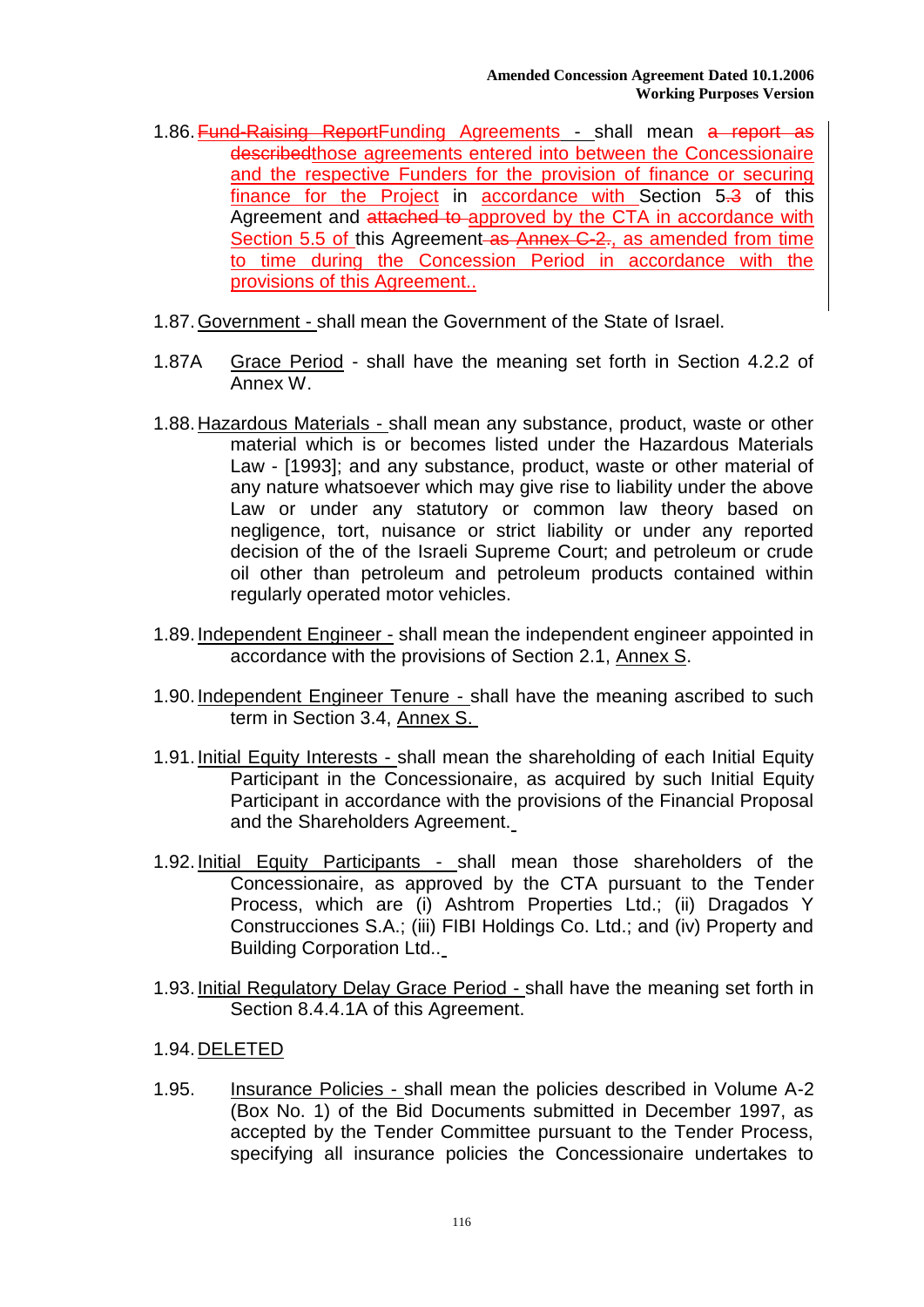procure, including all liability and property insurance policies and attached to this Agreement as Annex J.

- 1.95A Interest Rate shall have the meaning set forth in Section 2 of Annex W.
- 1.96. Interested Party shall have the meaning ascribed to such term in the Securities Law 5728-1968.
- 1.97.Interministerial General Specifications shall mean the Interministerial General Specifications published by the Ministry of Defense, and all amendments thereto.
- 1.98.Invitation for Bids (I.F.B.) shall mean the Invitation for Bids and all addenda and Annexes thereto issued by the Tender Committee.
- 1.99. Judge shall have the meaning set forth in Section 3.1, Annex R.
- 1.100. Kriyot (Checkpost) Interchange shall mean the interchange located at Haifa Bay on flat terrain at the eastern portal of the Eastern Tunnels as indicated in the L.O.S.
- 1.101. Kriyot Site shall mean the site described in Section 4.1.1, Annex G.
- 1.102. Local Outline Scheme (L.O.S.) shall mean the Carmel Tunnels local outline scheme 1975 חפ.
- 1.103. Maintenance (or Maintenance Work) shall mean the works to be executed in relation to the maintenance of the Project, including all works specified in the Final Maintenance Plan or otherwise necessary or appropriate to maintain the Project.
- 1.104. Maintenance Change Order shall mean a written change to the Final Maintenance Plan issued by the CTA to the Concessionaire as described in Section 4.4.3, Annex H.
- 1.105. Maintenance Contractor shall mean the parties to the Maintenance Contracts, excluding the Concessionaire.
- 1.106. Maintenance Contracts shall mean those contracts entered into between the Concessionaire and the respective Maintenance Contractor(s) for the Maintenance of the Project.
- 1.107. Maintenance Plan shall mean the maintenance plan adopted by the Concessionaire in accordance with the provisions of Section 4.3.2, Annex H, and approved by the CTA in accordance with the provisions of Section 4.3, Annex H.
- 1.108. Major Activity shall mean any activity the duration of which exceed three months; or any activity the monetary value of which exceeds 750,000 NIS; or any activity of special importance to the Project (even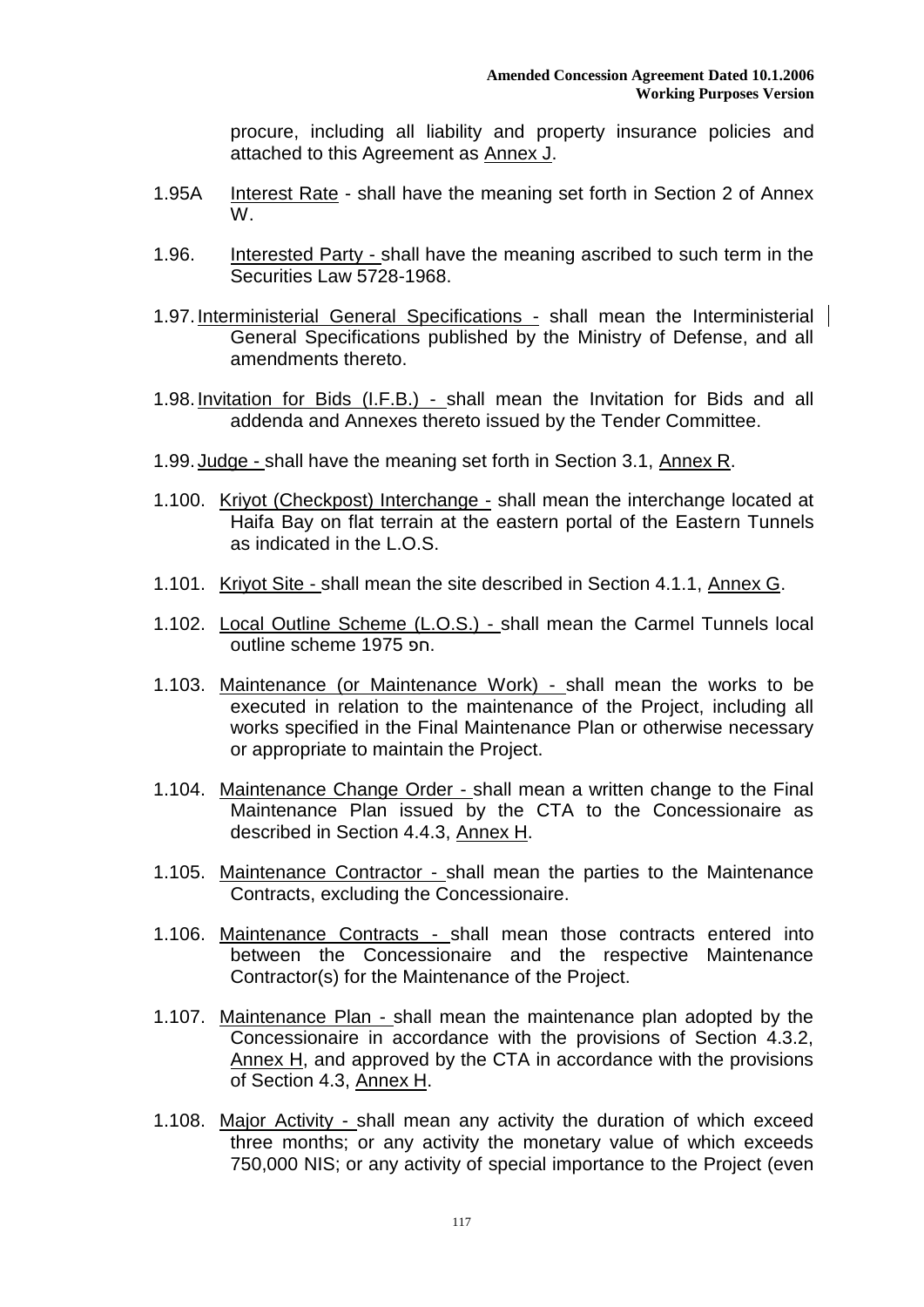though the duration of which does not exceed three months, nor does its monetary value exceed 750,000 NIS).

- 1.109. Management shall mean the works to be executed in relation to the management of the Project in accordance with this Agreement or otherwise necessary or appropriate to manage the Project.
- 1.110. Management Contract shall mean those contracts entered into between the Concessionaire and the respective Managers for the Management of the Project in accordance with this Agreement.
- 1.111. Manager shall mean the parties to the Management Contracts, excluding the Concessionaire.
- 1.112. Margin shall mean, with respect to any Funding Agreement at any time, the component of the rate of interest payable at such time in excess of the base or reference rate at such time under such Funding Agreement.
- 1.113. Material Adverse Change to a Pre-Ruling shall have the meaning ascribed thereto in Section 35.6.
- 1.114. Material Adverse Government Action shall mean the introduction or application of any law, regulation, rule, ordinance, statute or administrative orders in Israel which: (i) discriminates directly against the Concessionaire and/or other Toll Road Concessionaire; (ii) detrimentally affects the rights granted under this Agreement; and (iii) materially adversely affects the economic position of the Concessionaire.

Such action shall not be considered Material Adverse Government Action where such action is carried out under the L.O.S, the Detailed Scheme or any building permits, or in response to any act or omission on the part of the Concessionaire which is illegal (other than an act or omission rendered illegal by virtue of such action) or in violation of agreements to which the Concessionaire is party. For the avoidance of doubt, it is understood that the levy or the increase of taxes, charges or other payments of general application which are not directed towards the Concessionaire shall not be deemed to constitute Material Adverse Government Action.

- 1.115. Maximum Toll Charge shall have the meaning set forth in Section 15.3 of this Agreement.
- 1.116. Minerals shall have the meaning ascribed to it under the Mines Ordinance.
- 1.117. Ministers shall mean the Minister of Finance and the Minister of Transportation.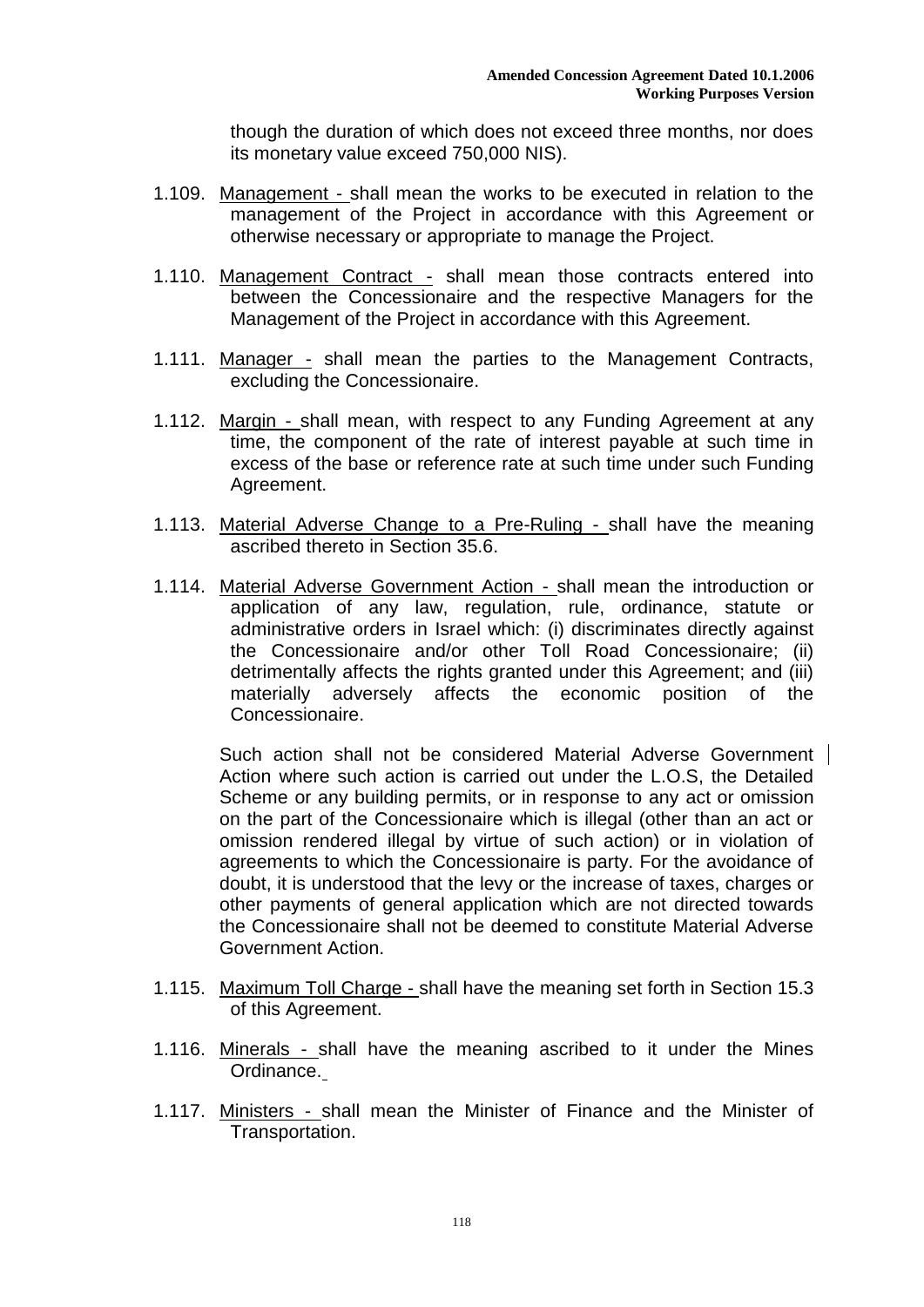- 1.117A Missed Payment shall have the meaning set forth in Section 4.2.3 of Annex W.
- 1.118. Monthly Construction Meeting shall have the meaning set forth in Section 4.7.3, Annex E.
- 1.119. NIS shall mean the lawful currency of the State of Israel from time to time.
- 1.120. Notice of Termination shall mean the notice of termination issued by the CTA to the Concessionaire in accordance with Sections 25.3.1, 25.3.2, 25.4 or 25.5 of this Agreement or the notice of termination issued by the Concessionaire to the CTA in accordance with Sections 25.3 or 25.6 of this Agreement.
- 1.121. Notice to Proceed shall mean a notice issued by the CTA to the Concessionaire in accordance with Section 10 of this Agreement.
- 1.121A Notice Period shall have the meaning set forth in Section 15A1.
- 1.122. Office shall mean the office described in Section 6, Annex G.
- 1.123. Operation shall mean the works to be executed in relation to the operation of the Project in accordance with this Agreement, including all works specified in the Operation Plan or otherwise necessary or appropriate to operate the Project.
- 1.124. Operation and Maintenance Performance Bond shall mean the bond described in Section 21.5.1 of this Agreement, and attached to this Agreement as Annex P.
- 1.125. Operation Change Order shall mean a written change to the Final Operation Plan issued by the CTA to the Concessionaire as described in Section 3.14.5, Annex H.
- 1.126. Operation Contract shall mean the contract entered into between the Concessionaire and the Operator for the Operation of the Project.
- 1.127. Operation Period shall mean the period commencing on the issuance of a Permit to Operate and terminating on the expiry of the Concession Period.
- 1.128. Operation Plan shall mean an operation plan adopted by the Concessionaire and approved by the CTA in accordance with Section 3.1.4, Annex H.
- 1.129. Operator shall mean the party to the Operation Contract, excluding the Concessionaire.
- 1.129A Original Repayment Date shall have the meaning set forth in Section 16.3 of this Agreement.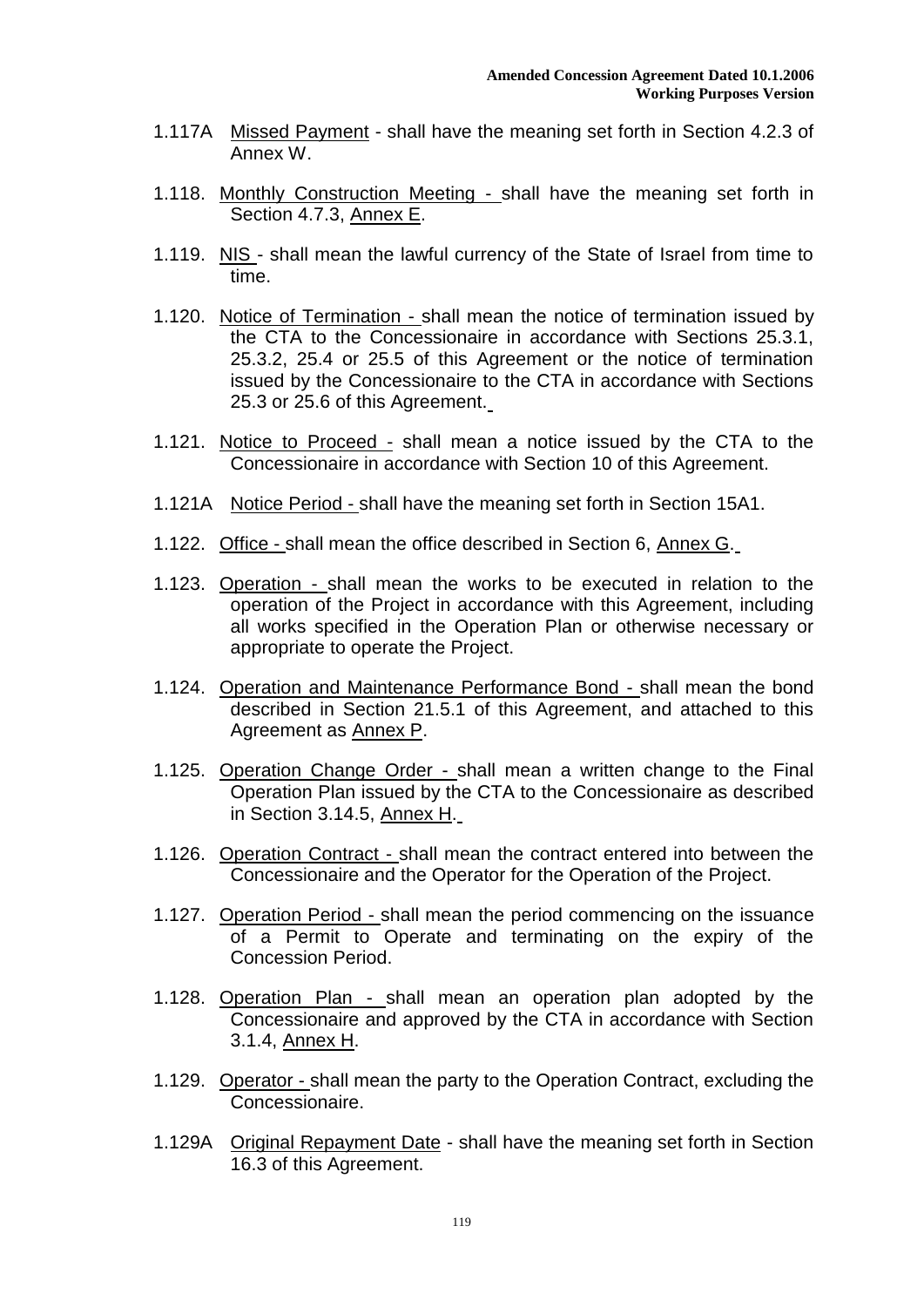- 1.130. Participant shall mean an Initial Equity Participant or an Equity Participant.
- 1.131. Performance Bond shall mean the bond described in Section 21.3.1 of this Agreement, and attached to this Agreement as Annex K.
- 1.132. Permit to Operate shall mean the permit granted by the CTA to the Concessionaire in accordance with Section 13.2 of this Agreement.
- 1.133. Person shall mean any individual, corporation, company, voluntary association, partnership, trust, or unincorporated organization.
- 1.134. Pre Construction Period shall mean the period commencing on Closing and terminating on the issue of a Notice to Proceed.
- 1.135. Preliminary Design shall mean the preliminary design described in Section 3.2, Annex F, and attached to Annex F as Schedule I.
- 1.136. Preliminary Maintenance Plan shall mean the plan described in Section 4.2.1, Annex H and attached to Annex H as Schedule IV.
- 1.137. Project shall mean the Western Tunnels, the Eastern Tunnels, the Carmel Beach Interchange, the Rupin Interchange, the Kriyot (Checkpost) Interchange, as defined by the L.O.S. including all Project Facilities, Project Utilities, equipment, systems and sub-systems thereof.
- 1.138. Project Design Documents shall have the meaning set on Section 2.1, Annex G.
- 1.139. Project Facilities shall mean but shall not be limited to all transportation and traffic, roads, Tunnels, bridges, electricity, lighting, communications, ventilation, buildings, control, Toll Collection Facilities, environment and landscaping and any systems and subsystems thereof.
- 1.140. Project Related Information the information contained in Part "B" to the extent that it sets forth the basic configuration of the Project (that is, the general geometry of the Project, the typical sections, the number of lanes, the location of the toll facilities and interchanges, the types of toll facilities and interchanges, the types of toll facilities, and the size, type and location of bridges) or includes design recommendations or otherwise defines the physical characteristics of the Project upon which design is to be based, including without limitation the Conceptual Design attached to Part "B" as Appendix B5, photogrametic surveys, traffic data and information and geological surveys.
- 1.141. Project Schedule shall mean the schedule described in Section 5.1, Annex E, and attached to that Annex as Schedule III.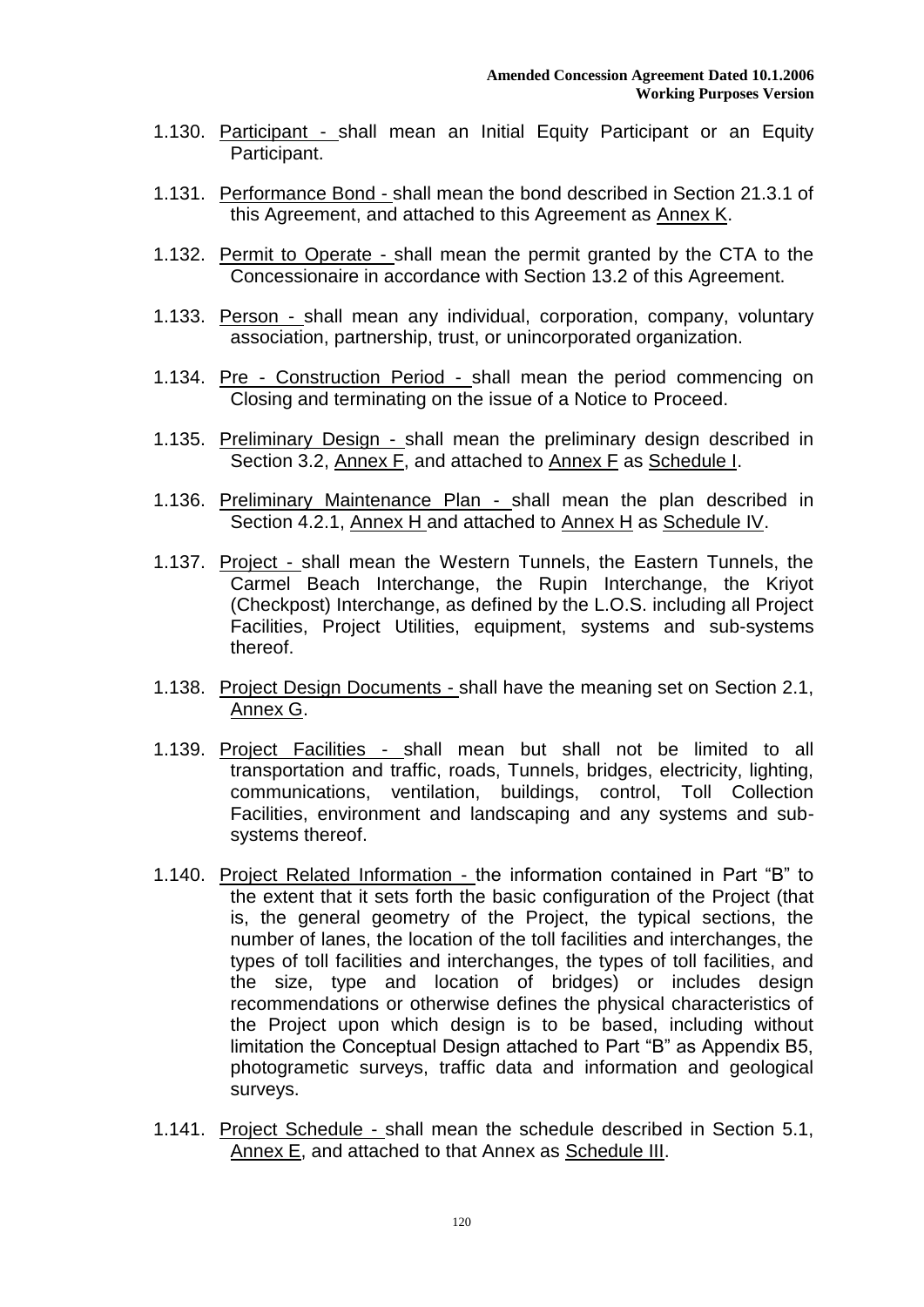- 1.142. Project Specifications shall mean the specifications set forth in Part "B".
- 1.143. Project Utilities shall mean type A utilities and type B utilities as defined in Part "B".
- 1.144. Promoters The Ministers of Finance, Transportation and Construction and Housing of Israel, and all designated representatives thereof.
- 1.145. Proposed Recovery Schedule shall mean the proposed recovery schedule described in Section 8.3.2 of this Agreement.
- 1.146. Protected Plants and Structure shall have the meaning set forth in Section 38.1 of this Agreement.
- 1.147. Protesting Party shall mean the party described in Section 4.5.1, Annex R.
- 1.148. Public Vehicle shall have the meaning ascribed to it in the Traffic Ordinance (New Version) 5721-1961, including a bus, a mini-bus, and a camper, provided that such vehicles are capable or being used for the transportation of at least 10 passengers in addition to the driver of such vehicle.
- 1.149. Quality Assurance and Control Plan (QACP) shall mean the quality assurance described in Section 6.1, Annex E and attached to Annex E as Schedule IV.
- 1.149A Quarter shall mean a three month period ending on either March 31, June 30, September 30 or December 31 of any given year.
- 1.149B Quarterly Report shall have the meaning set forth in Section 3.13.3.1 of Annex H.
- 1.150. Recovery Schedule shall mean the Proposed Recovery Schedule as approved by the CTA in accordance with the provisions of Section 8.3.4 of this Agreement.
- 1.151. Recovery Service shall mean the recovery services provided by the Concessionaire as part of the Operation Plan in accordance with the provisions of Section 3.4, Annex H.
- 1.151A Reference Rate shall have the meaning set forth in the Senior Debt Financing Agreement.
- 1.152. Registered Capital shall mean the registered capital of the Concessionaire registered with the Registrar of Companies, as may change from time to time.
- 1.153. Regulatory Delay shall mean the lack of approval of the Detailed Scheme by 2.11.1999.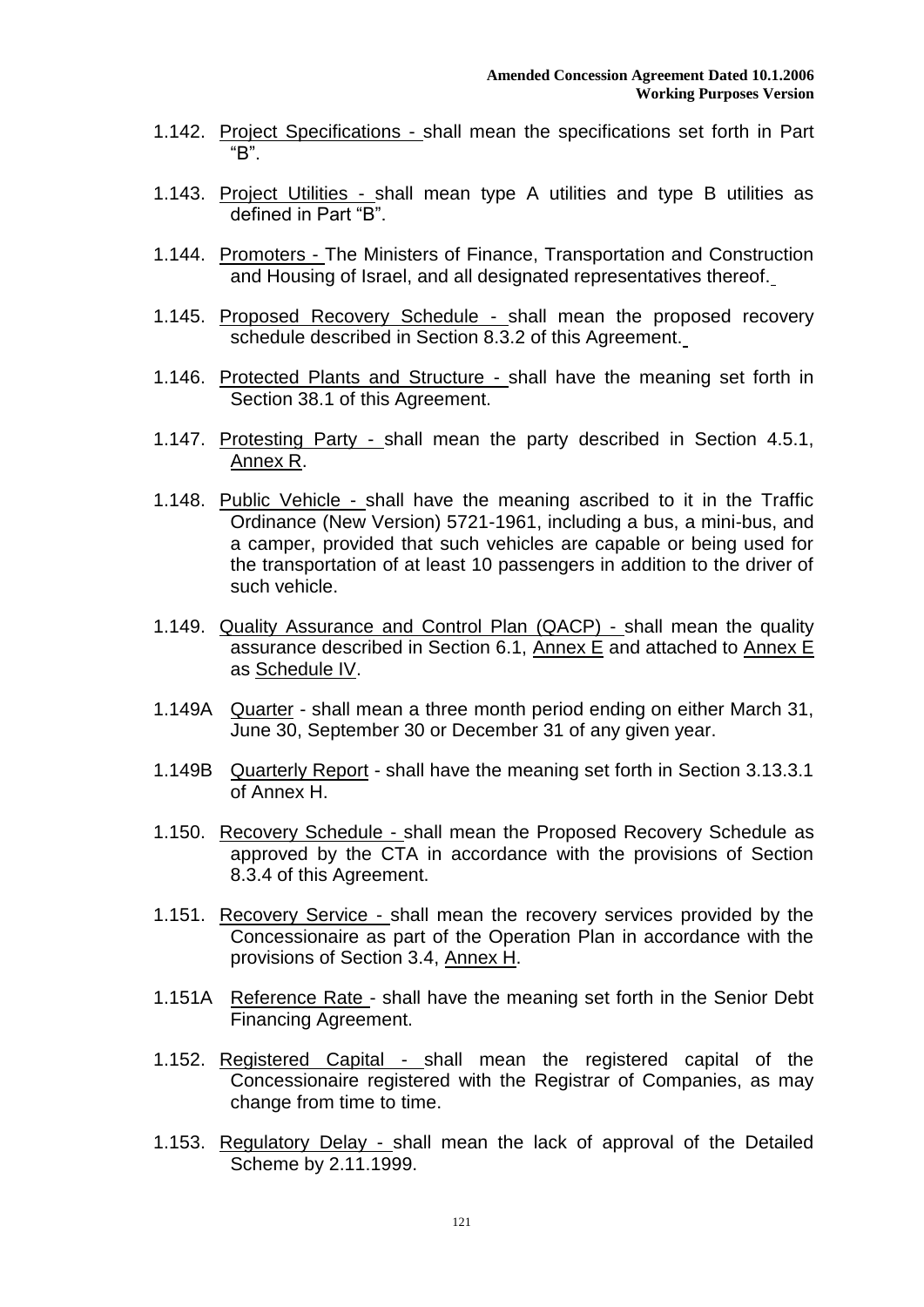- 1.153A. Regulatory Delay Grace Period shall have the meaning set forth in  $\vert$ Section 8.4.1 of this Agreement.
- 1.154. Related Party shall have the meaning ascribed to the term Interested Party in Section 1 of the Securities Law 5728-1968.
- 1.155. Related Party Transaction -shall mean any transaction relating to the Project in which the Concessionaire, any Subsidiary of the Concessionaire, or the other party to a Contract, leases, transfers or otherwise disposes of any of its properties or assets to, or purchases any property or assets from, provides services to, or enters into any contract, agreement, understanding, loan, advance or guarantee with, or for the benefit of, a Related Party (other than the original contracts hereunder with the Concessionaire or a Subsidiary of the Concessionaire).
- 1.156. Relevant Planning Commission shall mean the relevant planning commission according to the Planning and Building Law, 5725-1965.
- 1.157. Reports shall have the meaning set forth in Section 43.10 of this Agreement.
- 1.156A Relevant Date shall have the meaning set forth in Section [43.14](#page-103-0) of this Agreement.
- 1.156B Reported Data shall have the meaning set forth in Section 3.13.3.2 of Annex H.
- 1.158. Request for Certification of a Material Adverse Government Action shall mean the request as described in Section 24.4.1 of this Agreement.
- 1.159. Request for Certification of an Event of Force Majeure shall mean the request as described in Section 24.1.1 of this Agreement.
- 1.160. Request for Change Order shall mean the request for the introduction of a Change Order as described in Section 7.2, Annex G.
- 1.161. Request for Compensation Following Delay in Acquisition or Appropriation of the Site - shall mean the request as describes in Section 26.2.3 of this Agreement.
- 1.162. Request for Compensation due to Material Adverse Government Action - shall mean the request as described in Section 26.5.1 of this Agreement.
- 1.163. DELETED
- 1.164. Request for Compensation **forfollowing Regulatory Delay shall mean** the request as described in Section 26.1.3.2 of this Agreement.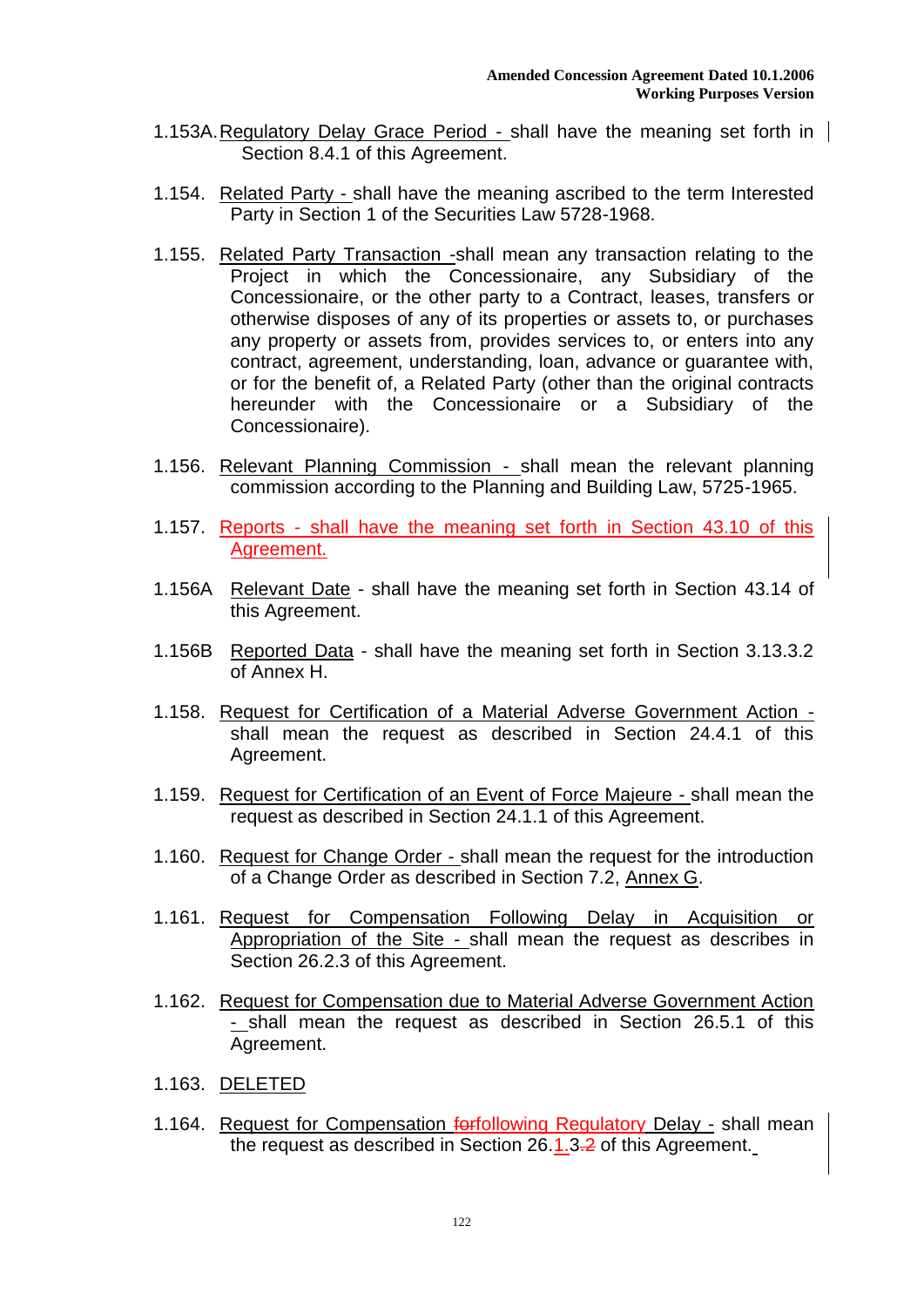- 1.165. Request for Compensation for Extra Work shall mean the request as described in Section 26.4.1 of this Agreement.
- 1.166. Request for Compensation Pursuant to Section 8 shall mean the request described in Section 26.6.1.1 of this Agreement.
- 1.167. Request for Compensation Pursuant to Section 9(b) shall mean the request described in Section 26.6.2.1 of this Agreement.
- 1.168. Request for Compensation Upon Failure to Complete Acquisition or Appropriation of Site - shall mean the request as described in Section 26.2.1 of this Agreement.
- 1.169. Request for Compensation Upon Termination shall mean the request as described in Section 26.8.1 of this Agreement.
- 1.170. Request for Compensation Upon Termination due to Concessionaire Termination Event - shall mean the request as described in Section 26.9.1 of this Agreement.
- 1.171. Request for Compensation Upon Termination due to Force Majeure shall mean the request as described in Section 26.7.1 of this Agreement.
- 1.172. Request for InformationCompensation Upon Termination Following Regulatory Delay - shall mean the information requested by the CTA from the Concessionairerequest as described in accordance with Section 726.1.4, Annex G. 1 of this Agreement.
- 1.173. Request for Information shall mean the information requested by the CTA from the Concessionaire in acoordance with Section 7.1.4, Annex G.
- 1.174. Request for Maintenance Change Order shall mean the request as described in Section 4.4.3, Annex H.
- 1.175. Request for Operation Change Order shall mean the request for the introduction of a Operation Change Order as described in Section 3.14.3, Annex H.
- 1.175A Revenue Guarantee Payments shall mean the Advance Annual Revenue Guarantee Payment, the Annual Revenue Guarantee Payment and the Revenue Guarantee Overpayments.
- 1.175B Revenue Guarantee Period shall commence on the date of issuance of a Permit to Operate and shall conclude concurrently with the Senior Debt Funding Agreement, subject to the provisions of Sections 5.5.2 and 5.5.2a of this Agreement.
- 1.175C Revenue Guarantee Overpayments shall have the meaning set forth in Section 6 of Annex X.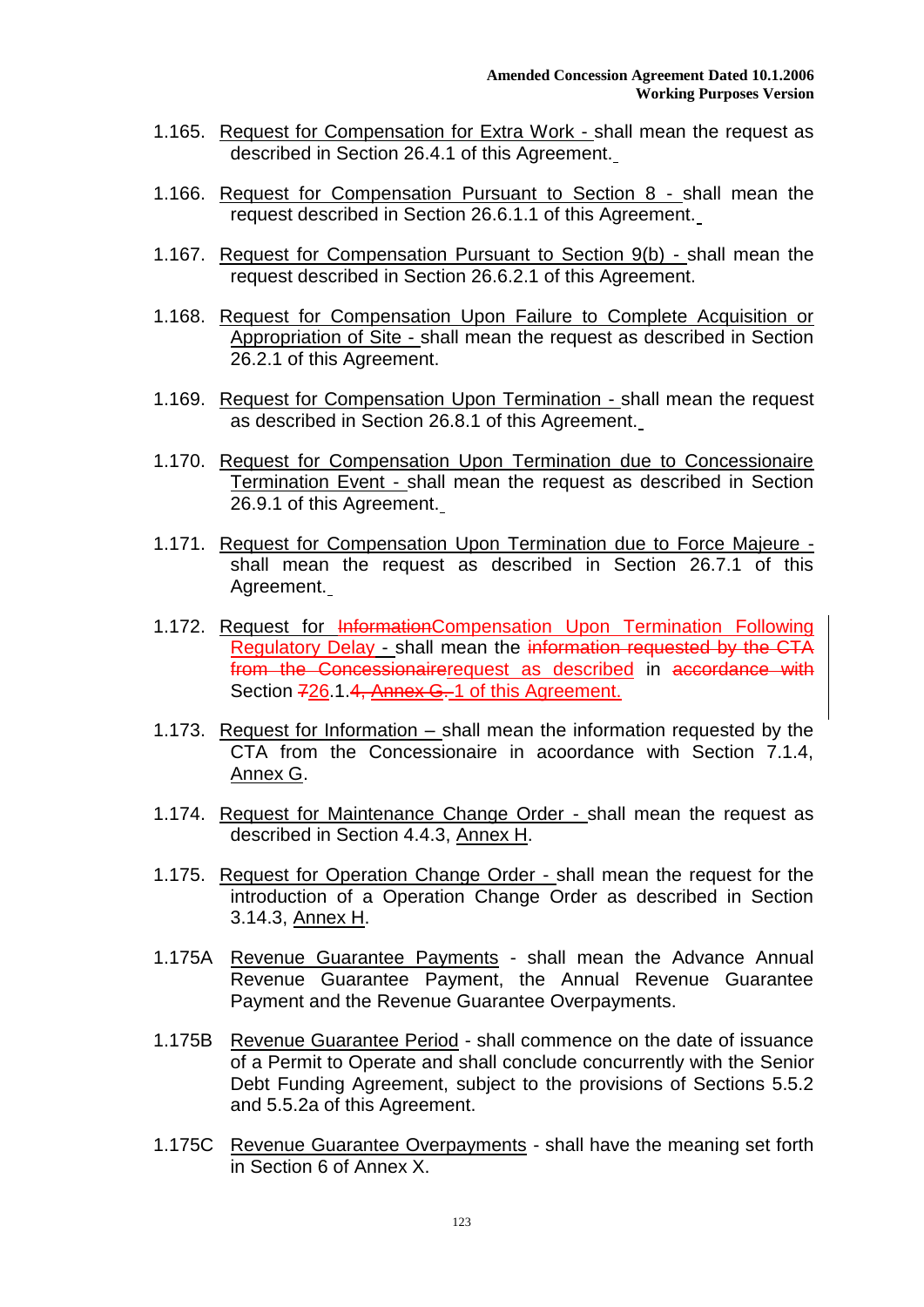- 1.175D Revised Project Schedule shall mean the schedule described in Section 5.1A, Annex E, and attached to that Annex as Schedule IV.
- 1.175E Revenue Sharing shall have the meaning set forth in Section 15A2 of this Agreement.
- 1.175F Revenue Guarantee Line shall have the meaning set forth in Section 3 of Annex X.
- 1.176. Royalties shall have the meaning set forth in Section 16.2 of this Agreement.
- 1.177. Royalties Offer shall have the meaning described in Section 16.1 of this Agreement and attached to this Agreement as Annex I.
- 1.178. Deleted.
- 1.179. Running in Period shall mean the period suggested by the Concessionaire in the Running in Plan, as approved by the CTA in accordance with the provisions of Section 13.1 of this Agreement, including the period required for all corrective action taken by the Concessionaire in accordance with the provisions of Section 13.1.8 of this Agreement.
- 1.180. Running in Plan shall mean the running in plan prepared by the Concessionaire and approved by the CTA, all in accordance with the provisions of Section 13.1 of this Agreement. The Running in Plan shall consist of all methods, tests and procedures which the Concessionaire is required to perform in order to ensure that all Project Facilities and Project Utilities are fit for their intended purpose and are fully operational. The Running in Plan shall include Concessionaire's proposed Running in Period.
- 1.181. Rupin Interchange shall mean the central interchange located on Mount Carmel in the vicinity of residential neighborhoods as indicated in the L.O.S.
- 1.182. Rupin Site shall mean the site described in Section 4.1.3, Annex G.
- 1.183. Safety Devices shall have the meaning set in Section 37.2.2.1 of this Agreement.
- 1.184. Safety Officer shall mean the officer appointed by the Concessionaire in accordance with the provisions of Section 4.2.9, Annex G.
- 1.185. Schedule Delay shall mean (I) with respect to the Pre-Construction Period or Operation Period, a delay in the performance of a Critical Path Activity or a Major Activity for a period which exceeds 15 days; or (ii) with respect to the Construction Period, a delay in the performance of a Critical Path Activity or a Major Activity for a period which exceeds the greater of: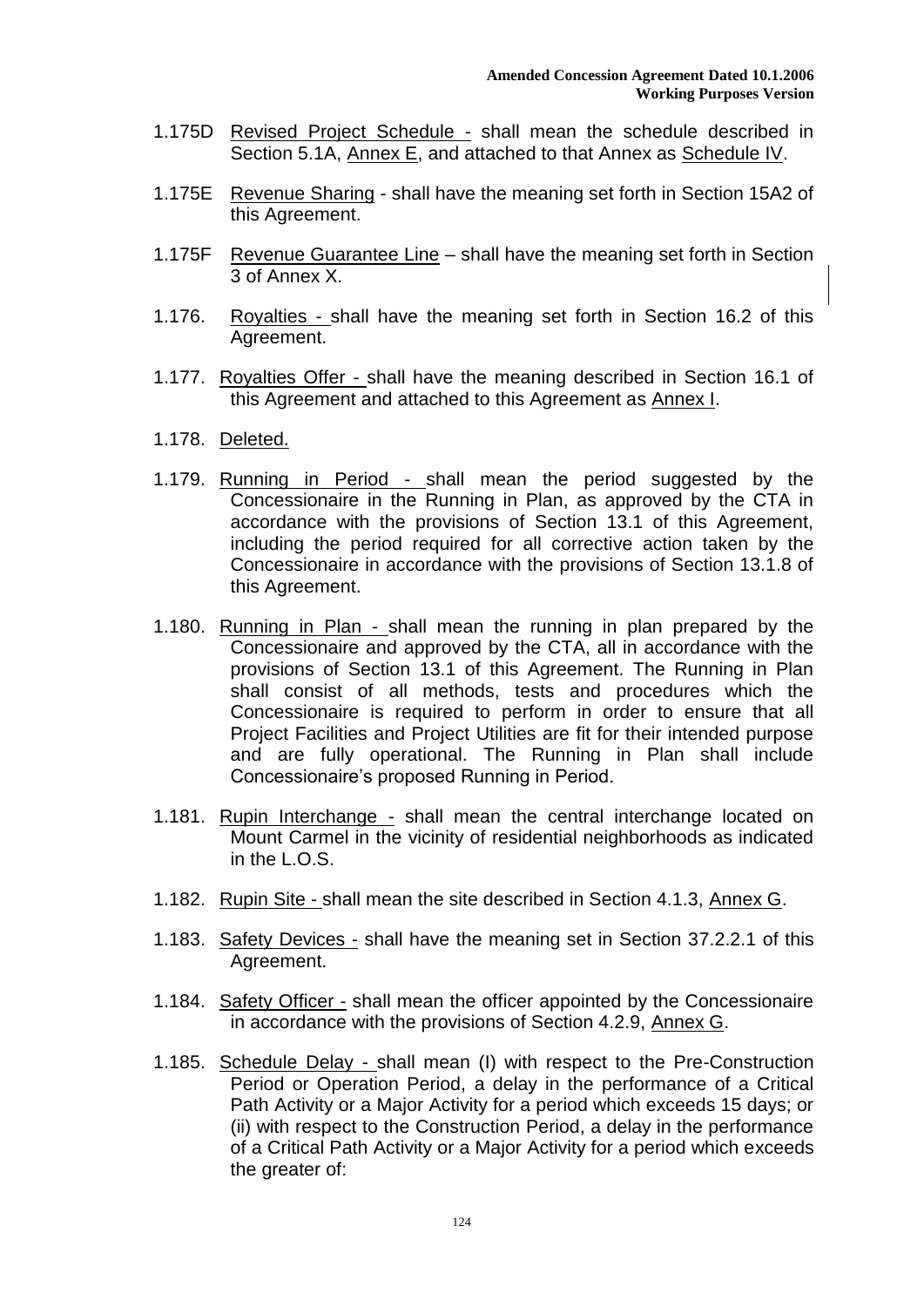- (a) 25 days in the aggregate, or
- (b) a number of consecutive days which, in the aggregate, equals 4% of the remaining days until the Construction Completion Date as determined from time to time.

The date of commencement of a Schedule Delay shall be deemed to be the date on which a delay becomes a Schedule Delay as so defined.

- 1.186. Schedule Progress Meeting shall have the meaning set forth in Section 5.8.1, Annex E.
- 1.187. Schedule Progress Summary shall mean the progress summary described in Section 5.8.2, Annex E.
- 1.187A Scheduled Royalty Repayments shall have the meaning set forth in Section 16.3 of this Agreement
- 1.188. Second Construction Performance Bond shall mean the bond described in Section 21.4.2 of this Agreement, attached to this Agreement as Annex O.
- 1.189. Second Regulatory Delay Grace Period shall have the meaning set forth in Section 8.4.4.3 of this Agreement.
- 1.189A. Secondary Debt shall mean a loan or any other provision of funds to the Concessionaire by any financial institution, whereother than the loan or the provisions of funds is, by Senior Debt Funders, its terms having been approved by the CTA in accordance with the provisions of this Agreement, excluding however State Subordinated Debt, Shareholders Loans and investment in paid up Equity or any other provision of funds by any or all Equity Participants or any Related Party heretothereto.
- 1.189B Secondary Debt Funders *[to be completed]*
- 1.190. DELETED
- 1.190A Semi-Annual Actual Revenues shall have the meaning set forth in Section 7 of Annex xX Part I of this Agreement.
- 1.190B Semi-Annual Report shall have the meaning set forth in Section 3.13.3.3.1 of Annex H.
- 1.190C Senior Debt shall mean a loan or any other provision of funds to the Concessionaire by the Senior Debt Funders, its terms having been approved by the CTA in accordance with the provisions of this Agreement, excluding however Secondary Debt, State Subordinated Debt, Shareholders Loans and investment in paid up Equity or any other provision of funds by any or all Equity Participants or any Related Party thereto.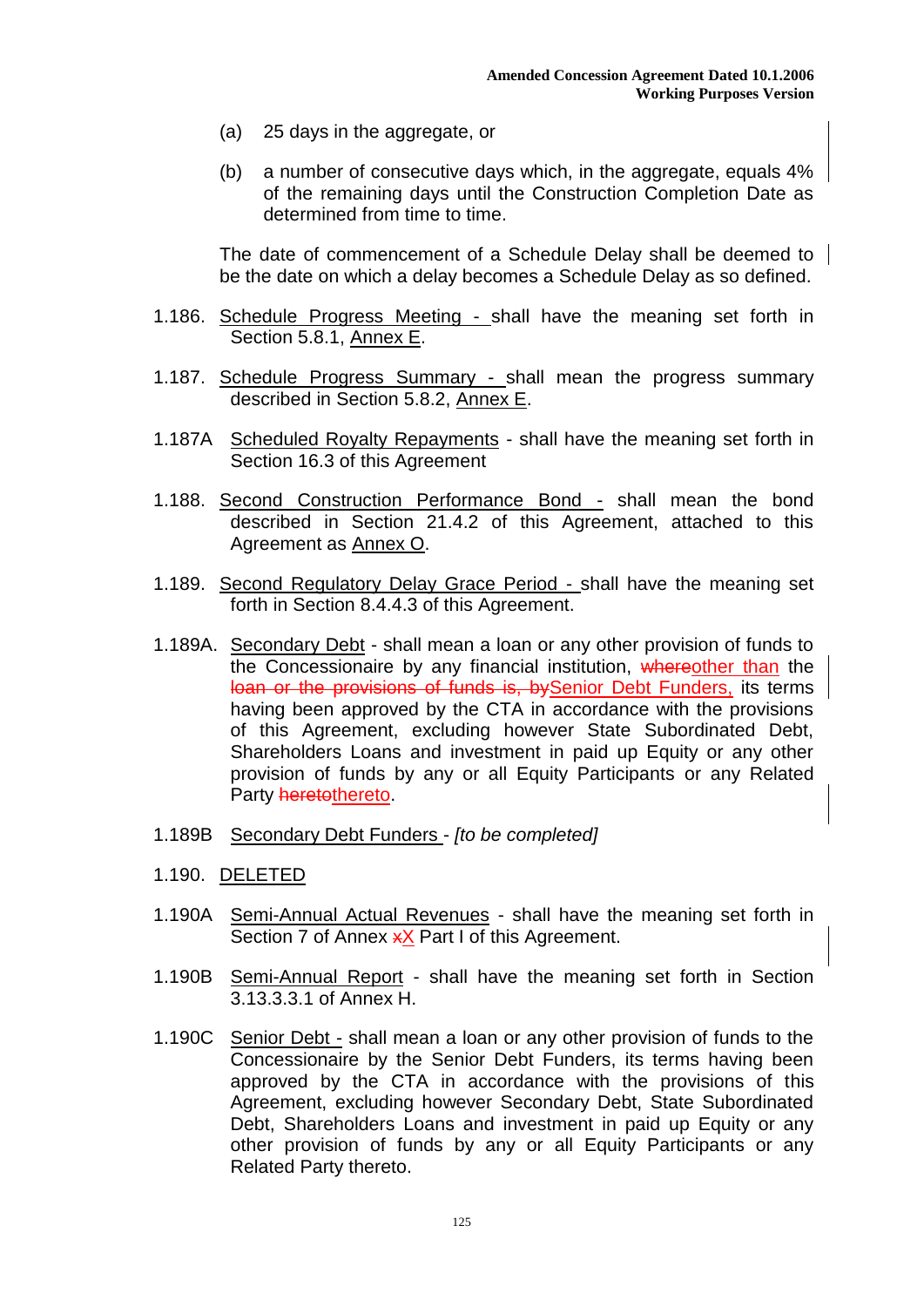- 1.190D Senior Debt Funders Israel Discount Bank Ltd.
- 1.190E Senior Debt Funding Agreement shall mean the agreement for the provision of Senior Debt as approved by the CTA in accordance with the provisions of the Agreement, as amended from time to time during the Concession Period in accordance with the provisions of the Agreement.
- 1.190F Settlement Agreement shall have the meaning set forth in the Preamble of this Agreement.
- 1.191. Shareholders Agreements shall mean all relevant agreements governing the relationship among the Participants including the agreements attached to this Agreement as Annex B.
- 1.192. Shareholders Guarantee shall mean the guarantee described in Section 21.3.2 of this Agreement, attached to this Agreement as Annex L.
- 1.192A. Shareholders Loan shall mean a loan or any other provision of funds to the Concessionaire by the  $\frac{1}{1}$  Equity Participants or Equity | Participants (other than an investment in paid up Equity).
- 1.193. Site shall mean the area designated by the L.O.S. for the execution of the Project.
- 1.194. State shall mean the Government of Israel on behalf of the State of Israel.
- 1.194A State's Revenues shall have the meaning set forth in Section 1.4 of Part II of Annex X.
- 1.194B. State Subordinated Debt shall have the meaning set forth in Section 16.2 of this Agreement.
- 1.195. State Termination Event shall mean those events described in Section 25.6 of this Agreements.
- 1.196. Subcontractor(s) shall mean any Person with whom a Designer, a Contractor, the Operator or a Maintenance Contractor has entered into any subcontract to perform any part of the Design, Construction, Operation and Maintenance or to provide any materials, equipment or supplies (and any other person with whom any Subcontractor has further subcontracted any part of the work).
- 1.197. Subcontracts shall mean any contracts entered into by the a Designer, a Contractor, the Operator or a Maintenance Contractor and the respective Subcontractors, for the performance of any part of the Design, Construction, Operation and Maintenance or for the supply of any materials, equipment, services or facilities (and any other person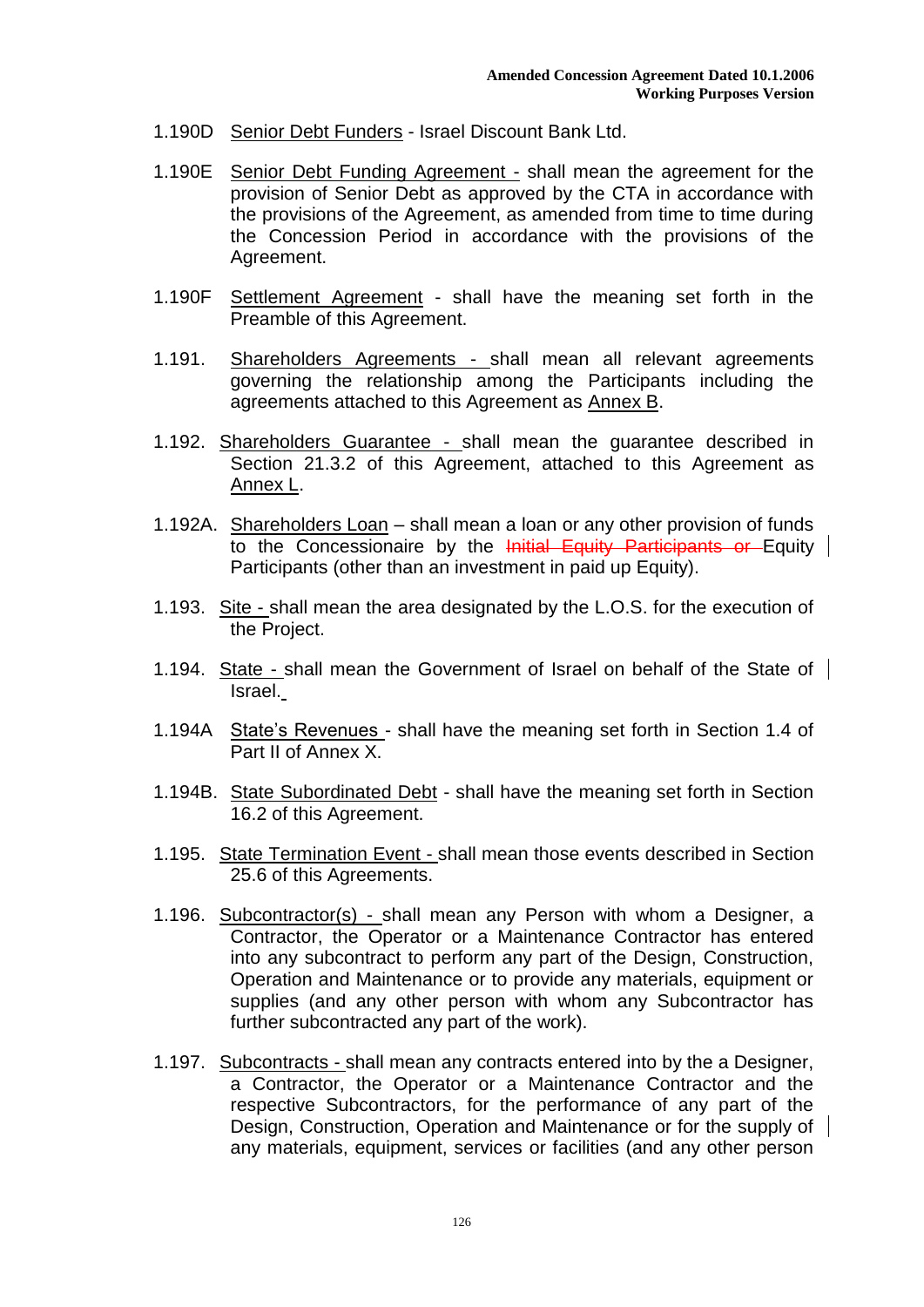with whom any Subcontractor has further subcontracted any part of the work).

- 1.197A.Subordinated Debt shall mean a loan or any other provision of funds to the Concessionaire pursuant to any Funding Agreements other than the Senior Debt Funding Agreement and which is subordinate in its terms to the terms of the Senior Debt Funding Agreement.
- 1.198. Subsidiary -shall mean, with respect to any Person, any corporation,  $|$ company, association or other business entity of which the majority of the issued and outstanding stock or equivalent thereof having ordinary voting power (irrespective of whether or not at the time stock or the equivalent thereof of any class or classes of such corporation, association or other business entity shall or might have voting power upon the occurrence of any contingency) is, at the time as of which any determination is being made, owned or controlled by such Person or by one or more Subsidiaries of such Person or by such Person and/or one or more Subsidiaries of such Person.
- 1.199. Substantial Construction shall mean the point in time, determined by the CTA based on the Revised Project Schedule, at which the cost of the Construction Works completed exceeds the equivalent of \$15 million.
- 1.200. Substitute Board shall mean all Substitute Members appointed in accordance with the provisions of Section 3.6, Annex R, acting for the Disputes Board in accordance with the provisions of Section 3.10, Annex R.
- 1.201. Substitute Member shall have the meaning set forth in Section 3.6, Annex R.
- 1.202. Substituting Entity shall mean the entity which is substituted for the Concessionaire is accordance with the provisions of Section 31 of this Agreement.
- 1.203. Tax shall mean to include levies, fees or any other compulsory | payment.
- 1.204. Tender Committee shall mean the committee appointed by the Accountant General in accordance with the provisions of the Mandatory Tenders Regulations 5753 - 1993, in order to control and manage the Tender Process.
- 1.205. Tender Process shall mean the tender process commencing with the issuance of the Pre-Qualification Documents and terminating upon the Closing.
- 1.206. Tenure shall have the meaning ascribed thereto in Section 3.8, Annex R.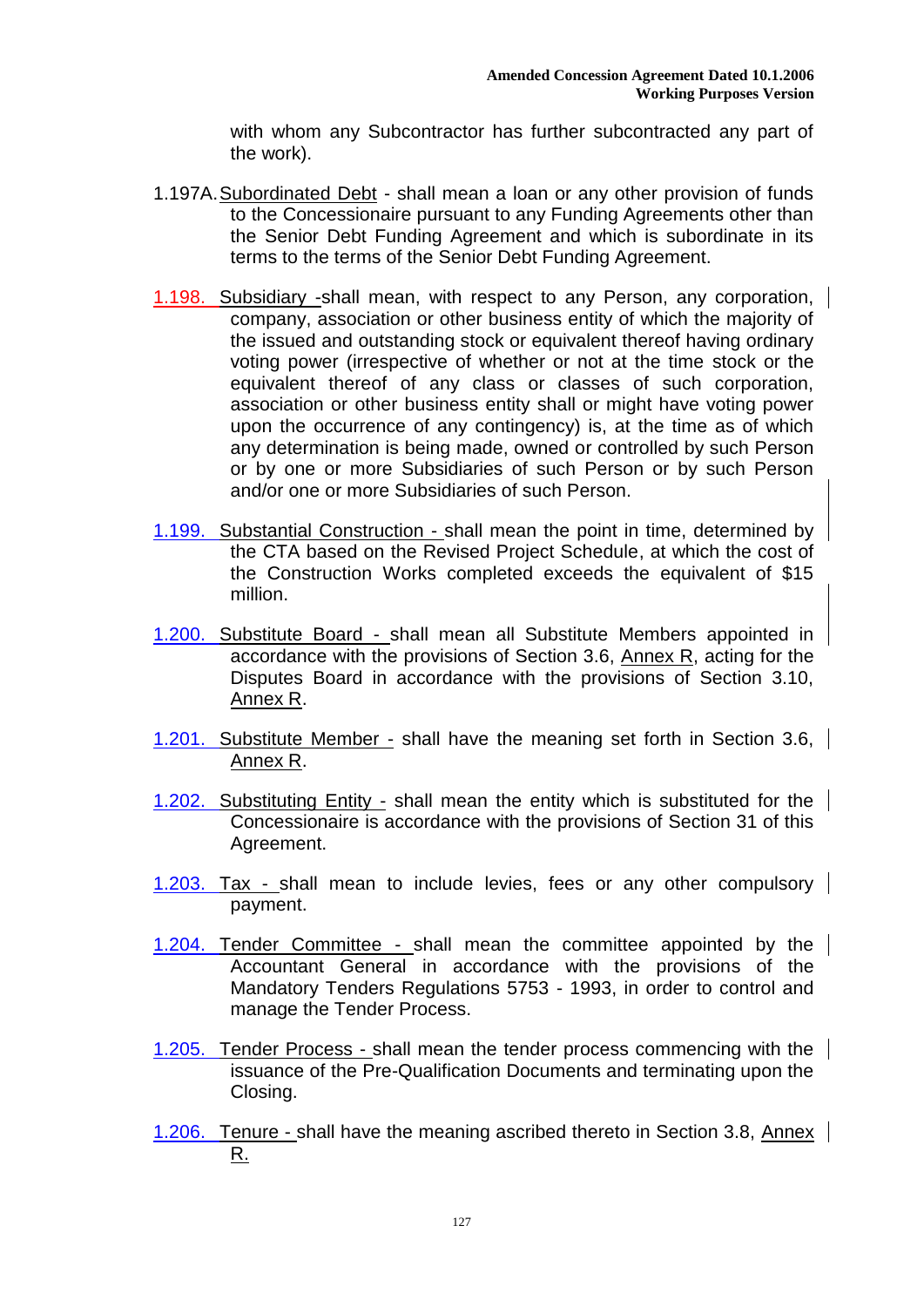- 1.207. Termination of Independent Engineer Tenure shall have the meaning ascribed thereto in Section 3.5, Annex S.
- 1.208. Termination of Tenure shall have the meaning ascribed thereto in Section 3.9, Annex R.
- 1.209. Termination Reports shall mean the reports described in Section 28 of | this Agreement.
- 1.210. Three Interchanges shall mean the Carmel Beach Interchange, the Kriyot (Checkpost) Interchange and the Rupin Interchange.
- 1.211. Toll Charges shall mean amounts levied by the Concessionaire on Vehicles utilizing the Project, which shall be established in accordance with the provisions of this Agreement.
- 1.212. Toll Collection Facilities shall mean all facilities designed and installed by the Concessionaire in accordance with the provisions of the Contract Documents for the collection of Toll Charges.
- 1.213. Toll Roads Law shall mean the Toll Roads (Carmel Tunnels) Law, 5755-1995.
- 1.214. Traffic Control Devices shall mean the devices contemplated by Section 3.2.4, Annex H.
- 1.215. Transfer shall mean any sale, assignment, transfer, gift, or any other | disposition in any manner whatsoever, including any pledge, hypothecation, mortgage, foreclosure or the creation of any encumbrance of whatever nature.
- 1.216. Truck shall have the meaning ascribed to the term "Commercial Vehicle" or "Working Vehicle" in the Traffic Ordinance (New Version) 5721-1961, and provided that the overall permitted weight of such vehicle exceeds 4,000 kg.
- 1.217. Tunnel or Tunnels shall mean the Western Tunnels or the Eastern Tunnels or both the Western Tunnels and the Eastern Tunnels, as the case may be.
- 1.218. Ultimate Parent shall mean, at the date of Closing, the Initial Equity  $\vert$ Participants, which are detailed in Annex L, as amended from time to time in accordance with the provisions of this Agreement. An Ultimate Parent is the first Person above a Participant in the corporate ownership chain whose equity is 4 times greater than its indirect share of the Concessionaires' share capital.
- 1.219. Unauthorized Schedule Delay shall mean any delay as described in Section 8.8.1 of this Agreement.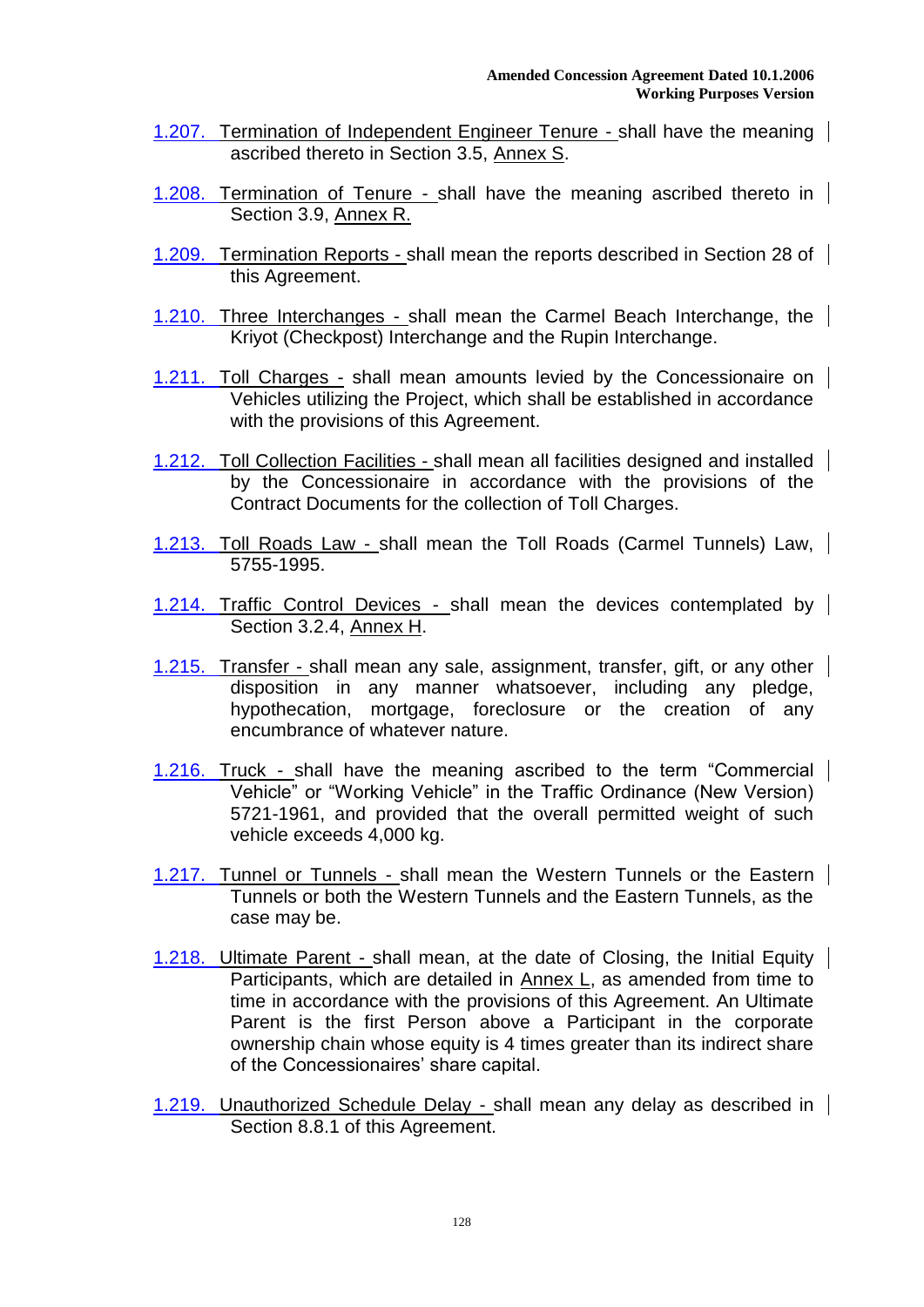- 1.220. Utilize the Site shall have the meaning ascribed to such term in Section 2.2 of the Agreement.
- 1.221. Vehicles shall have the meaning ascribed to the term Motor Vehicle in the Traffic Ordinance (New Version) 5721-1961, excluding vehicles which are differently defined under this Agreement.
- 1.222. Weekly Construction Meeting shall have the meaning set forth in Section 4.7.1, Annex E.
- 1.223. Western Tunnels shall mean a 3.1 km long twin tunnel scheme, each tunnel having at least two lanes of one way traffic, connecting Mount Carmel and Haifa's southern approaches (Carmel beach area) as indicated in the L.O.S. These Tunnels will be accessed through the Carmel Beach Interchange in the west and the Rupin Interchange.
- 1.224. Western Tunnels Site shall mean the site described in Section 4.1.4, | Annex G.
- 1.225. Terms which have not been defined in this Annex or in any other Annex or Section of this Agreement shall have the meaning ascribed to them in the relevant body of Israeli legislation. Terms which have not been defined in this Annex or in a relevant body of such legislation which have a well-known technical or construction industry meanings, are deemed to be used in accordance with such recognized meanings. In the event of a conflict among the definitions, the order of precedence shall be as follows: first, definitions in the Toll Roads Law, then definitions in the Contract Documents, then definitions in the relevant body of Israeli legislation, and finally well known technical or construction industry meanings.
- 1.226. In this Agreement, where appropriate, the singular includes the plural and vice versa; references to statutes or regulations include all statutory or regulatory provisions and conditions, amending or replacing the statute or regulation referred to; the words "including", "includes" and "include" shall be deemed to be followed by the words "without limitation", unless otherwise indicated; references to Sections, Parts or Annexes are to this Agreement, unless otherwise indicated; reference to "days" and "years" shall mean calendar days and years unless otherwise specified; references to "business days" shall mean Sundays through to Thursdays excluding all National Holidays, and references to persons include their respective permitted successors and assigns and, in the case of Government officials, persons succeeding to their respective functions and capacities.